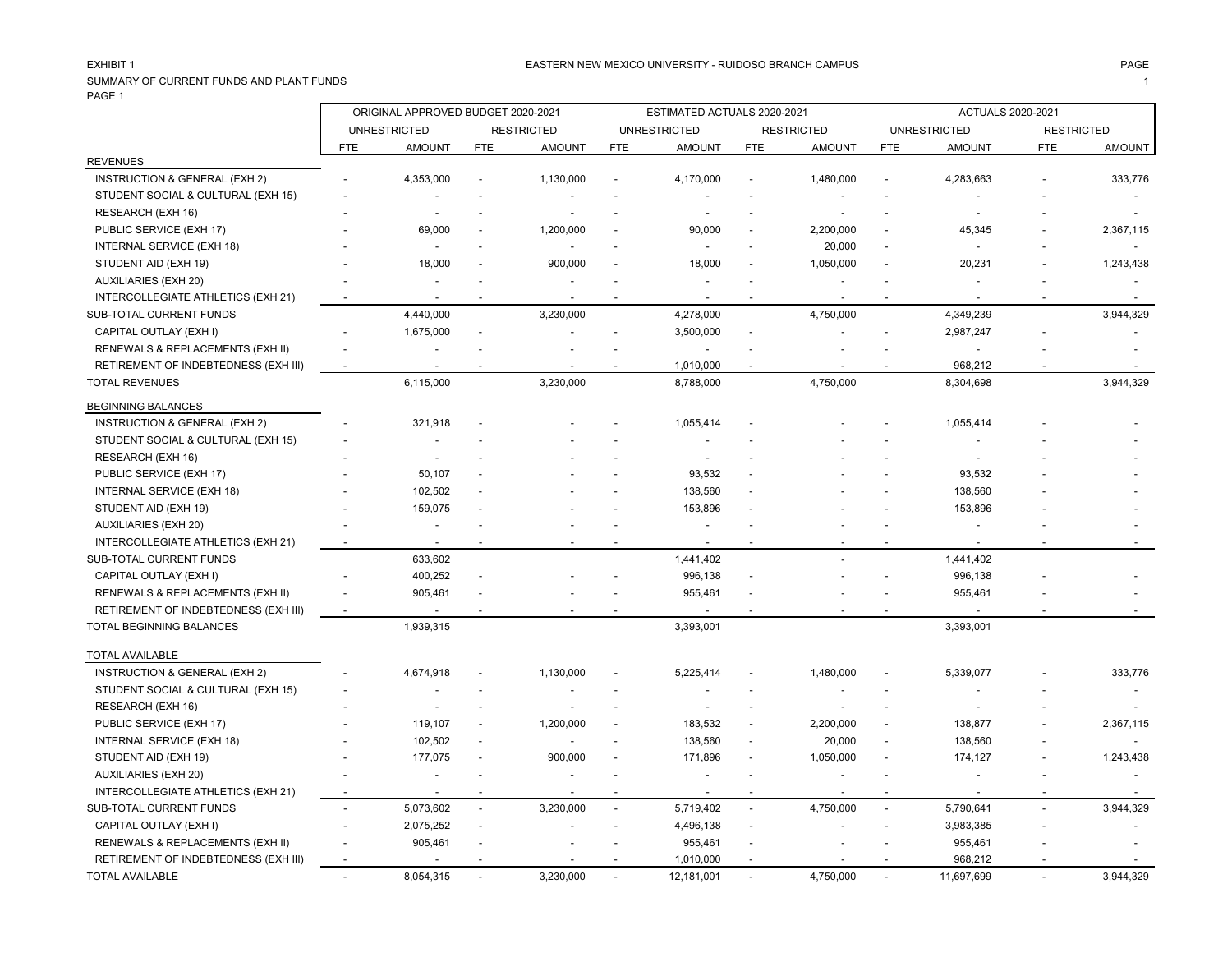### EASTERN NEW MEXICO UNIVERSITY - RUIDOSO BRANCH CAMPUS AND THE MAGE PAGE PAGE AND THE SAME AND THE SAME HAGE PAGE

## SUMMARY OF CURRENT FUNDS AND PLANT FUNDS 2

|                                          |                          | ORIGINAL APPROVED BUDGET 2020-2021 |                          |                          |                          | ESTIMATED ACTUALS 2020-2021 |                          |                          |                          | <b>ACTUALS 2020-2021</b> |                          |           |
|------------------------------------------|--------------------------|------------------------------------|--------------------------|--------------------------|--------------------------|-----------------------------|--------------------------|--------------------------|--------------------------|--------------------------|--------------------------|-----------|
|                                          |                          | <b>UNRESTRICTED</b>                |                          | <b>RESTRICTED</b>        |                          | <b>UNRESTRICTED</b>         |                          | <b>RESTRICTED</b>        |                          | <b>UNRESTRICTED</b>      | <b>RESTRICTED</b>        |           |
|                                          | FTE                      | <b>AMOUNT</b>                      | <b>FTE</b>               | <b>AMOUNT</b>            | <b>FTE</b>               | <b>AMOUNT</b>               | <b>FTE</b>               | <b>AMOUNT</b>            | <b>FTE</b>               | <b>AMOUNT</b>            | <b>FTE</b>               | AMOUNT    |
| <b>EXPENDITURES</b>                      |                          |                                    |                          |                          |                          |                             |                          |                          |                          |                          |                          |           |
| INSTRUCTION & GENERAL (EXH 2)            | 56.18                    | 4,226,000                          | 1.72                     | 1,130,000                | 58.20                    | 4,071,000                   | 1.48                     | 1,235,000                | 56.57                    | 3,210,407                | 0.64                     | 291,950   |
| STUDENT SOCIAL & CULTURAL (EXH 15)       | $\blacksquare$           |                                    | $\overline{a}$           |                          | $\blacksquare$           |                             |                          |                          | $\blacksquare$           | $\blacksquare$           | $\overline{\phantom{a}}$ |           |
| RESEARCH (EXH 16)                        |                          | $\blacksquare$                     | $\overline{a}$           | $\overline{\phantom{a}}$ | $\blacksquare$           |                             |                          |                          | $\sim$                   |                          | $\sim$                   |           |
| PUBLIC SERVICE (EXH 17)                  |                          | 69,000                             | ÷,                       | 1,200,000                | 0.30                     | 90,000                      | ÷,                       | 2,200,000                | 0.40                     | 71,890                   | 27.54                    | 2,367,115 |
| INTERNAL SERVICE (EXH 18)                |                          | (1,900)                            | $\overline{\phantom{a}}$ | $\blacksquare$           | $\overline{\phantom{a}}$ | 20,000                      | $\sim$                   | 20,000                   | $\sim$                   | (3,799)                  | $\sim$                   |           |
| STUDENT AID (EXH 19)                     |                          | 54,000                             |                          | 900,000                  | $\blacksquare$           | 90,000                      | $\overline{a}$           | 1,050,000                | $\overline{\phantom{a}}$ | 81,481                   | $\blacksquare$           | 1,243,438 |
| <b>AUXILIARIES (EXH 20)</b>              |                          | $\overline{a}$                     |                          | ÷,                       | $\overline{a}$           | $\blacksquare$              | $\overline{\phantom{a}}$ | $\blacksquare$           | $\overline{\phantom{a}}$ |                          | $\overline{a}$           |           |
| INTERCOLLEGIATE ATHLETICS (EXH 21)       | $\sim$                   | $\blacksquare$                     | $\overline{\phantom{a}}$ | $\overline{\phantom{a}}$ | $\blacksquare$           | $\overline{\phantom{a}}$    | $\overline{\phantom{a}}$ | $\overline{\phantom{a}}$ | $\sim$                   | $\overline{\phantom{a}}$ | $\overline{\phantom{a}}$ |           |
| SUB-TOTAL CURRENT FUNDS                  | 56.18                    | 4,347,100                          | 1.72                     | 3,230,000                | 58.50                    | 4,271,000                   | 1.48                     | 4,505,000                | 56.97                    | 3,359,979                | 28.17                    | 3,902,503 |
|                                          |                          |                                    | $\sim$                   |                          | $\overline{\phantom{a}}$ |                             | $\sim$                   |                          | $\overline{\phantom{a}}$ |                          | $\overline{\phantom{a}}$ |           |
| CAPITAL OUTLAY (EXH I)                   |                          | 1,875,000                          |                          |                          |                          | 4,250,000                   |                          |                          |                          | 3,611,056                |                          |           |
| RENEWALS & REPLACEMENTS (EXH II)         | $\blacksquare$           | $\blacksquare$                     |                          | $\overline{\phantom{a}}$ | $\blacksquare$           | 50,000                      | $\overline{\phantom{a}}$ |                          |                          |                          |                          |           |
| RETIREMENT OF INDEBTEDNESS (EXH III)     | $\overline{\phantom{a}}$ | $\overline{\phantom{a}}$           |                          |                          |                          | 1,009,000                   | $\overline{\phantom{a}}$ |                          | $\overline{\phantom{a}}$ | 935,370                  |                          |           |
| <b>TOTAL EXPENDITURES</b>                |                          | 6,222,100                          |                          | 3,230,000                |                          | 9,580,000                   |                          | 4,505,000                |                          | 7,906,405                |                          | 3,902,503 |
| TRANSFERS TO OR (FROM)                   |                          |                                    |                          |                          |                          |                             |                          |                          |                          |                          |                          |           |
| INSTRUCTION & GENERAL (EXH 2)            |                          | (81,000)                           |                          |                          |                          | (638,000)                   |                          | (245,000)                |                          | (839, 174)               |                          | (41, 826) |
| STUDENT SOCIAL & CULTURAL (EXH 15)       |                          |                                    |                          |                          |                          |                             | $\overline{a}$           |                          |                          |                          |                          |           |
| RESEARCH (EXH 16)                        |                          |                                    |                          |                          |                          |                             |                          |                          |                          |                          |                          |           |
| PUBLIC SERVICE (EXH 17)                  |                          |                                    |                          |                          |                          |                             |                          |                          |                          |                          |                          |           |
| INTERNAL SERVICE (EXH 18)                |                          | $\overline{\phantom{a}}$           |                          |                          |                          |                             |                          |                          |                          |                          |                          |           |
| STUDENT AID (EXH 19)                     |                          | 36,000                             |                          |                          |                          | 38,000                      |                          |                          |                          | 36,000                   |                          |           |
| <b>AUXILIARIES (EXH 20)</b>              |                          |                                    |                          |                          |                          |                             |                          |                          |                          |                          |                          |           |
| INTERCOLLEGIATE ATHLETICS (EXH 21)       |                          |                                    |                          |                          |                          |                             |                          |                          |                          |                          |                          |           |
| SUB-TOTAL CURRENT FUNDS                  |                          | (45,000)                           |                          |                          |                          | (600,000)                   |                          | (245,000)                |                          | (803, 174)               |                          | (41, 826) |
| CAPITAL OUTLAY (EXH I)                   |                          | 10,000                             |                          |                          |                          | 810,000                     | $\overline{\phantom{a}}$ |                          |                          | 810,000                  |                          |           |
| RENEWALS & REPLACEMENTS (EXH II)         |                          | 35,000                             |                          |                          |                          | 35,000                      |                          |                          |                          | 35,000                   |                          |           |
| RETIREMENT OF INDEBTEDNESS (EXH III)     |                          |                                    |                          |                          |                          |                             |                          |                          |                          |                          |                          |           |
| <b>TOTAL TRANSFERS</b>                   |                          | $\sim$                             |                          |                          |                          | 245,000                     |                          | (245,000)                |                          | 41,826                   |                          | (41, 826) |
| <b>ENDING BALANCE</b>                    |                          |                                    |                          |                          |                          |                             |                          |                          |                          |                          |                          |           |
| INSTRUCTION & GENERAL (EXH 2)            |                          | 367,918                            |                          |                          |                          | 516,414                     |                          |                          |                          | 1,289,496                |                          |           |
| STUDENT SOCIAL & CULTURAL (EXH 15)       |                          |                                    |                          |                          |                          |                             |                          |                          |                          |                          |                          |           |
| RESEARCH (EXH 16)                        |                          |                                    |                          |                          |                          |                             |                          |                          |                          |                          |                          |           |
| PUBLIC SERVICE (EXH 17)                  |                          | 50,107                             |                          |                          |                          | 93,532                      |                          |                          |                          | 66,987                   |                          |           |
| <b>INTERNAL SERVICE (EXH 18)</b>         |                          | 104,402                            |                          |                          |                          | 118,560                     |                          |                          |                          | 142,359                  |                          |           |
| STUDENT AID (EXH 19)                     |                          | 159,075                            |                          |                          |                          | 119,896                     |                          |                          |                          | 128,646                  |                          |           |
| AUXILIARIES (EXH 20)                     |                          | $\blacksquare$                     |                          |                          |                          |                             |                          |                          |                          |                          |                          |           |
| INTERCOLLEGIATE ATHLETICS (EXH 21)       | $\overline{\phantom{a}}$ |                                    |                          |                          |                          |                             |                          |                          |                          |                          |                          |           |
| SUB-TOTAL CURRENT FUNDS                  | $\overline{a}$           | 681,502                            | $\overline{a}$           |                          |                          | 848,402                     | $\sim$                   |                          |                          | 1,627,488                |                          |           |
| CAPITAL OUTLAY (EXH I)                   |                          | 210,252                            |                          |                          |                          | 1,056,138                   |                          |                          |                          | 1,182,329                |                          |           |
| RENEWALS & REPLACEMENTS (EXH II)         | $\sim$                   | 940,461                            | $\overline{\phantom{a}}$ |                          | $\overline{a}$           | 940,461                     | $\sim$                   |                          | $\sim$                   | 990,461                  |                          |           |
| RETIREMENT OF INDEBTEDNESS (EXH III)     | $\blacksquare$           | $\overline{a}$                     |                          |                          |                          | 1,000                       |                          |                          |                          | 32,842                   |                          |           |
| <b>TOTAL ENDING BALANCES</b>             |                          | 1,832,215                          | $\sim$                   |                          |                          | 2,846,001                   | $\overline{\phantom{a}}$ |                          | ÷,                       | 3,833,120                |                          |           |
| TOTAL EXPENDITURES, TRANSFERS & BALANCES |                          | 8,054,315                          |                          | 3,230,000                |                          | 12,181,001                  |                          | 4,750,000                |                          | 11,697,699               |                          | 3,944,329 |
|                                          |                          |                                    |                          |                          |                          |                             |                          |                          |                          |                          |                          |           |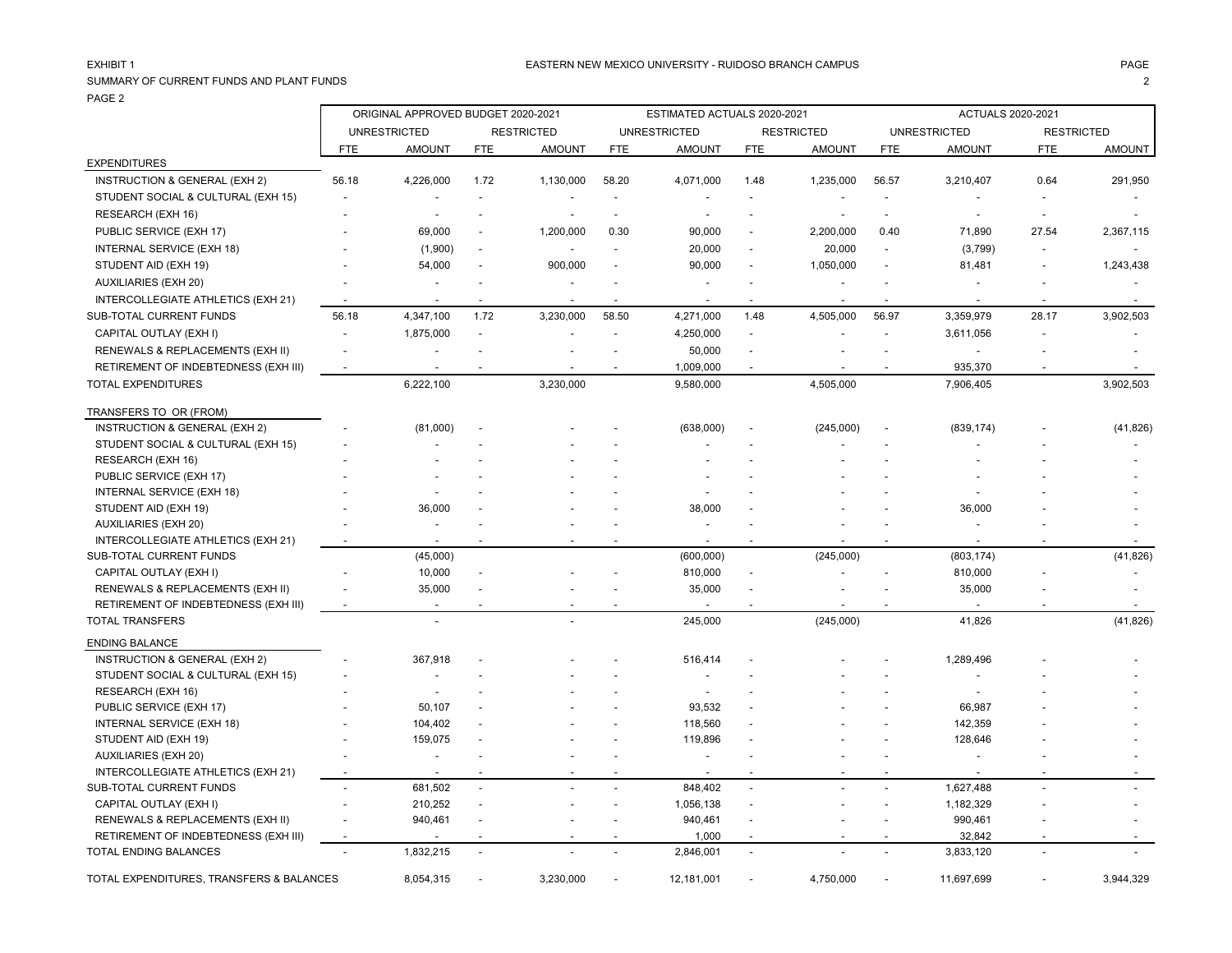# DETAIL OF TRANSACTIONS 3

|                                  |            | ORIGINAL APPROVED BUDGET 2020-2021 |                          |                   |            | ESTIMATED ACTUALS 2020-2021 |                          |                   |              | ACTUALS 2020-2021   |                |                   |
|----------------------------------|------------|------------------------------------|--------------------------|-------------------|------------|-----------------------------|--------------------------|-------------------|--------------|---------------------|----------------|-------------------|
|                                  |            | <b>UNRESTRICTED</b>                |                          | <b>RESTRICTED</b> |            | <b>UNRESTRICTED</b>         |                          | <b>RESTRICTED</b> |              | <b>UNRESTRICTED</b> |                | <b>RESTRICTED</b> |
|                                  | <b>FTE</b> | <b>AMOUNT</b>                      | <b>FTE</b>               | <b>AMOUNT</b>     | <b>FTE</b> | <b>AMOUNT</b>               | <b>FTE</b>               | <b>AMOUNT</b>     | <b>FTE</b>   | <b>AMOUNT</b>       | <b>FTE</b>     | AMOUNT            |
| I & G (TO) FROM                  |            |                                    |                          |                   |            |                             |                          |                   |              |                     |                |                   |
| <b>MANDATORY</b>                 |            |                                    |                          |                   |            |                             |                          |                   |              |                     |                |                   |
| RETIREMENT OF INDEBTEDNESS       |            |                                    |                          |                   |            |                             |                          |                   |              |                     |                |                   |
| STUDENT LOAN MATCHING            |            |                                    |                          |                   |            |                             |                          |                   |              |                     |                |                   |
| <b>REQUIRED</b>                  |            |                                    |                          |                   |            |                             |                          |                   |              |                     |                |                   |
| STUDENT AID--3%                  |            | 6,544                              |                          |                   |            | 6,544                       |                          |                   |              | 6,544               |                |                   |
| <b>BUILDING RNWLS &amp; REPL</b> |            |                                    |                          |                   |            |                             |                          |                   |              |                     |                |                   |
| BUILDING RNWLS & REPL--Supp Ap   |            |                                    |                          |                   |            |                             |                          |                   |              |                     |                |                   |
| PLANT EQUIPMENT                  |            |                                    |                          |                   |            |                             |                          |                   |              |                     |                |                   |
| <b>NON-MANDATORY</b>             |            |                                    |                          |                   |            |                             |                          |                   |              |                     |                |                   |
| STUDENT SOCIAL & CULTURAL        |            |                                    |                          |                   |            |                             |                          |                   |              |                     |                |                   |
| <b>RESEARCH</b>                  |            |                                    |                          |                   |            |                             |                          |                   |              |                     |                |                   |
| PUBLIC SERVICE                   |            |                                    |                          |                   |            |                             |                          |                   |              |                     |                |                   |
| <b>INTERNAL SERVICE</b>          |            |                                    |                          |                   |            |                             |                          |                   |              |                     |                |                   |
| <b>STUDENT AID</b>               |            | 29,456                             |                          |                   |            | 31,456                      |                          |                   |              | 29,456              |                |                   |
| <b>AUXILIARIES</b>               |            | $\overline{a}$                     |                          |                   |            |                             |                          |                   |              |                     |                |                   |
| INTERCOLLEGIATE ATHLETICS        |            |                                    |                          |                   |            |                             |                          |                   |              |                     |                |                   |
| BUILDING RENEWAL & REPLACEMI     |            | 35,000                             |                          |                   |            | 35,000                      |                          |                   |              | 35,000              |                |                   |
| CAPITAL OUTLAY / ERR             |            | 10,000                             |                          |                   |            | 810,000                     |                          |                   |              | 810,000             |                |                   |
| <b>CARES Act</b>                 |            |                                    |                          |                   |            | (245,000)                   | $\overline{\phantom{a}}$ | 245,000           |              | (41, 826)           | $\overline{a}$ | 41,826            |
| TOTAL FROM I & G                 |            | 81,000                             | $\overline{\phantom{a}}$ |                   |            | 638,000                     | $\blacksquare$           | 245,000           | $\mathbf{r}$ | 839,174             | $\overline{a}$ | 41,826            |
|                                  |            |                                    |                          |                   |            |                             |                          |                   |              |                     |                |                   |
| NET TRANSFERS TO (FROM)          |            |                                    |                          |                   |            |                             |                          |                   |              |                     |                |                   |
| <b>INSTRUCTION &amp; GENERAL</b> |            | (81,000)                           |                          |                   |            | (638,000)                   |                          | (245,000)         |              | (839, 174)          |                | (41, 826)         |
| STUDENT SOCIAL & CULTURAL        |            |                                    |                          |                   |            |                             |                          |                   |              |                     |                |                   |
| <b>RESEARCH</b>                  |            |                                    |                          |                   |            |                             |                          |                   |              |                     |                |                   |
| PUBLIC SERVICE                   |            |                                    |                          |                   |            |                             |                          |                   |              |                     |                |                   |
| <b>INTERNAL SERVICE</b>          |            |                                    |                          |                   |            |                             |                          |                   |              |                     |                |                   |
| STUDENT AID                      |            | 36,000                             |                          |                   |            | 38,000                      |                          |                   |              | 36,000              |                |                   |
| <b>AUXILIARIES</b>               |            |                                    |                          |                   |            |                             |                          |                   |              |                     |                |                   |
| <b>INTERCOLLEGIATE ATHLETICS</b> |            |                                    |                          |                   |            |                             |                          |                   |              |                     |                |                   |
| NET TRANSFERS TO (FROM)          |            |                                    |                          |                   |            |                             |                          |                   |              |                     |                |                   |
| <b>CURRENT FUNDS</b>             |            | (45,000)                           |                          |                   |            | (600,000)                   |                          | (245,000)         |              | (803, 174)          |                | (41, 826)         |
| CAPITAL OUTLAY                   |            | $\sim$                             |                          |                   |            | 800,000                     |                          |                   |              | 800,000             |                |                   |
| PLANT EQUIPMENT                  |            | 10,000                             |                          |                   |            | 10,000                      |                          |                   |              | 10,000              |                |                   |
| RENEWALS & REPLACEMENTS          |            | 35,000                             |                          |                   |            | 35,000                      |                          |                   |              | 35,000              |                |                   |
| <b>DEBT SERVICE</b>              |            |                                    |                          |                   |            |                             |                          |                   |              |                     |                |                   |
| STUDENT LOAN                     |            |                                    |                          |                   |            |                             |                          |                   |              |                     |                |                   |
| <b>ENDOWMENT FUNDS</b>           |            |                                    |                          |                   |            |                             |                          |                   |              |                     |                |                   |
|                                  |            |                                    |                          |                   |            | 245,000                     |                          | (245,000)         |              | 41,826              |                | (41, 826)         |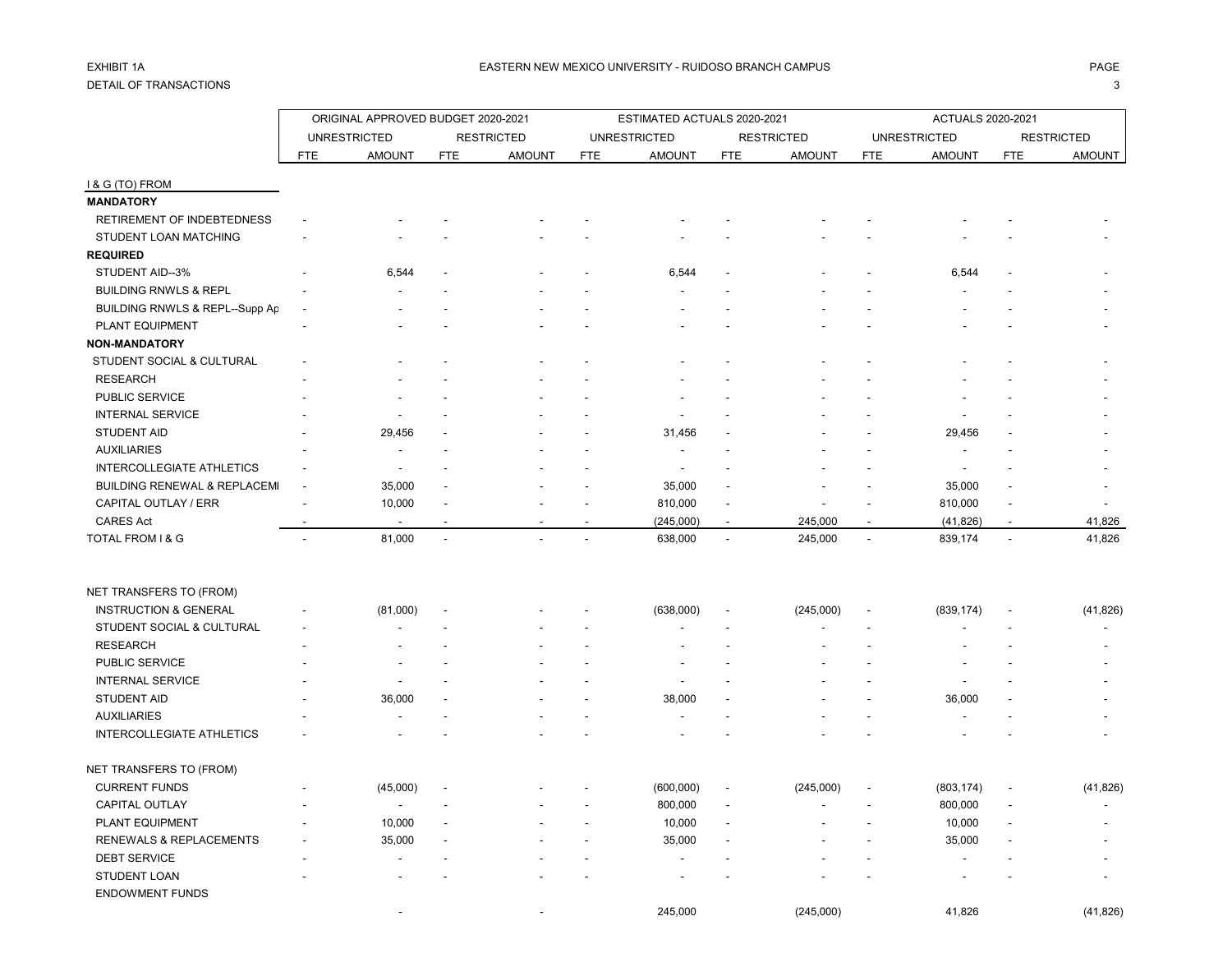## SUMMARY INSTRUCTION & GENERAL 4

ORIGINAL APPROVED BUDGET 2020-2021 ESTIMATED ACTUALS 2020-2021 ACTUALS 2020-2021 UNRESTRICTED RESTRICTED UNRESTRICTED RESTRICTED UNRESTRICTED RESTRICTED FTE AMOUNT FTE AMOUNT FTE AMOUNT FTE AMOUNT FTE AMOUNT FTE AMOUNT REVENUES TUITION AND FEES - 500,400 - - - 500,400 - - - 474,703 - - FEDERAL APPROPRIATIONS STATE APPROPRIATIONS - 2,412,700 - - - 2,202,600 - - - 2,202,600 - - LOCAL APP (MILL LEVY) - 1,370,000 - - - 1,370,000 - - - 1,436,351 - - FEDERAL GRANTS - - - 900,000 - - - 1,250,000 - - - 327,774 STATE GRANTS - - - 130,000 - - 130,000 - - 5,724 LOCAL GRANTS PRIVATE GIFTS - - - 100,000 - - - 100,000 - - - 278 LAND & PERMANENT FUND SALES AND SERVICES - - - - - - - - - - - - OTHER SOURCES - 69,900 - - 97,000 - - -TOTAL REVENUES 4,353,000 1,130,000 1,480,000 4,283,663 333,776 BEGINNING BALANCES 1,055,414 1,055,414 1,055,414 1,055,414 1,055,414 1,055,414 1,055,414 1,055,414 TOTAL AVAILABLE 4,674,918 1,130,000 5,225,414 1,480,000 5,339,077 333,776 EXPENDITURES INSTRUCTION 29.42 1,503,000 0.15 945,000 32.61 1,476,000 0.13 945,000 31.81 1,212,610 0.40 105,010 ACADEMIC SUPPORT 1.10 342,000 0.32 50,000 1.40 222,000 0.26 50,000 2.70 187,356 0.07 3,862 STUDENT SERVICES 4.55 392,000 0.15 30,000 7.00 400,000 0.96 30,000 7.03 388,240 0.17 5,001 INSTITUTIONAL SUPPORT 17.37 1,744,000 1.11 100,000 12.95 1,688,000 0.13 160,000 11.78 1,190,590 - 152,349 PLANT OPERATION & MAINTENANC 3.75 245,000 - 5,000 4.25 285,000 - 50,000 3.25 231,611 - 25,728 TOTAL EXPENDITURES 56.18 4,226,000 1.72 1,130,000 58.20 4,071,000 1.48 1,235,000 56.57 3,210,407 0.64 291,950 TRANSFERS (IN) OR OUT STUDENT SOCIAL & CULTURAL RESEARCH - - - - - - - - - - - - PUBLIC SERVICE - - - - - - - - - - - - INTERNAL SERVICE - - - - - - - - - - - - STUDENT AID - 36,000 - - 38,000 - - 36,000 - - AUXILIARIES - - - - - - - - - - - - INTERCOLLEGIATE ATHLETICS CAPITAL OUTLAY - - - - - 800,000 - - - 800,000 - - PLANT EQUIPMENT - 10,000 - - - 10,000 - - - 10,000 - - DEBT SERVICE - - - - - - - - - - - - STUDENT LOAN - - - - - - - - - - - - BUILDING RENEWALS & REPLACEMENTS 35,000 - - - 35,000 - - - 35,000 - endowment the second contract of the second contract of the second contract of the second contract of the second contract of the second contract of the second contract of the second contract of the second contract of the s CARES Act - - - - - (245,000) - 245,000 - (41,826) - 41,826

TOTAL TRANSFERS - 81,000 - - 638,000 - 245,000 - 839,174 - 41,826 ENDING BALANCE - 367,918 8.71% - - 516,414 12.69% - - 1,289,496 40.17% -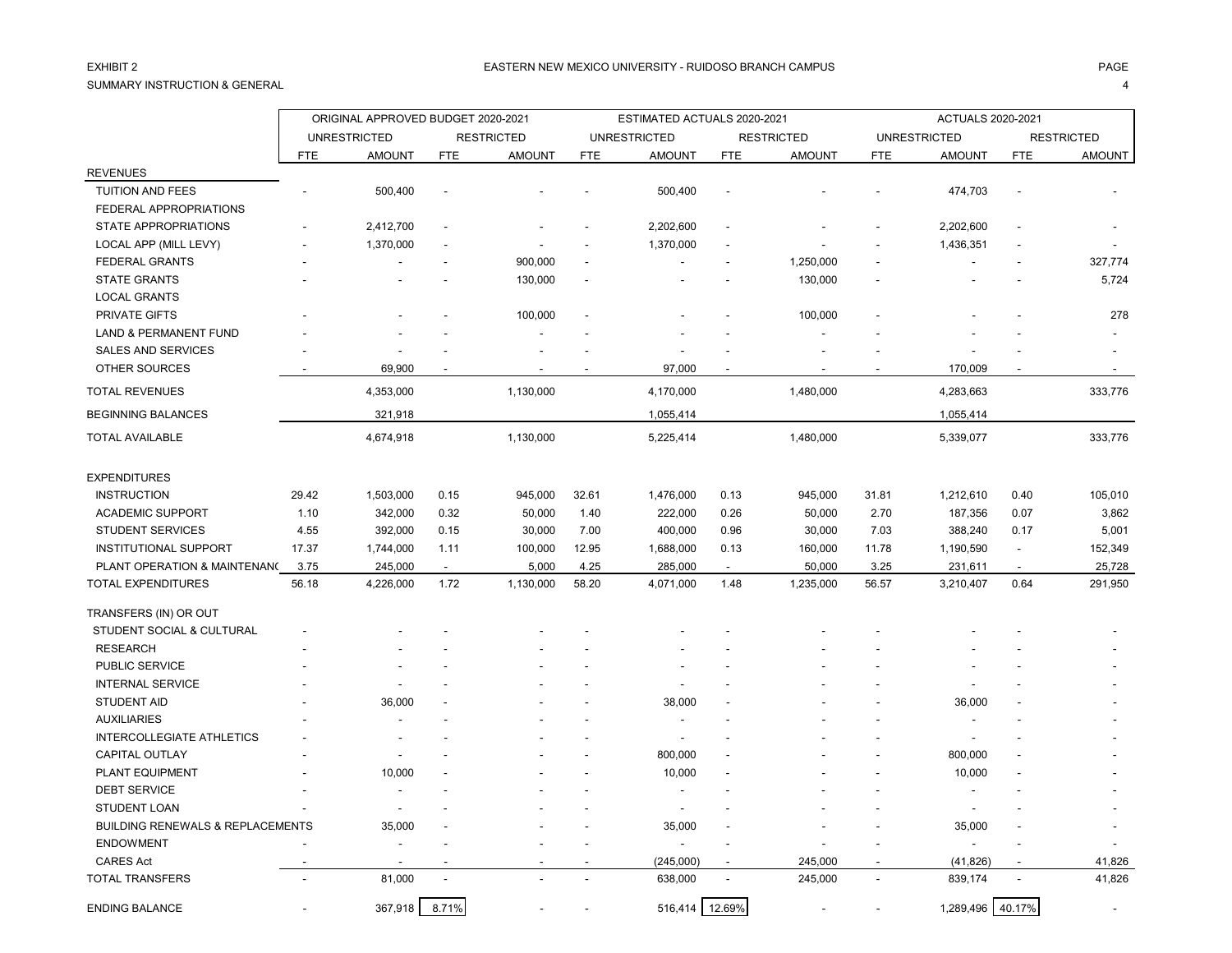## TUITION & FEES FOR I & G 5

|                            |                          | ORIGINAL APPROVED BUDGET 2020-2021 |                          |                   |            | ESTIMATED ACTUALS 2020-2021 |                          |                   |            | <b>ACTUALS 2020-2021</b> |                          |                          |
|----------------------------|--------------------------|------------------------------------|--------------------------|-------------------|------------|-----------------------------|--------------------------|-------------------|------------|--------------------------|--------------------------|--------------------------|
|                            |                          | <b>UNRESTRICTED</b>                |                          | <b>RESTRICTED</b> |            | <b>UNRESTRICTED</b>         |                          | <b>RESTRICTED</b> |            | <b>UNRESTRICTED</b>      |                          | <b>RESTRICTED</b>        |
|                            | FTE                      | <b>AMOUNT</b>                      | FTE                      | <b>AMOUNT</b>     | <b>FTE</b> | <b>AMOUNT</b>               | FTE                      | <b>AMOUNT</b>     | <b>FTE</b> | <b>AMOUNT</b>            | <b>FTE</b>               | <b>AMOUNT</b>            |
| <b>REGULAR ACADEMIC</b>    |                          |                                    |                          |                   |            |                             |                          |                   |            |                          |                          |                          |
| <b>TUITION</b>             |                          | 395,000                            |                          |                   |            | 395,000                     |                          |                   |            | 381,597                  |                          |                          |
| <b>TOTAL TUITION</b>       |                          | 395,000                            |                          |                   |            | 395,000                     |                          |                   |            | 381,597                  | $\blacksquare$           |                          |
| MISCELLANEOUS FEES         |                          |                                    |                          |                   |            |                             |                          |                   |            |                          |                          |                          |
| <b>DEFERRED PAYMENT</b>    |                          | 200                                |                          |                   |            | 200                         |                          |                   |            |                          |                          |                          |
| <b>GRADUATION</b>          | $\overline{\phantom{a}}$ | 400                                | $\overline{\phantom{a}}$ |                   |            | 400                         | $\overline{\phantom{a}}$ |                   |            | 100                      | $\overline{\phantom{a}}$ | $\overline{\phantom{a}}$ |
| OTHER/COURSE FEES          |                          | 104,800                            |                          |                   |            | 104,800                     | $\overline{\phantom{a}}$ |                   |            | 93,006                   | $\blacksquare$           |                          |
| <b>TOTAL FEES</b>          |                          | 105,400                            |                          |                   |            | 105,400                     | $\overline{\phantom{a}}$ |                   |            | 93,106                   | $\overline{\phantom{a}}$ |                          |
| TOTAL TUITION AND FEES     |                          | 500,400                            |                          |                   |            | 500,400                     |                          |                   |            | 474,703                  |                          |                          |
| <b>COMMUNITY EDUCATION</b> |                          |                                    |                          |                   |            |                             |                          |                   |            |                          |                          |                          |
| <b>CUSTOMIZED TRAINING</b> |                          |                                    |                          |                   |            |                             |                          |                   |            |                          |                          |                          |
| <b>GED FEES</b>            |                          |                                    |                          |                   |            |                             |                          |                   |            |                          |                          |                          |
| <b>MISCELLANEOUS</b>       |                          |                                    |                          |                   |            |                             |                          |                   |            |                          |                          |                          |
| TOTAL COMMUNITY EDUCATION  |                          |                                    |                          |                   |            |                             |                          |                   |            |                          |                          |                          |
| <b>TOTAL EXHIBIT 3</b>     |                          | 500,400                            |                          |                   |            | 500,400                     |                          |                   |            | 474,703                  |                          |                          |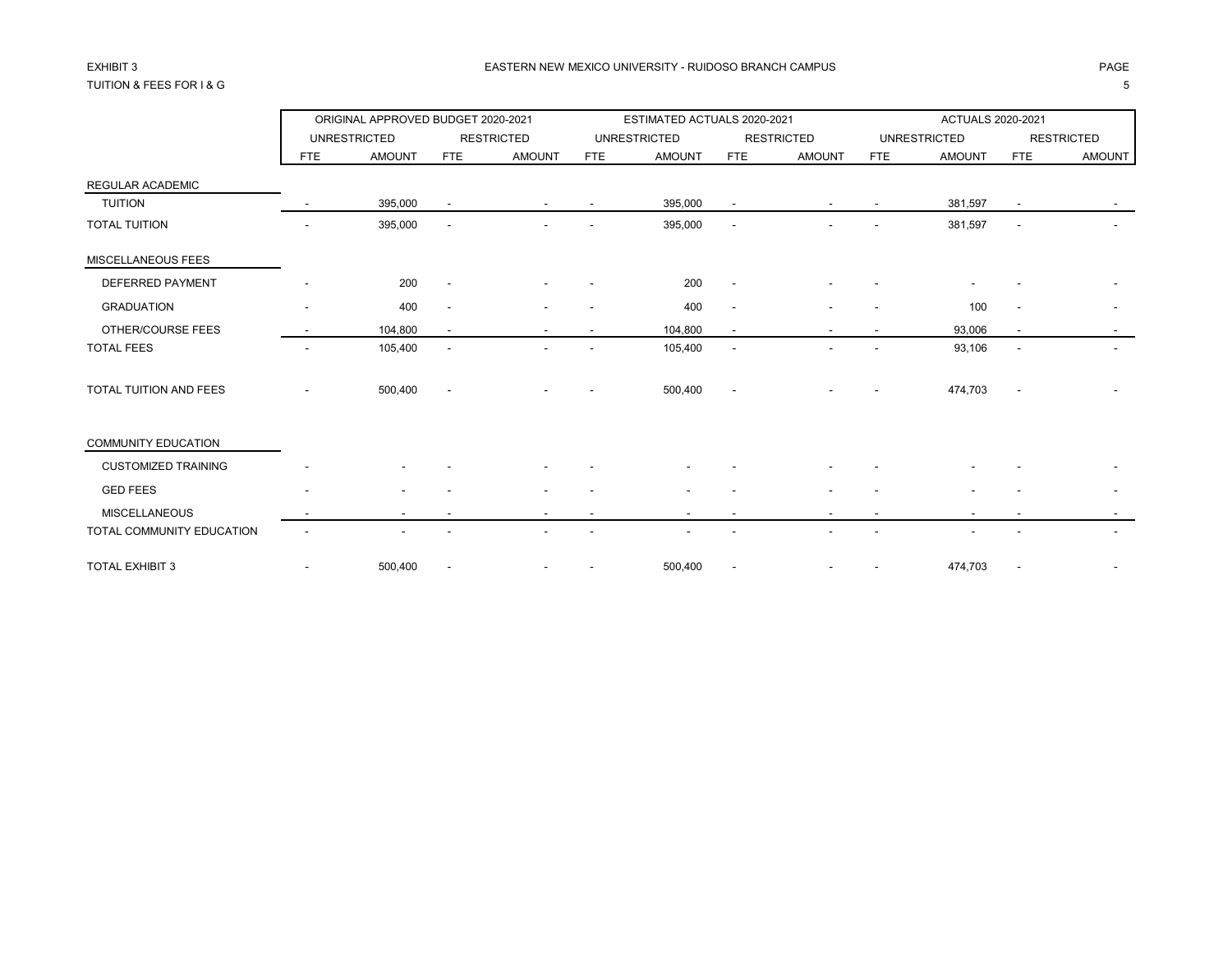|                                                         |            | ORIGINAL APPROVED BUDGET 2020-2021 |                          |                   |            | ESTIMATED ACTUALS 2020-2021 |                          |                   |            | ACTUALS 2020-2021   |                |                   |
|---------------------------------------------------------|------------|------------------------------------|--------------------------|-------------------|------------|-----------------------------|--------------------------|-------------------|------------|---------------------|----------------|-------------------|
|                                                         |            | <b>UNRESTRICTED</b>                |                          | <b>RESTRICTED</b> |            | <b>UNRESTRICTED</b>         |                          | <b>RESTRICTED</b> |            | <b>UNRESTRICTED</b> |                | <b>RESTRICTED</b> |
|                                                         | <b>FTE</b> | <b>AMOUNT</b>                      | <b>FTE</b>               | <b>AMOUNT</b>     | <b>FTE</b> | <b>AMOUNT</b>               | <b>FTE</b>               | <b>AMOUNT</b>     | <b>FTE</b> | <b>AMOUNT</b>       | <b>FTE</b>     | <b>AMOUNT</b>     |
| EXHIBIT 4 - APPROPRIATIONS FOR I & G                    |            |                                    |                          |                   |            |                             |                          |                   |            |                     |                |                   |
| FEDERAL APPROPRIATIONS                                  |            |                                    |                          |                   |            |                             |                          |                   |            |                     |                |                   |
| <b>TOTAL FEDERAL</b>                                    |            |                                    |                          |                   |            |                             |                          |                   |            |                     |                |                   |
| STATE APPROPRIATIONS                                    |            |                                    |                          |                   |            |                             |                          |                   |            |                     |                |                   |
| REGULAR w/ COMP/ERB 50.9k                               |            | 2,382,200                          |                          |                   |            | 2,024,000                   |                          |                   |            | 2,024,000           |                |                   |
| <b>RUIDOSO NURSING</b>                                  |            | 30,500                             | $\overline{\phantom{a}}$ |                   |            | 178,600                     | $\overline{\phantom{a}}$ |                   |            | 178,600             | $\blacksquare$ |                   |
| TOTAL STATE APPROPRIATIONS                              |            | 2,412,700                          |                          |                   |            | 2,202,600                   |                          |                   |            | 2,202,600           |                |                   |
| LOCAL APPROPRIATIONS                                    |            |                                    |                          |                   |            |                             |                          |                   |            |                     |                |                   |
| MILL LEVY                                               |            | 1,370,000                          |                          |                   |            | 1,370,000                   |                          |                   |            | 1,436,351           |                |                   |
| <b>TOTAL LOCAL</b>                                      |            | 1,370,000                          | $\overline{\phantom{a}}$ |                   |            | 1,370,000                   |                          |                   |            | 1,436,351           |                |                   |
| EXHIBIT 5 - GOVERNMENTAL GRANTS AND CONTRACTS FOR I & G |            |                                    |                          |                   |            |                             |                          |                   |            |                     |                |                   |
| <b>FEDERAL</b>                                          |            |                                    |                          |                   |            |                             |                          |                   |            |                     |                |                   |
| US DOE CARES ACT                                        |            |                                    |                          |                   |            |                             |                          |                   |            |                     |                | 242,710           |
| <b>GRANTS / FWS</b>                                     |            |                                    |                          | 900,000           |            |                             |                          | 1,250,000         |            |                     |                | 85,064            |
| TOTAL FEDERAL                                           |            |                                    |                          | 900,000           |            |                             |                          | 1,250,000         |            |                     |                | 327,774           |
| <b>STATE</b>                                            |            |                                    |                          |                   |            |                             |                          |                   |            |                     |                |                   |
| <b>STATE WORK STUDY</b>                                 |            |                                    |                          |                   |            |                             |                          |                   |            |                     |                | 5,724             |
| <b>MISCELLANEOUS</b>                                    |            |                                    |                          | 130,000           |            |                             |                          | 130,000           |            |                     |                |                   |
| <b>TOTAL STATE</b>                                      |            |                                    |                          | 130,000           |            |                             |                          | 130,000           |            |                     |                | 5,724             |
| LOCAL                                                   |            |                                    |                          |                   |            |                             |                          |                   |            |                     |                |                   |
| <b>TOTAL LOCAL</b>                                      |            |                                    |                          |                   |            |                             |                          |                   |            |                     |                |                   |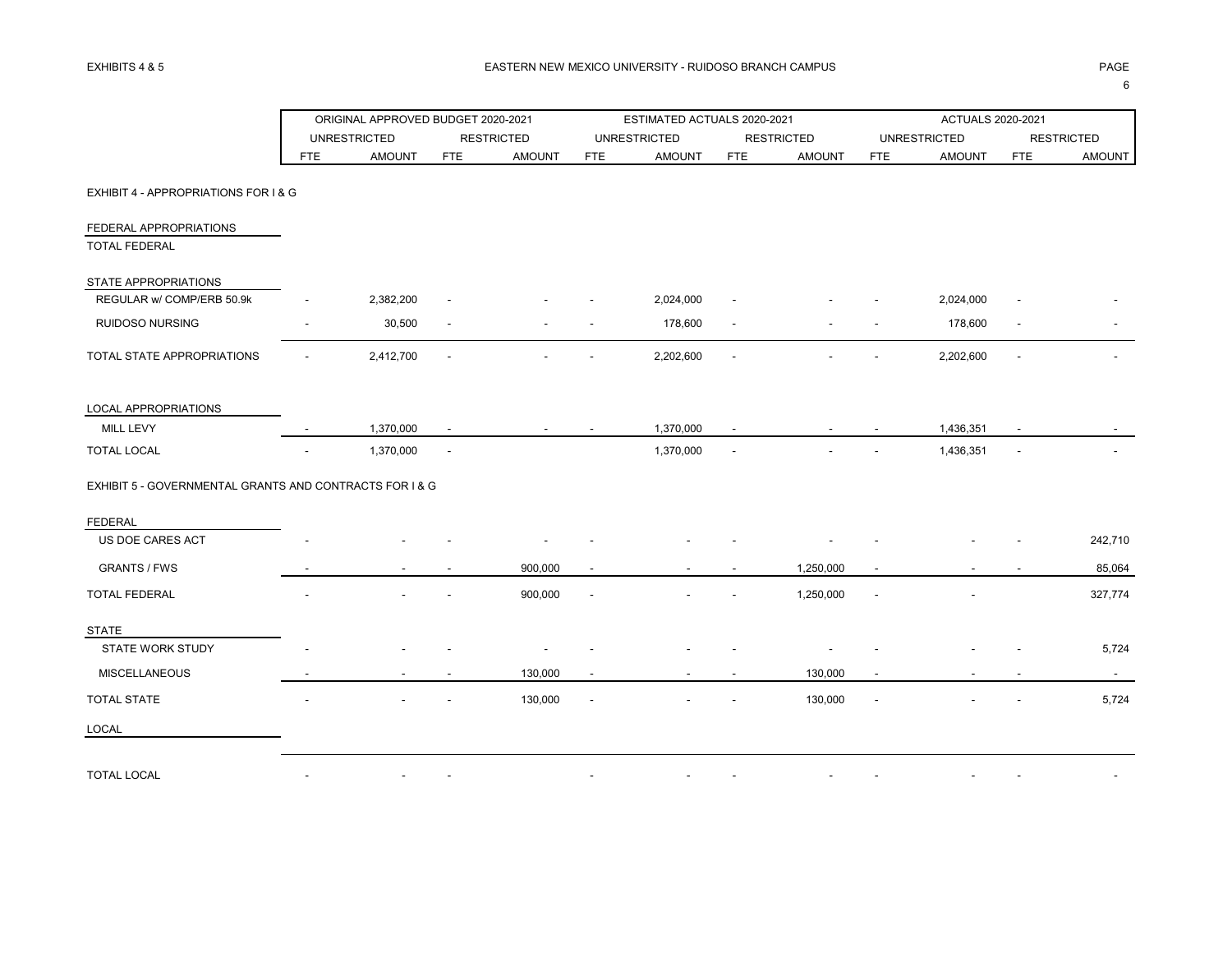|                                     |                          | ORIGINAL APPROVED BUDGET 2020-2021 |                          |                          |                          | ESTIMATED ACTUALS 2020-2021 |                          |                          |                          | ACTUALS 2020-2021        |                          |                   |
|-------------------------------------|--------------------------|------------------------------------|--------------------------|--------------------------|--------------------------|-----------------------------|--------------------------|--------------------------|--------------------------|--------------------------|--------------------------|-------------------|
|                                     |                          | <b>UNRESTRICTED</b>                |                          | <b>RESTRICTED</b>        |                          | <b>UNRESTRICTED</b>         |                          | <b>RESTRICTED</b>        |                          | <b>UNRESTRICTED</b>      |                          | <b>RESTRICTED</b> |
|                                     | <b>FTE</b>               | <b>AMOUNT</b>                      | FTE                      | <b>AMOUNT</b>            | FTE                      | <b>AMOUNT</b>               | FTE                      | <b>AMOUNT</b>            | <b>FTE</b>               | <b>AMOUNT</b>            | FTE                      | <b>AMOUNT</b>     |
|                                     |                          |                                    |                          |                          |                          |                             |                          |                          |                          |                          |                          |                   |
| EXHIBIT 6 - PRIVATE GIFTS FOR I & G |                          |                                    |                          |                          |                          |                             |                          |                          |                          |                          |                          |                   |
| PRIVATE GIFTS                       |                          |                                    |                          |                          |                          |                             |                          |                          |                          |                          |                          |                   |
| <b>RESTRICTED GIFTS</b>             | $\overline{\phantom{a}}$ | $\sim$                             | $\overline{\phantom{a}}$ | 100,000                  | $\overline{\phantom{a}}$ | $\sim$                      | $\overline{\phantom{a}}$ | 100,000                  | $\sim$                   | $\overline{\phantom{a}}$ | $\overline{\phantom{0}}$ | 278               |
| <b>OTHER</b>                        |                          | $\overline{\phantom{a}}$           | $\overline{\phantom{a}}$ | $\overline{\phantom{a}}$ |                          | $\overline{\phantom{a}}$    | $\overline{\phantom{a}}$ | $\overline{\phantom{0}}$ | $\overline{\phantom{0}}$ | $\overline{\phantom{0}}$ | $\overline{\phantom{0}}$ | $\sim$            |
| <b>TOTAL PRIVATE GIFTS</b>          | $\overline{\phantom{a}}$ | $\sim$                             |                          | 100,000                  | $\overline{\phantom{a}}$ | $\overline{\phantom{a}}$    | $\overline{\phantom{a}}$ | 100,000                  | $\sim$                   | $\overline{\phantom{0}}$ | $\overline{\phantom{a}}$ | 278               |
|                                     |                          |                                    |                          |                          |                          |                             |                          |                          |                          |                          |                          |                   |

## EXHIBIT 7 - LAND & PERMANENT FUND

| LAND & PERMANENT FUND       |  |                          |   |                          |                          |        |        |  |  |  |
|-----------------------------|--|--------------------------|---|--------------------------|--------------------------|--------|--------|--|--|--|
| <b>STATE LAND</b>           |  | $\overline{\phantom{a}}$ |   | $\overline{\phantom{0}}$ | $\overline{\phantom{a}}$ |        |        |  |  |  |
| PERMANENT FUND              |  |                          |   | $\overline{\phantom{0}}$ | $\sim$<br>$\sim$         | $\sim$ | $\sim$ |  |  |  |
| TOTAL LAND & PERMANENT FUND |  |                          | - | -                        | -<br>-                   |        |        |  |  |  |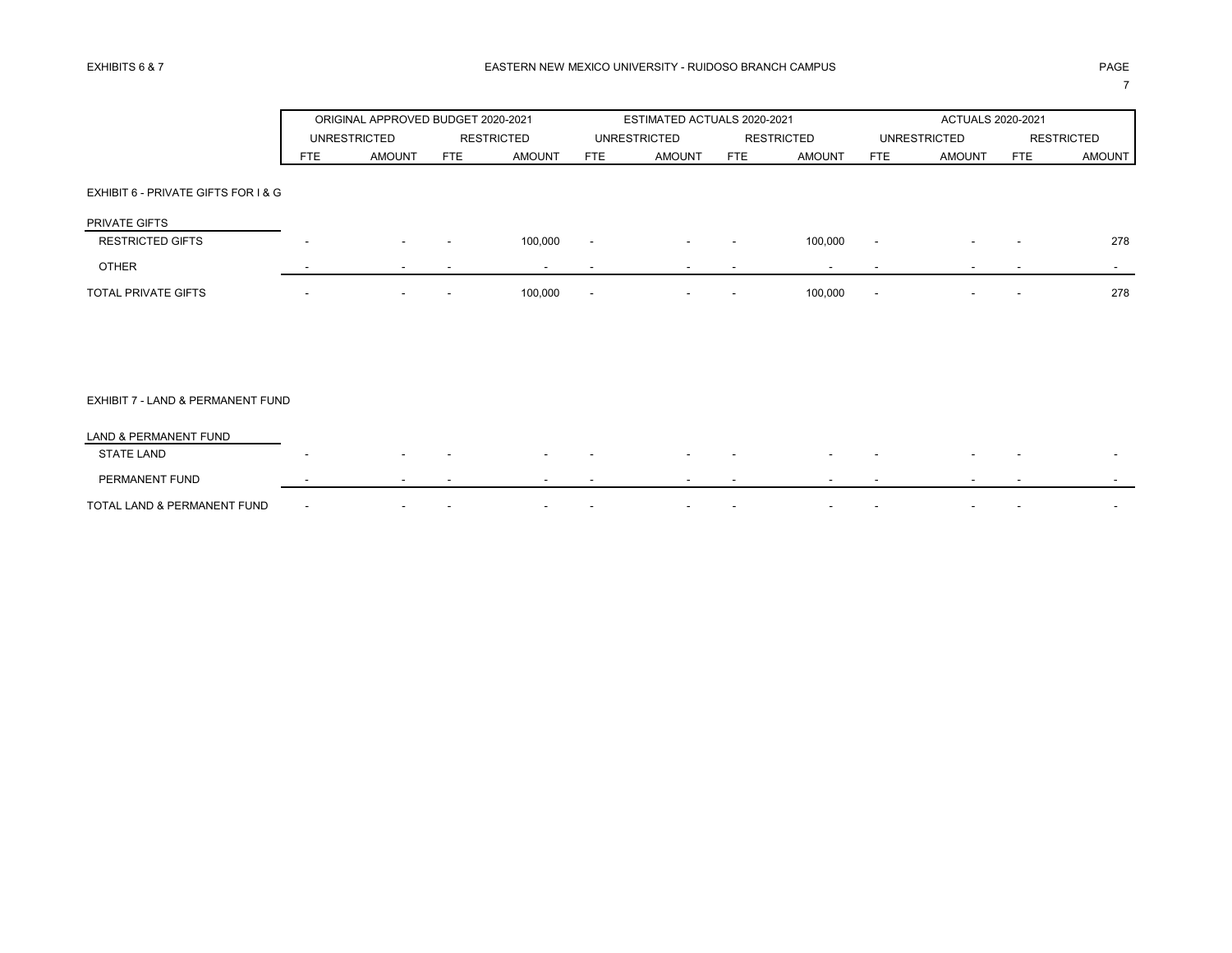8

|     | ORIGINAL APPROVED BUDGET 2020-2021 |     |                   |            | ESTIMATED ACTUALS 2020-2021 |            |                   |     | ACTUALS 2020-2021   |      |                   |
|-----|------------------------------------|-----|-------------------|------------|-----------------------------|------------|-------------------|-----|---------------------|------|-------------------|
|     | <b>UNRESTRICTED</b>                |     | <b>RESTRICTED</b> |            | <b>UNRESTRICTED</b>         |            | <b>RESTRICTED</b> |     | <b>UNRESTRICTED</b> |      | <b>RESTRICTED</b> |
| FTE | AMOUNT                             | FTE | AMOUNT            | <b>FTE</b> | <b>AMOUNT</b>               | <b>FTE</b> | AMOUNT            | FTE | <b>AMOUNT</b>       | FTE. | <b>AMOUNT</b>     |

### EXHIBIT 8 - SALES & SERVICES

SALES & SERVICES

TOTAL SALES & SERVICES A RESOLUCIÓN DE LA CARACTERÍA EL CONSUMIDADE DE LA CARACTERÍA EL CONSUMIDADE DE LA CARA

EXHIBIT 9 - OTHER SOURCES OF REVENUE FOR I & G

| OTHER SOURCES FOR I & G       |        |                          |                          |                          |                          |                          |                          |                          |         |                          |                          |
|-------------------------------|--------|--------------------------|--------------------------|--------------------------|--------------------------|--------------------------|--------------------------|--------------------------|---------|--------------------------|--------------------------|
| <b>INTEREST -- NET FEES</b>   | 7,800  | $\overline{\phantom{a}}$ | $\overline{\phantom{a}}$ | $\overline{\phantom{0}}$ | 7,800                    | $\overline{\phantom{a}}$ | $\overline{\phantom{a}}$ | $\sim$                   | (2,736) | $\overline{\phantom{a}}$ |                          |
| <b>INDIRECT COST</b>          | 62,000 | $\sim$                   | $\overline{\phantom{a}}$ | $\overline{\phantom{0}}$ | 62,000                   | $\overline{\phantom{a}}$ | $\overline{\phantom{a}}$ | $\sim$                   | 170,904 | $\overline{\phantom{a}}$ |                          |
| <b>LIBRARY FINES</b>          | $\sim$ | $\overline{\phantom{a}}$ | $\overline{\phantom{a}}$ |                          | $\overline{\phantom{a}}$ | $\overline{\phantom{a}}$ | $\overline{\phantom{a}}$ |                          | 57      | $\overline{\phantom{a}}$ | $\overline{\phantom{a}}$ |
| DISHONORED CHECK FEE          | $\sim$ |                          | $\overline{\phantom{a}}$ |                          | -                        | -                        | $\overline{\phantom{0}}$ |                          | -       | -                        | $\sim$                   |
| <b>OTHER</b>                  | 100    |                          |                          |                          | 27,200                   |                          |                          |                          | 1,784   |                          | $\overline{\phantom{0}}$ |
| TOTAL OTHER SOURCES FOR I & G | 69,900 |                          | $\overline{\phantom{a}}$ | $\overline{\phantom{0}}$ | 97,000                   | $\overline{\phantom{a}}$ | $\overline{\phantom{a}}$ | $\overline{\phantom{0}}$ | 170,009 | $\overline{\phantom{a}}$ | $\overline{\phantom{a}}$ |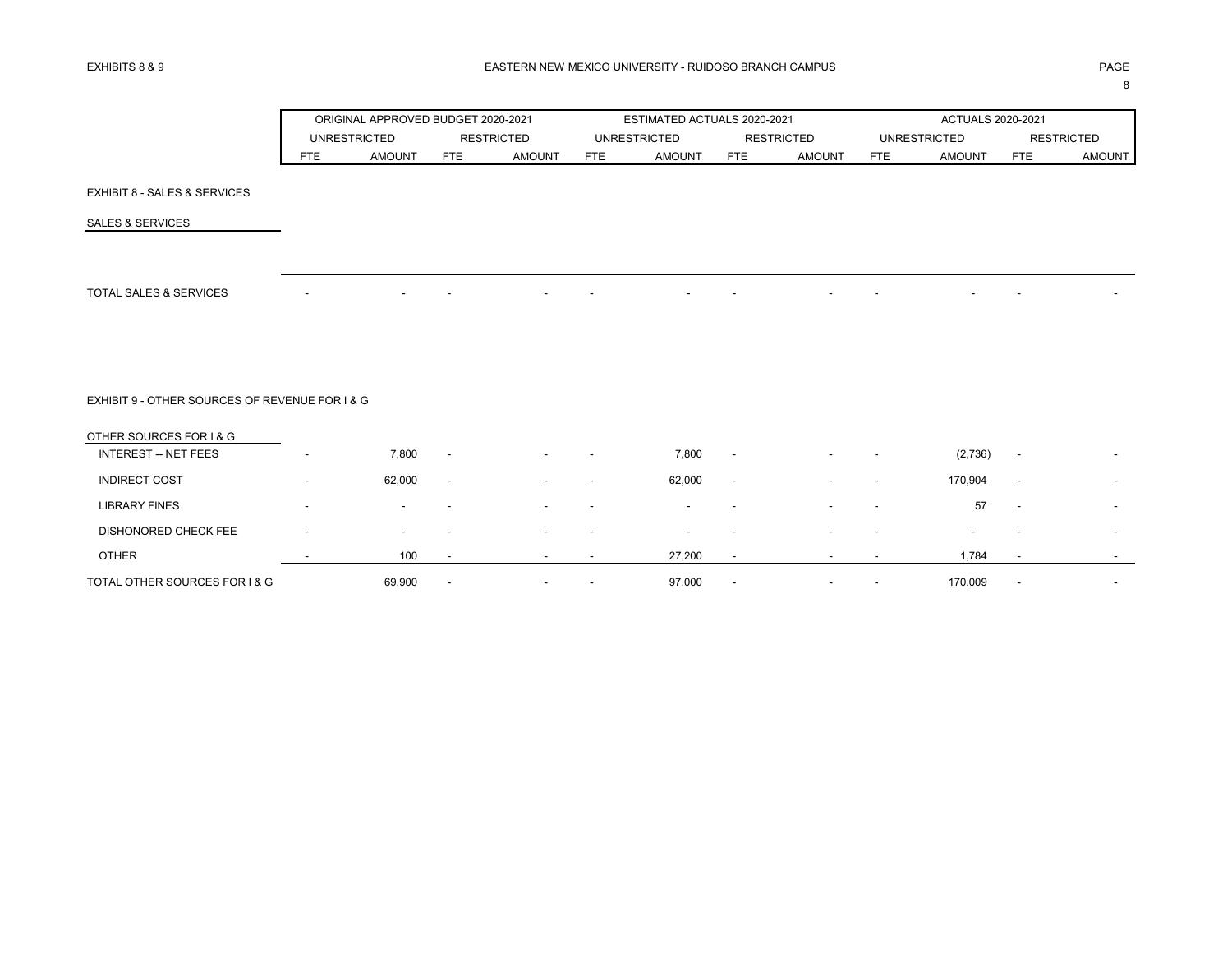# INSTRUCTION - PAGE 1 9

### EXHIBIT 10 PAGE PAGE IN PAGE IN THE SEASTERN NEW MEXICO UNIVERSITY - RUIDOSO BRANCH CAMPUS AND THE SEASTERN NEW MEXICO UNIVERSITY - RUIDOSO BRANCH CAMPUS

|                                                    |                | ORIGINAL APPROVED BUDGET 2020-2021 |                          |                          |                          | ESTIMATED ACTUALS 2020-2021 |                          |                          |                          | <b>ACTUALS 2020-2021</b> |                          |                          |
|----------------------------------------------------|----------------|------------------------------------|--------------------------|--------------------------|--------------------------|-----------------------------|--------------------------|--------------------------|--------------------------|--------------------------|--------------------------|--------------------------|
|                                                    |                | <b>UNRESTRICTED</b>                |                          | <b>RESTRICTED</b>        |                          | <b>UNRESTRICTED</b>         |                          | <b>RESTRICTED</b>        |                          | <b>UNRESTRICTED</b>      |                          | <b>RESTRICTED</b>        |
|                                                    | <b>FTE</b>     | <b>AMOUNT</b>                      | <b>FTE</b>               | <b>AMOUNT</b>            | FTE                      | <b>AMOUNT</b>               | <b>FTE</b>               | <b>AMOUNT</b>            | <b>FTE</b>               | <b>AMOUNT</b>            | <b>FTE</b>               | <b>AMOUNT</b>            |
| GENERAL ACADEMIC INSTRUCTION                       |                |                                    |                          |                          |                          |                             |                          |                          |                          |                          |                          |                          |
| <b>LANGUAGE &amp; FINE ARTS</b>                    | 6.30           | 172,515                            | $\blacksquare$           | $\blacksquare$           | 6.29                     | 137,439                     | $\blacksquare$           | $\blacksquare$           | 6.21                     | 114,340                  | 0.02                     | 456                      |
| MATH AND SCIENCES                                  | 8.33           | 349,563                            |                          | ٠                        | 8.33                     | 207,431                     | $\blacksquare$           | $\overline{\phantom{a}}$ | 8.33                     | 199,094                  |                          |                          |
| HISTORY / HUMANITIES / SOC SCI                     | 3.72           | 163,906                            | 0.15                     | 2,880                    | 3.71                     | 166,199                     | 0.13                     | 2,880                    | 3.67                     | 160,300                  | $\overline{\phantom{a}}$ |                          |
| <b>BUSINESS &amp; INFORMATION SYS</b>              | 4.90           | 177,129                            | $\overline{\phantom{a}}$ | $\overline{\phantom{a}}$ | 4.32                     | 128,456                     | $\overline{\phantom{a}}$ | $\blacksquare$           | 4.60                     | 154,490                  | $\overline{\phantom{a}}$ |                          |
| CAREER AND TECH ED                                 | 5.17           | 242,962                            | $\overline{\phantom{a}}$ | $\blacksquare$           | 8.20                     | 240,862                     | $\blacksquare$           | $\overline{\phantom{a}}$ | 8.00                     | 222,689                  | $\overline{\phantom{a}}$ |                          |
| TOTAL GENERAL ACADEMIC INSTR                       | 28.42          | 1,106,075                          | 0.15                     | 2,880                    | 30.86                    | 880,387                     | 0.13                     | 2,880                    | 30.81                    | 850,913                  | 0.02                     | 456                      |
| OTHER PROGRAMS                                     |                |                                    |                          |                          |                          |                             |                          |                          |                          |                          |                          |                          |
| <b>DISTANCE ED</b>                                 | 1.00           | 74,680                             |                          |                          | 1.25                     | 61,202                      |                          |                          | 1.00                     | 49,331                   | $\overline{\phantom{a}}$ |                          |
| <b>RESTRICTED GRANTS (ACTUALS)</b>                 | $\overline{a}$ |                                    |                          |                          | $\overline{a}$           |                             |                          |                          |                          | $\blacksquare$           | 0.38                     | 102,432                  |
| NURSING (RPSP)                                     |                |                                    |                          | ÷,                       | 0.50                     | 171,968                     |                          |                          |                          | 37,517                   | $\blacksquare$           |                          |
| TOTAL OTHER PROGRAMS                               | 1.00           | 74,680                             |                          | ÷,                       | 1.75                     | 233,170                     |                          |                          | 1.00                     | 86,848                   | 0.38                     | 102,432                  |
| <b>MISCELLANEOUS</b>                               |                | 946                                |                          | 942,120                  | $\blacksquare$           | 60,163                      | $\blacksquare$           | 942,120                  | $\blacksquare$           |                          |                          |                          |
| COST DIST(TEL; POST; PRINT; INT)                   |                | 23,800                             |                          |                          |                          | 23,800                      |                          |                          |                          | 23,800                   |                          |                          |
| <b>HONORARIA</b>                                   |                |                                    |                          |                          |                          |                             |                          |                          |                          |                          |                          |                          |
| <b>FACULTY ENRICHMENT</b>                          |                |                                    |                          |                          |                          |                             |                          |                          |                          |                          |                          |                          |
| <b>RETIREMENT</b>                                  |                | 136,715                            |                          |                          |                          | 124,744                     |                          |                          |                          | 117,193                  | $\blacksquare$           | 1,240                    |
| <b>SOCIAL SECURITY</b>                             |                | 73,913                             |                          |                          |                          | 67,441                      | $\overline{\phantom{a}}$ |                          |                          | 65,334                   | $\overline{\phantom{a}}$ | 670                      |
| <b>GROUP INSURANCE</b>                             |                | 60,520                             |                          |                          |                          | 61,780                      |                          |                          |                          | 44,942                   | $\overline{\phantom{a}}$ |                          |
| <b>WORKER'S COMPENSATION</b>                       |                | 544                                |                          |                          |                          | 442                         |                          |                          |                          | 961                      |                          | $\overline{7}$           |
| UNEMPLOYMENT COMPENSATION                          | ٠              | 483                                |                          |                          |                          | 442                         |                          |                          |                          | 3,602                    | $\overline{\phantom{a}}$ | 30                       |
| <b>RETIREE HEALTH</b>                              |                | 19,324                             |                          |                          |                          | 17,632                      |                          |                          |                          | 17,201                   | $\blacksquare$           | 175                      |
| <b>WAIVER OF TUITION</b>                           |                | 6,000                              |                          |                          |                          | 6,000                       |                          |                          |                          | $\blacksquare$           |                          |                          |
| ANNUAL LEAVE                                       |                | $\blacksquare$                     |                          |                          |                          | $\blacksquare$              | $\overline{\phantom{a}}$ |                          | $\overline{\phantom{a}}$ | 1,816                    | $\overline{\phantom{a}}$ | $\overline{\phantom{a}}$ |
| TOTAL ITEMS NOT IN 10A's                           |                | 322,245                            |                          | 942,120                  | $\overline{\phantom{a}}$ | 362,443                     |                          | 942,120                  | $\blacksquare$           | 274,849                  |                          | 2,122                    |
| <b>TOTAL INSTRUCTION</b><br>(WITHOUT COMMUNITY ED) | 29.42          | 1,503,000                          | 0.15                     | 945,000                  | 32.61                    | 1,476,000                   | 0.13                     | 945,000                  | 31.81                    | 1,212,610                | 0.40                     | 105,010                  |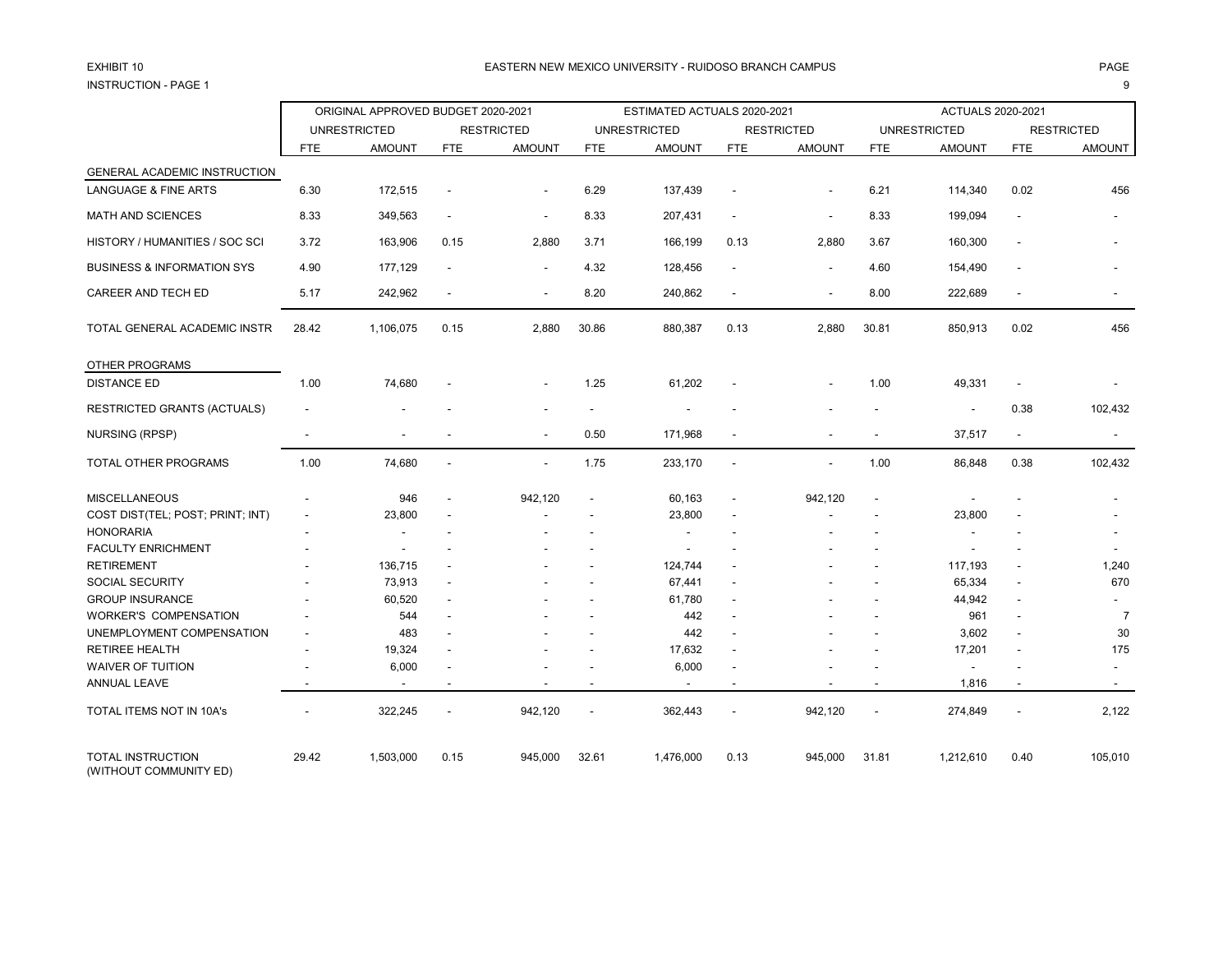## INSTRUCTION - PAGE 2 10 COMMUNITY EDUCATION

| 00111110111111111101111011     |            | ORIGINAL APPROVED BUDGET 2020-2021 |      |                   |            | ESTIMATED ACTUALS 2020-2021 |            |                     |            | ACTUALS 2020-2021   |            |                   |
|--------------------------------|------------|------------------------------------|------|-------------------|------------|-----------------------------|------------|---------------------|------------|---------------------|------------|-------------------|
|                                |            | <b>UNRESTRICTED</b>                |      | <b>RESTRICTED</b> |            | <b>UNRESTRICTED</b>         |            | <b>RESTRICTED</b>   |            | <b>UNRESTRICTED</b> |            | <b>RESTRICTED</b> |
|                                | <b>FTE</b> | <b>AMOUNT</b>                      | FTE  | <b>AMOUNT</b>     | <b>FTE</b> | <b>AMOUNT</b>               | <b>FTE</b> | <b>AMOUNT</b>       | <b>FTE</b> | <b>AMOUNT</b>       | <b>FTE</b> | <b>AMOUNT</b>     |
| <b>COMMUNITY EDUCATION</b>     |            |                                    |      |                   |            |                             |            | MOVED TO PROGRAN 17 |            |                     |            |                   |
|                                |            |                                    |      |                   |            |                             |            |                     |            |                     |            |                   |
| TOTAL COMMUNITY EDUCATION      |            |                                    |      |                   |            |                             |            |                     |            |                     |            |                   |
|                                |            |                                    |      |                   |            |                             |            |                     |            |                     |            |                   |
| <b>RETIREMENT</b>              |            |                                    |      |                   |            |                             |            |                     |            |                     |            |                   |
| SOCIAL SECURITY                |            |                                    |      |                   |            |                             |            |                     |            |                     |            |                   |
| <b>GROUP INSURANCE</b>         |            |                                    |      |                   |            |                             |            |                     |            |                     |            |                   |
| <b>WORKER'S COMPENSATION</b>   |            |                                    |      |                   |            |                             |            |                     |            |                     |            |                   |
| UNEMPLOYMENT COMPENSATION      |            |                                    |      |                   |            |                             |            |                     |            |                     |            |                   |
| <b>RETIREE HEALTH</b>          |            |                                    |      |                   |            |                             |            |                     |            |                     |            |                   |
| WAIVER OF TUITION              |            |                                    |      |                   |            |                             |            |                     |            |                     |            |                   |
| <b>ANNUAL LEAVE</b>            |            |                                    |      |                   |            |                             |            |                     |            |                     |            |                   |
| TOTAL ITEMS NOT IN 10A's       |            |                                    |      |                   |            |                             |            |                     |            |                     |            |                   |
| TOTAL COMMUNITY EDUCATION      |            |                                    |      |                   |            |                             |            |                     |            |                     |            |                   |
| <b>GRAND TOTAL INSTRUCTION</b> | 29.42      | 1,503,000                          | 0.15 | 945,000           | 32.61      | 1,476,000                   | 0.13       | 945,000             | 31.81      | 1,212,610           | 0.40       | 105,010           |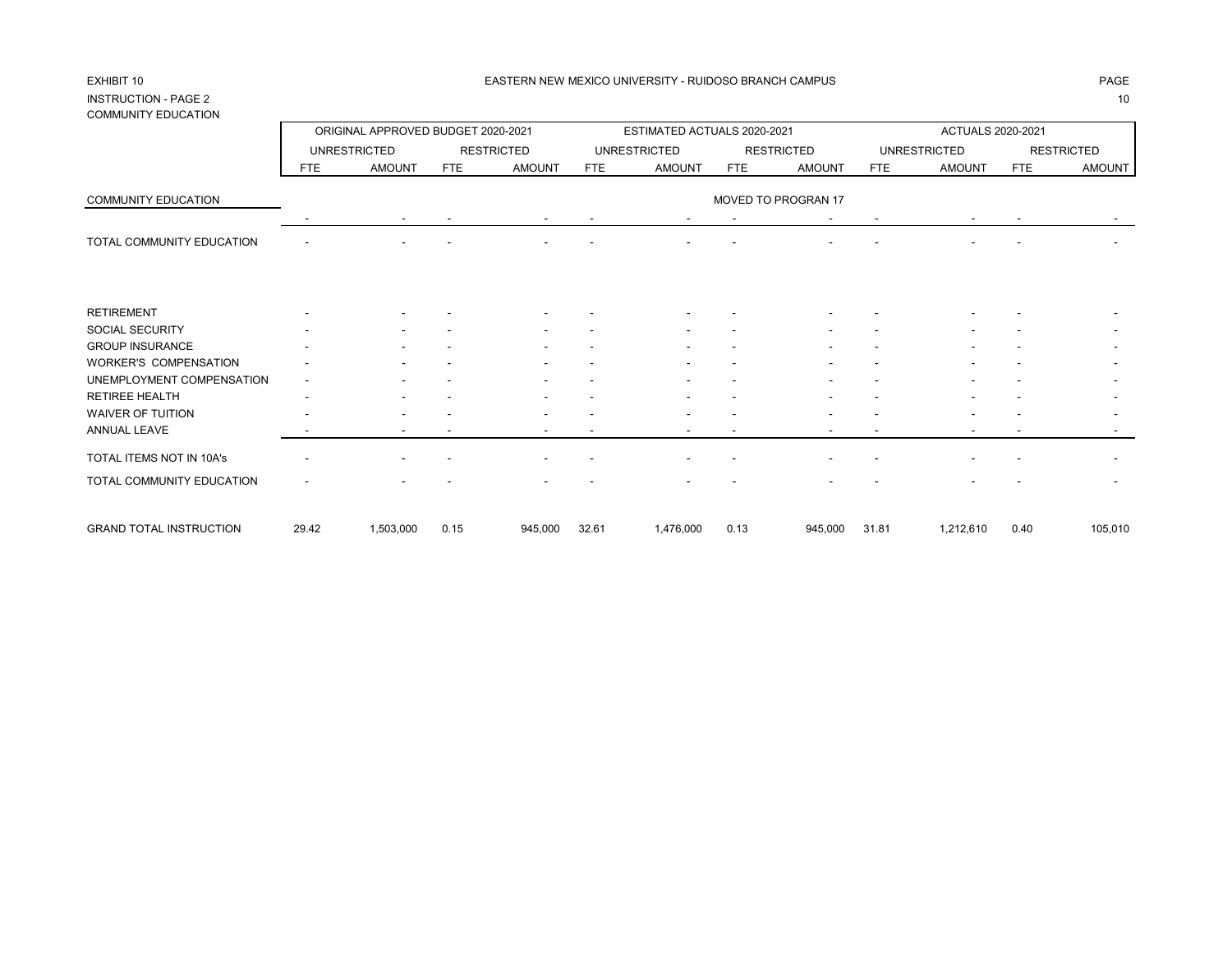## INSTRUCTION 11 INSTRUCTION

|                                |                          | ORIGINAL APPROVED BUDGET 2020-2021 |                          |                   |                | ESTIMATED ACTUALS 2020-2021 |                |                   |                | ACTUALS 2020-2021   |                          |                   |
|--------------------------------|--------------------------|------------------------------------|--------------------------|-------------------|----------------|-----------------------------|----------------|-------------------|----------------|---------------------|--------------------------|-------------------|
|                                |                          | <b>UNRESTRICTED</b>                |                          | <b>RESTRICTED</b> |                | <b>UNRESTRICTED</b>         |                | <b>RESTRICTED</b> |                | <b>UNRESTRICTED</b> |                          | <b>RESTRICTED</b> |
|                                | <b>FTE</b>               | <b>AMOUNT</b>                      | <b>FTE</b>               | <b>AMOUNT</b>     | <b>FTE</b>     | <b>AMOUNT</b>               | <b>FTE</b>     | <b>AMOUNT</b>     | <b>FTE</b>     | <b>AMOUNT</b>       | <b>FTE</b>               | <b>AMOUNT</b>     |
| LANGUAGE & FINE ARTS           |                          |                                    |                          |                   |                |                             |                |                   |                |                     |                          |                   |
| PROFESSIONAL SALARIES          |                          |                                    |                          |                   | $\blacksquare$ |                             |                |                   | $\blacksquare$ |                     |                          |                   |
| <b>FACULTY SALARIES</b>        | 6.24                     | 159,365                            |                          |                   | 6.24           | 122,289                     |                | ٠                 | 6.20           | 113,149             |                          |                   |
| <b>GRAD ASSISTANT SALARIES</b> | ۰                        |                                    |                          |                   |                | ٠                           |                |                   |                |                     |                          |                   |
| SUPPORT STAFF SALARIES         |                          |                                    |                          |                   |                | 2,000                       |                |                   |                |                     |                          |                   |
| <b>TECHNICIAN SALARIES</b>     |                          |                                    |                          |                   |                |                             |                |                   |                |                     |                          |                   |
| <b>STUDENT SALARIES</b>        | 0.06                     | 1,200                              |                          |                   | 0.05           | 1,200                       |                |                   |                |                     |                          |                   |
| <b>OTHER SALARIES</b>          |                          |                                    |                          |                   |                |                             |                |                   |                |                     |                          |                   |
| SUPPLIES AND EXPENSE           |                          | 11,450                             |                          |                   |                | 11,450                      |                |                   |                | 1,077               |                          |                   |
| <b>EQUIPMENT</b>               |                          | $\overline{\phantom{a}}$           |                          |                   |                | ٠                           |                |                   |                |                     |                          |                   |
| <b>TRAVEL</b>                  |                          | 500                                |                          |                   |                | 500                         |                |                   |                |                     |                          |                   |
| FED. WORK STUDY SAL.           |                          |                                    |                          |                   |                |                             |                |                   |                |                     |                          |                   |
| STATE WORK STUDY SAL.          |                          |                                    |                          |                   |                |                             |                |                   | 0.01           | 114                 | 0.02                     | 456               |
| TOTAL LANGUAGE & FINE ARTS     | 6.30                     | 172,515                            | $\blacksquare$           | $\overline{a}$    | 6.29           | 137,439                     | $\overline{a}$ | $\overline{a}$    | 6.21           | 114,340             | 0.02                     | 456               |
| <b>MATH AND SCIENCES</b>       |                          |                                    |                          |                   |                |                             |                |                   |                |                     |                          |                   |
| PROFESSIONAL SALARIES          |                          |                                    |                          |                   |                |                             |                |                   | $\blacksquare$ |                     |                          |                   |
| <b>FACULTY SALARIES</b>        | 8.33                     | 324,413                            |                          |                   | 8.33           | 190,281                     |                |                   | 8.33           | 189,290             |                          |                   |
| <b>GRAD ASSISTANT SALARIES</b> |                          |                                    |                          |                   |                | $\overline{\phantom{a}}$    |                |                   |                |                     |                          |                   |
| <b>SUPPORT STAFF SALARIES</b>  |                          |                                    |                          |                   |                | 2,000                       |                |                   |                |                     |                          |                   |
| <b>TECHNICIAN SALARIES</b>     |                          |                                    |                          |                   |                |                             |                |                   |                |                     |                          |                   |
| <b>STUDENT SALARIES</b>        |                          |                                    |                          |                   |                | $\overline{\phantom{a}}$    |                |                   |                |                     |                          |                   |
| OTHER SALARIES                 |                          |                                    |                          |                   |                |                             |                |                   |                |                     |                          |                   |
| SUPPLIES AND EXPENSE           |                          | 21,000                             |                          |                   |                | 11,000                      |                |                   |                | 9,804               |                          |                   |
| <b>EQUIPMENT</b>               |                          | $\overline{\phantom{a}}$           |                          |                   |                |                             |                |                   |                |                     |                          |                   |
| <b>TRAVEL</b>                  |                          | 4,150                              |                          |                   |                | 4,150                       |                |                   |                |                     |                          |                   |
| FED. WORK STUDY SAL.           |                          |                                    |                          |                   |                |                             |                |                   |                |                     |                          |                   |
| STATE WORK STUDY SAL.          |                          | $\overline{\phantom{a}}$           |                          |                   |                |                             |                |                   |                |                     |                          |                   |
| TOTAL MATH AND SCIENCES        | 8.33                     | 349,563                            | $\sim$                   | $\sim$            | 8.33           | 207,431                     | $\blacksquare$ | $\blacksquare$    | 8.33           | 199,094             | $\overline{\phantom{a}}$ |                   |
| HISTORY / HUMANITIES / SOC SCI |                          |                                    |                          |                   |                |                             |                |                   |                |                     |                          |                   |
| PROFESSIONAL SALARIES          | $\overline{\phantom{a}}$ |                                    |                          |                   |                |                             |                |                   |                |                     |                          |                   |
| <b>FACULTY SALARIES</b>        | 3.67                     | 160,686                            |                          |                   | 3.67           | 160,979                     |                |                   | 3.67           | 159,479             |                          |                   |
| <b>GRAD ASSISTANT SALARIES</b> | $\overline{\phantom{a}}$ |                                    |                          |                   |                | $\overline{\phantom{a}}$    |                |                   |                | $\sim$              |                          |                   |
| SUPPORT STAFF SALARIES         |                          |                                    |                          |                   |                | 2,000                       |                |                   |                | 500                 |                          |                   |
| <b>TECHNICIAN SALARIES</b>     |                          |                                    |                          |                   |                |                             |                |                   |                |                     |                          |                   |
| <b>STUDENT SALARIES</b>        |                          |                                    |                          |                   |                |                             |                |                   |                |                     |                          |                   |
| <b>OTHER SALARIES</b>          |                          | $\overline{\phantom{a}}$           |                          |                   |                |                             |                |                   |                |                     |                          |                   |
| SUPPLIES AND EXPENSE           |                          | 1,760                              |                          |                   |                | 1,760                       |                |                   |                | 321                 |                          |                   |
| <b>EQUIPMENT</b>               |                          | $\overline{\phantom{a}}$           |                          |                   |                | $\overline{\phantom{a}}$    |                |                   |                |                     |                          |                   |
| <b>TRAVEL</b>                  |                          | 500                                | $\overline{\phantom{a}}$ |                   |                | 500                         | $\blacksquare$ |                   |                |                     |                          |                   |
| FED. WORK STUDY SAL.           | 0.05                     | 960                                | 0.15                     | 2,880             | 0.04           | 960                         | 0.13           | 2,880             |                |                     |                          |                   |
| STATE WORK STUDY SAL.          |                          |                                    | $\overline{\phantom{a}}$ |                   |                |                             |                |                   |                |                     |                          |                   |
| <b>TOTAL SCIENCES</b>          | 3.72                     | 163,906                            | 0.15                     | 2,880             | 3.71           | 166,199                     | 0.13           | 2,880             | 3.67           | 160,300             |                          |                   |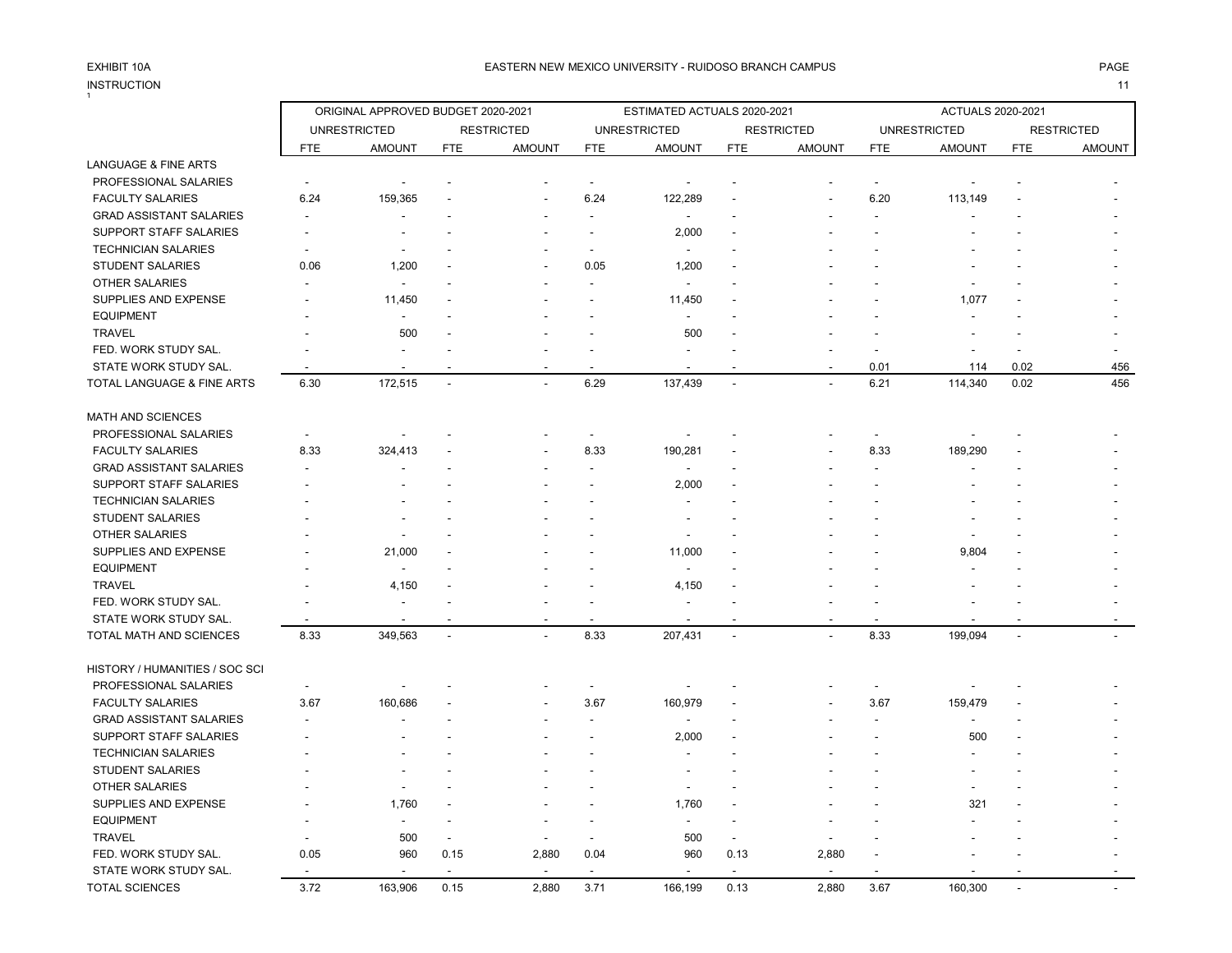$\overline{2}$ 

INSTRUCTION 12

## ORIGINAL APPROVED BUDGET 2020-2021 ESTIMATED ACTUALS 2020-2021 ACTUALS 2020-2021 UNRESTRICTED RESTRICTED UNRESTRICTED RESTRICTED UNRESTRICTED RESTRICTED FTE AMOUNT FTE AMOUNT FTE AMOUNT FTE AMOUNT FTE AMOUNT FTE AMOUNT BUSINESS & INFORMATION SYS PROFESSIONAL SALARIES - - - - - - - - 0.10 4,520 - - FACULTY SALARIES 4.90 169,554 - - 4.32 118,881 - - 4.50 141,071 - -GRAD ASSISTANT SALARIES A SECOND CONSUMING THE SECOND ASSISTANT SALARIES A SECOND ASSISTANT OF SECOND ASSISTANT SUPPORT STAFF SALARIES - - - - - - - - - - - - - - - - - - 2.000 TECHNICIAN SALARIES For the state of the state of the state of the state of the state of the state of the state of the state of the state of the state of the state of the state of the state of the state of the state of the STUDENT SALARIES - - - - - - - - - - - - OTHER SALARIES - - - - - - - - - - - - SUPPLIES AND EXPENSE  $7,575$  - - - - 7,575 - - - - - 8,899 equipment the second contract of the second contract of the second contract of the second contract of the second contract of the second contract of the second contract of the second contract of the second contract of the s TRAVEL - - - - - - - - - - - - FED. WORK STUDY SAL. STATE WORK STUDY SAL. - - - - - - - - - - - - TOTAL BUSINESS & INFORMATION S 4.90 177,129 4.32 128,456 4.60 154,490 -CAREER AND TECH ED PROFESSIONAL SALARIES 1.50 124,595 - - 1.50 122,495 - - 1.00 52,697 FACULTY SALARIES 3.67 92,167 - - 6.70 92,167 - - 7.00 156,361 - - GRAD ASSISTANT SALARIES - - - - - - - - - - - - SUPPORT STAFF SALARIES A SUPPORT STAFF SALARIES TECHNICIAN SALARIES For the state of the state of the state of the state of the state of the state of the state of the state of the state of the state of the state of the state of the state of the state of the state of the STUDENT SALARIES - - - - - - - - - - - - OTHER SALARIES - - - - - - - - - - - - SUPPLIES AND EXPENSE - 26.200 - 26.200 - 26.200 - 26.200 - 26.200 - 13,631 equipment the second contract of the second contract of the second contract of the second contract of the second contract of the second contract of the second contract of the second contract of the second contract of the s TRAVEL - - - - - - - - - - - - FED. WORK STUDY SAL. - - - - - - - - - - - - STATE WORK STUDY SAL. TOTAL CAREER AND TECH ED 5.17 242,962 - - 8.20 240,862 - - 8.00 222,689 - - DISTANCE ED PROFESSIONAL SALARIES 1.00 60,000 - - 0.75 40,544 - - - 0.50 29,316 FACULTY SALARIES - - - - - - - - - - - - GRAD ASSISTANT SALARIES - - - - - - - - - - - - SUPPORT STAFF SALARIES - - - - 0.50 5,978 - - 0.50 14,608 - - TECHNICIAN SALARIES - - - - - - - - - - - - STUDENT SALARIES - - - - - - - - - - - - OTHER SALARIES - - - - - - - - - - - - SUPPLIES AND EXPENSE 4.13,180 - 13,180 - 13,180 - 13,180 - 13,180 - 13,180 - 5,407 equipment the second contract of the second contract of the second contract of the second contract of the second contract of the second contract of the second contract of the second contract of the second contract of the s TRAVEL - 1,500 - - - 1,500 - - - - - - FED. WORK STUDY SAL. The state of the state of the state of  $\sim$  -STATE WORK STUDY SAL.

TOTAL DISTANCE ED 1.00 74,680 - - 1.25 61,202 - - - --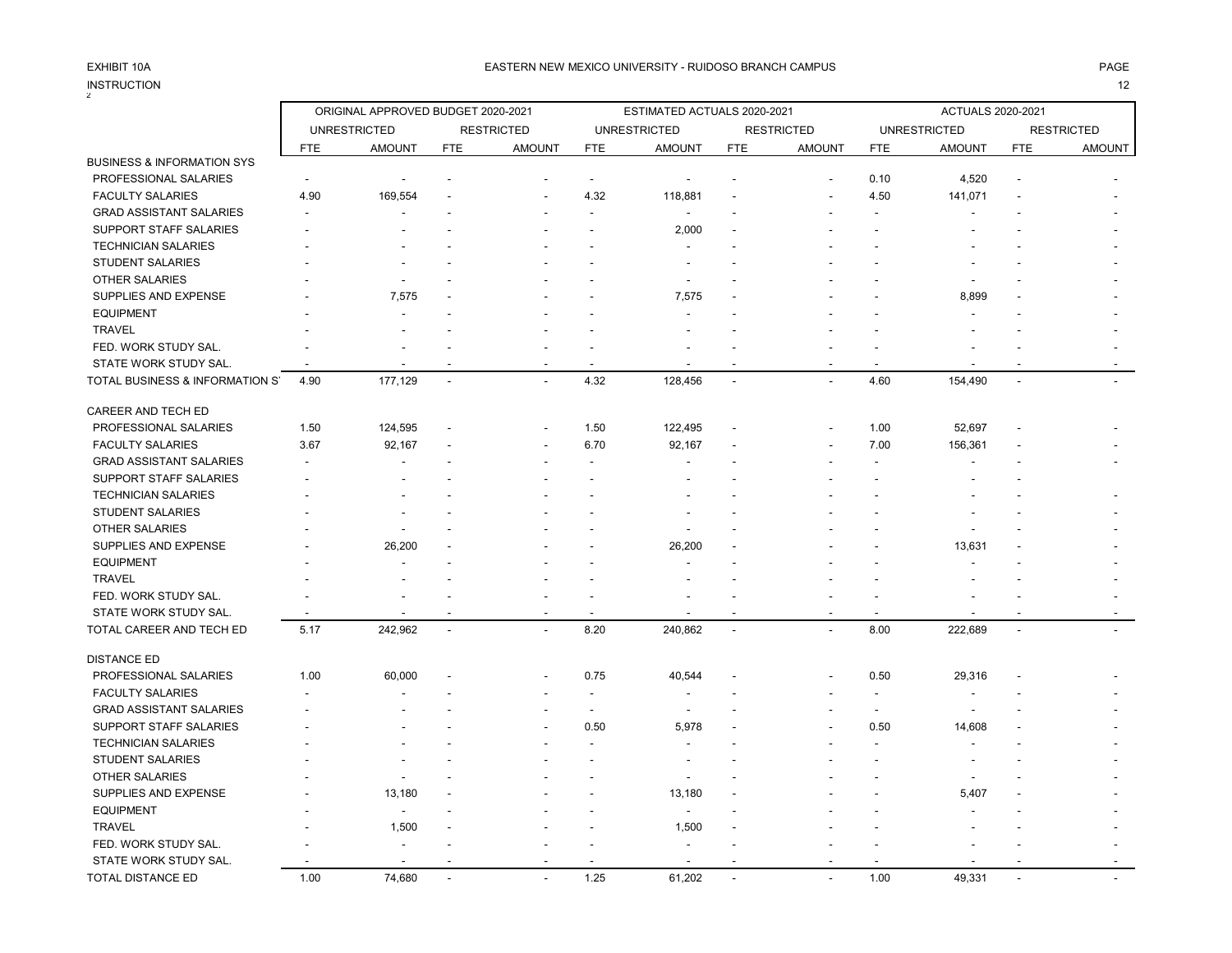# INSTRUCTION<br>3

### EXHIBIT 10A PAGE PAGE AND THE SEASTERN NEW MEXICO UNIVERSITY - RUIDOSO BRANCH CAMPUS AND THE SEASTERN NEW MEXICO UNIVERSITY - RUIDOSO BRANCH CAMPUS

## INSTRUCTION 13

|                                |            | ORIGINAL APPROVED BUDGET 2020-2021 |                |                          |                | ESTIMATED ACTUALS 2020-2021 |            |                   |            | ACTUALS 2020-2021   |                          |                          |
|--------------------------------|------------|------------------------------------|----------------|--------------------------|----------------|-----------------------------|------------|-------------------|------------|---------------------|--------------------------|--------------------------|
|                                |            | <b>UNRESTRICTED</b>                |                | <b>RESTRICTED</b>        |                | <b>UNRESTRICTED</b>         |            | <b>RESTRICTED</b> |            | <b>UNRESTRICTED</b> |                          | <b>RESTRICTED</b>        |
|                                | <b>FTE</b> | <b>AMOUNT</b>                      | <b>FTE</b>     | <b>AMOUNT</b>            | <b>FTE</b>     | <b>AMOUNT</b>               | <b>FTE</b> | <b>AMOUNT</b>     | <b>FTE</b> | <b>AMOUNT</b>       | <b>FTE</b>               | <b>AMOUNT</b>            |
| RESTRICTED GRANTS (ACTUALS)    |            |                                    |                |                          |                |                             |            |                   |            |                     |                          |                          |
| PROFESSIONAL SALARIES          |            |                                    |                |                          |                |                             |            |                   |            |                     |                          |                          |
| <b>FACULTY SALARIES</b>        |            |                                    |                |                          |                |                             |            |                   |            |                     |                          |                          |
| <b>GRAD ASSISTANT SALARIES</b> |            |                                    |                |                          |                |                             |            |                   |            |                     | $\overline{\phantom{a}}$ |                          |
| SUPPORT STAFF SALARIES         |            |                                    |                |                          |                |                             |            |                   |            |                     | 0.20                     | 4,345                    |
| <b>TECHNICIAN SALARIES</b>     |            |                                    |                |                          |                |                             |            |                   |            |                     |                          | $\overline{\phantom{a}}$ |
| <b>STUDENT SALARIES</b>        |            |                                    |                |                          |                |                             |            |                   |            |                     | $\overline{\phantom{a}}$ |                          |
| OTHER SALARIES                 |            |                                    |                |                          |                |                             |            |                   |            |                     | 0.18                     | 3,897                    |
| SUPPLIES AND EXPENSE           |            |                                    |                |                          |                |                             |            |                   |            |                     |                          | 88,392                   |
| <b>EQUIPMENT</b>               |            |                                    |                |                          |                |                             |            |                   |            |                     |                          | 5,798                    |
| <b>TRAVEL</b>                  |            |                                    |                |                          |                |                             |            |                   |            |                     |                          | $\overline{\phantom{a}}$ |
| FED. WORK STUDY SAL.           |            |                                    |                |                          |                |                             |            |                   |            |                     |                          |                          |
| STATE WORK STUDY SAL.          |            |                                    |                |                          |                |                             |            |                   |            |                     |                          |                          |
| TOTAL RESTRICTED GRANTS        |            |                                    | $\overline{a}$ |                          |                |                             |            |                   |            |                     | 0.38                     | 102,432                  |
|                                |            |                                    |                |                          |                |                             |            |                   |            |                     |                          |                          |
| <b>NURSING (RPSP)</b>          |            |                                    |                |                          |                |                             |            |                   |            |                     |                          |                          |
| PROFESSIONAL SALARIES          |            |                                    |                |                          |                |                             |            |                   |            |                     |                          |                          |
| <b>FACULTY SALARIES</b>        |            |                                    |                |                          |                |                             |            |                   |            |                     |                          |                          |
| <b>GRAD ASSISTANT SALARIES</b> |            |                                    |                |                          | $\blacksquare$ |                             |            |                   |            |                     |                          |                          |
| SUPPORT STAFF SALARIES         |            |                                    |                |                          | 0.50           | 19,968                      |            |                   |            |                     |                          |                          |
| <b>TECHNICIAN SALARIES</b>     |            |                                    |                |                          |                |                             |            |                   |            | 157                 |                          |                          |
| STUDENT SALARIES               |            |                                    |                |                          |                |                             |            |                   |            |                     |                          |                          |
| OTHER SALARIES                 |            |                                    |                |                          |                |                             |            |                   |            |                     |                          |                          |
| SUPPLIES AND EXPENSE           |            |                                    |                |                          |                | 60,000                      |            |                   |            | 37,360              |                          |                          |
| <b>EQUIPMENT</b>               |            |                                    |                |                          |                | 92,000                      |            |                   |            |                     |                          |                          |
| <b>TRAVEL</b>                  |            |                                    |                |                          |                |                             |            |                   |            |                     |                          |                          |
| FED. WORK STUDY SAL.           |            |                                    |                |                          |                |                             |            |                   |            |                     |                          |                          |
| STATE WORK STUDY SAL.          |            |                                    |                |                          |                |                             |            |                   |            |                     |                          |                          |
| TOTAL COMMUNITY ED             | $\sim$     | $\overline{a}$                     | $\overline{a}$ | $\overline{\phantom{a}}$ | 0.50           | 171,968                     | $\sim$     |                   |            | 37,517              | $\overline{\phantom{a}}$ |                          |
| <b>COMMUNITY ED</b>            |            |                                    |                |                          |                | Comm Ed Moved to Program 17 |            |                   |            |                     |                          |                          |
| PROFESSIONAL SALARIES          |            |                                    |                |                          |                |                             |            |                   |            |                     |                          |                          |
| <b>FACULTY SALARIES</b>        |            |                                    |                |                          |                |                             |            |                   |            |                     |                          |                          |
| <b>GRAD ASSISTANT SALARIES</b> |            |                                    |                |                          |                |                             |            |                   |            |                     |                          |                          |
| SUPPORT STAFF SALARIES         |            |                                    |                |                          |                |                             |            |                   |            |                     |                          |                          |
| <b>TECHNICIAN SALARIES</b>     |            |                                    |                |                          |                |                             |            |                   |            |                     |                          |                          |
| STUDENT SALARIES               |            |                                    |                |                          |                |                             |            |                   |            |                     |                          |                          |
| <b>OTHER SALARIES</b>          |            |                                    |                |                          |                |                             |            |                   |            |                     |                          |                          |
| SUPPLIES AND EXPENSE           |            |                                    |                |                          |                |                             |            |                   |            |                     |                          |                          |
| <b>EQUIPMENT</b>               |            |                                    |                |                          |                |                             |            |                   |            |                     |                          |                          |
| <b>TRAVEL</b>                  |            |                                    |                |                          |                |                             |            |                   |            |                     |                          |                          |
| FED. WORK STUDY SAL.           |            |                                    |                |                          |                |                             |            |                   |            |                     |                          |                          |
| STATE WORK STUDY SAL.          |            |                                    |                |                          |                |                             |            |                   |            |                     |                          |                          |
|                                |            |                                    |                |                          |                |                             |            |                   |            |                     |                          |                          |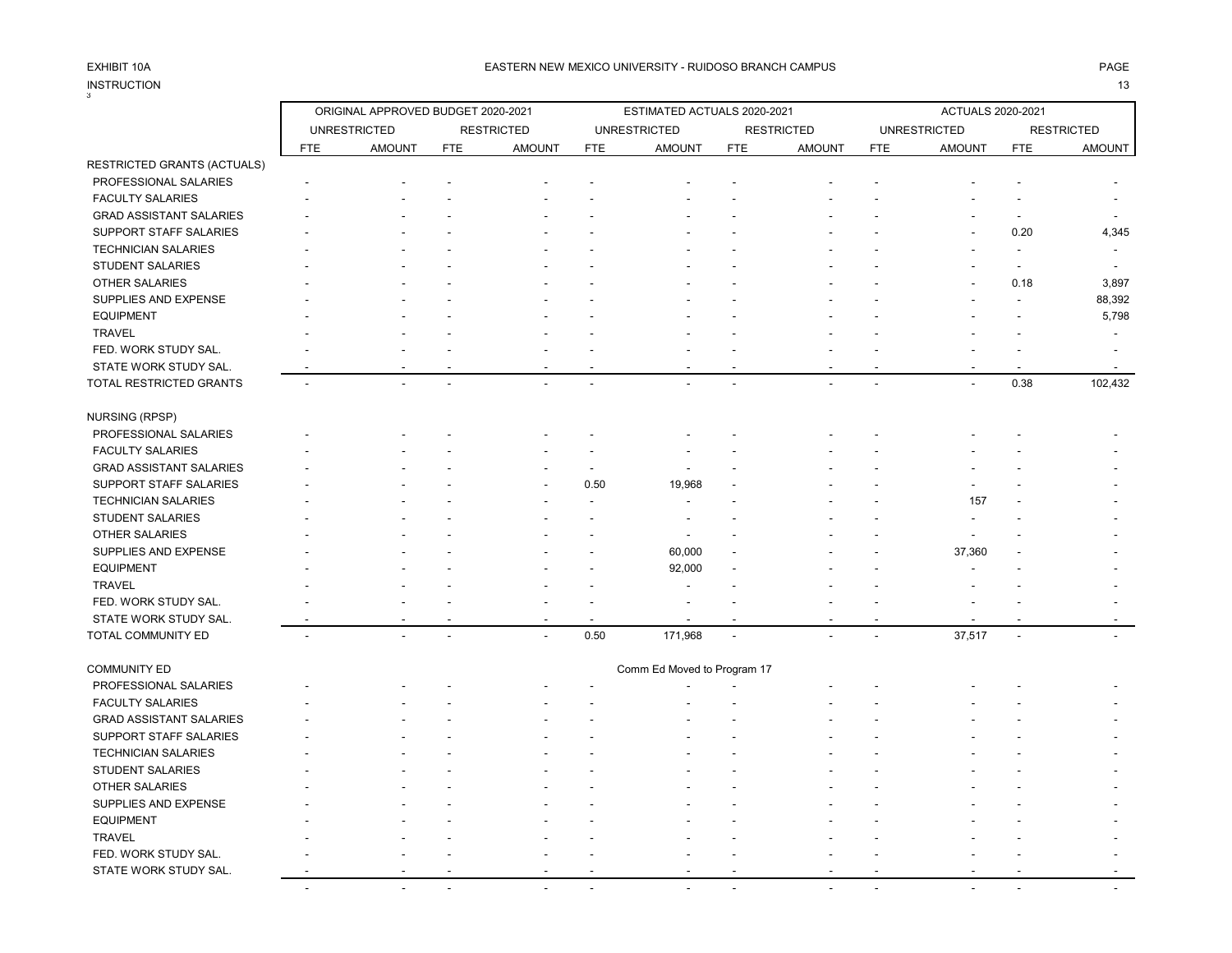# INSTRUCTION 14

|                                |                          | ORIGINAL APPROVED BUDGET 2020-2021 |                          |                          |                          | ESTIMATED ACTUALS 2020-2021  |                          |                          |                          | ACTUALS 2020-2021        |                          |                   |
|--------------------------------|--------------------------|------------------------------------|--------------------------|--------------------------|--------------------------|------------------------------|--------------------------|--------------------------|--------------------------|--------------------------|--------------------------|-------------------|
|                                |                          | <b>UNRESTRICTED</b>                |                          | <b>RESTRICTED</b>        |                          | <b>UNRESTRICTED</b>          |                          | <b>RESTRICTED</b>        |                          | <b>UNRESTRICTED</b>      |                          | <b>RESTRICTED</b> |
|                                | <b>FTE</b>               | <b>AMOUNT</b>                      | <b>FTE</b>               | <b>AMOUNT</b>            | <b>FTE</b>               | <b>AMOUNT</b>                | <b>FTE</b>               | <b>AMOUNT</b>            | FTE                      | <b>AMOUNT</b>            | <b>FTE</b>               | <b>AMOUNT</b>     |
| <b>TOTALS EXHIBIT 10A's</b>    |                          |                                    |                          |                          |                          |                              |                          |                          |                          |                          |                          |                   |
| PROFESSIONAL SALARIES          | 2.50                     | 184,595                            | $\overline{\phantom{a}}$ | $\overline{\phantom{a}}$ | 2.25                     | 163,039                      | $\overline{\phantom{a}}$ | $\overline{\phantom{a}}$ | 1.60                     | 86,533                   | $\overline{a}$           |                   |
| <b>FACULTY SALARIES</b>        | 26.81                    | 906,185                            |                          |                          | 29.26                    | 684,597                      |                          |                          | 29.70                    | 759,350                  |                          |                   |
| <b>GRAD ASSISTANT SALARIES</b> |                          |                                    |                          |                          | $\overline{\phantom{a}}$ | $\qquad \qquad \blacksquare$ |                          |                          | $\blacksquare$           | $\overline{\phantom{a}}$ | $\overline{\phantom{a}}$ |                   |
| SUPPORT STAFF SALARIES         |                          |                                    |                          |                          | 1.00                     | 33,946                       |                          |                          | 0.50                     | 15,108                   | 0.20                     | 4,345             |
| <b>TECHNICIAN SALARIES</b>     |                          |                                    |                          |                          | $\blacksquare$           | $\overline{a}$               |                          |                          |                          | 157                      |                          |                   |
| <b>STUDENT SALARIES</b>        | 0.06                     | 1,200                              |                          | ٠                        | 0.05                     | 1,200                        |                          |                          | $\overline{\phantom{a}}$ | $\overline{\phantom{a}}$ | $\blacksquare$           |                   |
| <b>OTHER SALARIES</b>          |                          | $\overline{a}$                     |                          |                          | $\overline{a}$           | ٠                            |                          |                          |                          | $\overline{\phantom{a}}$ | 0.18                     | 3,897             |
| SUPPLIES AND EXPENSE           |                          | 81,165                             |                          |                          | $\overline{a}$           | 131,165                      |                          |                          |                          | 76,499                   | $\overline{a}$           | 88,392            |
| <b>EQUIPMENT</b>               |                          |                                    |                          |                          |                          | 92,000                       |                          |                          |                          |                          |                          | 5,798             |
| <b>TRAVEL</b>                  |                          | 6,650                              | $\overline{a}$           |                          | $\overline{\phantom{a}}$ | 6,650                        | $\overline{\phantom{a}}$ |                          |                          | $\overline{\phantom{a}}$ |                          |                   |
| FED. WORK STUDY SAL.           | 0.05                     | 960                                | 0.15                     | 2,880                    | 0.04                     | 960                          | 0.13                     | 2,880                    | $\overline{\phantom{a}}$ | $\overline{\phantom{a}}$ |                          |                   |
| STATE WORK STUDY SAL.          |                          |                                    |                          |                          |                          |                              |                          | $\blacksquare$           | 0.01                     | 114                      | 0.02                     | 456               |
| <b>TOTAL</b>                   | 29.42                    | 1,180,755                          | 0.15                     | 2,880                    | 32.61                    | 1,113,557                    | 0.13                     | 2,880                    | 31.81                    | 937,761                  | 0.40                     | 102,888           |
| TOTAL W/O COMMUNITY ED         |                          |                                    |                          |                          |                          |                              |                          |                          |                          |                          |                          |                   |
| PROFESSIONAL SALARIES          | 2.50                     | 184,595                            |                          | $\overline{a}$           | 2.25                     | 163,039                      |                          | $\overline{\phantom{a}}$ | 1.60                     | 86,533                   |                          |                   |
| <b>FACULTY SALARIES</b>        | 26.81                    | 906,185                            |                          |                          | 29.26                    | 684,597                      |                          |                          | 29.70                    | 759,350                  | $\overline{\phantom{a}}$ |                   |
| <b>GRAD ASSISTANT SALARIES</b> | $\blacksquare$           |                                    |                          |                          | $\overline{\phantom{a}}$ | $\overline{a}$               |                          |                          | $\sim$                   | $\blacksquare$           |                          |                   |
| SUPPORT STAFF SALARIES         |                          |                                    |                          |                          | 1.00                     | 33,946                       |                          |                          | 0.50                     | 15,108                   | 0.20                     | 4,345             |
| <b>TECHNICIAN SALARIES</b>     |                          | $\overline{a}$                     |                          |                          | $\blacksquare$           | ٠                            |                          |                          |                          | 157                      | $\blacksquare$           |                   |
| <b>STUDENT SALARIES</b>        | 0.06                     | 1,200                              |                          |                          | 0.05                     | 1,200                        |                          |                          |                          | $\overline{\phantom{a}}$ |                          |                   |
| <b>OTHER SALARIES</b>          |                          | $\overline{\phantom{a}}$           |                          |                          |                          | $\overline{a}$               |                          |                          |                          | $\overline{\phantom{a}}$ | 0.18                     | 3,897             |
| SUPPLIES AND EXPENSE           |                          | 81,165                             |                          |                          |                          | 131,165                      |                          |                          |                          | 76,499                   |                          | 88,392            |
| <b>EQUIPMENT</b>               |                          |                                    |                          |                          |                          | 92,000                       | $\overline{\phantom{a}}$ |                          |                          |                          |                          | 5,798             |
| <b>TRAVEL</b>                  |                          | 6,650                              | $\sim$                   |                          | $\overline{\phantom{a}}$ | 6,650                        | $\overline{\phantom{a}}$ |                          | ٠                        | $\overline{\phantom{a}}$ | $\overline{\phantom{a}}$ |                   |
| FED. WORK STUDY SAL.           | 0.05                     | 960                                | 0.15                     | 2,880                    | 0.04                     | 960                          | 0.13                     | 2,880                    |                          |                          |                          |                   |
| STATE WORK STUDY SAL.          | $\overline{\phantom{a}}$ | $\blacksquare$                     | $\sim$                   | $\overline{\phantom{a}}$ | $\blacksquare$           | $\blacksquare$               | $\blacksquare$           | $\overline{\phantom{a}}$ | 0.01                     | 114                      | 0.02                     | 456               |
| <b>TOTAL</b>                   | 29.42                    | 1,180,755                          | 0.15                     | 2,880                    | 32.61                    | 1,113,557                    | 0.13                     | 2,880                    | 31.81                    | 937,761                  | 0.40                     | 102,888           |
| TOTAL COMMUNITY ED             |                          |                                    |                          |                          |                          |                              |                          |                          |                          |                          |                          |                   |
| PROFESSIONAL SALARIES          |                          |                                    |                          |                          |                          |                              |                          |                          |                          |                          |                          |                   |
| <b>FACULTY SALARIES</b>        |                          |                                    |                          |                          |                          |                              |                          |                          |                          |                          |                          |                   |
| <b>GRAD ASSISTANT SALARIES</b> |                          |                                    |                          |                          |                          |                              |                          |                          |                          |                          |                          |                   |
| SUPPORT STAFF SALARIES         |                          |                                    |                          |                          |                          |                              |                          |                          |                          |                          |                          |                   |
| <b>TECHNICIAN SALARIES</b>     |                          |                                    |                          |                          |                          |                              |                          |                          |                          |                          |                          |                   |
| <b>STUDENT SALARIES</b>        |                          |                                    |                          |                          |                          |                              |                          |                          |                          |                          |                          |                   |
| OTHER SALARIES                 |                          |                                    |                          |                          |                          |                              |                          |                          |                          |                          |                          |                   |
| SUPPLIES AND EXPENSE           |                          |                                    |                          |                          |                          |                              |                          |                          |                          |                          |                          |                   |
| <b>EQUIPMENT</b>               |                          |                                    |                          |                          |                          |                              |                          |                          |                          |                          |                          |                   |
| <b>TRAVEL</b>                  |                          |                                    |                          |                          |                          |                              |                          |                          |                          |                          |                          |                   |
| FED. WORK STUDY SAL.           |                          |                                    |                          |                          |                          |                              |                          |                          |                          |                          |                          |                   |
| STATE WORK STUDY SAL.          |                          |                                    |                          |                          |                          |                              |                          |                          |                          |                          |                          |                   |
| <b>TOTAL</b>                   |                          |                                    |                          |                          |                          |                              |                          |                          |                          |                          |                          |                   |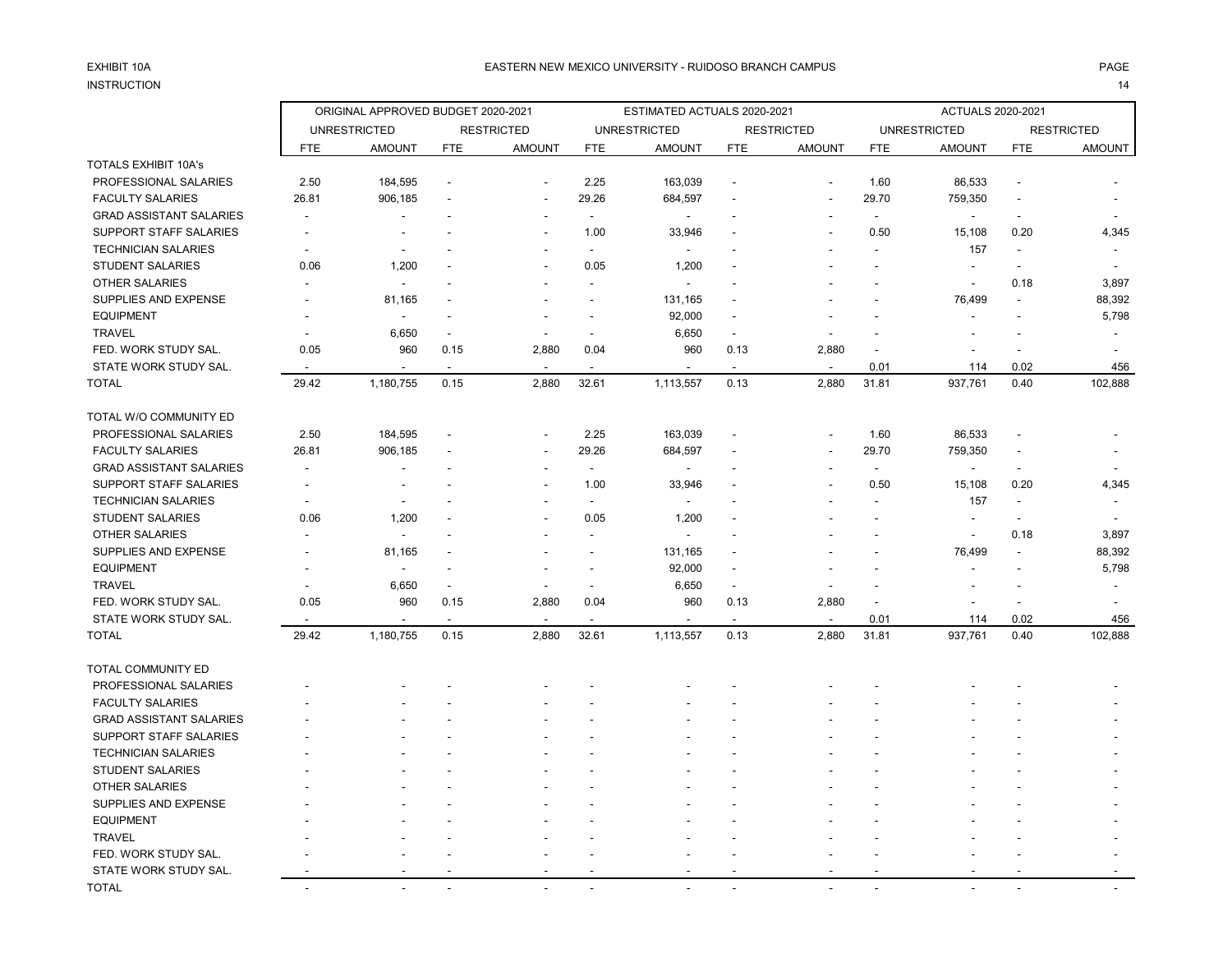## ACADEMIC SUPPORT THE RESERVED OF STRAIGHT AND STRAIGHT AND STRAIGHT AND STRAIGHT AND STRAIGHT AND STRAIGHT AND STRAIGHT AND STRAIGHT AND STRAIGHT AND STRAIGHT AND STRAIGHT AND STRAIGHT AND STRAIGHT AND STRAIGHT AND STRAIGH

### EXHIBIT 11 PAGE EASTERN NEW MEXICO UNIVERSITY - RUIDOSO BRANCH CAMPUS

|                                    |                          | ORIGINAL APPROVED BUDGET 2020-2021 |                          |                   |                          | ESTIMATED ACTUALS 2020-2021 |                          |                   |                          | <b>ACTUALS 2020-2021</b> |                          |                   |
|------------------------------------|--------------------------|------------------------------------|--------------------------|-------------------|--------------------------|-----------------------------|--------------------------|-------------------|--------------------------|--------------------------|--------------------------|-------------------|
|                                    |                          | <b>UNRESTRICTED</b>                |                          | <b>RESTRICTED</b> |                          | <b>UNRESTRICTED</b>         |                          | <b>RESTRICTED</b> |                          | <b>UNRESTRICTED</b>      |                          | <b>RESTRICTED</b> |
|                                    | <b>FTE</b>               | <b>AMOUNT</b>                      | <b>FTE</b>               | <b>AMOUNT</b>     | <b>FTE</b>               | <b>AMOUNT</b>               | <b>FTE</b>               | <b>AMOUNT</b>     | <b>FTE</b>               | <b>AMOUNT</b>            | <b>FTE</b>               | <b>AMOUNT</b>     |
| <b>LIBRARIES</b>                   |                          |                                    |                          |                   |                          |                             |                          |                   |                          |                          |                          |                   |
| <b>LIBRARY</b>                     | 0.10                     | 76,277                             | 0.31                     | 5,760             | 0.34                     | 29,791                      | 0.26                     | 5,760             | 1.00                     | 40,847                   | $\overline{\phantom{a}}$ |                   |
| <b>TOTAL LIBRARIES</b>             | 0.10                     | 76,277                             | 0.31                     | 5,760             | 0.34                     | 29,791                      | 0.26                     | 5.760             | 1.00                     | 40,847                   | $\overline{\phantom{a}}$ |                   |
| <b>ACADEMIC ADMINISTRATION</b>     |                          |                                    |                          |                   |                          |                             |                          |                   |                          |                          |                          |                   |
| <b>ACADEMIC OFFICE</b>             | 1.00                     | 133,580                            |                          |                   | 1.06                     | 127,420                     |                          |                   | 1.70                     | 107,149                  | 0.07                     | 1,547             |
| TOTAL ACADEMIC ADMINISTRATION      | 1.00                     | 133,580                            | $\overline{\phantom{a}}$ |                   | 1.06                     | 127,420                     | $\overline{\phantom{a}}$ |                   | 1.70                     | 107,149                  | 0.07                     | 1,547             |
| DIST COSTS (TEL, POST, PRINT, INT) | $\overline{\phantom{a}}$ | 3,971                              | $\overline{\phantom{a}}$ |                   |                          | 3,971                       | $\blacksquare$           |                   |                          | 3,971                    | $\overline{\phantom{a}}$ |                   |
| <b>MISCELLANEOUS</b>               |                          | 1,657                              |                          | 44,240            |                          | 701                         | $\blacksquare$           | 44,240            |                          |                          |                          | 2,315             |
| FEDERAL WORK STUDY                 |                          |                                    |                          |                   |                          |                             |                          |                   |                          |                          |                          |                   |
| <b>STATE WORK STUDY</b>            |                          |                                    |                          |                   |                          |                             |                          |                   |                          |                          |                          |                   |
| PERFORMANCE AWARDS                 |                          |                                    |                          |                   |                          |                             |                          |                   |                          |                          |                          |                   |
| <b>RETIREMENT</b>                  |                          | 22,470                             | $\overline{\phantom{a}}$ |                   |                          | 12,598                      | $\overline{\phantom{a}}$ |                   |                          | 14,023                   | $\blacksquare$           |                   |
| <b>SOCIAL SECURITY</b>             |                          | 12,148                             | ٠                        |                   |                          | 6,811                       | $\blacksquare$           |                   |                          | 8,209                    | $\blacksquare$           |                   |
| <b>GROUP INSURANCE</b>             |                          | 87,560                             | ٠                        |                   |                          | 37,836                      | $\blacksquare$           |                   |                          | 12,453                   | $\overline{\phantom{a}}$ |                   |
| <b>WORKER'S COMPENSATION</b>       |                          | 80                                 |                          |                   |                          | 45                          | $\blacksquare$           |                   |                          | 66                       |                          |                   |
| UNEMPLOYMENT COMPENSATION          |                          | 80                                 |                          |                   |                          | 45                          | $\blacksquare$           |                   |                          | 428                      |                          |                   |
| <b>RETIREE HEALTH</b>              |                          | 3,176                              | $\overline{\phantom{a}}$ |                   |                          | 1,781                       | $\blacksquare$           |                   |                          | 1,977                    | $\overline{\phantom{a}}$ |                   |
| <b>WAIVER OF TUITION</b>           |                          | 1,000                              |                          |                   |                          | 1,000                       | $\overline{\phantom{a}}$ |                   |                          |                          |                          |                   |
| <b>ANNUAL LEAVE</b>                |                          | $\overline{\phantom{a}}$           |                          |                   |                          | $\overline{\phantom{a}}$    | $\overline{\phantom{a}}$ |                   |                          | (1,767)                  | $\overline{\phantom{a}}$ |                   |
| TOTAL ITEMS NOT IN 11A's           |                          | 132,142                            | $\overline{\phantom{a}}$ | 44,240            | $\overline{\phantom{a}}$ | 64,789                      | $\overline{\phantom{a}}$ | 44,240            | $\overline{\phantom{a}}$ | 39,360                   | $\overline{\phantom{a}}$ | 2,315             |
| <b>TOTAL ACADEMIC SUPPORT</b>      | 1.10                     | 342.000                            | 0.32                     | 50,000            | 1.40                     | 222,000                     | 0.26                     | 50,000            | 2.70                     | 187,356                  | 0.07                     | 3.862             |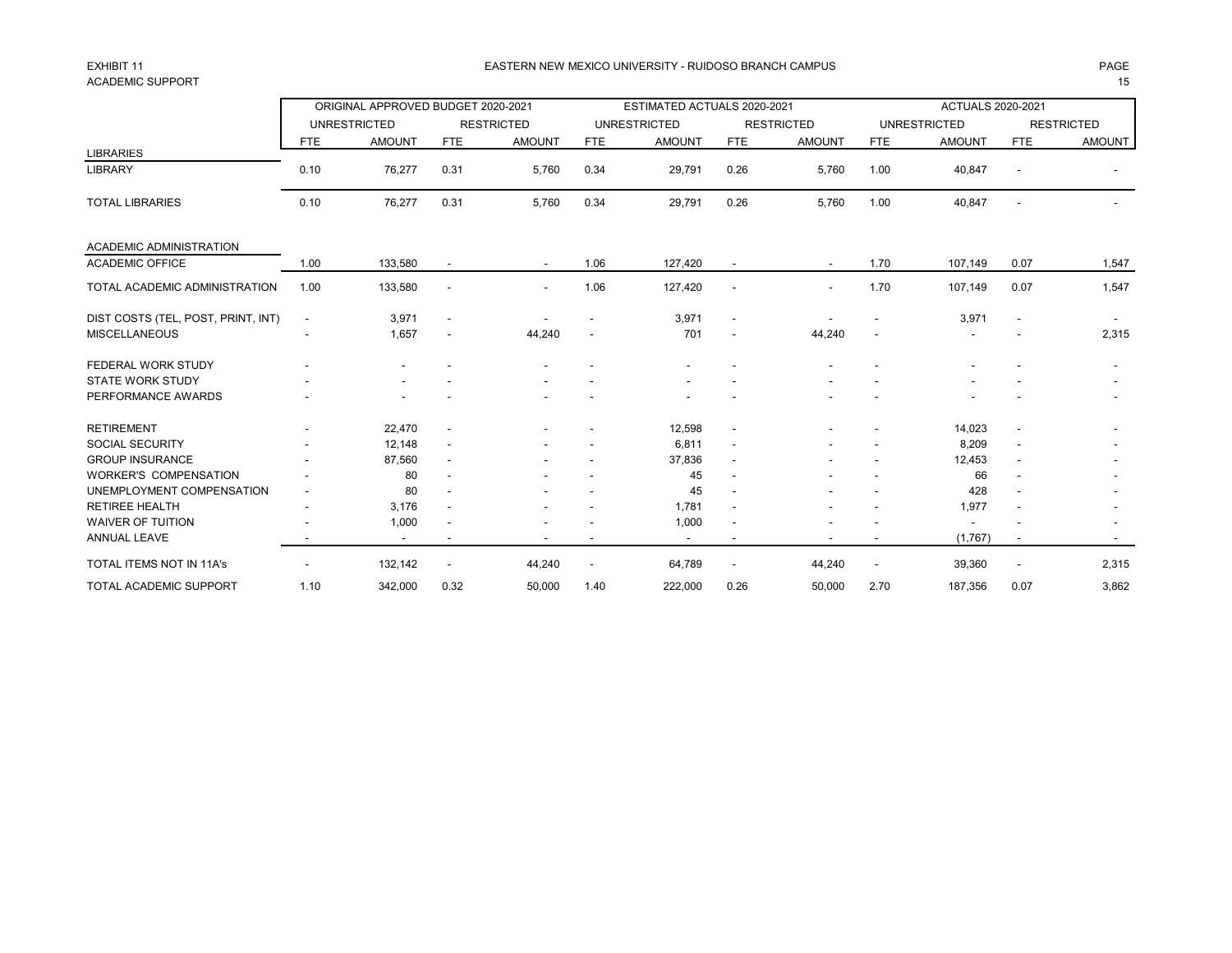### ACADEMIC SUPPORT 16  $\frac{1}{1}$

|                                |                          | ORIGINAL APPROVED BUDGET 2020-2021 |                      |                          |                          | ESTIMATED ACTUALS 2020-2021 |                          |                   |                          | <b>ACTUALS 2020-2021</b> |                |                   |
|--------------------------------|--------------------------|------------------------------------|----------------------|--------------------------|--------------------------|-----------------------------|--------------------------|-------------------|--------------------------|--------------------------|----------------|-------------------|
|                                |                          | <b>UNRESTRICTED</b>                |                      | <b>RESTRICTED</b>        |                          | <b>UNRESTRICTED</b>         |                          | <b>RESTRICTED</b> | <b>UNRESTRICTED</b>      |                          |                | <b>RESTRICTED</b> |
|                                | <b>FTE</b>               | <b>AMOUNT</b>                      | <b>FTE</b>           | <b>AMOUNT</b>            | <b>FTE</b>               | <b>AMOUNT</b>               | <b>FTE</b>               | <b>AMOUNT</b>     | <b>FTE</b>               | <b>AMOUNT</b>            | <b>FTE</b>     | AMOUNT            |
| <b>LIBRARY</b>                 |                          |                                    |                      |                          |                          |                             |                          |                   |                          |                          |                |                   |
| PROFESSIONAL SALARIES          |                          | 60,000                             |                      |                          | 0.25                     | 13,514                      |                          |                   | 1.00                     | 30,664                   |                |                   |
| <b>FACULTY SALARIES</b>        |                          |                                    |                      |                          |                          |                             |                          |                   |                          |                          |                |                   |
| <b>GRAD ASSISTANT SALARIES</b> |                          |                                    |                      |                          |                          |                             |                          |                   |                          |                          |                |                   |
| SUPPORT STAFF SALARIES         |                          |                                    |                      |                          |                          |                             |                          |                   |                          |                          |                |                   |
| <b>TECHNICIAN SALARIES</b>     |                          |                                    |                      |                          |                          |                             |                          |                   |                          |                          |                |                   |
| STUDENT SALARIES               |                          | $\blacksquare$                     |                      |                          |                          | ٠                           |                          |                   |                          |                          |                |                   |
| OTHER SALARIES                 |                          | $\overline{\phantom{a}}$           |                      |                          |                          | $\overline{\phantom{a}}$    |                          |                   |                          |                          |                |                   |
| SUPPLIES AND EXPENSE           |                          | 6,370                              |                      |                          |                          | 6,370                       |                          |                   |                          | 4,793                    |                |                   |
| <b>LIBRARY MATERIALS</b>       |                          | 7,087                              |                      |                          |                          | 7,087                       |                          |                   |                          | 5,390                    |                |                   |
| <b>EQUIPMENT</b>               |                          | $\overline{a}$                     | ٠                    |                          |                          | $\blacksquare$              |                          |                   |                          |                          |                |                   |
| <b>TRAVEL</b>                  |                          | 900                                | $\blacksquare$       | $\overline{\phantom{a}}$ |                          | 900                         | $\blacksquare$           |                   |                          |                          |                |                   |
| FED. WORK STUDY SAL.           | 0.10                     | 1,920                              | 0.31                 | 5,760                    | 0.09                     | 1,920                       | 0.26                     | 5,760             |                          |                          |                |                   |
| STATE WORK STUDY SAL.          | $\overline{\phantom{a}}$ | $\blacksquare$                     | $\sim$               | $\sim$                   | $\overline{\phantom{a}}$ | $\sim$                      | $\overline{\phantom{a}}$ |                   |                          |                          |                |                   |
| <b>TOTAL LIBRARY</b>           | 0.10                     | 76,277                             | 0.31                 | 5,760                    | 0.34                     | 29,791                      | 0.26                     | 5,760             | 1.00                     | 40,847                   | $\overline{a}$ |                   |
| <b>ACADEMIC OFFICE</b>         |                          |                                    |                      |                          |                          |                             |                          |                   |                          |                          |                |                   |
| PROFESSIONAL SALARIES          | 1.00                     | 98,800                             | $\overline{a}$       |                          | 1.06                     | 75,520                      |                          |                   | 1.00                     | 68,920                   |                |                   |
| <b>FACULTY SALARIES</b>        |                          |                                    |                      |                          |                          | ÷,                          |                          |                   |                          | 2,000                    |                |                   |
| <b>GRAD ASSISTANT SALARIES</b> |                          |                                    |                      |                          |                          |                             |                          |                   |                          | $\sim$                   |                |                   |
| SUPPORT STAFF SALARIES         |                          |                                    |                      |                          |                          |                             |                          |                   |                          | 800                      |                |                   |
| <b>TECHNICIAN SALARIES</b>     |                          |                                    |                      |                          |                          |                             |                          |                   |                          |                          |                |                   |
| <b>STUDENT SALARIES</b>        |                          |                                    |                      |                          |                          |                             |                          |                   | 0.33                     | 7,206                    |                |                   |
| <b>OTHER SALARIES</b>          |                          | $\overline{\phantom{a}}$           |                      |                          |                          | $\overline{\phantom{a}}$    |                          |                   | 0.35                     | 7,722                    |                |                   |
| SUPPLIES AND EXPENSE           |                          | 26,280                             |                      |                          |                          | 40,900                      |                          |                   |                          | 20,090                   |                |                   |
| <b>EQUIPMENT</b>               |                          | $\blacksquare$                     |                      |                          |                          | $\blacksquare$              |                          |                   |                          |                          |                |                   |
| <b>TRAVEL</b>                  |                          | 8,500                              |                      |                          |                          | 11,000                      |                          |                   |                          | 24                       |                |                   |
| FED. WORK STUDY SAL.           |                          | ÷.                                 |                      |                          |                          |                             |                          |                   |                          |                          |                |                   |
| STATE WORK STUDY SAL           | $\overline{\phantom{a}}$ | $\overline{\phantom{a}}$           | $\overline{a}$       | $\blacksquare$           | $\overline{\phantom{a}}$ | $\overline{\phantom{a}}$    |                          |                   | 0.02                     | 387                      | 0.07           | 1,547             |
| TOTAL ACADEMIC OFFICE          | 1.00                     | 133,580                            | $\ddot{\phantom{a}}$ |                          | 1.06                     | 127,420                     |                          |                   | 1.70                     | 107,149                  | 0.07           | 1,547             |
|                                |                          |                                    |                      |                          |                          |                             |                          |                   |                          |                          |                |                   |
| PROFESSIONAL SALARIES          |                          |                                    |                      |                          |                          |                             |                          |                   |                          |                          |                |                   |
| <b>FACULTY SALARIES</b>        |                          |                                    |                      |                          |                          |                             |                          |                   |                          |                          |                |                   |
| <b>GRAD ASSISTANT SALARIES</b> |                          |                                    |                      |                          |                          |                             |                          |                   |                          |                          |                |                   |
| <b>SUPPORT STAFF SALARIES</b>  |                          |                                    |                      |                          |                          |                             |                          |                   |                          |                          |                |                   |
| <b>TECHNICIAN SALARIES</b>     |                          |                                    |                      |                          |                          |                             |                          |                   |                          |                          |                |                   |
| <b>STUDENT SALARIES</b>        |                          |                                    |                      |                          |                          |                             |                          |                   |                          |                          |                |                   |
| <b>OTHER SALARIES</b>          |                          |                                    |                      |                          |                          |                             |                          |                   |                          |                          |                |                   |
| SUPPLIES AND EXPENSE           |                          |                                    |                      |                          |                          |                             |                          |                   |                          |                          |                |                   |
| <b>EQUIPMENT</b>               |                          |                                    |                      |                          |                          |                             |                          |                   |                          |                          |                |                   |
| <b>TRAVEL</b>                  |                          |                                    |                      |                          |                          |                             |                          |                   |                          |                          |                |                   |
| FED. WORK STUDY SAL.           |                          |                                    |                      |                          |                          |                             |                          |                   |                          |                          |                |                   |
| STATE WORK STUDY SAL.          |                          |                                    |                      |                          |                          |                             |                          |                   |                          |                          |                |                   |
| <b>TOTAL</b>                   | $\sim$                   | in 1919.                           |                      |                          |                          |                             |                          |                   | $\overline{\phantom{a}}$ |                          |                |                   |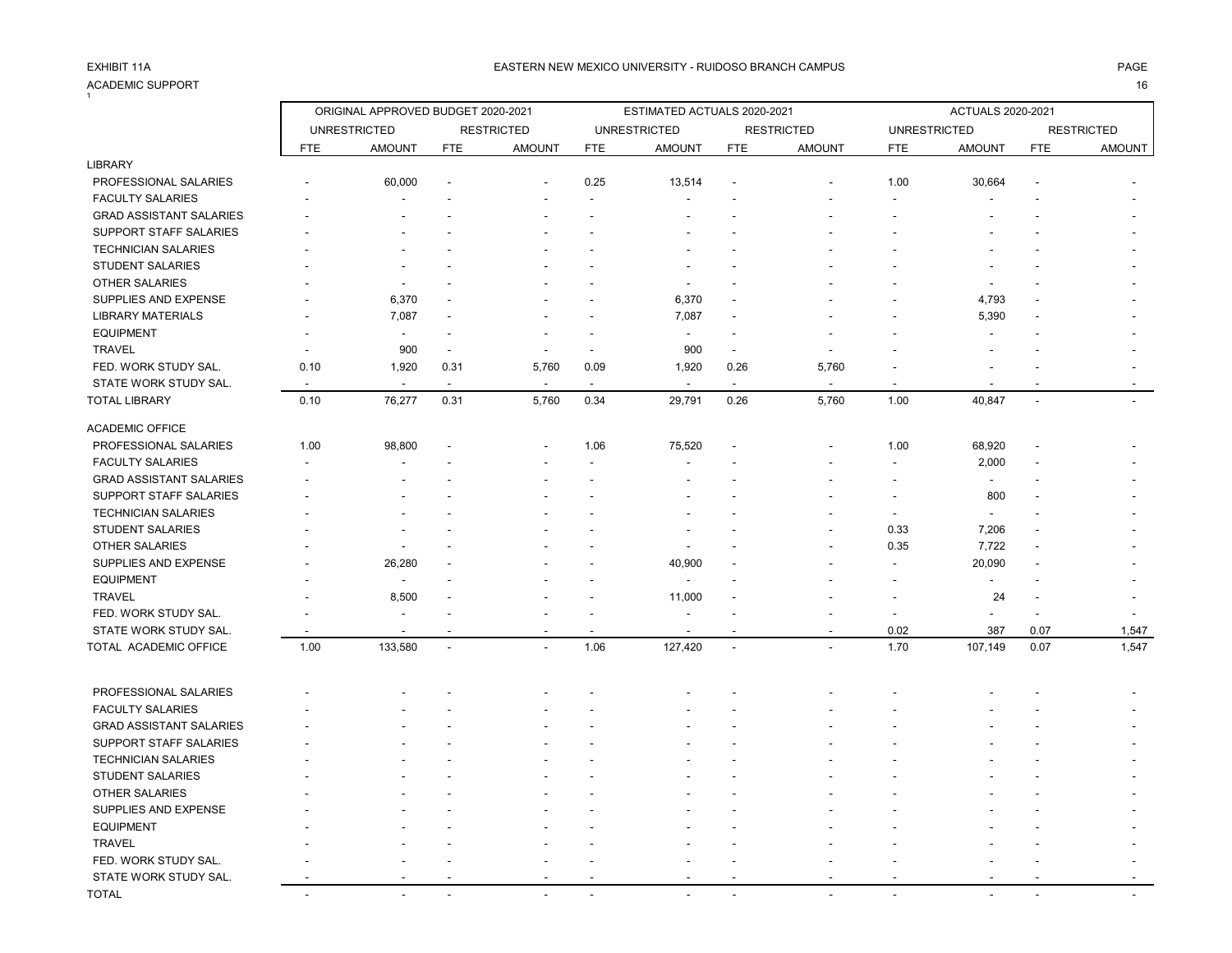# ACADEMIC SUPPORT And the contract of the contract of the contract of the contract of the contract of the contract of the contract of the contract of the contract of the contract of the contract of the contract of the contr

|                                |            | ORIGINAL APPROVED BUDGET 2020-2021 |                          |                   |                          | ESTIMATED ACTUALS 2020-2021 |                          |                          |                          | ACTUALS 2020-2021   |            |                   |
|--------------------------------|------------|------------------------------------|--------------------------|-------------------|--------------------------|-----------------------------|--------------------------|--------------------------|--------------------------|---------------------|------------|-------------------|
|                                |            | <b>UNRESTRICTED</b>                |                          | <b>RESTRICTED</b> |                          | <b>UNRESTRICTED</b>         |                          | <b>RESTRICTED</b>        |                          | <b>UNRESTRICTED</b> |            | <b>RESTRICTED</b> |
|                                | <b>FTE</b> | <b>AMOUNT</b>                      | <b>FTE</b>               | <b>AMOUNT</b>     | <b>FTE</b>               | <b>AMOUNT</b>               | <b>FTE</b>               | <b>AMOUNT</b>            | <b>FTE</b>               | <b>AMOUNT</b>       | <b>FTE</b> | AMOUNT            |
| <b>TOTAL EXHIBIT 11A's</b>     |            |                                    |                          |                   |                          |                             |                          |                          |                          |                     |            |                   |
| PROFESSIONAL SALARIES          | 1.00       | 158,800                            |                          |                   | 1.31                     | 89,034                      |                          |                          | 2.00                     | 99,584              |            |                   |
| <b>FACULTY SALARIES</b>        |            |                                    |                          |                   |                          |                             |                          |                          |                          | 2,000               |            |                   |
| <b>GRAD ASSISTANT SALARIES</b> |            |                                    |                          |                   |                          |                             |                          |                          |                          | $\sim$              |            |                   |
| SUPPORT STAFF SALARIES         |            |                                    |                          |                   |                          |                             |                          |                          |                          | 800                 |            |                   |
| <b>TECHNICIAN SALARIES</b>     |            |                                    |                          |                   |                          |                             |                          |                          |                          |                     |            |                   |
| STUDENT SALARIES               |            |                                    |                          |                   |                          |                             |                          |                          | 0.33                     | 7,206               |            |                   |
| <b>OTHER SALARIES</b>          |            |                                    |                          |                   |                          |                             |                          |                          | 0.35                     | 7,722               |            |                   |
| SUPPLIES AND EXPENSE           |            | 39,737                             |                          |                   |                          | 54,357                      |                          |                          |                          | 30,273              |            |                   |
| <b>EQUIPMENT</b>               |            | $\overline{a}$                     |                          |                   |                          |                             |                          |                          |                          |                     |            |                   |
| <b>TRAVEL</b>                  |            | 9,400                              |                          |                   |                          | 11,900                      |                          |                          |                          | 24                  |            |                   |
| FED. WORK STUDY SAL.           | 0.10       | 1,920                              | 0.31                     | 5,760             | 0.09                     | 1,920                       | 0.26                     | 5,760                    | $\overline{\phantom{a}}$ |                     |            |                   |
| STATE WORK STUDY SAL.          |            | $\overline{\phantom{a}}$           | $\overline{\phantom{a}}$ | $\blacksquare$    | $\overline{\phantom{a}}$ | $\overline{\phantom{a}}$    | $\overline{\phantom{a}}$ | $\overline{\phantom{a}}$ | 0.02                     | 387                 | 0.07       | 1,547             |
| <b>TOTAL</b>                   | 1.10       | 209,857                            | 0.31                     | 5,760             | 1.40                     | 157,211                     | 0.26                     | 5,760                    | 2.70                     | 147,996             | 0.07       | 1,547             |
| PROFESSIONAL SALARIES          |            |                                    |                          |                   |                          |                             |                          |                          |                          |                     |            |                   |
| <b>FACULTY SALARIES</b>        |            |                                    |                          |                   |                          |                             |                          |                          |                          |                     |            |                   |
| <b>GRAD ASSISTANT SALARIES</b> |            |                                    |                          |                   |                          |                             |                          |                          |                          |                     |            |                   |
| SUPPORT STAFF SALARIES         |            |                                    |                          |                   |                          |                             |                          |                          |                          |                     |            |                   |
| <b>TECHNICIAN SALARIES</b>     |            |                                    |                          |                   |                          |                             |                          |                          |                          |                     |            |                   |
| STUDENT SALARIES               |            |                                    |                          |                   |                          |                             |                          |                          |                          |                     |            |                   |
| <b>OTHER SALARIES</b>          |            |                                    |                          |                   |                          |                             |                          |                          |                          |                     |            |                   |
| SUPPLIES AND EXPENSE           |            |                                    |                          |                   |                          |                             |                          |                          |                          |                     |            |                   |
| <b>EQUIPMENT</b>               |            |                                    |                          |                   |                          |                             |                          |                          |                          |                     |            |                   |
| <b>TRAVEL</b>                  |            |                                    |                          |                   |                          |                             |                          |                          |                          |                     |            |                   |
| FED. WORK STUDY SAL.           |            |                                    |                          |                   |                          |                             |                          |                          |                          |                     |            |                   |
| STATE WORK STUDY SAL.          |            |                                    |                          |                   |                          |                             |                          |                          |                          |                     |            |                   |
| <b>TOTAL</b>                   |            |                                    |                          |                   |                          |                             |                          |                          |                          |                     |            |                   |
|                                |            |                                    |                          |                   |                          |                             |                          |                          |                          |                     |            |                   |
| PROFESSIONAL SALARIES          |            |                                    |                          |                   |                          |                             |                          |                          |                          |                     |            |                   |
| <b>FACULTY SALARIES</b>        |            |                                    |                          |                   |                          |                             |                          |                          |                          |                     |            |                   |
| <b>GRAD ASSISTANT SALARIES</b> |            |                                    |                          |                   |                          |                             |                          |                          |                          |                     |            |                   |
| SUPPORT STAFF SALARIES         |            |                                    |                          |                   |                          |                             |                          |                          |                          |                     |            |                   |
| <b>TECHNICIAN SALARIES</b>     |            |                                    |                          |                   |                          |                             |                          |                          |                          |                     |            |                   |
| STUDENT SALARIES               |            |                                    |                          |                   |                          |                             |                          |                          |                          |                     |            |                   |
| OTHER SALARIES                 |            |                                    |                          |                   |                          |                             |                          |                          |                          |                     |            |                   |
| SUPPLIES AND EXPENSE           |            |                                    |                          |                   |                          |                             |                          |                          |                          |                     |            |                   |
| <b>EQUIPMENT</b>               |            |                                    |                          |                   |                          |                             |                          |                          |                          |                     |            |                   |
| <b>TRAVEL</b>                  |            |                                    |                          |                   |                          |                             |                          |                          |                          |                     |            |                   |
| FED. WORK STUDY SAL.           |            |                                    |                          |                   |                          |                             |                          |                          |                          |                     |            |                   |
| STATE WORK STUDY SAL.          |            |                                    |                          |                   |                          |                             |                          |                          |                          |                     |            |                   |
| <b>TOTAL</b>                   | $\sim$     | ÷                                  |                          |                   |                          |                             |                          |                          |                          |                     |            |                   |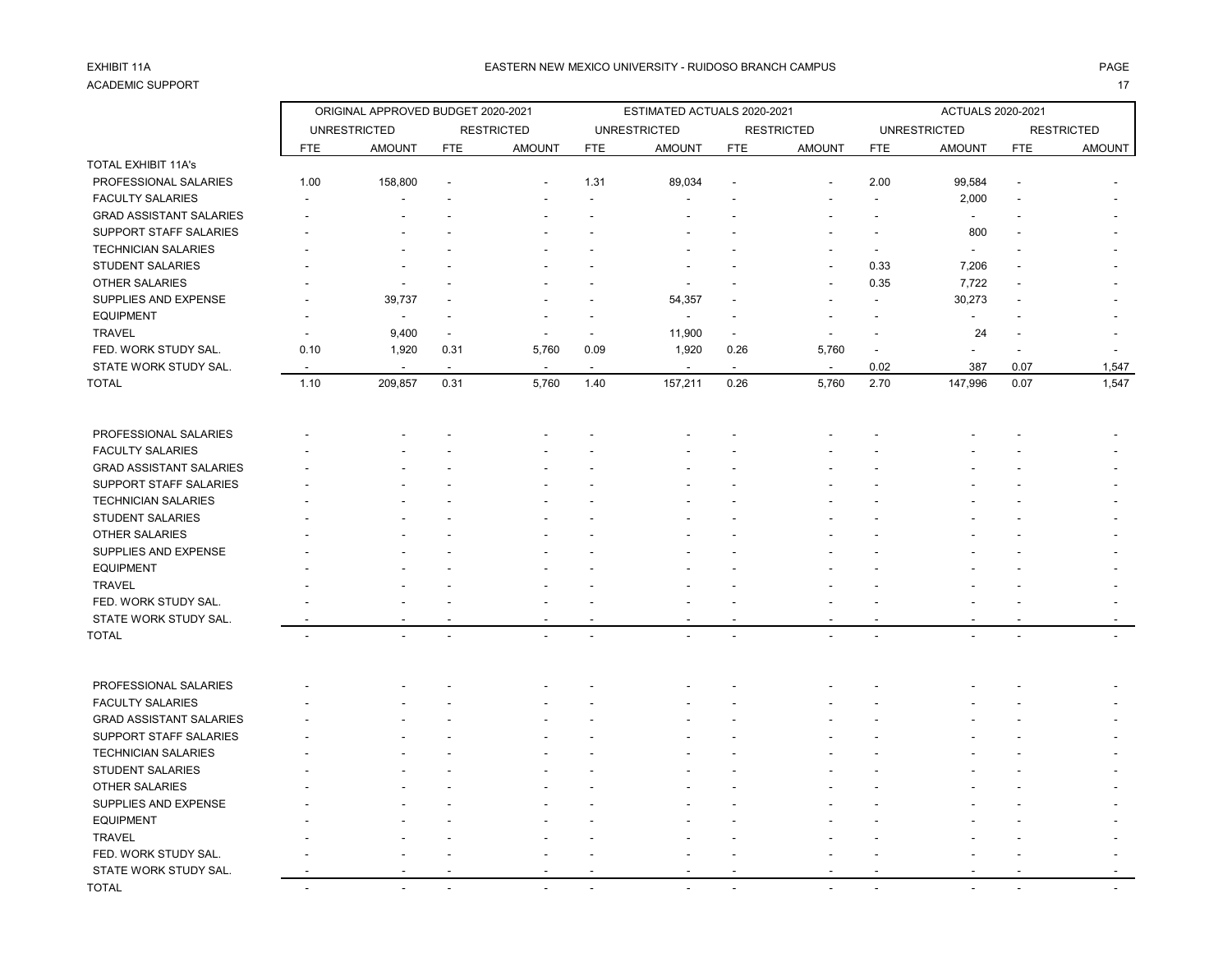# STUDENT SERVICES 18

### EASTERN NEW MEXICO UNIVERSITY - RUIDOSO BRANCH CAMPUS AND THE REASTERN AGE AND THE REASTERN NEW MEXICO UNIVERSITY - RUIDOSO BRANCH CAMPUS AND THE REASTERN NEW MEXICO UNIVERSITY - RUIDOSO BRANCH CAMPUS

|                                    |                          | ORIGINAL APPROVED BUDGET 2020-2021 |                          |                   |                          | ESTIMATED ACTUALS 2020-2021 |                          |                          |                          | ACTUALS 2020-2021   |                          |                          |
|------------------------------------|--------------------------|------------------------------------|--------------------------|-------------------|--------------------------|-----------------------------|--------------------------|--------------------------|--------------------------|---------------------|--------------------------|--------------------------|
|                                    |                          | <b>UNRESTRICTED</b>                |                          | <b>RESTRICTED</b> |                          | <b>UNRESTRICTED</b>         |                          | <b>RESTRICTED</b>        |                          | <b>UNRESTRICTED</b> |                          | <b>RESTRICTED</b>        |
|                                    | <b>FTE</b>               | <b>AMOUNT</b>                      | FTE                      | <b>AMOUNT</b>     | <b>FTE</b>               | <b>AMOUNT</b>               | FTE                      | <b>AMOUNT</b>            | <b>FTE</b>               | <b>AMOUNT</b>       | <b>FTE</b>               | <b>AMOUNT</b>            |
| SUPPL'Y EDUCATIONAL SERVICES       |                          |                                    |                          |                   |                          |                             |                          |                          |                          |                     |                          |                          |
| <b>STUDENT SERVICES</b>            | 4.55                     | 273,979                            | 0.15                     | 2,880             | 7.00                     | 301,971                     | 0.96                     | 20,880                   | 7.03                     | 272,449             | 0.17                     | 3,721                    |
| <b>TOTAL SUPPL'Y EDUC SERVICES</b> | 4.55                     | 273,979                            | 0.15                     | 2,880             | 7.00                     | 301,971                     | 0.96                     | 20,880                   | 7.03                     | 272,449             | 0.17                     | 3,721                    |
| DIST COSTS (TEL, POST, PRINT)      | $\overline{\phantom{a}}$ | 25,528                             | $\overline{\phantom{a}}$ |                   |                          | 25,528                      | $\overline{\phantom{a}}$ |                          |                          | 25,528              | $\overline{\phantom{a}}$ |                          |
| <b>MISCELLANEOUS</b>               |                          | 1,024                              | $\overline{\phantom{a}}$ | 27,120            | $\overline{\phantom{a}}$ | (24, 393)                   | $\overline{\phantom{a}}$ | 9,120                    | $\overline{\phantom{a}}$ |                     |                          | 1,280                    |
| <b>RETIREMENT</b>                  |                          | 33,650                             | $\overline{\phantom{a}}$ |                   |                          | 34,817                      | $\overline{\phantom{a}}$ |                          |                          | 33,618              | $\overline{\phantom{a}}$ |                          |
| <b>SOCIAL SECURITY</b>             |                          | 14,744                             | $\overline{\phantom{a}}$ |                   |                          | 18,823                      | $\sim$                   |                          |                          | 17,512              | $\overline{\phantom{a}}$ | $\overline{\phantom{a}}$ |
| <b>GROUP INSURANCE</b>             | ۰.                       | 37,080                             | $\overline{\phantom{0}}$ |                   | $\blacksquare$           | 37,080                      | $\sim$                   | $\overline{\phantom{a}}$ | $\overline{\phantom{a}}$ | 25,338              | $\overline{\phantom{a}}$ | $\overline{\phantom{a}}$ |
| <b>WORKER'S COMPENSATION</b>       |                          | 119                                | $\overline{\phantom{a}}$ |                   | $\blacksquare$           | 129                         | $\overline{\phantom{a}}$ |                          | $\overline{\phantom{a}}$ | 152                 | $\overline{\phantom{a}}$ |                          |
| UNEMPLOYMENT COMPENSATION          | $\overline{\phantom{0}}$ | 119                                | $\overline{\phantom{0}}$ |                   |                          | 123                         | $\overline{\phantom{a}}$ |                          |                          | 966                 | $\overline{\phantom{a}}$ | $\overline{\phantom{a}}$ |
| <b>RETIREE HEALTH</b>              | $\overline{\phantom{0}}$ | 4,756                              | $\overline{\phantom{a}}$ |                   | $\overline{\phantom{a}}$ | 4,921                       | $\overline{\phantom{a}}$ | ۰.                       | $\overline{\phantom{a}}$ | 4,742               | $\overline{\phantom{a}}$ | $\overline{\phantom{a}}$ |
| <b>WAIVER OF TUITION</b>           |                          | 1,000                              | $\overline{\phantom{a}}$ |                   |                          | 1,000                       | $\overline{\phantom{a}}$ |                          |                          | 6,004               | $\overline{\phantom{a}}$ | $\overline{\phantom{a}}$ |
| <b>ANNUAL LEAVE</b>                |                          | $\overline{\phantom{a}}$           | ٠                        |                   | $\overline{\phantom{a}}$ | $\overline{\phantom{a}}$    | $\overline{\phantom{a}}$ | $\overline{\phantom{a}}$ | $\overline{\phantom{a}}$ | 1,931               | $\overline{\phantom{a}}$ | $\sim$                   |
| <b>TOTAL ITEMS NOT IN 12A's</b>    |                          | 118,020                            | $\overline{\phantom{a}}$ | 27,120            | $\overline{\phantom{a}}$ | 98,029                      | $\overline{\phantom{a}}$ | 9,120                    | $\overline{\phantom{a}}$ | 115,791             | $\overline{\phantom{a}}$ | 1,280                    |
| TOTAL STUDENT SERVICES             | 4.55                     | 392,000                            | 0.15                     | 30,000            | 7.00                     | 400,000                     | 0.96                     | 30,000                   | 7.03                     | 388,240             | 0.17                     | 5,001                    |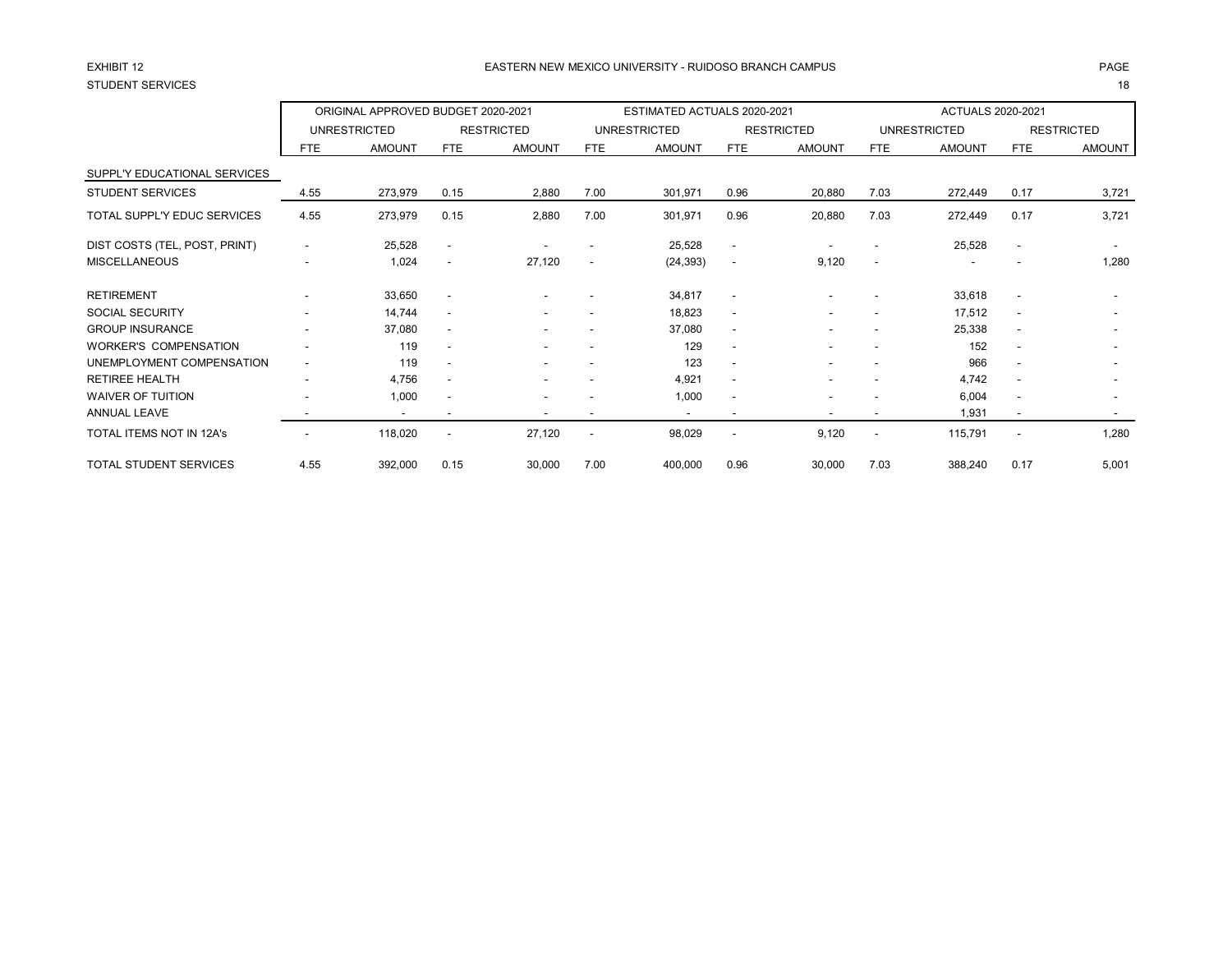# STUDENT SERVICES 19

### EXHIBIT 12A PAGE EASTERN NEW MEXICO UNIVERSITY - RUIDOSO BRANCH CAMPUS

| $\mathbf{1}$                                          |                          | ORIGINAL APPROVED BUDGET 2020-2021 |            |                   |                          | ESTIMATED ACTUALS 2020-2021 |            |                   |                          | <b>ACTUALS 2020-2021</b> |            |                   |
|-------------------------------------------------------|--------------------------|------------------------------------|------------|-------------------|--------------------------|-----------------------------|------------|-------------------|--------------------------|--------------------------|------------|-------------------|
|                                                       |                          | <b>UNRESTRICTED</b>                |            | <b>RESTRICTED</b> |                          | <b>UNRESTRICTED</b>         |            | <b>RESTRICTED</b> |                          | <b>UNRESTRICTED</b>      |            | <b>RESTRICTED</b> |
|                                                       | <b>FTE</b>               | <b>AMOUNT</b>                      | <b>FTE</b> | <b>AMOUNT</b>     | <b>FTE</b>               | <b>AMOUNT</b>               | <b>FTE</b> | <b>AMOUNT</b>     | <b>FTE</b>               | <b>AMOUNT</b>            | <b>FTE</b> | AMOUNT            |
| STUDENT SERVICES                                      |                          |                                    |            |                   |                          |                             |            |                   |                          |                          |            |                   |
| PROFESSIONAL SALARIES                                 | 3.50                     | 210,192                            |            |                   | 3.43                     | 148,023                     |            |                   | 3.43                     | 139,936                  |            |                   |
| <b>FACULTY SALARIES</b>                               |                          |                                    |            |                   |                          |                             |            |                   |                          |                          |            |                   |
| <b>GRAD ASSISTANT SALARIES</b>                        |                          |                                    |            |                   | $\sim$                   |                             |            |                   | $\overline{\phantom{a}}$ |                          |            |                   |
| SUPPORT STAFF SALARIES                                | 1.00                     | 27,617                             |            |                   | 3.25                     | 101,778                     |            |                   | 3.25                     | 97,114                   |            |                   |
| <b>TECHNICIAN SALARIES</b>                            |                          |                                    |            |                   |                          |                             |            |                   | $\overline{\phantom{a}}$ | $\blacksquare$           |            |                   |
| <b>STUDENT SALARIES</b>                               |                          |                                    |            |                   |                          | $\overline{\phantom{a}}$    |            |                   | 0.07                     | 1,566                    |            |                   |
| <b>OTHER SALARIES</b>                                 |                          |                                    |            |                   |                          | 5,000                       |            |                   | 0.24                     | 5,231                    |            |                   |
| SUPPLIES AND EXPENSE                                  |                          | 30,210                             |            |                   |                          | 35,210                      |            |                   |                          | 27,672                   |            |                   |
| <b>EQUIPMENT</b>                                      |                          |                                    |            |                   |                          | $\blacksquare$              |            |                   |                          |                          |            |                   |
| <b>TRAVEL</b>                                         |                          | 5,000                              |            |                   | $\overline{\phantom{a}}$ | 5,000                       | $\sim$     |                   |                          |                          |            |                   |
| FED. WORK STUDY SAL.                                  | 0.05                     | 960                                | 0.15       | 2,880             | 0.32                     | 6,960                       | 0.96       | 20,880            | $\blacksquare$           |                          |            |                   |
| STATE WORK STUDY SAL.                                 |                          |                                    | $\sim$     |                   | $\sim$                   |                             | $\sim$     | $\sim$            | 0.04                     | 930                      | 0.17       | 3,721             |
| TOTAL STUDENT SERVICES                                | 4.55                     | 273,979                            | 0.15       | 2,880             | 7.00                     | 301,971                     | 0.96       | 20,880            | 7.03                     | 272,449                  | 0.17       | 3,721             |
|                                                       |                          |                                    |            |                   |                          |                             |            |                   |                          |                          |            |                   |
| PROFESSIONAL SALARIES                                 |                          |                                    |            |                   |                          |                             |            |                   |                          |                          |            |                   |
| <b>FACULTY SALARIES</b>                               |                          |                                    |            |                   |                          |                             |            |                   |                          |                          |            |                   |
| <b>GRAD ASSISTANT SALARIES</b>                        |                          |                                    |            |                   |                          |                             |            |                   |                          |                          |            |                   |
| SUPPORT STAFF SALARIES                                |                          |                                    |            |                   |                          |                             |            |                   |                          |                          |            |                   |
| <b>TECHNICIAN SALARIES</b>                            |                          |                                    |            |                   |                          |                             |            |                   |                          |                          |            |                   |
| <b>STUDENT SALARIES</b>                               |                          |                                    |            |                   |                          |                             |            |                   |                          |                          |            |                   |
| <b>OTHER SALARIES</b>                                 |                          |                                    |            |                   |                          |                             |            |                   |                          |                          |            |                   |
| SUPPLIES AND EXPENSE                                  |                          |                                    |            |                   |                          |                             |            |                   |                          |                          |            |                   |
| <b>EQUIPMENT</b>                                      |                          |                                    |            |                   |                          |                             |            |                   |                          |                          |            |                   |
| <b>TRAVEL</b>                                         |                          |                                    |            |                   |                          |                             |            |                   |                          |                          |            |                   |
| FED. WORK STUDY SAL.                                  |                          |                                    |            |                   |                          |                             |            |                   |                          |                          |            |                   |
| STATE WORK STUDY SAL.                                 |                          |                                    |            |                   |                          |                             |            |                   |                          |                          |            |                   |
| <b>TOTAL</b>                                          |                          |                                    |            |                   |                          |                             |            |                   |                          |                          |            |                   |
|                                                       |                          |                                    |            |                   |                          |                             |            |                   |                          |                          |            |                   |
| PROFESSIONAL SALARIES<br><b>FACULTY SALARIES</b>      |                          |                                    |            |                   |                          |                             |            |                   |                          |                          |            |                   |
| <b>GRAD ASSISTANT SALARIES</b>                        |                          |                                    |            |                   |                          |                             |            |                   |                          |                          |            |                   |
| SUPPORT STAFF SALARIES                                |                          |                                    |            |                   |                          |                             |            |                   |                          |                          |            |                   |
|                                                       |                          |                                    |            |                   |                          |                             |            |                   |                          |                          |            |                   |
| <b>TECHNICIAN SALARIES</b><br><b>STUDENT SALARIES</b> |                          |                                    |            |                   |                          |                             |            |                   |                          |                          |            |                   |
|                                                       |                          |                                    |            |                   |                          |                             |            |                   |                          |                          |            |                   |
| <b>OTHER SALARIES</b>                                 |                          |                                    |            |                   |                          |                             |            |                   |                          |                          |            |                   |
| SUPPLIES AND EXPENSE                                  |                          |                                    |            |                   |                          |                             |            |                   |                          |                          |            |                   |
| <b>EQUIPMENT</b>                                      |                          |                                    |            |                   |                          |                             |            |                   |                          |                          |            |                   |
| <b>TRAVEL</b>                                         |                          |                                    |            |                   |                          |                             |            |                   |                          |                          |            |                   |
| FED. WORK STUDY SAL.                                  |                          |                                    |            |                   |                          |                             |            |                   |                          |                          |            |                   |
| STATE WORK STUDY SAL.                                 |                          |                                    |            |                   |                          |                             |            |                   |                          |                          |            |                   |
| <b>TOTAL</b>                                          | $\overline{\phantom{a}}$ |                                    |            |                   |                          |                             |            |                   |                          |                          |            |                   |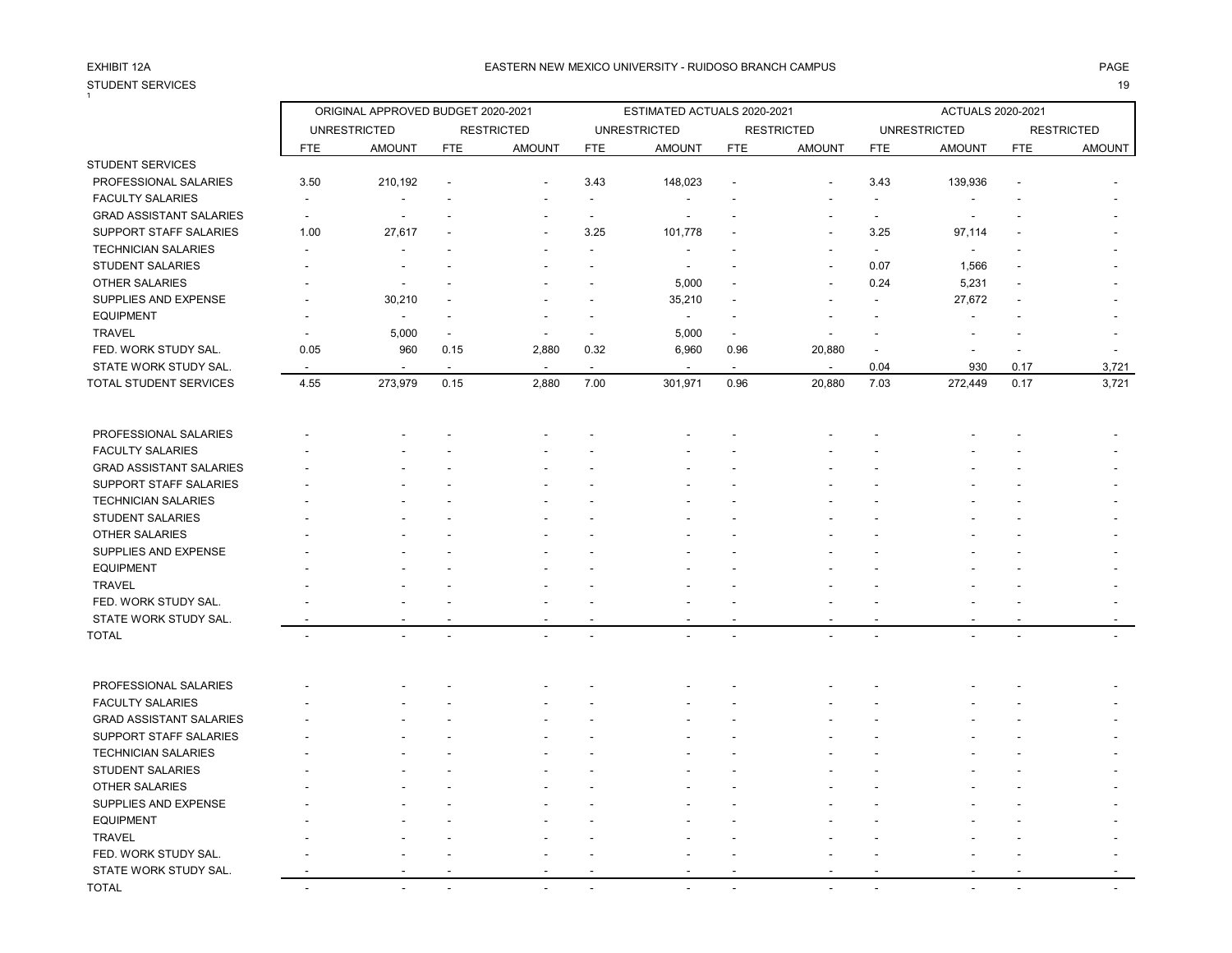# STUDENT SERVICES 20

### EASTERN NEW MEXICO UNIVERSITY - RUIDOSO BRANCH CAMPUS AND THE REASTERN AGE AND THE REASTERN NEW MEXICO UNIVERSITY - RUIDOSO BRANCH CAMPUS AND THE REASTERN NEW MEXICO UNIVERSITY - RUIDOSO BRANCH CAMPUS

|                                |                          | ORIGINAL APPROVED BUDGET 2020-2021 |                |                   |                          | ESTIMATED ACTUALS 2020-2021 |                          |                   |                          | ACTUALS 2020-2021   |            |                   |
|--------------------------------|--------------------------|------------------------------------|----------------|-------------------|--------------------------|-----------------------------|--------------------------|-------------------|--------------------------|---------------------|------------|-------------------|
|                                |                          | <b>UNRESTRICTED</b>                |                | <b>RESTRICTED</b> |                          | <b>UNRESTRICTED</b>         |                          | <b>RESTRICTED</b> |                          | <b>UNRESTRICTED</b> |            | <b>RESTRICTED</b> |
|                                | <b>FTE</b>               | <b>AMOUNT</b>                      | <b>FTE</b>     | <b>AMOUNT</b>     | <b>FTE</b>               | <b>AMOUNT</b>               | <b>FTE</b>               | <b>AMOUNT</b>     | <b>FTE</b>               | <b>AMOUNT</b>       | <b>FTE</b> | <b>AMOUNT</b>     |
| TOTALS EXHIBIT 12A's           |                          |                                    |                |                   |                          |                             |                          |                   |                          |                     |            |                   |
| PROFESSIONAL SALARIES          | 3.50                     | 210,192                            |                |                   | 3.43                     | 148,023                     |                          |                   | 3.43                     | 139,936             |            |                   |
| <b>FACULTY SALARIES</b>        | $\overline{a}$           |                                    |                |                   | $\sim$                   | $\overline{\phantom{a}}$    |                          |                   | $\sim$                   |                     |            |                   |
| <b>GRAD ASSISTANT SALARIES</b> | $\overline{\phantom{a}}$ |                                    |                |                   |                          |                             |                          |                   | $\blacksquare$           |                     |            |                   |
| SUPPORT STAFF SALARIES         | 1.00                     | 27,617                             |                |                   | 3.25                     | 101,778                     |                          |                   | 3.25                     | 97,114              |            |                   |
| <b>TECHNICIAN SALARIES</b>     |                          |                                    |                |                   |                          | $\overline{\phantom{a}}$    |                          |                   | $\overline{\phantom{a}}$ | $\blacksquare$      |            |                   |
| <b>STUDENT SALARIES</b>        |                          |                                    |                |                   |                          | $\blacksquare$              |                          |                   | 0.07                     | 1,566               |            |                   |
| <b>OTHER SALARIES</b>          |                          |                                    |                |                   |                          | 5,000                       |                          |                   | 0.24                     | 5,231               |            |                   |
| SUPPLIES AND EXPENSE           |                          | 30,210                             |                |                   |                          | 35,210                      |                          |                   |                          | 27,672              |            |                   |
| <b>EQUIPMENT</b>               |                          | $\blacksquare$                     |                |                   |                          | $\overline{\phantom{a}}$    |                          |                   |                          |                     |            |                   |
| <b>TRAVEL</b>                  |                          | 5,000                              |                |                   | $\overline{\phantom{a}}$ | 5,000                       | $\overline{\phantom{a}}$ |                   |                          |                     |            |                   |
| FED. WORK STUDY SAL.           | 0.05                     | 960                                | 0.15           | 2,880             | 0.32                     | 6,960                       | 0.96                     | 20,880            |                          |                     |            |                   |
| STATE WORK STUDY SAL.          |                          |                                    |                |                   | $\overline{\phantom{a}}$ |                             |                          | $\sim$            | 0.04                     | 930                 | 0.17       | 3,721             |
| TOTAL                          | 4.55                     | 273,979                            | 0.15           | 2,880             | 7.00                     | 301,971                     | 0.96                     | 20,880            | 7.03                     | 272,449             | 0.17       | 3,721             |
| PROFESSIONAL SALARIES          |                          |                                    |                |                   |                          |                             |                          |                   |                          |                     |            |                   |
| <b>FACULTY SALARIES</b>        |                          |                                    |                |                   |                          |                             |                          |                   |                          |                     |            |                   |
| <b>GRAD ASSISTANT SALARIES</b> |                          |                                    |                |                   |                          |                             |                          |                   |                          |                     |            |                   |
| SUPPORT STAFF SALARIES         |                          |                                    |                |                   |                          |                             |                          |                   |                          |                     |            |                   |
| <b>TECHNICIAN SALARIES</b>     |                          |                                    |                |                   |                          |                             |                          |                   |                          |                     |            |                   |
| <b>STUDENT SALARIES</b>        |                          |                                    |                |                   |                          |                             |                          |                   |                          |                     |            |                   |
| OTHER SALARIES                 |                          |                                    |                |                   |                          |                             |                          |                   |                          |                     |            |                   |
| SUPPLIES AND EXPENSE           |                          |                                    |                |                   |                          |                             |                          |                   |                          |                     |            |                   |
| <b>EQUIPMENT</b>               |                          |                                    |                |                   |                          |                             |                          |                   |                          |                     |            |                   |
| <b>TRAVEL</b>                  |                          |                                    |                |                   |                          |                             |                          |                   |                          |                     |            |                   |
| FED. WORK STUDY SAL.           |                          |                                    |                |                   |                          |                             |                          |                   |                          |                     |            |                   |
| STATE WORK STUDY SAL.          |                          |                                    |                |                   |                          |                             |                          |                   |                          |                     |            |                   |
| TOTAL                          | $\blacksquare$           |                                    | $\overline{a}$ |                   | $\overline{a}$           |                             |                          |                   | $\overline{a}$           |                     |            |                   |
| PROFESSIONAL SALARIES          |                          |                                    |                |                   |                          |                             |                          |                   |                          |                     |            |                   |
| <b>FACULTY SALARIES</b>        |                          |                                    |                |                   |                          |                             |                          |                   |                          |                     |            |                   |
| <b>GRAD ASSISTANT SALARIES</b> |                          |                                    |                |                   |                          |                             |                          |                   |                          |                     |            |                   |
| SUPPORT STAFF SALARIES         |                          |                                    |                |                   |                          |                             |                          |                   |                          |                     |            |                   |
| <b>TECHNICIAN SALARIES</b>     |                          |                                    |                |                   |                          |                             |                          |                   |                          |                     |            |                   |
| STUDENT SALARIES               |                          |                                    |                |                   |                          |                             |                          |                   |                          |                     |            |                   |
| OTHER SALARIES                 |                          |                                    |                |                   |                          |                             |                          |                   |                          |                     |            |                   |
| SUPPLIES AND EXPENSE           |                          |                                    |                |                   |                          |                             |                          |                   |                          |                     |            |                   |
| <b>EQUIPMENT</b>               |                          |                                    |                |                   |                          |                             |                          |                   |                          |                     |            |                   |
| <b>TRAVEL</b>                  |                          |                                    |                |                   |                          |                             |                          |                   |                          |                     |            |                   |
| FED. WORK STUDY SAL.           |                          |                                    |                |                   |                          |                             |                          |                   |                          |                     |            |                   |
| STATE WORK STUDY SAL           |                          |                                    |                |                   |                          |                             |                          |                   |                          |                     |            |                   |

TOTAL - - - - - - - - - - - -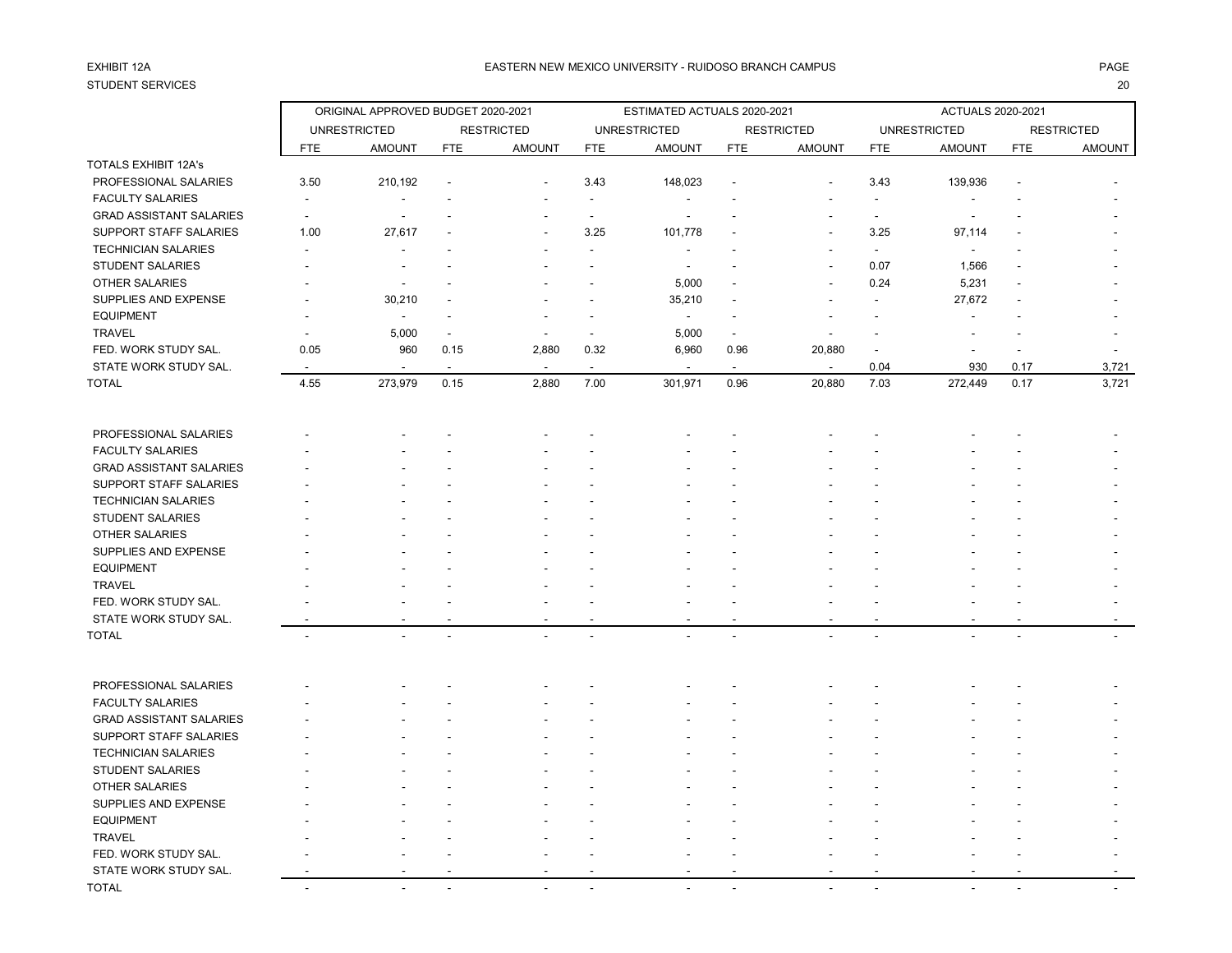## INSTITUTIONAL SUPPORT - PAGE 1 21

### EXHIBIT 13 PAGE EASTERN NEW MEXICO UNIVERSITY - RUIDOSO BRANCH CAMPUS

|                               |                | ORIGINAL APPROVED BUDGET 2020-2021 |                          |                          |                          | ESTIMATED ACTUALS 2020-2021 |                          |                          |                          | <b>ACTUALS 2020-2021</b> |                |                   |
|-------------------------------|----------------|------------------------------------|--------------------------|--------------------------|--------------------------|-----------------------------|--------------------------|--------------------------|--------------------------|--------------------------|----------------|-------------------|
|                               |                | <b>UNRESTRICTED</b>                |                          | <b>RESTRICTED</b>        |                          | <b>UNRESTRICTED</b>         |                          | <b>RESTRICTED</b>        |                          | <b>UNRESTRICTED</b>      |                | <b>RESTRICTED</b> |
|                               | <b>FTE</b>     | <b>AMOUNT</b>                      | <b>FTE</b>               | <b>AMOUNT</b>            | <b>FTE</b>               | <b>AMOUNT</b>               | <b>FTE</b>               | <b>AMOUNT</b>            | <b>FTE</b>               | <b>AMOUNT</b>            | <b>FTE</b>     | <b>AMOUNT</b>     |
| EXECUTIVE MANAGEMENT          |                |                                    |                          |                          |                          |                             |                          |                          |                          |                          |                |                   |
| PRESIDENT'S OFFICE            | 2.00           | 383,574                            | ÷,                       |                          | 2.00                     | 334,318                     | ÷,                       |                          | 2.05                     | 161,049                  |                |                   |
| <b>LEGAL SERVICES</b>         |                | 4,000                              | $\overline{\phantom{a}}$ |                          |                          | 4,000                       |                          |                          |                          | 1,646                    |                |                   |
| <b>COLLEGE BOARD</b>          |                | 11,200                             | $\overline{a}$           |                          |                          | 11,200                      | $\overline{a}$           |                          |                          | 112                      |                |                   |
| INSTITUTIONAL EFFECTIVENESS   | 4.00           | 139,087                            | 0.96                     | 18,000                   | $\sim$                   | $\overline{\phantom{a}}$    | $\overline{\phantom{a}}$ | $\overline{\phantom{a}}$ | 0.03                     | 667                      | $\blacksquare$ |                   |
| <b>TOTAL EXEC MGT</b>         | 6.00           | 537,861                            | 0.96                     | 18,000                   | 2.00                     | 349,518                     | $\overline{a}$           |                          | 2.08                     | 163,474                  | L.             |                   |
| <b>FISCAL OPERATIONS</b>      |                |                                    |                          |                          |                          |                             |                          |                          |                          |                          |                |                   |
| <b>BUSINESS OFFICE</b>        | 4.00           | 204,906                            |                          |                          | 4.00                     | 201,888                     |                          |                          | 4.00                     | 200,893                  |                |                   |
| <b>GRANTS OFFICE</b>          | 1.00           | 60,300                             | $\overline{a}$           |                          | $\blacksquare$           | $\overline{\phantom{a}}$    |                          |                          | $\blacksquare$           | $\blacksquare$           |                |                   |
| UNCOLLECTIBLE ACCOUNTS        | $\sim$         | 25,000                             | $\overline{\phantom{a}}$ | $\overline{\phantom{a}}$ | $\sim$                   | 35,000                      | $\overline{\phantom{a}}$ |                          | $\overline{\phantom{a}}$ | 42,502                   |                |                   |
| TOTAL FISCAL OPERATIONS       | 5.00           | 290,206                            | $\overline{a}$           |                          | 4.00                     | 236,888                     | $\overline{\phantom{a}}$ |                          | 4.00                     | 243,395                  | $\overline{a}$ |                   |
| LOGISTICAL SERVICES           |                |                                    |                          |                          |                          |                             |                          |                          |                          |                          |                |                   |
| <b>INFORMATION TECHNOLOGY</b> | 2.82           | 197,157                            |                          |                          | 3.20                     | 238,935                     |                          |                          | 2.00                     | 171,768                  |                |                   |
| TOTAL LOGISTICAL SERVICES     | 2.82           | 197,157                            |                          |                          | 3.20                     | 238,935                     | $\overline{a}$           |                          | 2.00                     | 171,768                  |                |                   |
| <b>COMMUNITY RELATIONS</b>    |                |                                    |                          |                          |                          |                             |                          |                          |                          |                          |                |                   |
| PUBLIC RELATIONS/MARKETING    | 3.05           | 270,236                            | 0.15                     | 2,880                    | 2.74                     | 282,742                     | 0.13                     | 2,880                    | 2.70                     | 235,317                  |                |                   |
| <b>DEVELOPMENT</b>            | 0.50           | 34,711                             | $\overline{a}$           |                          | 1.00                     | 48,137                      | $\overline{\phantom{a}}$ | $\overline{\phantom{a}}$ | 1.00                     | 45,451                   |                |                   |
| TOTAL COMMUNITY RELATIONS     | 3.55           | 304,947                            | 0.15                     | 2,880                    | 3.74                     | 330,879                     | 0.13                     | 2,880                    | 3.70                     | 280,768                  | $\overline{a}$ |                   |
| DIST COSTS (TEL, POST, PRINT) |                | 1,418                              | ÷,                       |                          |                          | 1,418                       | $\overline{a}$           |                          |                          | 1,418                    |                |                   |
| <b>MISCELLANEOUS</b>          |                | 2,829                              |                          | 79,120                   |                          | 187,777                     |                          | 157,120                  |                          | 78                       |                | 152,349           |
| OTHER FRINGE                  |                |                                    |                          |                          |                          | $\overline{\phantom{a}}$    |                          |                          |                          |                          |                |                   |
| <b>RETIREMENT</b>             |                | 118,192                            |                          |                          |                          | 93,028                      |                          |                          |                          | 85,182                   |                |                   |
| <b>SOCIAL SECURITY</b>        |                | 63,899                             |                          |                          |                          | 50,294                      |                          |                          |                          | 44,374                   |                |                   |
| <b>GROUP INSURANCE</b>        |                | 108,940                            |                          |                          |                          | 84,440                      |                          |                          |                          | 72,177                   |                |                   |
| <b>WORKER'S COMPENSATION</b>  |                | 429                                |                          |                          |                          | 338                         |                          |                          |                          | 344                      |                |                   |
| UNEMPLOYMENT COMPENSATION     |                | 418                                |                          |                          |                          | 337                         | $\overline{\phantom{a}}$ |                          |                          | 2,559                    |                |                   |
| RETIREE HEALTH                |                | 16,706                             |                          |                          |                          | 13,149                      |                          |                          |                          | 12,076                   |                |                   |
| <b>WAIVER OF TUITION</b>      |                | 1,000                              |                          |                          |                          | 1,000                       | $\overline{\phantom{a}}$ |                          |                          | 284                      |                |                   |
| ANNUAL LEAVE                  |                |                                    |                          |                          |                          |                             | Ĭ.                       |                          |                          | 12,693                   | $\blacksquare$ |                   |
| TOTAL ITEMS NOT IN 13A's      |                | 313,831                            | $\overline{\phantom{a}}$ | 79,120                   | $\overline{\phantom{a}}$ | 431,780                     | $\blacksquare$           | 157,120                  | $\overline{\phantom{a}}$ | 231,185                  |                | 152,349           |
| SUPPORT CHARGED TO:           |                |                                    |                          |                          |                          |                             |                          |                          |                          |                          |                |                   |
| PORTALES MAIN CAMPUS          |                | 57,000                             |                          |                          |                          | 57,000                      | Ĭ.                       |                          |                          | 57,000                   |                |                   |
| PORTALES MAIN CAMPUS--ITS     | $\blacksquare$ | 43,000                             | $\overline{a}$           |                          |                          | 43,000                      | $\blacksquare$           |                          |                          | 43,000                   | $\blacksquare$ |                   |
| <b>TOTAL CHARGES</b>          |                | 100,000                            |                          |                          |                          | 100,000                     | $\overline{a}$           |                          |                          | 100,000                  |                |                   |
|                               |                |                                    |                          |                          |                          |                             |                          |                          |                          |                          |                |                   |

TOTAL INSTITUTIONAL SUPPORT 17.37 1,744,000 1.11 100,000 12.95 1,688,000 0.13 160,000 11.78 1,190,590 - 152,349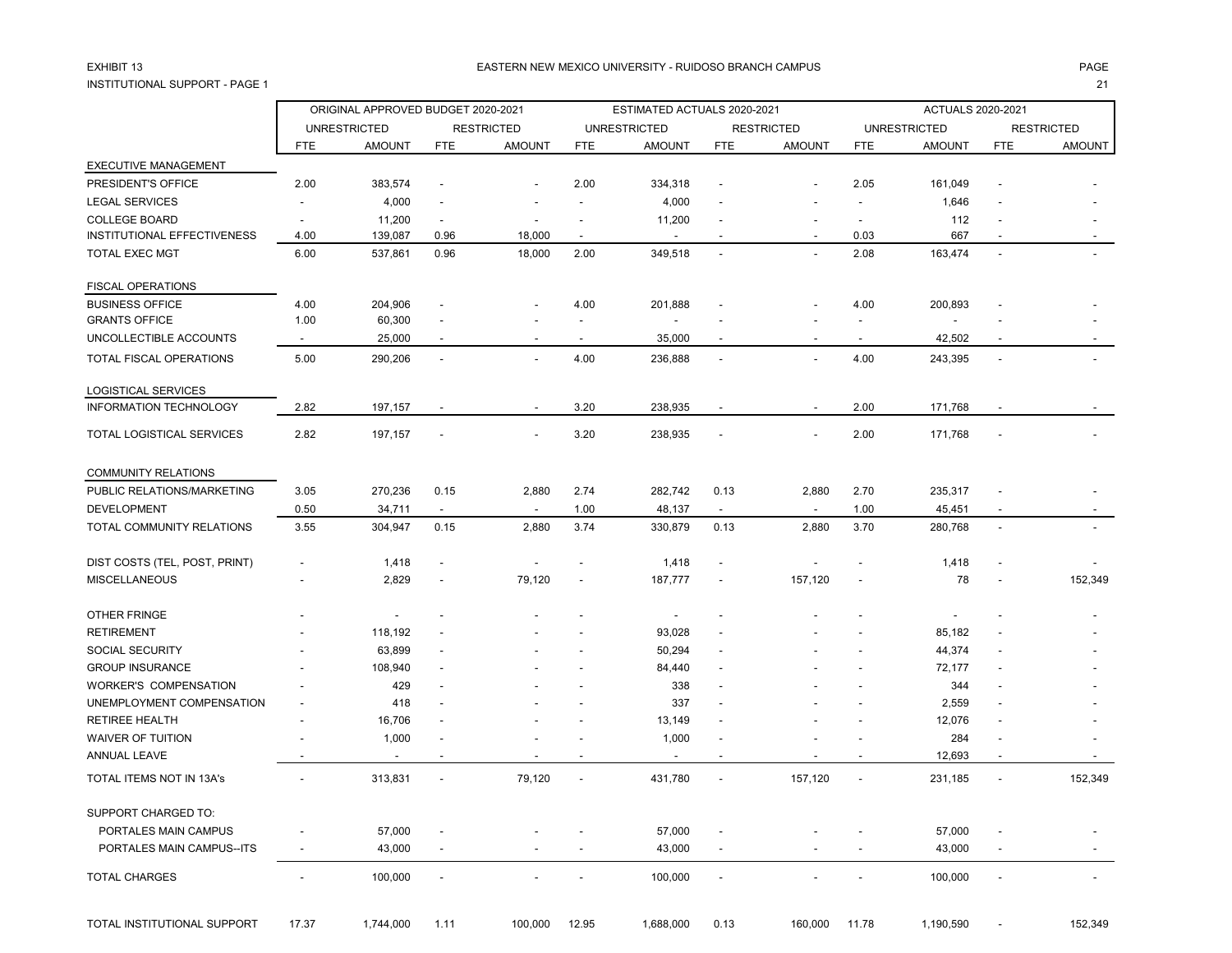# INSTITUTIONAL SUPPORT<br>1

### EASTERN NEW MEXICO UNIVERSITY - RUIDOSO BRANCH CAMPUS AND THE REASTERN AGE AND THE REASTERN NEW MEXICO UNIVERSITY - RUIDOSO BRANCH CAMPUS AND THE REASTERN NEW MEXICO UNIVERSITY - RUIDOSO BRANCH CAMPUS

|                                 |                          | ORIGINAL APPROVED BUDGET 2020-2021 |                |                          |                          | ESTIMATED ACTUALS 2020-2021 |                |                   |                          | ACTUALS 2020-2021   |                |                   |
|---------------------------------|--------------------------|------------------------------------|----------------|--------------------------|--------------------------|-----------------------------|----------------|-------------------|--------------------------|---------------------|----------------|-------------------|
|                                 |                          | <b>UNRESTRICTED</b>                |                | <b>RESTRICTED</b>        |                          | <b>UNRESTRICTED</b>         |                | <b>RESTRICTED</b> |                          | <b>UNRESTRICTED</b> |                | <b>RESTRICTED</b> |
|                                 | <b>FTE</b>               | <b>AMOUNT</b>                      | <b>FTE</b>     | <b>AMOUNT</b>            | <b>FTE</b>               | <b>AMOUNT</b>               | <b>FTE</b>     | <b>AMOUNT</b>     | <b>FTE</b>               | <b>AMOUNT</b>       | <b>FTE</b>     | <b>AMOUNT</b>     |
| PRESIDENT'S OFFICE              |                          |                                    |                |                          |                          |                             |                |                   |                          |                     |                |                   |
| PROFESSIONAL SALARIES           | 2.00                     | 181,174                            |                |                          | 2.00                     | 156,918                     |                |                   | 2.00                     | 119,879             |                |                   |
| <b>FACULTY SALARIES</b>         |                          |                                    |                |                          |                          |                             |                |                   |                          |                     |                |                   |
| <b>GRAD ASSISTANT SALARIES</b>  |                          |                                    |                |                          |                          |                             |                |                   |                          |                     |                |                   |
| <b>SUPPORT STAFF SALARIES</b>   |                          |                                    |                |                          |                          |                             |                |                   |                          | 1,800               |                |                   |
| <b>TECHNICIAN SALARIES</b>      |                          |                                    |                |                          |                          |                             |                |                   |                          |                     |                |                   |
| <b>STUDENT SALARIES</b>         |                          |                                    |                |                          |                          |                             |                |                   |                          | $\overline{a}$      |                |                   |
| <b>OTHER SALARIES</b>           |                          | 1,300                              |                |                          |                          | 1,300                       |                |                   | 0.05                     | 1,083               |                |                   |
| SUPPLIES AND EXPENSE            |                          | 191,100                            |                |                          |                          | 166,100                     |                |                   |                          | 38,287              |                |                   |
| <b>EQUIPMENT</b>                |                          |                                    |                |                          |                          |                             |                |                   |                          |                     |                |                   |
| <b>TRAVEL</b>                   |                          | 10,000                             |                |                          |                          | 10,000                      |                |                   |                          |                     |                |                   |
| FED. WORK STUDY SAL.            |                          | $\blacksquare$                     |                |                          |                          |                             |                |                   |                          |                     |                |                   |
| STATE WORK STUDY SAL.           |                          | $\overline{\phantom{a}}$           |                |                          |                          |                             |                |                   |                          |                     |                |                   |
| <b>TOTAL PRESIDENT'S OFFICE</b> | 2.00                     | 383,574                            | $\blacksquare$ | $\blacksquare$           | 2.00                     | 334,318                     | $\blacksquare$ | $\sim$            | 2.05                     | 161,049             | $\blacksquare$ |                   |
| <b>BUSINESS OFFICE</b>          |                          |                                    |                |                          |                          |                             |                |                   |                          |                     |                |                   |
| PROFESSIONAL SALARIES           | 2.00                     | 124,072                            |                |                          | 2.00                     | 122,569                     |                |                   | 2.00                     | 123,040             |                |                   |
| <b>FACULTY SALARIES</b>         | $\overline{\phantom{a}}$ |                                    |                |                          | $\overline{\phantom{a}}$ |                             |                |                   |                          |                     |                |                   |
| <b>GRAD ASSISTANT SALARIES</b>  | $\overline{\phantom{a}}$ |                                    |                |                          | $\overline{\phantom{a}}$ |                             |                |                   | $\blacksquare$           |                     |                |                   |
| SUPPORT STAFF SALARIES          | 2.00                     | 58,839                             |                |                          | 2.00                     | 57,324                      |                |                   | 2.00                     | 59,307              |                |                   |
| <b>TECHNICIAN SALARIES</b>      |                          |                                    |                |                          |                          |                             |                |                   |                          |                     |                |                   |
| <b>STUDENT SALARIES</b>         |                          | $\overline{\phantom{a}}$           |                |                          |                          |                             |                |                   |                          |                     |                |                   |
| OTHER SALARIES                  |                          |                                    |                |                          |                          |                             |                |                   |                          |                     |                |                   |
| SUPPLIES AND EXPENSE            |                          | 16,295                             |                |                          |                          | 16,295                      |                |                   |                          | 18,546              |                |                   |
| <b>EQUIPMENT</b>                |                          |                                    |                |                          |                          |                             |                |                   |                          |                     |                |                   |
| <b>TRAVEL</b>                   |                          | 5,700                              |                |                          |                          | 5,700                       |                |                   |                          |                     |                |                   |
| FED. WORK STUDY SAL.            |                          | $\blacksquare$                     |                |                          |                          |                             |                |                   |                          |                     |                |                   |
| STATE WORK STUDY SAL.           |                          |                                    |                |                          |                          |                             |                |                   |                          |                     |                |                   |
| TOTAL BUSINESS OFFICE           | 4.00                     | 204,906                            | $\sim$         |                          | 4.00                     | 201,888                     | $\blacksquare$ |                   | 4.00                     | 200,893             | $\overline{a}$ |                   |
| <b>INFORMATION TECHNOLOGY</b>   |                          |                                    |                |                          |                          |                             |                |                   |                          |                     |                |                   |
| PROFESSIONAL SALARIES           | 1.00                     | 79,242                             |                |                          | 1.00                     | 76,194                      |                |                   | 1.00                     | 76,487              |                |                   |
| <b>FACULTY SALARIES</b>         |                          |                                    |                |                          |                          |                             |                |                   |                          |                     |                |                   |
| <b>GRAD ASSISTANT SALARIES</b>  |                          |                                    |                |                          |                          |                             |                |                   |                          |                     |                |                   |
| <b>SUPPORT STAFF SALARIES</b>   |                          |                                    |                |                          | $\sim$                   |                             |                |                   | $\overline{\phantom{a}}$ |                     |                |                   |
| <b>TECHNICIAN SALARIES</b>      | 1.00                     | 32,000                             |                |                          | 1.50                     | 46,826                      |                |                   | 1.00                     | 31,410              |                |                   |
| <b>STUDENT SALARIES</b>         | 0.82                     | 15,360                             |                |                          | 0.70                     | 15,360                      |                |                   |                          |                     |                |                   |
| <b>OTHER SALARIES</b>           |                          | $\overline{a}$                     |                |                          |                          |                             |                |                   |                          |                     |                |                   |
| SUPPLIES AND EXPENSE            |                          | 51,305                             |                |                          |                          | 71,305                      |                |                   |                          | 63,871              |                |                   |
| <b>EQUIPMENT</b>                |                          | 16,800                             |                |                          |                          | 26,800                      |                |                   |                          |                     |                |                   |
| <b>TRAVEL</b>                   |                          | 2,450                              |                |                          |                          | 2,450                       |                |                   |                          |                     |                |                   |
| FED. WORK STUDY SAL.            |                          |                                    |                |                          |                          |                             |                |                   |                          |                     |                |                   |
| STATE WORK STUDY SAL.           |                          |                                    |                |                          |                          |                             |                |                   |                          |                     |                |                   |
| TOTAL INFORMATION TECHNOLOGY    | 2.82                     | 197,157                            | $\overline{a}$ | $\overline{\phantom{a}}$ | 3.20                     | 238,935                     |                |                   | 2.00                     | 171,768             |                |                   |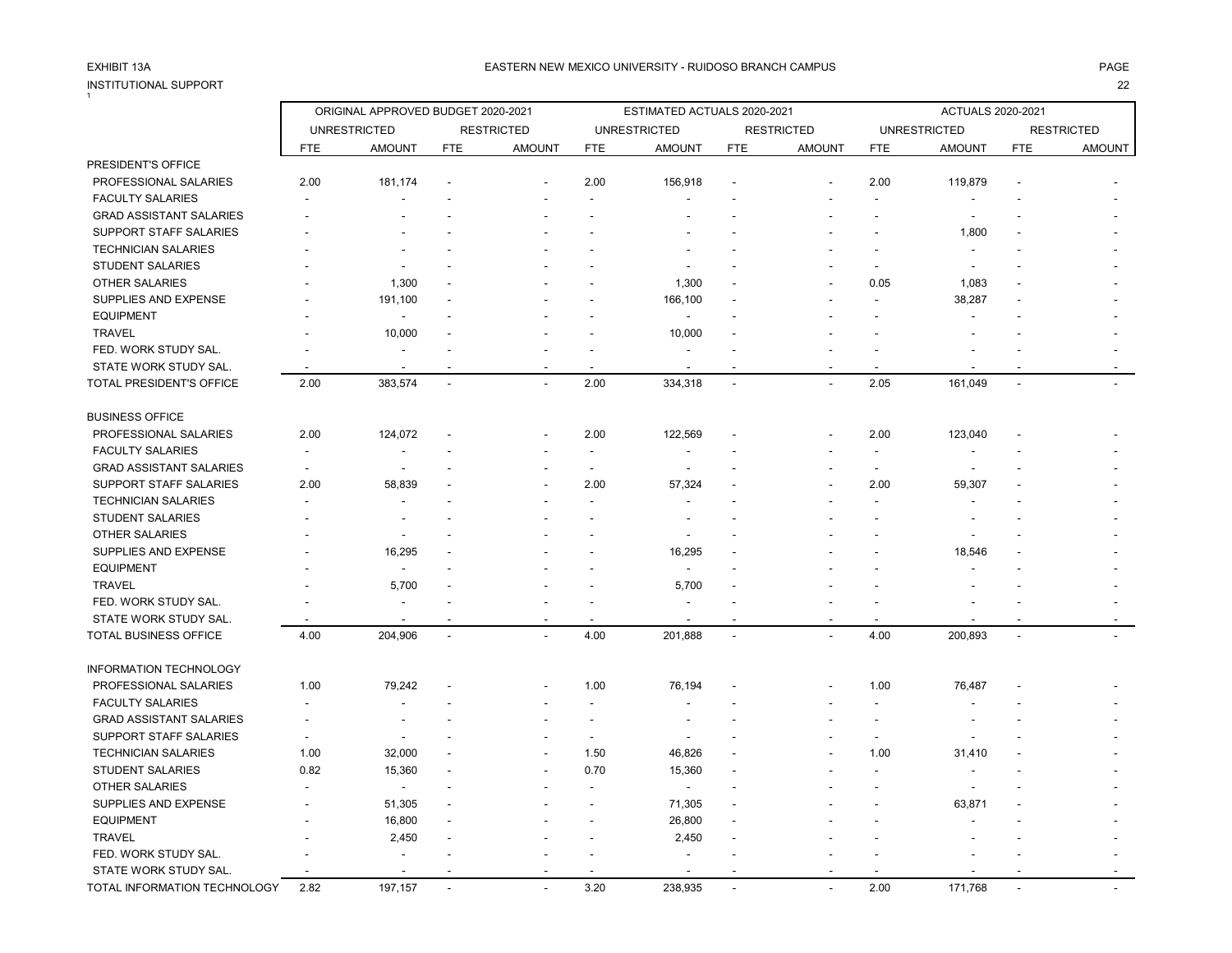| INSTITUTIONAL SUPPORT<br>$\mathfrak{p}$ |                          |                                    |                          |                          |                |                             |                          |                   |            |                          |                          | 23                |
|-----------------------------------------|--------------------------|------------------------------------|--------------------------|--------------------------|----------------|-----------------------------|--------------------------|-------------------|------------|--------------------------|--------------------------|-------------------|
|                                         |                          | ORIGINAL APPROVED BUDGET 2020-2021 |                          |                          |                | ESTIMATED ACTUALS 2020-2021 |                          |                   |            | <b>ACTUALS 2020-2021</b> |                          |                   |
|                                         |                          | <b>UNRESTRICTED</b>                |                          | <b>RESTRICTED</b>        |                | <b>UNRESTRICTED</b>         |                          | <b>RESTRICTED</b> |            | <b>UNRESTRICTED</b>      |                          | <b>RESTRICTED</b> |
|                                         | <b>FTE</b>               | <b>AMOUNT</b>                      | <b>FTE</b>               | <b>AMOUNT</b>            | <b>FTE</b>     | <b>AMOUNT</b>               | <b>FTE</b>               | <b>AMOUNT</b>     | <b>FTE</b> | <b>AMOUNT</b>            | <b>FTE</b>               | <b>AMOUNT</b>     |
| PUBLIC RELATIONS/MARKETING              |                          |                                    |                          |                          |                |                             |                          |                   |            |                          |                          |                   |
| PROFESSIONAL SALARIES                   | 2.00                     | 115,000                            |                          |                          | 2.70           | 158,186                     |                          |                   | 2.70       | 151,692                  |                          |                   |
| <b>FACULTY SALARIES</b>                 | $\overline{\phantom{a}}$ |                                    |                          |                          |                |                             |                          |                   |            |                          |                          |                   |
| <b>GRAD ASSISTANT SALARIES</b>          | $\overline{\phantom{a}}$ | ÷,                                 |                          |                          |                |                             |                          |                   |            |                          |                          |                   |
| <b>SUPPORT STAFF SALARIES</b>           | 1.00                     | 40,680                             |                          |                          |                |                             |                          |                   |            |                          |                          |                   |
| <b>TECHNICIAN SALARIES</b>              |                          | $\blacksquare$                     |                          |                          |                |                             |                          |                   |            |                          |                          |                   |
| <b>STUDENT SALARIES</b>                 |                          |                                    |                          |                          |                |                             |                          |                   |            |                          |                          |                   |
| OTHER SALARIES                          |                          |                                    |                          |                          |                |                             |                          |                   |            |                          |                          |                   |
| SUPPLIES AND EXPENSE                    |                          | 109,096                            |                          |                          |                | 119,096                     |                          |                   |            | 83,625                   |                          |                   |
| <b>EQUIPMENT</b>                        |                          |                                    |                          |                          |                |                             |                          |                   |            |                          |                          |                   |
| <b>TRAVEL</b>                           |                          | 4,500                              | $\overline{\phantom{a}}$ | $\overline{\phantom{a}}$ | $\overline{a}$ | 4,500                       | $\blacksquare$           |                   |            |                          |                          |                   |
| FED. WORK STUDY SAL.                    | 0.05                     | 960                                | 0.15                     | 2,880                    | 0.04           | 960                         | 0.13                     | 2,880             |            |                          |                          |                   |
| STATE WORK STUDY SAL.                   |                          | $\overline{a}$                     |                          |                          | $\sim$         |                             | $\overline{a}$           |                   |            |                          |                          |                   |
| TOTAL PUBLIC REL/MKT                    | 3.05                     | 270,236                            | 0.15                     | 2,880                    | 2.74           | 282,742                     | 0.13                     | 2,880             | 2.70       | 235,317                  | $\blacksquare$           |                   |
| UNCOLLECTIBLE ACCOUNTS                  |                          |                                    |                          |                          |                |                             |                          |                   |            |                          |                          |                   |
| PROFESSIONAL SALARIES                   |                          |                                    |                          |                          |                |                             |                          |                   |            |                          |                          |                   |
| <b>FACULTY SALARIES</b>                 |                          |                                    |                          |                          |                |                             |                          |                   |            |                          |                          |                   |
| <b>GRAD ASSISTANT SALARIES</b>          |                          |                                    |                          |                          |                |                             |                          |                   |            |                          |                          |                   |
| <b>SUPPORT STAFF SALARIES</b>           |                          |                                    |                          |                          |                |                             |                          |                   |            |                          |                          |                   |
| <b>TECHNICIAN SALARIES</b>              |                          |                                    |                          |                          |                |                             |                          |                   |            |                          |                          |                   |
| <b>STUDENT SALARIES</b>                 |                          |                                    |                          |                          |                |                             |                          |                   |            |                          |                          |                   |
| <b>OTHER SALARIES</b>                   |                          |                                    |                          |                          |                |                             |                          |                   |            |                          |                          |                   |
| SUPPLIES AND EXPENSE                    |                          | 25,000                             |                          |                          |                | 35,000                      |                          |                   |            | 42,502                   |                          |                   |
| <b>EQUIPMENT</b>                        |                          |                                    |                          |                          |                |                             |                          |                   |            |                          |                          |                   |
| <b>TRAVEL</b>                           |                          |                                    |                          |                          |                |                             |                          |                   |            |                          |                          |                   |
| FED. WORK STUDY SAL.                    |                          |                                    |                          |                          |                |                             |                          |                   |            |                          |                          |                   |
| STATE WORK STUDY SAL.                   |                          |                                    |                          |                          |                |                             |                          |                   |            |                          |                          |                   |
| TOTAL UNCOLL ACCTS                      |                          | 25,000                             | $\overline{a}$           |                          | $\overline{a}$ | 35,000                      | $\sim$                   |                   |            | 42,502                   | $\overline{\phantom{a}}$ |                   |
| <b>LEGAL SERVICES</b>                   |                          |                                    |                          |                          |                |                             |                          |                   |            |                          |                          |                   |
| PROFESSIONAL SALARIES                   |                          |                                    |                          |                          |                |                             |                          |                   |            |                          |                          |                   |
| <b>FACULTY SALARIES</b>                 |                          |                                    |                          |                          |                |                             |                          |                   |            |                          |                          |                   |
| <b>GRAD ASSISTANT SALARIES</b>          |                          |                                    |                          |                          |                |                             |                          |                   |            |                          |                          |                   |
| <b>SUPPORT STAFF SALARIES</b>           |                          |                                    |                          |                          |                |                             |                          |                   |            |                          |                          |                   |
| <b>TECHNICIAN SALARIES</b>              |                          |                                    |                          |                          |                |                             |                          |                   |            |                          |                          |                   |
| <b>STUDENT SALARIES</b>                 |                          |                                    |                          |                          |                |                             |                          |                   |            |                          |                          |                   |
| <b>OTHER SALARIES</b>                   |                          |                                    |                          |                          |                |                             |                          |                   |            |                          |                          |                   |
| SUPPLIES AND EXPENSE                    |                          | 4,000                              |                          |                          |                | 4,000                       |                          |                   |            | 1,646                    |                          |                   |
| <b>EQUIPMENT</b>                        |                          |                                    |                          |                          |                |                             |                          |                   |            |                          |                          |                   |
| <b>TRAVEL</b>                           |                          |                                    |                          |                          |                |                             |                          |                   |            |                          |                          |                   |
| FED. WORK STUDY SAL.                    |                          |                                    |                          |                          |                |                             |                          |                   |            |                          |                          |                   |
| STATE WORK STUDY SAL.                   |                          |                                    |                          |                          |                |                             |                          |                   |            |                          |                          |                   |
| <b>TOTAL LEGAL SERVICES</b>             | i.                       | 4,000                              | $\overline{a}$           | $\overline{a}$           | $\overline{a}$ | 4.000                       | $\overline{\phantom{a}}$ |                   |            | 1.646                    | in 1919.                 |                   |
|                                         |                          |                                    |                          |                          |                |                             |                          |                   |            |                          |                          |                   |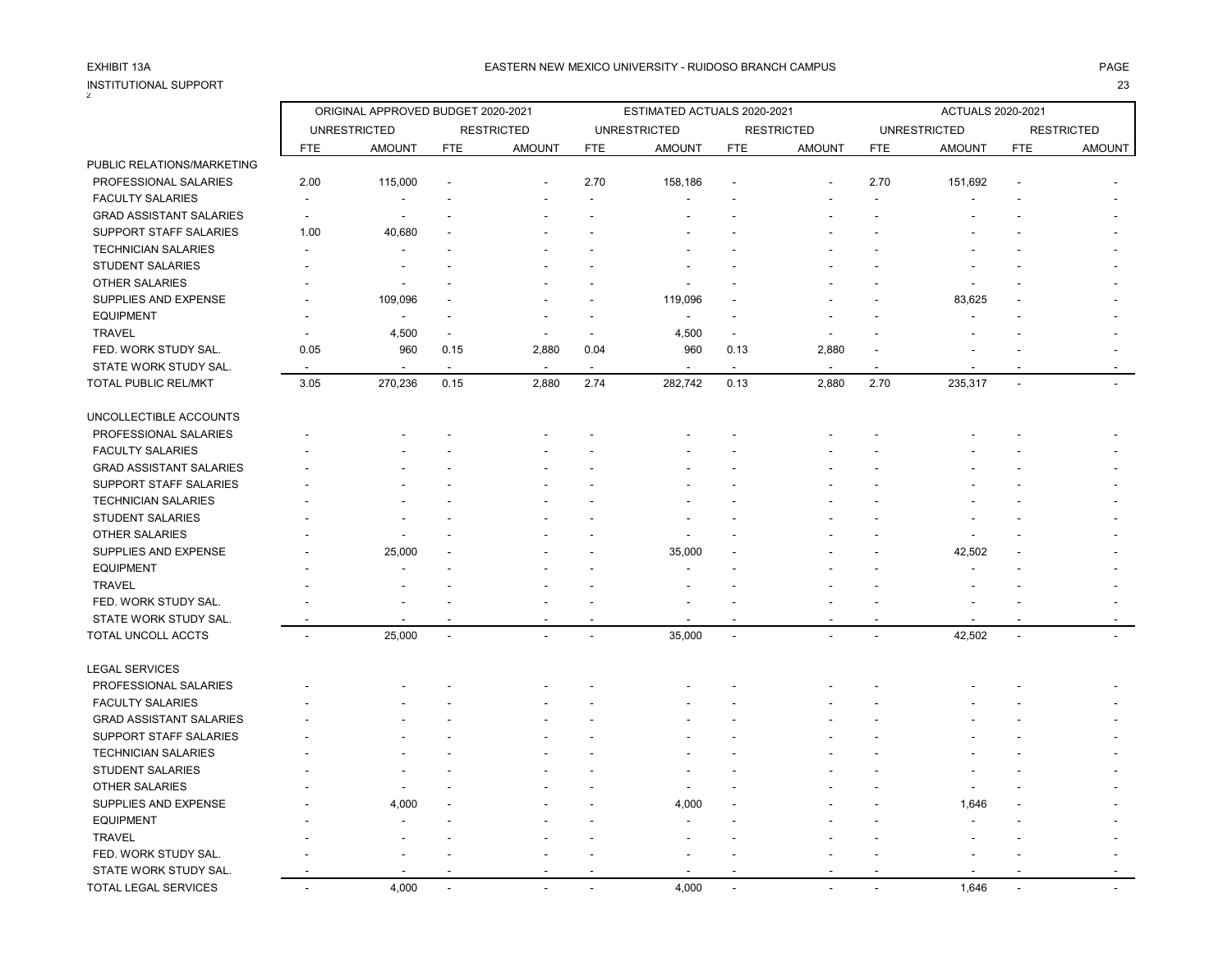## INSTITUTIONAL SUPPORT 24 3

|                                |                          | ORIGINAL APPROVED BUDGET 2020-2021 |                          |                          |            | ESTIMATED ACTUALS 2020-2021 |                          |                   |            | <b>ACTUALS 2020-2021</b> |                          |                   |
|--------------------------------|--------------------------|------------------------------------|--------------------------|--------------------------|------------|-----------------------------|--------------------------|-------------------|------------|--------------------------|--------------------------|-------------------|
|                                |                          | <b>UNRESTRICTED</b>                |                          | <b>RESTRICTED</b>        |            | <b>UNRESTRICTED</b>         |                          | <b>RESTRICTED</b> |            | <b>UNRESTRICTED</b>      |                          | <b>RESTRICTED</b> |
|                                | <b>FTE</b>               | <b>AMOUNT</b>                      | <b>FTE</b>               | <b>AMOUNT</b>            | <b>FTE</b> | <b>AMOUNT</b>               | <b>FTE</b>               | <b>AMOUNT</b>     | <b>FTE</b> | <b>AMOUNT</b>            | <b>FTE</b>               | <b>AMOUNT</b>     |
| <b>COLLEGE BOARD</b>           |                          |                                    |                          |                          |            |                             |                          |                   |            |                          |                          |                   |
| PROFESSIONAL SALARIES          |                          |                                    |                          |                          |            |                             |                          |                   |            |                          |                          |                   |
| <b>FACULTY SALARIES</b>        |                          |                                    |                          |                          |            |                             |                          |                   |            |                          |                          |                   |
| <b>GRAD ASSISTANT SALARIES</b> |                          |                                    |                          |                          |            |                             |                          |                   |            |                          |                          |                   |
| SUPPORT STAFF SALARIES         |                          |                                    |                          |                          |            |                             |                          |                   |            |                          |                          |                   |
| <b>TECHNICIAN SALARIES</b>     |                          |                                    |                          |                          |            |                             |                          |                   |            |                          |                          |                   |
| <b>STUDENT SALARIES</b>        |                          |                                    |                          |                          |            |                             |                          |                   |            |                          |                          |                   |
| <b>OTHER SALARIES</b>          |                          | $\overline{\phantom{a}}$           |                          |                          |            |                             |                          |                   |            |                          |                          |                   |
| SUPPLIES AND EXPENSE           |                          | 8,200                              |                          |                          |            | 8,200                       |                          |                   |            | 112                      |                          |                   |
| <b>EQUIPMENT</b>               |                          | $\blacksquare$                     |                          |                          |            | $\overline{\phantom{a}}$    |                          |                   |            |                          |                          |                   |
| <b>TRAVEL</b>                  |                          | 3,000                              |                          |                          |            | 3,000                       |                          |                   |            |                          |                          |                   |
| FED. WORK STUDY SAL.           |                          |                                    |                          |                          |            |                             |                          |                   |            |                          |                          |                   |
| STATE WORK STUDY SAL.          |                          |                                    |                          |                          |            |                             |                          |                   |            |                          |                          |                   |
| TOTAL COLLEGE BOARD            |                          | 11,200                             | $\overline{\phantom{a}}$ |                          |            | 11,200                      | $\overline{\phantom{a}}$ |                   |            | 112                      |                          |                   |
| DEVELOPMENT                    |                          |                                    |                          |                          |            |                             |                          |                   |            |                          |                          |                   |
| PROFESSIONAL SALARIES          |                          |                                    |                          |                          | 1.00       | 41,732                      |                          |                   | 1.00       | 41,892                   |                          |                   |
| <b>FACULTY SALARIES</b>        |                          |                                    |                          |                          |            |                             |                          |                   |            |                          |                          |                   |
| <b>GRAD ASSISTANT SALARIES</b> |                          | $\blacksquare$                     |                          |                          |            |                             |                          |                   |            |                          |                          |                   |
| SUPPORT STAFF SALARIES         | 0.50                     | 28,306                             |                          |                          |            |                             |                          |                   |            |                          |                          |                   |
| <b>TECHNICIAN SALARIES</b>     |                          |                                    |                          |                          |            |                             |                          |                   |            |                          |                          |                   |
| <b>STUDENT SALARIES</b>        |                          |                                    |                          |                          |            |                             |                          |                   |            |                          |                          |                   |
| <b>OTHER SALARIES</b>          |                          |                                    |                          |                          |            |                             |                          |                   |            |                          |                          |                   |
| SUPPLIES AND EXPENSE           |                          | 4,905                              |                          |                          |            | 4,905                       |                          |                   |            | 3,559                    |                          |                   |
| <b>EQUIPMENT</b>               |                          |                                    |                          |                          |            | $\overline{\phantom{a}}$    |                          |                   |            |                          |                          |                   |
| <b>TRAVEL</b>                  |                          | 1,500                              |                          |                          |            | 1,500                       |                          |                   |            |                          |                          |                   |
| FED. WORK STUDY SAL.           |                          | $\overline{\phantom{a}}$           |                          |                          |            |                             |                          |                   |            |                          |                          |                   |
| STATE WORK STUDY SAL.          |                          | $\overline{\phantom{a}}$           |                          |                          |            |                             |                          |                   |            |                          |                          |                   |
| <b>TOTAL DEVELOPMENT</b>       | 0.50                     | 34,711                             | $\overline{\phantom{a}}$ | $\overline{\phantom{a}}$ | 1.00       | 48,137                      | $\sim$                   | $\blacksquare$    | 1.00       | 45,451                   | $\overline{\phantom{a}}$ |                   |
| INSTITUTIONAL EFFECTIVENESS    |                          |                                    |                          |                          |            |                             |                          |                   |            |                          |                          |                   |
| PROFESSIONAL SALARIES          | 1.00                     | 48,090                             |                          |                          |            |                             |                          |                   |            |                          |                          |                   |
| <b>FACULTY SALARIES</b>        | $\overline{\phantom{a}}$ | $\overline{\phantom{a}}$           |                          |                          |            |                             |                          |                   |            |                          |                          |                   |
| <b>GRAD ASSISTANT SALARIES</b> | $\overline{\phantom{a}}$ | $\blacksquare$                     |                          |                          |            |                             |                          |                   |            |                          |                          |                   |
| SUPPORT STAFF SALARIES         | 2.00                     | 67,877                             |                          |                          |            |                             |                          |                   |            |                          |                          |                   |
| <b>TECHNICIAN SALARIES</b>     |                          |                                    |                          |                          |            |                             |                          |                   |            |                          |                          |                   |
| <b>STUDENT SALARIES</b>        |                          |                                    |                          |                          |            |                             |                          |                   | 0.03       | 667                      |                          |                   |
| OTHER SALARIES                 |                          | $\overline{\phantom{a}}$           |                          |                          |            |                             |                          |                   |            |                          |                          |                   |
| SUPPLIES AND EXPENSE           |                          | 14,620                             |                          |                          |            |                             |                          |                   |            |                          |                          |                   |
| <b>EQUIPMENT</b>               |                          | $\overline{\phantom{a}}$           |                          |                          |            |                             |                          |                   |            |                          |                          |                   |
| <b>TRAVEL</b>                  |                          | 2,500                              |                          |                          |            |                             |                          |                   |            |                          |                          |                   |
| FED. WORK STUDY SAL.           | 1.00                     | 6,000                              | 0.96                     | 18,000                   |            |                             |                          |                   |            |                          |                          |                   |
| STATE WORK STUDY SAL.          |                          | $\overline{\phantom{a}}$           | ÷,                       |                          |            |                             |                          |                   |            |                          |                          |                   |
| TOTAL                          | 4.00                     | 139,087                            | 0.96                     | 18,000                   |            |                             | $\sim$                   | - -               | 0.03       | 667                      |                          |                   |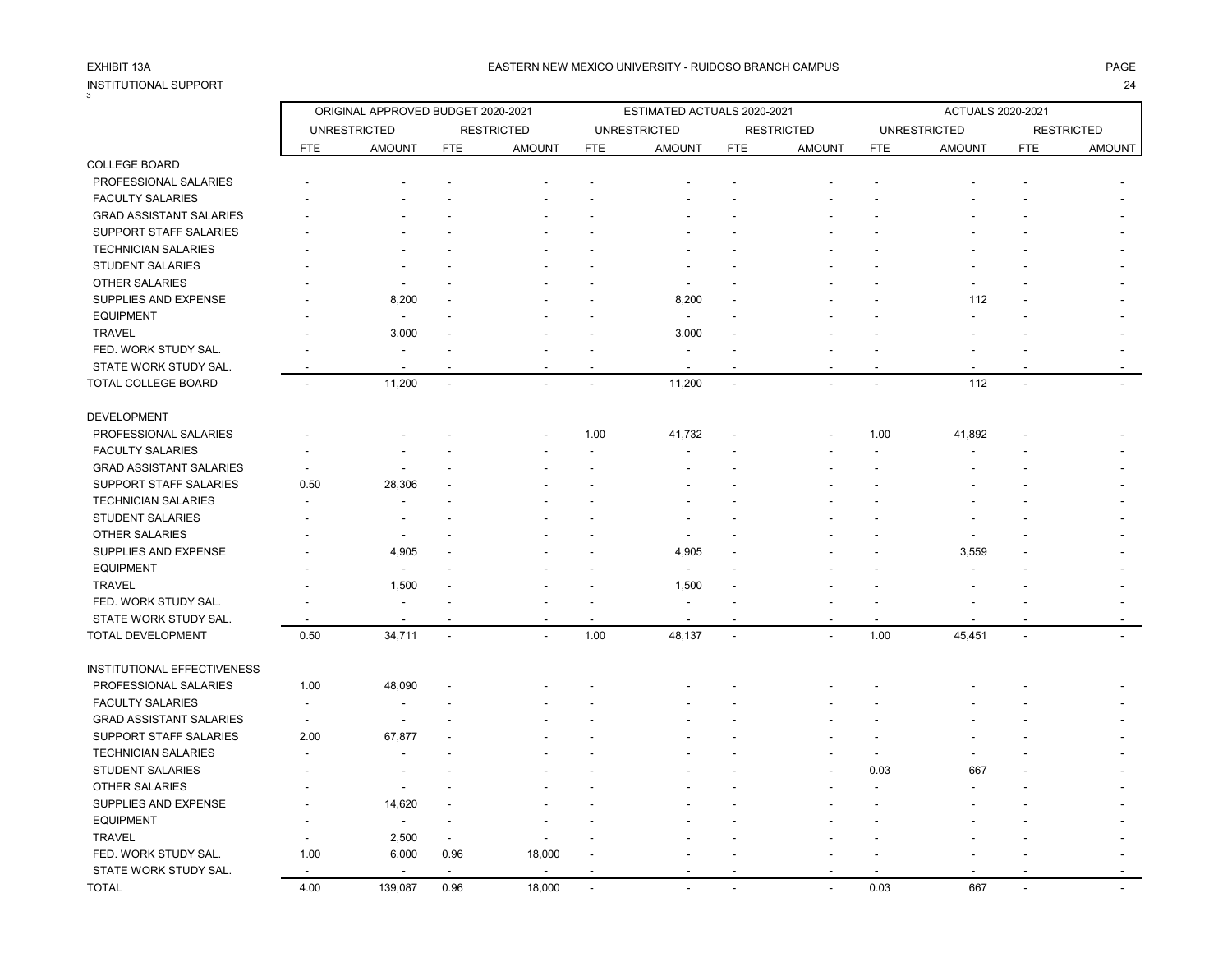### EASTERN NEW MEXICO UNIVERSITY - RUIDOSO BRANCH CAMPUS AND THE REASTERN AGE AND THE REASTERN NEW MEXICO UNIVERSITY - RUIDOSO BRANCH CAMPUS AND THE REASTERN NEW MEXICO UNIVERSITY - RUIDOSO BRANCH CAMPUS

| INSTITUTIONAL SUPPORT          |            |                                    |            |                   |            |                             |            |                   |                   |                     |                | 25                |
|--------------------------------|------------|------------------------------------|------------|-------------------|------------|-----------------------------|------------|-------------------|-------------------|---------------------|----------------|-------------------|
|                                |            | ORIGINAL APPROVED BUDGET 2020-2021 |            |                   |            | ESTIMATED ACTUALS 2020-2021 |            |                   | ACTUALS 2020-2021 |                     |                |                   |
|                                |            | <b>UNRESTRICTED</b>                |            | <b>RESTRICTED</b> |            | <b>UNRESTRICTED</b>         |            | <b>RESTRICTED</b> |                   | <b>UNRESTRICTED</b> |                | <b>RESTRICTED</b> |
|                                | <b>FTE</b> | <b>AMOUNT</b>                      | <b>FTE</b> | <b>AMOUNT</b>     | <b>FTE</b> | <b>AMOUNT</b>               | <b>FTE</b> | <b>AMOUNT</b>     | <b>FTE</b>        | <b>AMOUNT</b>       | <b>FTE</b>     | <b>AMOUNT</b>     |
| <b>GRANTS OFFICE</b>           |            |                                    |            |                   |            |                             |            |                   |                   |                     |                |                   |
| PROFESSIONAL SALARIES          | 1.00       | 60,000                             |            |                   |            |                             |            |                   |                   |                     |                |                   |
| <b>FACULTY SALARIES</b>        |            |                                    |            |                   |            |                             |            |                   |                   |                     |                |                   |
| <b>GRAD ASSISTANT SALARIES</b> |            |                                    |            |                   |            |                             |            |                   |                   |                     |                |                   |
| SUPPORT STAFF SALARIES         |            |                                    |            |                   |            |                             |            |                   |                   |                     |                |                   |
| <b>TECHNICIAN SALARIES</b>     |            |                                    |            |                   |            |                             |            |                   |                   |                     |                |                   |
| <b>STUDENT SALARIES</b>        |            |                                    |            |                   |            |                             |            |                   |                   |                     |                |                   |
| OTHER SALARIES                 |            |                                    |            |                   |            |                             |            |                   |                   |                     |                |                   |
| SUPPLIES AND EXPENSE           |            | 300                                |            |                   |            |                             |            |                   |                   |                     |                |                   |
| <b>EQUIPMENT</b>               |            |                                    |            |                   |            |                             |            |                   |                   |                     |                |                   |
| <b>TRAVEL</b>                  |            |                                    |            |                   |            |                             |            |                   |                   |                     |                |                   |
| FED. WORK STUDY SAL.           |            |                                    |            |                   |            |                             |            |                   |                   |                     |                |                   |
| STATE WORK STUDY SAL.          |            |                                    |            |                   |            |                             |            |                   |                   |                     |                |                   |
| TOTAL CONSULTANTS              | 1.00       | 60,300                             | $\sim$     |                   |            |                             |            |                   |                   |                     |                |                   |
|                                |            |                                    |            |                   |            |                             |            |                   |                   |                     |                |                   |
| PROFESSIONAL SALARIES          |            |                                    |            |                   |            |                             |            |                   |                   |                     |                |                   |
| <b>FACULTY SALARIES</b>        |            |                                    |            |                   |            |                             |            |                   |                   |                     |                |                   |
| <b>GRAD ASSISTANT SALARIES</b> |            |                                    |            |                   |            |                             |            |                   |                   |                     |                |                   |
| SUPPORT STAFF SALARIES         |            |                                    |            |                   |            |                             |            |                   |                   |                     |                |                   |
| <b>TECHNICIAN SALARIES</b>     |            |                                    |            |                   |            |                             |            |                   |                   |                     |                |                   |
| <b>STUDENT SALARIES</b>        |            |                                    |            |                   |            |                             |            |                   |                   |                     |                |                   |
| <b>OTHER SALARIES</b>          |            |                                    |            |                   |            |                             |            |                   |                   |                     |                |                   |
| SUPPLIES AND EXPENSE           |            |                                    |            |                   |            |                             |            |                   |                   |                     |                |                   |
| <b>EQUIPMENT</b>               |            |                                    |            |                   |            |                             |            |                   |                   |                     |                |                   |
| <b>TRAVEL</b>                  |            |                                    |            |                   |            |                             |            |                   |                   |                     |                |                   |
| FED. WORK STUDY SAL.           |            |                                    |            |                   |            |                             |            |                   |                   |                     |                |                   |
| STATE WORK STUDY SAL.          |            |                                    |            |                   |            |                             |            |                   |                   |                     |                |                   |
| TOTAL ACCOUNTING               |            |                                    |            |                   |            |                             |            |                   |                   |                     | $\overline{a}$ |                   |
|                                |            |                                    |            |                   |            |                             |            |                   |                   |                     |                |                   |
| PROFESSIONAL SALARIES          |            |                                    |            |                   |            |                             |            |                   |                   |                     |                |                   |
| <b>FACULTY SALARIES</b>        |            |                                    |            |                   |            |                             |            |                   |                   |                     |                |                   |
| <b>GRAD ASSISTANT SALARIES</b> |            |                                    |            |                   |            |                             |            |                   |                   |                     |                |                   |
| SUPPORT STAFF SALARIES         |            |                                    |            |                   |            |                             |            |                   |                   |                     |                |                   |
| <b>TECHNICIAN SALARIES</b>     |            |                                    |            |                   |            |                             |            |                   |                   |                     |                |                   |
| <b>STUDENT SALARIES</b>        |            |                                    |            |                   |            |                             |            |                   |                   |                     |                |                   |
| OTHER SALARIES                 |            |                                    |            |                   |            |                             |            |                   |                   |                     |                |                   |
| SUPPLIES AND EXPENSE           |            |                                    |            |                   |            |                             |            |                   |                   |                     |                |                   |
| <b>EQUIPMENT</b>               |            |                                    |            |                   |            |                             |            |                   |                   |                     |                |                   |
| <b>TRAVEL</b>                  |            |                                    |            |                   |            |                             |            |                   |                   |                     |                |                   |
| FED. WORK STUDY SAL.           |            |                                    |            |                   |            |                             |            |                   |                   |                     |                |                   |
| STATE WORK STUDY SAL.          |            |                                    |            |                   |            |                             |            |                   |                   |                     |                |                   |
| <b>TOTAL INTERNAL AUDITOR</b>  |            |                                    |            |                   |            |                             |            |                   |                   |                     |                |                   |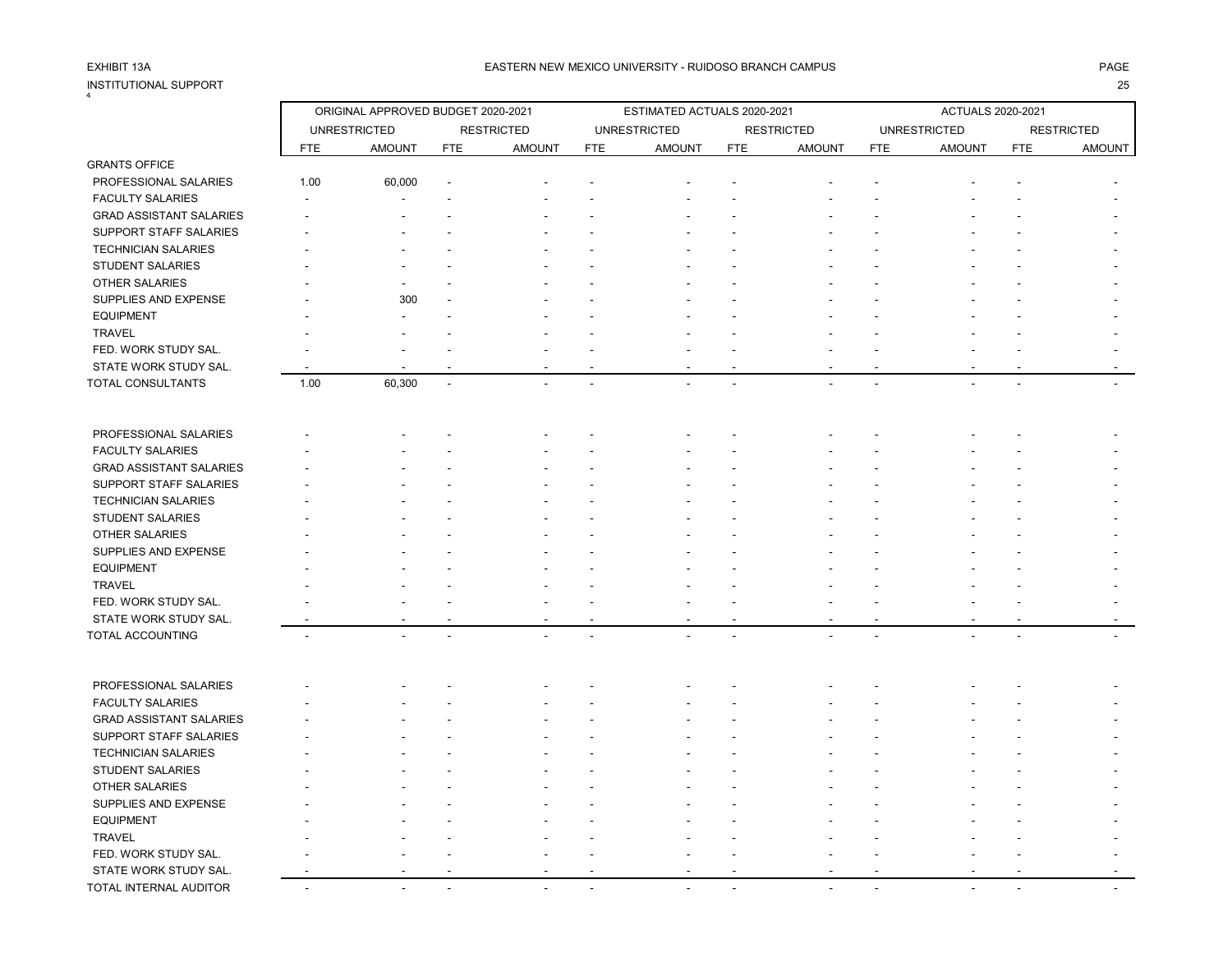# INSTITUTIONAL SUPPORT 26

### EASTERN NEW MEXICO UNIVERSITY - RUIDOSO BRANCH CAMPUS AND THE REASTERN AGE AND THE REASTERN NEW MEXICO UNIVERSITY - RUIDOSO BRANCH CAMPUS AND THE REASTERN NEW MEXICO UNIVERSITY - RUIDOSO BRANCH CAMPUS

|                                |                          | ORIGINAL APPROVED BUDGET 2020-2021 |                          |                          |                          | ESTIMATED ACTUALS 2020-2021 |                          |                          | ACTUALS 2020-2021        |                          |                          |                          |
|--------------------------------|--------------------------|------------------------------------|--------------------------|--------------------------|--------------------------|-----------------------------|--------------------------|--------------------------|--------------------------|--------------------------|--------------------------|--------------------------|
|                                |                          | <b>UNRESTRICTED</b>                |                          | <b>RESTRICTED</b>        |                          | UNRESTRICTED                |                          | <b>RESTRICTED</b>        |                          | <b>UNRESTRICTED</b>      |                          | <b>RESTRICTED</b>        |
|                                | <b>FTE</b>               | <b>AMOUNT</b>                      | <b>FTE</b>               | <b>AMOUNT</b>            | <b>FTE</b>               | <b>AMOUNT</b>               | FTE                      | <b>AMOUNT</b>            | FTE                      | <b>AMOUNT</b>            | <b>FTE</b>               | AMOUNT                   |
| TOTALS EXHIBIT 13A's           |                          |                                    |                          |                          |                          |                             |                          |                          |                          |                          |                          |                          |
| PROFESSIONAL SALARIES          | 9.00                     | 607,578                            | $\overline{\phantom{a}}$ | $\overline{\phantom{a}}$ | 8.70                     | 555,599                     | $\overline{\phantom{a}}$ | $\overline{\phantom{a}}$ | 8.70                     | 512,990                  | $\overline{\phantom{a}}$ |                          |
| <b>FACULTY SALARIES</b>        | $\blacksquare$           | $\overline{\phantom{a}}$           |                          | $\overline{\phantom{a}}$ |                          |                             |                          |                          |                          |                          |                          |                          |
| <b>GRAD ASSISTANT SALARIES</b> | $\overline{\phantom{a}}$ | $\overline{\phantom{a}}$           |                          | $\overline{\phantom{a}}$ | $\overline{\phantom{a}}$ |                             |                          |                          |                          |                          |                          | $\overline{\phantom{0}}$ |
| SUPPORT STAFF SALARIES         | 5.50                     | 195,702                            | $\overline{\phantom{a}}$ | $\sim$                   | 2.00                     | 57,324                      | $\overline{\phantom{a}}$ | $\overline{\phantom{0}}$ | 2.00                     | 61,107                   | $\overline{\phantom{a}}$ |                          |
| <b>TECHNICIAN SALARIES</b>     | 1.00                     | 32,000                             | $\overline{\phantom{a}}$ | $\overline{\phantom{a}}$ | 1.50                     | 46,826                      | $\overline{\phantom{a}}$ | $\overline{\phantom{0}}$ | 1.00                     | 31,410                   | $\overline{\phantom{a}}$ | $\overline{\phantom{0}}$ |
| <b>STUDENT SALARIES</b>        | 0.82                     | 15,360                             | $\overline{\phantom{a}}$ | $\overline{\phantom{a}}$ | 0.70                     | 15,360                      | $\sim$                   |                          | 0.03                     | 667                      | $\overline{\phantom{a}}$ | $\overline{\phantom{a}}$ |
| <b>OTHER SALARIES</b>          |                          | 1,300                              | $\overline{\phantom{a}}$ |                          |                          | 1,300                       | $\overline{\phantom{a}}$ |                          | 0.05                     | 1,083                    | $\overline{\phantom{a}}$ |                          |
| SUPPLIES AND EXPENSE           |                          | 424,821                            | $\overline{\phantom{a}}$ |                          |                          | 424,901                     | $\overline{\phantom{a}}$ |                          | -                        | 252,148                  | $\overline{\phantom{a}}$ |                          |
| <b>EQUIPMENT</b>               | $\overline{\phantom{a}}$ | 16,800                             | $\overline{\phantom{a}}$ | $\overline{\phantom{a}}$ |                          | 26,800                      | $\overline{\phantom{a}}$ |                          |                          | $\overline{\phantom{a}}$ |                          | $\overline{\phantom{0}}$ |
| <b>TRAVEL</b>                  | . .                      | 29,650                             | $\overline{\phantom{a}}$ | $\overline{\phantom{a}}$ |                          | 27,150                      | $\overline{\phantom{a}}$ |                          |                          |                          |                          |                          |
| FED. WORK STUDY SAL.           | 1.05                     | 6,960                              | 1.11                     | 20,880                   | 0.04                     | 960                         | 0.13                     | 2,880                    | $\overline{\phantom{a}}$ |                          |                          | $\overline{\phantom{a}}$ |
| STATE WORK STUDY SAL.          |                          | $\overline{\phantom{a}}$           |                          | $\overline{\phantom{a}}$ | $\overline{\phantom{a}}$ |                             | $\overline{\phantom{a}}$ |                          |                          |                          |                          |                          |
| <b>TOTAL</b>                   | 17.37                    | 1,330,171                          | 1.11                     | 20,880                   | 12.95                    | 1,156,219                   | 0.13                     | 2,880                    | 11.78                    | 859,405                  |                          |                          |

| PROFESSIONAL SALARIES    |  |
|--------------------------|--|
| <b>FACULTY SALARIES</b>  |  |
| GRAD ASSISTANT SAI ARIES |  |
| SUPPORT STAFF SALARIES   |  |
| TECHNICIAN SAI ARIES     |  |

STATE WORK STUDY SAL.

| PROFESSIONAL SALARIES          |                          |                          |                          |                          |                          |                          |                          |  |
|--------------------------------|--------------------------|--------------------------|--------------------------|--------------------------|--------------------------|--------------------------|--------------------------|--|
| <b>FACULTY SALARIES</b>        |                          |                          |                          |                          |                          |                          |                          |  |
| <b>GRAD ASSISTANT SALARIES</b> | $\overline{\phantom{a}}$ |                          |                          | $\overline{\phantom{0}}$ |                          | $\overline{\phantom{a}}$ |                          |  |
| SUPPORT STAFF SALARIES         |                          |                          |                          |                          |                          |                          |                          |  |
| <b>TECHNICIAN SALARIES</b>     |                          |                          |                          |                          |                          |                          |                          |  |
| STUDENT SALARIES               | $\overline{\phantom{a}}$ |                          |                          | $\overline{\phantom{0}}$ |                          | $\overline{\phantom{0}}$ |                          |  |
| OTHER SALARIES                 | $\overline{\phantom{0}}$ |                          |                          | $\overline{\phantom{0}}$ |                          | $\overline{\phantom{a}}$ |                          |  |
| SUPPLIES AND EXPENSE           |                          |                          |                          |                          |                          |                          |                          |  |
| <b>EQUIPMENT</b>               |                          |                          |                          |                          |                          |                          |                          |  |
| <b>TRAVEL</b>                  |                          |                          |                          |                          |                          |                          |                          |  |
| FED. WORK STUDY SAL.           |                          | $\overline{\phantom{a}}$ | $\overline{\phantom{a}}$ | $\overline{\phantom{0}}$ | $\overline{\phantom{a}}$ | $\overline{\phantom{a}}$ | $\overline{\phantom{a}}$ |  |

TOTAL - - - - - - - - - - - -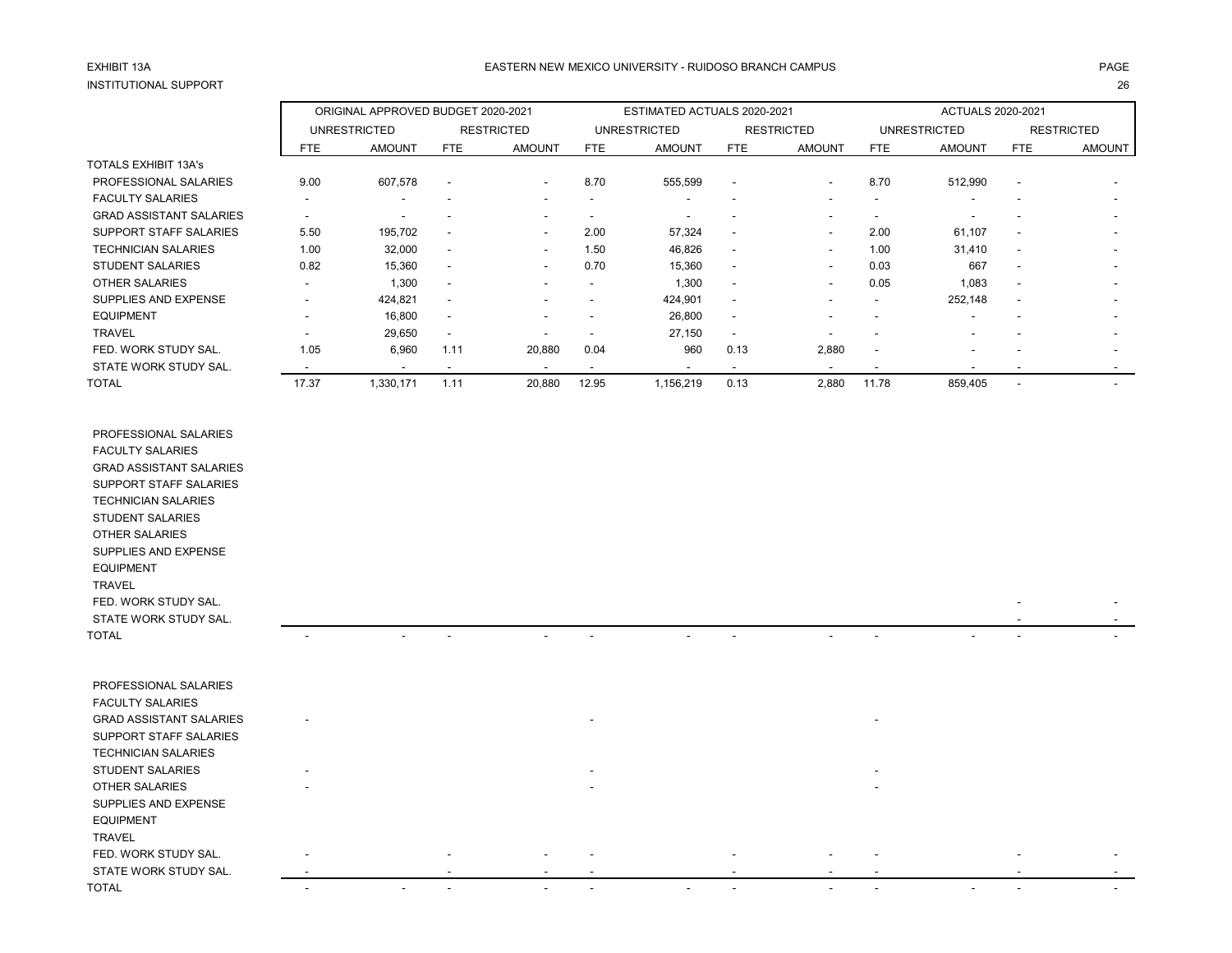## OPERATION AND MAINTENANCE OF PLANT 27

### EXHIBIT 14 CHANGE AND THE SERVICE OF THE SERVICE OF MEXICO UNIVERSITY - RUIDOSO BRANCH CAMPUS AND THE SERVICE OF THE SERVICE OF THE SERVICE OF THE SERVICE OF THE SERVICE OF THE SERVICE OF THE SERVICE OF THE SERVICE OF THE

|                               |                          | ORIGINAL APPROVED BUDGET 2020-2021 |                          |                   |            | ESTIMATED ACTUALS 2020-2021 |                          |                   | <b>ACTUALS 2020-2021</b> |                          |                          |                   |
|-------------------------------|--------------------------|------------------------------------|--------------------------|-------------------|------------|-----------------------------|--------------------------|-------------------|--------------------------|--------------------------|--------------------------|-------------------|
|                               |                          | <b>UNRESTRICTED</b>                |                          | <b>RESTRICTED</b> |            | <b>UNRESTRICTED</b>         |                          | <b>RESTRICTED</b> |                          | <b>UNRESTRICTED</b>      |                          | <b>RESTRICTED</b> |
| PLANT OPERATIONS & MAIN       | <b>FTE</b>               | <b>AMOUNT</b>                      | <b>FTE</b>               | <b>AMOUNT</b>     | <b>FTE</b> | <b>AMOUNT</b>               | <b>FTE</b>               | <b>AMOUNT</b>     | <b>FTE</b>               | <b>AMOUNT</b>            | <b>FTE</b>               | <b>AMOUNT</b>     |
| PHYSICAL PLANT SERVICES       | 3.75                     | 146,665                            |                          |                   | 4.25       | 186,192                     | $\overline{a}$           |                   | 3.25                     | 148,968                  | ä,                       |                   |
|                               |                          |                                    |                          |                   |            |                             |                          |                   |                          |                          |                          |                   |
| TOTAL PLANT OPER & MAIN       | 3.75                     | 146,665                            |                          |                   | 4.25       | 186,192                     | $\blacksquare$           |                   | 3.25                     | 148,968                  |                          |                   |
| DIST COSTS (TEL, POST, PRINT) |                          | 283                                |                          |                   |            | 283                         | $\blacksquare$           |                   |                          | 283                      |                          |                   |
| <b>MISCELLANEOUS</b>          |                          | 686                                |                          | 5,000             |            | (1, 118)                    | $\overline{\phantom{a}}$ | 50,000            |                          |                          |                          | 25,728            |
| <b>RETIREMENT</b>             |                          | 16,143                             | $\overline{\phantom{a}}$ |                   |            | 17,491                      | $\blacksquare$           |                   |                          | 13,542                   | $\blacksquare$           |                   |
| <b>SOCIAL SECURITY</b>        |                          | 8,727                              | $\overline{\phantom{a}}$ |                   |            | 9,456                       | $\overline{\phantom{a}}$ |                   |                          | 6,734                    | $\blacksquare$           |                   |
| <b>GROUP INSURANCE</b>        |                          | 23,500                             | $\overline{\phantom{a}}$ |                   |            | 23,500                      | $\blacksquare$           |                   |                          | 9,220                    | $\overline{\phantom{a}}$ |                   |
| <b>WORKER'S COMPENSATION</b>  |                          | 57                                 |                          |                   |            | 62                          | $\overline{\phantom{a}}$ |                   |                          | 71                       |                          |                   |
| UNEMPLOYMENT COMPENSATION     | $\overline{\phantom{a}}$ | 57                                 |                          |                   |            | 62                          | $\blacksquare$           |                   |                          | 399                      |                          |                   |
| <b>RETIREE HEALTH</b>         |                          | 2,282                              | $\blacksquare$           |                   |            | 2,472                       | $\blacksquare$           |                   |                          | 1,910                    |                          |                   |
| <b>WAIVER OF TUITION</b>      |                          | 1,000                              |                          |                   |            | 1,000                       | $\blacksquare$           |                   |                          | $\overline{\phantom{a}}$ |                          |                   |
| <b>ANNUAL LEAVE</b>           |                          |                                    |                          |                   |            |                             |                          |                   |                          | (710)                    |                          |                   |
| <b>FUEL</b>                   |                          | 6,000                              |                          |                   |            | 6,000                       | $\overline{\phantom{a}}$ |                   |                          | 10,379                   |                          |                   |
| <b>ELECTRICITY</b>            |                          | 25,000                             | $\blacksquare$           |                   |            | 25,000                      | $\blacksquare$           |                   |                          | 28,224                   |                          |                   |
| <b>WATER</b>                  |                          | 5,000                              |                          |                   |            | 5,000                       |                          |                   |                          | 3,289                    |                          |                   |
| <b>SEWER</b>                  |                          |                                    |                          |                   |            |                             |                          |                   |                          |                          |                          |                   |
| <b>GARBAGE DISPOSAL</b>       |                          |                                    |                          |                   |            |                             |                          |                   |                          |                          |                          |                   |
| <b>INSURANCE--RISK MGT</b>    |                          | 9,600                              |                          |                   |            | 9,600                       |                          |                   |                          | 9,302                    |                          |                   |
| TOTAL ITEMS NOT IN 14A's      |                          | 98,335                             | $\overline{\phantom{a}}$ | 5,000             |            | 98,808                      | $\blacksquare$           | 50,000            | $\blacksquare$           | 82,643                   | $\blacksquare$           | 25,728            |
| TOTAL PLANT O & M             | 3.75                     | 245,000                            |                          | 5,000             | 4.25       | 285,000                     |                          | 50,000            | 3.25                     | 231,611                  |                          | 25,728            |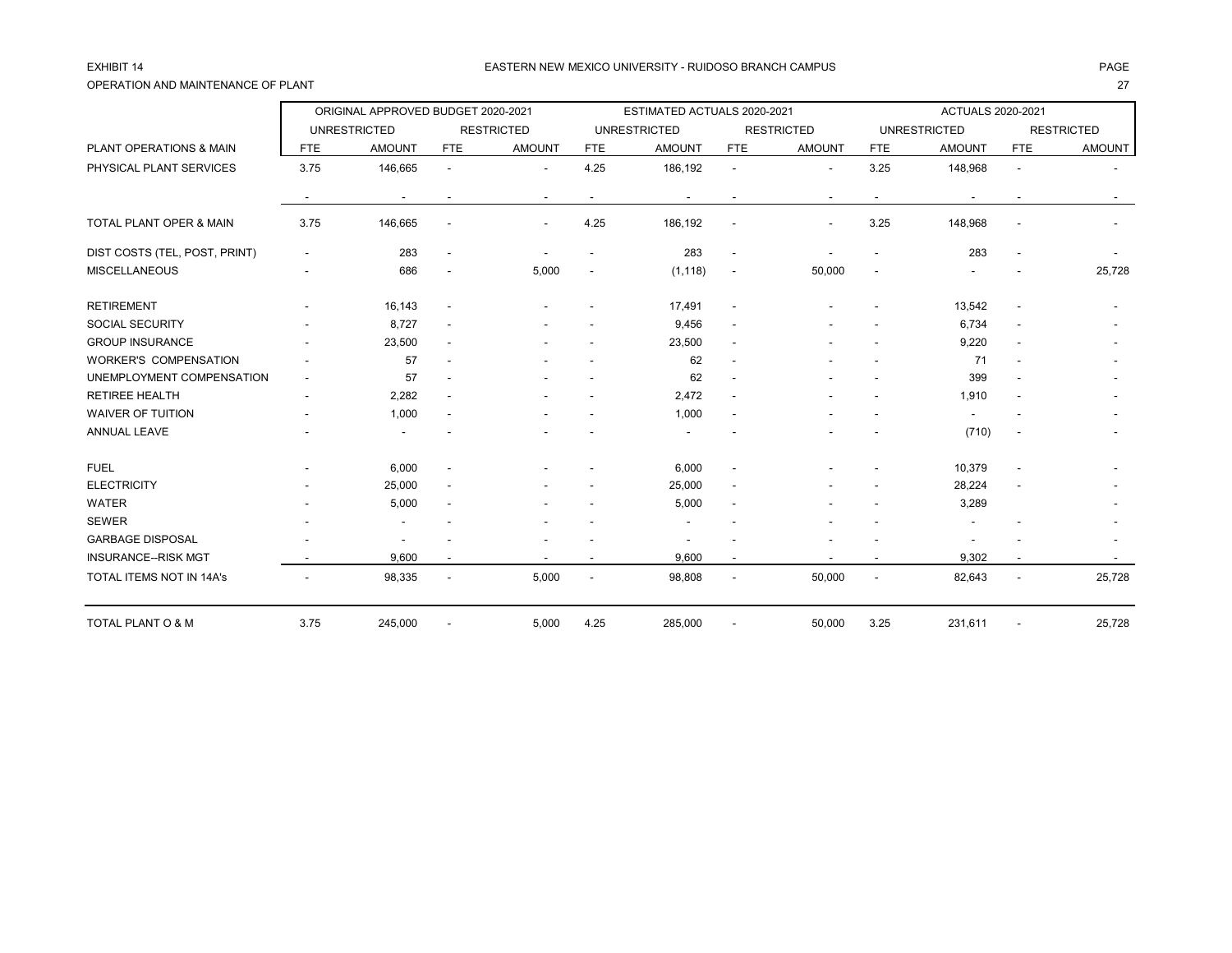## OPERATION & MAINTENANCE OF PLANT 28 1

|                                |                          | ORIGINAL APPROVED BUDGET 2020-2021 |                |                   | ESTIMATED ACTUALS 2020-2021 |                     |                |                      |                | <b>ACTUALS 2020-2021</b> |                |                   |  |
|--------------------------------|--------------------------|------------------------------------|----------------|-------------------|-----------------------------|---------------------|----------------|----------------------|----------------|--------------------------|----------------|-------------------|--|
|                                |                          | <b>UNRESTRICTED</b>                |                | <b>RESTRICTED</b> |                             | <b>UNRESTRICTED</b> |                | <b>RESTRICTED</b>    |                | <b>UNRESTRICTED</b>      |                | <b>RESTRICTED</b> |  |
|                                | <b>FTE</b>               | <b>AMOUNT</b>                      | <b>FTE</b>     | <b>AMOUNT</b>     | <b>FTE</b>                  | <b>AMOUNT</b>       | <b>FTE</b>     | <b>AMOUNT</b>        | <b>FTE</b>     | <b>AMOUNT</b>            | <b>FTE</b>     | <b>AMOUNT</b>     |  |
| PHYSICAL PLANT SERVICES        |                          |                                    |                |                   |                             |                     |                |                      |                |                          |                |                   |  |
| PROFESSIONAL SALARIES          | 1.00                     | 41,592                             |                |                   | 1.00                        | 41,154              |                |                      | 1.00           | 40,852                   |                |                   |  |
| <b>FACULTY SALARIES</b>        |                          |                                    |                |                   |                             |                     |                |                      |                |                          |                |                   |  |
| <b>GRAD ASSISTANT SALARIES</b> |                          |                                    |                |                   |                             |                     |                |                      |                |                          |                |                   |  |
| <b>SUPPORT STAFF SALARIES</b>  | $\overline{\phantom{a}}$ |                                    |                |                   | $\overline{\phantom{a}}$    |                     |                |                      | $\blacksquare$ |                          |                |                   |  |
| <b>TECHNICIAN SALARIES</b>     | 2.75                     | 72,493                             |                |                   | 3.25                        | 82,458              |                |                      | 2.25           | 54,842                   |                |                   |  |
| <b>STUDENT SALARIES</b>        |                          |                                    |                |                   |                             |                     |                |                      |                |                          |                |                   |  |
| <b>OTHER SALARIES</b>          |                          |                                    |                |                   |                             |                     |                |                      |                |                          |                |                   |  |
| SUPPLIES AND EXPENSE           |                          | 32,380                             |                |                   |                             | 42,380              |                |                      |                | 38,762                   |                |                   |  |
| <b>EQUIPMENT</b>               |                          | $\blacksquare$                     |                |                   |                             | 20,000              |                |                      |                | 14,480                   |                |                   |  |
| <b>TRAVEL</b>                  |                          | 200                                |                |                   |                             | 200                 |                |                      |                | 32                       |                |                   |  |
| FED. WORK STUDY SAL.           |                          |                                    |                |                   |                             |                     |                |                      |                |                          |                |                   |  |
| STATE WORK STUDY SAL.          |                          |                                    |                |                   |                             |                     |                |                      |                |                          |                |                   |  |
| TOTAL PHY PLNT SERVICES        | 3.75                     | 146,665                            | $\overline{a}$ | $\overline{a}$    | 4.25                        | 186,192             | $\blacksquare$ | $\ddot{\phantom{a}}$ | 3.25           | 148,968                  | $\overline{a}$ |                   |  |
| PROFESSIONAL SALARIES          |                          |                                    |                |                   |                             |                     |                |                      |                |                          |                |                   |  |
| <b>FACULTY SALARIES</b>        |                          |                                    |                |                   |                             |                     |                |                      |                |                          |                |                   |  |
| <b>GRAD ASSISTANT SALARIES</b> |                          |                                    |                |                   |                             |                     |                |                      |                |                          |                |                   |  |
| SUPPORT STAFF SALARIES         |                          |                                    |                |                   |                             |                     |                |                      |                |                          |                |                   |  |
| <b>TECHNICIAN SALARIES</b>     |                          |                                    |                |                   |                             |                     |                |                      |                |                          |                |                   |  |
| <b>STUDENT SALARIES</b>        |                          |                                    |                |                   |                             |                     |                |                      |                |                          |                |                   |  |
| OTHER SALARIES                 |                          |                                    |                |                   |                             |                     |                |                      |                |                          |                |                   |  |
| SUPPLIES AND EXPENSE           |                          |                                    |                |                   |                             |                     |                |                      |                |                          |                |                   |  |
| <b>EQUIPMENT</b>               |                          |                                    |                |                   |                             |                     |                |                      |                |                          |                |                   |  |
| <b>TRAVEL</b>                  |                          |                                    |                |                   |                             |                     |                |                      |                |                          |                |                   |  |
| FED. WORK STUDY SAL.           |                          |                                    |                |                   |                             |                     |                |                      |                |                          |                |                   |  |
| STATE WORK STUDY SAL.          |                          |                                    |                |                   |                             |                     |                |                      |                |                          |                |                   |  |
| TOTAL WHITE MOUNT ANNEX        | $\overline{a}$           |                                    |                |                   |                             |                     |                |                      | $\overline{a}$ |                          |                |                   |  |
| PROFESSIONAL SALARIES          |                          |                                    |                |                   |                             |                     |                |                      |                |                          |                |                   |  |
| <b>FACULTY SALARIES</b>        |                          |                                    |                |                   |                             |                     |                |                      |                |                          |                |                   |  |
| <b>GRAD ASSISTANT SALARIES</b> |                          |                                    |                |                   |                             |                     |                |                      |                |                          |                |                   |  |
| SUPPORT STAFF SALARIES         |                          |                                    |                |                   |                             |                     |                |                      |                |                          |                |                   |  |
| <b>TECHNICIAN SALARIES</b>     |                          |                                    |                |                   |                             |                     |                |                      |                |                          |                |                   |  |
| <b>STUDENT SALARIES</b>        |                          |                                    |                |                   |                             |                     |                |                      |                |                          |                |                   |  |
| OTHER SALARIES                 |                          |                                    |                |                   |                             |                     |                |                      |                |                          |                |                   |  |
| SUPPLIES AND EXPENSE           |                          |                                    |                |                   |                             |                     |                |                      |                |                          |                |                   |  |
| <b>EQUIPMENT</b>               |                          |                                    |                |                   |                             |                     |                |                      |                |                          |                |                   |  |
| <b>TRAVEL</b>                  |                          |                                    |                |                   |                             |                     |                |                      |                |                          |                |                   |  |
| FED. WORK STUDY SAL.           |                          |                                    |                |                   |                             |                     |                |                      |                |                          |                |                   |  |
| STATE WORK STUDY SAL.          |                          |                                    |                |                   |                             |                     |                |                      |                |                          |                |                   |  |
| <b>TOTAL</b>                   | $\overline{\phantom{a}}$ | $\sim$                             |                |                   |                             |                     |                |                      |                |                          |                |                   |  |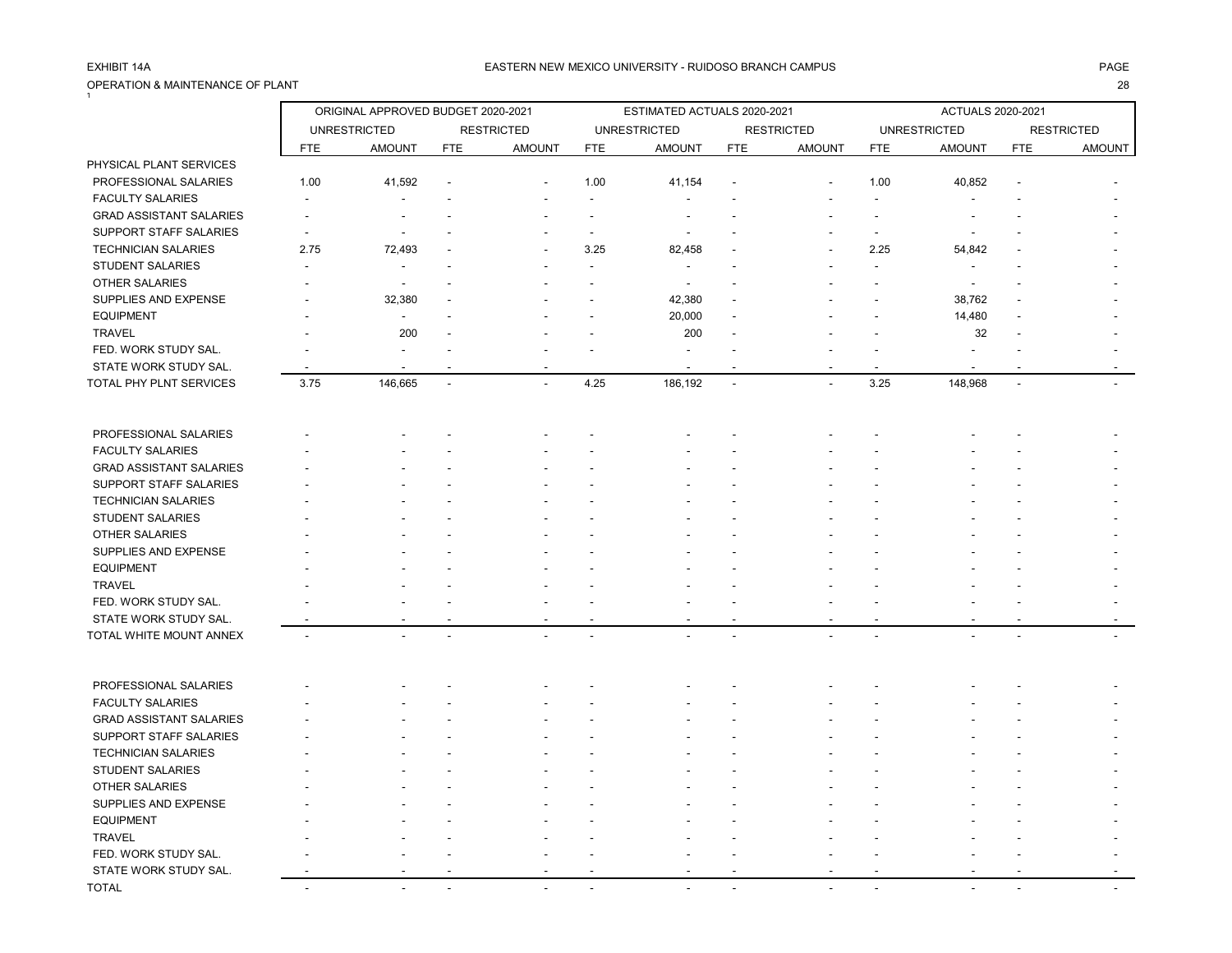## OPERATION & MAINTENANCE OF PLANT 29

### EXHIBIT 14A PAGE EASTERN NEW MEXICO UNIVERSITY - RUIDOSO BRANCH CAMPUS

|                                |            | ORIGINAL APPROVED BUDGET 2020-2021 |                |                          | ESTIMATED ACTUALS 2020-2021 |                     |                |                   |                          | <b>ACTUALS 2020-2021</b> |                |                   |  |
|--------------------------------|------------|------------------------------------|----------------|--------------------------|-----------------------------|---------------------|----------------|-------------------|--------------------------|--------------------------|----------------|-------------------|--|
|                                |            | <b>UNRESTRICTED</b>                |                | <b>RESTRICTED</b>        |                             | <b>UNRESTRICTED</b> |                | <b>RESTRICTED</b> |                          | <b>UNRESTRICTED</b>      |                | <b>RESTRICTED</b> |  |
|                                | <b>FTE</b> | <b>AMOUNT</b>                      | <b>FTE</b>     | <b>AMOUNT</b>            | <b>FTE</b>                  | <b>AMOUNT</b>       | <b>FTE</b>     | <b>AMOUNT</b>     | <b>FTE</b>               | <b>AMOUNT</b>            | <b>FTE</b>     | <b>AMOUNT</b>     |  |
| <b>TOTALS EXHIBIT 14A's</b>    |            |                                    |                |                          |                             |                     |                |                   |                          |                          |                |                   |  |
| PROFESSIONAL SALARIES          | 1.00       | 41,592                             |                |                          | 1.00                        | 41,154              |                |                   | 1.00                     | 40,852                   |                |                   |  |
| <b>FACULTY SALARIES</b>        |            |                                    |                |                          |                             |                     |                |                   |                          |                          |                |                   |  |
| <b>GRAD ASSISTANT SALARIES</b> |            |                                    |                |                          |                             |                     |                |                   |                          |                          |                |                   |  |
| SUPPORT STAFF SALARIES         |            |                                    |                |                          |                             |                     |                |                   | $\overline{\phantom{a}}$ |                          |                |                   |  |
| <b>TECHNICIAN SALARIES</b>     | 2.75       | 72,493                             |                |                          | 3.25                        | 82,458              |                |                   | 2.25                     | 54,842                   |                |                   |  |
| <b>STUDENT SALARIES</b>        |            |                                    |                |                          |                             |                     |                |                   |                          |                          |                |                   |  |
| OTHER SALARIES                 |            | $\overline{\phantom{a}}$           |                |                          |                             |                     |                |                   |                          |                          |                |                   |  |
| SUPPLIES AND EXPENSE           |            | 32,380                             |                |                          |                             | 42,380              |                |                   |                          | 38,762                   |                |                   |  |
| <b>EQUIPMENT</b>               |            | ä,                                 |                |                          |                             | 20,000              |                |                   |                          | 14,480                   |                |                   |  |
| <b>TRAVEL</b>                  |            | 200                                |                |                          |                             | 200                 |                |                   |                          | 32                       |                |                   |  |
| FED. WORK STUDY SAL.           |            |                                    |                |                          |                             |                     |                |                   |                          |                          |                |                   |  |
| STATE WORK STUDY SAL.          |            |                                    |                |                          |                             |                     |                |                   |                          |                          |                |                   |  |
| TOTAL 14A's                    | 3.75       | 146,665                            | $\overline{a}$ | $\overline{\phantom{a}}$ | 4.25                        | 186,192             | $\overline{a}$ | $\mathbf{r}$      | 3.25                     | 148,968                  | $\overline{a}$ |                   |  |
| PROFESSIONAL SALARIES          |            |                                    |                |                          |                             |                     |                |                   |                          |                          |                |                   |  |
| <b>FACULTY SALARIES</b>        |            |                                    |                |                          |                             |                     |                |                   |                          |                          |                |                   |  |
| <b>GRAD ASSISTANT SALARIES</b> |            |                                    |                |                          |                             |                     |                |                   |                          |                          |                |                   |  |
| SUPPORT STAFF SALARIES         |            |                                    |                |                          |                             |                     |                |                   |                          |                          |                |                   |  |
| <b>TECHNICIAN SALARIES</b>     |            |                                    |                |                          |                             |                     |                |                   |                          |                          |                |                   |  |
| <b>STUDENT SALARIES</b>        |            |                                    |                |                          |                             |                     |                |                   |                          |                          |                |                   |  |
| OTHER SALARIES                 |            |                                    |                |                          |                             |                     |                |                   |                          |                          |                |                   |  |
| SUPPLIES AND EXPENSE           |            |                                    |                |                          |                             |                     |                |                   |                          |                          |                |                   |  |
| <b>EQUIPMENT</b>               |            |                                    |                |                          |                             |                     |                |                   |                          |                          |                |                   |  |
| <b>TRAVEL</b>                  |            |                                    |                |                          |                             |                     |                |                   |                          |                          |                |                   |  |
| FED. WORK STUDY SAL.           |            |                                    |                |                          |                             |                     |                |                   |                          |                          |                |                   |  |
| STATE WORK STUDY SAL.          |            |                                    |                |                          |                             |                     |                |                   |                          |                          |                |                   |  |
| <b>TOTAL</b>                   |            |                                    |                |                          |                             |                     |                |                   |                          |                          |                |                   |  |
| PROFESSIONAL SALARIES          |            |                                    |                |                          |                             |                     |                |                   |                          |                          |                |                   |  |
| <b>FACULTY SALARIES</b>        |            |                                    |                |                          |                             |                     |                |                   |                          |                          |                |                   |  |
| <b>GRAD ASSISTANT SALARIES</b> |            |                                    |                |                          |                             |                     |                |                   |                          |                          |                |                   |  |
| SUPPORT STAFF SALARIES         |            |                                    |                |                          |                             |                     |                |                   |                          |                          |                |                   |  |
| <b>TECHNICIAN SALARIES</b>     |            |                                    |                |                          |                             |                     |                |                   |                          |                          |                |                   |  |
| <b>STUDENT SALARIES</b>        |            |                                    |                |                          |                             |                     |                |                   |                          |                          |                |                   |  |
| <b>OTHER SALARIES</b>          |            |                                    |                |                          |                             |                     |                |                   |                          |                          |                |                   |  |
| SUPPLIES AND EXPENSE           |            |                                    |                |                          |                             |                     |                |                   |                          |                          |                |                   |  |
| <b>EQUIPMENT</b>               |            |                                    |                |                          |                             |                     |                |                   |                          |                          |                |                   |  |
| <b>TRAVEL</b>                  |            |                                    |                |                          |                             |                     |                |                   |                          |                          |                |                   |  |
| FED. WORK STUDY SAL.           |            |                                    |                |                          |                             |                     |                |                   |                          |                          |                |                   |  |
| STATE WORK STUDY SAL.          |            |                                    |                |                          |                             |                     |                |                   |                          |                          |                |                   |  |
| TOTAL                          | $\sim$     | ÷                                  |                |                          |                             |                     |                |                   |                          |                          |                |                   |  |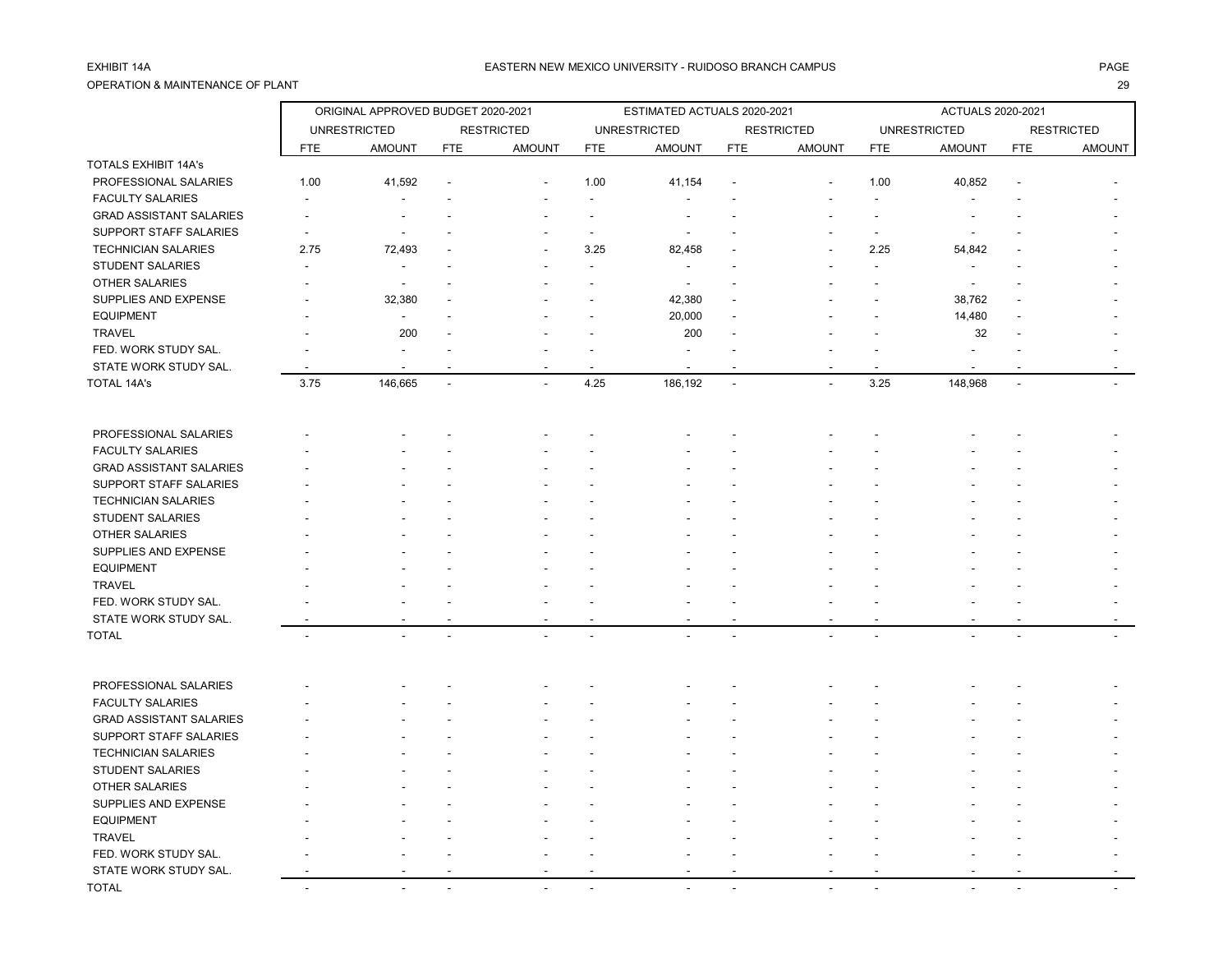# STUDENT SOCIAL & CULTURAL 30

 $\Gamma$ 

|                                                | ORIGINAL APPROVED BUDGET 2020-2021 |                     |            |                   |            | ESTIMATED ACTUALS 2020-2021 |            | ACTUALS 2020-2021 |            |                     |            |                   |
|------------------------------------------------|------------------------------------|---------------------|------------|-------------------|------------|-----------------------------|------------|-------------------|------------|---------------------|------------|-------------------|
|                                                |                                    | <b>UNRESTRICTED</b> |            | <b>RESTRICTED</b> |            | <b>UNRESTRICTED</b>         |            | <b>RESTRICTED</b> |            | <b>UNRESTRICTED</b> |            | <b>RESTRICTED</b> |
|                                                | <b>FTE</b>                         | <b>AMOUNT</b>       | <b>FTE</b> | <b>AMOUNT</b>     | <b>FTE</b> | <b>AMOUNT</b>               | <b>FTE</b> | <b>AMOUNT</b>     | <b>FTE</b> | <b>AMOUNT</b>       | <b>FTE</b> | <b>AMOUNT</b>     |
| <b>REVENUE</b>                                 |                                    |                     |            |                   |            | **NOT APPLICABLE**          |            |                   |            |                     |            |                   |
| STUDENT FEES                                   |                                    |                     |            |                   |            |                             |            |                   |            |                     |            |                   |
| FEDERAL GRANTS                                 |                                    |                     |            |                   |            |                             |            |                   |            |                     |            |                   |
| <b>STATE GRANTS</b>                            |                                    |                     |            |                   |            |                             |            |                   |            |                     |            |                   |
| PRIVATE GIFTS                                  |                                    |                     |            |                   |            |                             |            |                   |            |                     |            |                   |
| <b>SALES AND SERVICES</b>                      |                                    |                     |            |                   |            |                             |            |                   |            |                     |            |                   |
| OTHER SOURCES                                  |                                    |                     |            |                   |            |                             |            |                   |            |                     |            |                   |
| <b>TOTAL REVENUE</b>                           |                                    |                     |            |                   |            |                             |            |                   |            |                     |            |                   |
| <b>BEGINNING BALANCE</b>                       |                                    |                     |            |                   |            |                             |            |                   |            |                     |            |                   |
| <b>TOTAL AVAILABLE</b>                         |                                    |                     |            |                   |            |                             |            |                   |            |                     |            |                   |
| <b>EXPENDITURES</b>                            |                                    |                     |            |                   |            |                             |            |                   |            |                     |            |                   |
| PROFESSIONAL SALARIES                          |                                    |                     |            |                   |            |                             |            |                   |            |                     |            |                   |
| <b>GRAD ASS'T SALARIES</b>                     |                                    |                     |            |                   |            |                             |            |                   |            |                     |            |                   |
| SUPPORT STAFF SALARIES                         |                                    |                     |            |                   |            |                             |            |                   |            |                     |            |                   |
| <b>TECHNICIAN SALARIES</b>                     |                                    |                     |            |                   |            |                             |            |                   |            |                     |            |                   |
| <b>STUDENT SALARIES</b>                        |                                    |                     |            |                   |            |                             |            |                   |            |                     |            |                   |
| <b>OTHER SALARIES</b>                          |                                    |                     |            |                   |            |                             |            |                   |            |                     |            |                   |
| SUPPLIES AND EXPENSE                           |                                    |                     |            |                   |            |                             |            |                   |            |                     |            |                   |
| <b>TRAVEL</b>                                  |                                    |                     |            |                   |            |                             |            |                   |            |                     |            |                   |
| <b>EQUIPMENT</b>                               |                                    |                     |            |                   |            |                             |            |                   |            |                     |            |                   |
| MISCELLANEOUS                                  |                                    |                     |            |                   |            |                             |            |                   |            |                     |            |                   |
| <b>GRANTS IN AID</b>                           |                                    |                     |            |                   |            |                             |            |                   |            |                     |            |                   |
| FEDERAL WORK STUDY                             |                                    |                     |            |                   |            |                             |            |                   |            |                     |            |                   |
| STATE WORK STUDY                               |                                    |                     |            |                   |            |                             |            |                   |            |                     |            |                   |
| <b>RETIREMENT</b>                              |                                    |                     |            |                   |            |                             |            |                   |            |                     |            |                   |
| SOCIAL SECURITY                                |                                    |                     |            |                   |            |                             |            |                   |            |                     |            |                   |
| <b>GROUP INSURANCE</b>                         |                                    |                     |            |                   |            |                             |            |                   |            |                     |            |                   |
| WORKER'S COMPENSATION                          |                                    |                     |            |                   |            |                             |            |                   |            |                     |            |                   |
| UNEMPLOYMENT COMPENSATION                      |                                    |                     |            |                   |            |                             |            |                   |            |                     |            |                   |
| <b>RETIREE HEALTH</b>                          |                                    |                     |            |                   |            |                             |            |                   |            |                     |            |                   |
| WAIVER OF TUITION                              |                                    |                     |            |                   |            |                             |            |                   |            |                     |            |                   |
| ANNUAL LEAVE                                   |                                    |                     |            |                   |            |                             |            |                   |            |                     |            |                   |
| TOTAL EXPENDITURES<br>TRANSFER TO (FROM) I & G |                                    |                     |            |                   |            |                             |            |                   |            |                     |            |                   |
|                                                |                                    |                     |            |                   |            |                             |            |                   |            |                     |            |                   |
| <b>ENDING BALANCE</b>                          |                                    |                     |            |                   |            |                             |            |                   |            |                     |            |                   |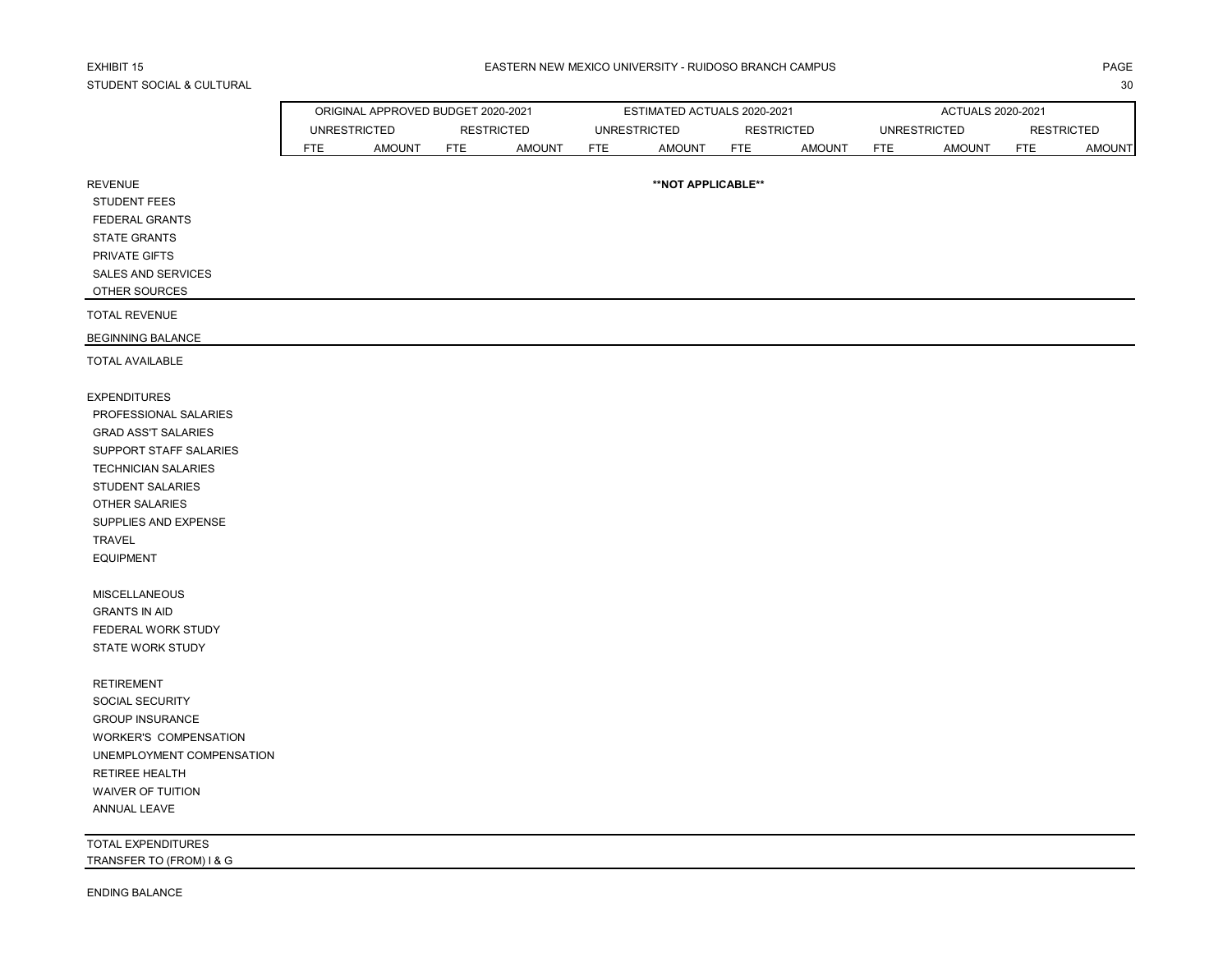# RESEARCH NEIL ANN AN 1999. IS 1999 AN 1999 AN 1999 AN 1999 AN 1999 AN 1999 AN 1999 AN 1999 AN 1999 AN 1999 AN 1

REVENUE

### EXHIBIT 16 PAGE PAGE IN THE SEASTERN NEW MEXICO UNIVERSITY - RUIDOSO BRANCH CAMPUS AND THE SEASTERN ONLY ANGE

|     | ORIGINAL APPROVED BUDGET 2020-2021       |            |        |              | ESTIMATED ACTUALS 2020-2021 |                   |               | ACTUALS 2020-2021   |               |                   |               |  |  |
|-----|------------------------------------------|------------|--------|--------------|-----------------------------|-------------------|---------------|---------------------|---------------|-------------------|---------------|--|--|
|     | <b>UNRESTRICTED</b><br><b>RESTRICTED</b> |            |        | UNRESTRICTED |                             | <b>RESTRICTED</b> |               | <b>UNRESTRICTED</b> |               | <b>RESTRICTED</b> |               |  |  |
| FTE | <b>AMOUNT</b>                            | <b>FTE</b> | AMOUNT | <b>FTE</b>   | <b>AMOUNT</b>               | FTE               | <b>AMOUNT</b> | <b>FTE</b>          | <b>AMOUNT</b> | FTE               | <b>AMOUNT</b> |  |  |

**\*\*NOT APPLICABLE\*\***

| <b>STUDENT FEES</b> |  |
|---------------------|--|
| FEDERAL GRANTS      |  |
| <b>STATE GRANTS</b> |  |
| PRIVATE GIFTS       |  |

 SALES AND SERVICES OTHER SOURCES

TOTAL REVENUE

BEGINNING BALANCE

TOTAL AVAILABLE

EXPENDITURES PROFESSIONAL SALARIES GRAD ASS'T SALARIES SUPPORT STAFF SALARIES TECHNICIAN SALARIES STUDENT SALARIES OTHER SALARIES SUPPLIES AND EXPENSE TRAVEL EQUIPMENT

 MISCELLANEOUS GRANTS IN AID FEDERAL WORK STUDY STATE WORK STUDY PERFORMANCE AWARDS RETIREMENT SOCIAL SECURITY GROUP INSURANCE WORKER'S COMPENSATION UNEMPLOYMENT COMPENSATION RETIREE HEALTH WAIVER OF TUITION ANNUAL LEAVE

TOTAL EXPENDITURES TRANSFER TO (FROM) I & G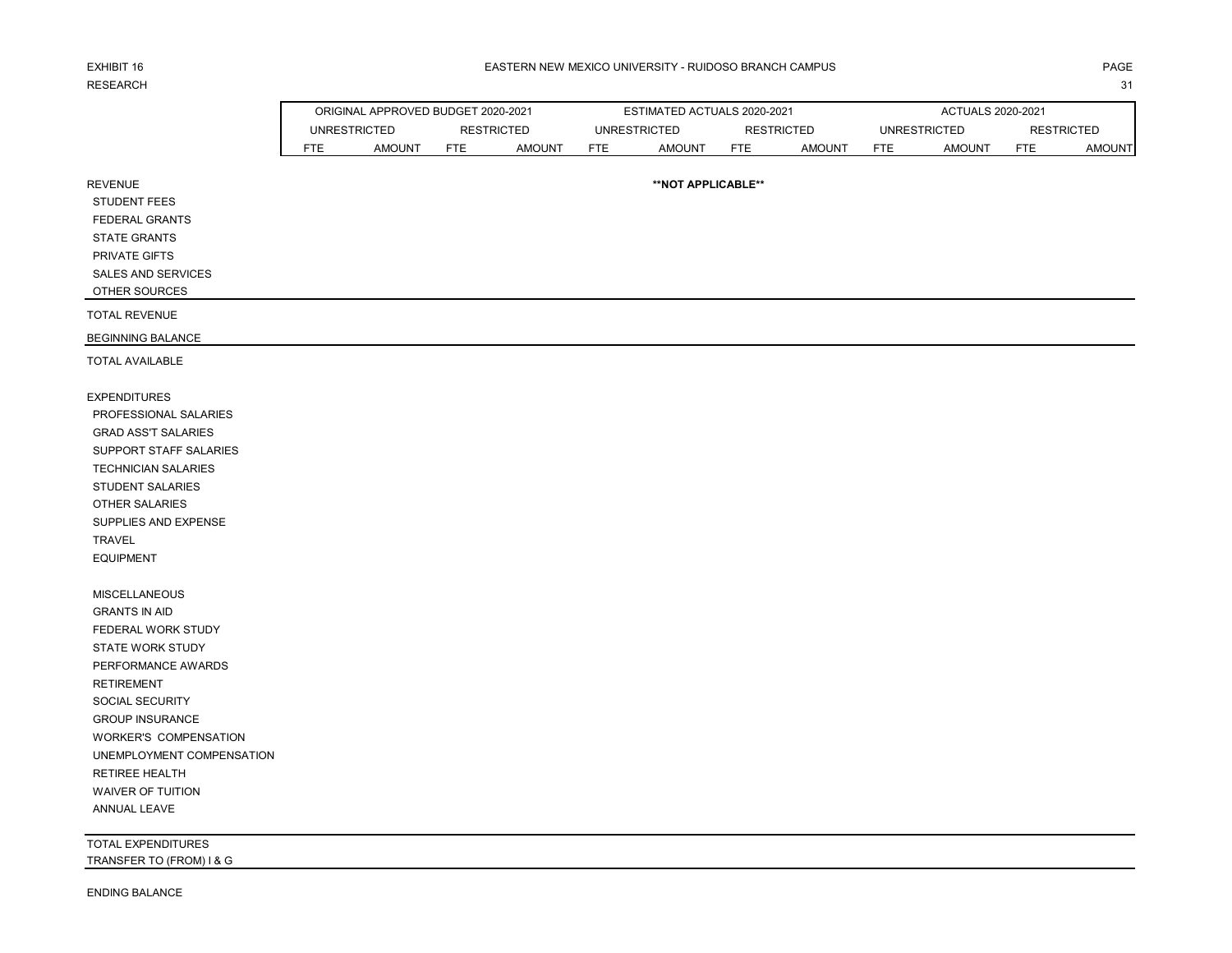## PUBLIC SERVICE 32

|                                        |                          | ORIGINAL APPROVED BUDGET 2020-2021 |                          |                          |                          | ESTIMATED ACTUALS 2020-2021 |                          |                          | ACTUALS 2020-2021        |                          |                          |                          |
|----------------------------------------|--------------------------|------------------------------------|--------------------------|--------------------------|--------------------------|-----------------------------|--------------------------|--------------------------|--------------------------|--------------------------|--------------------------|--------------------------|
|                                        |                          | <b>UNRESTRICTED</b>                |                          | <b>RESTRICTED</b>        |                          | <b>UNRESTRICTED</b>         |                          | <b>RESTRICTED</b>        |                          | <b>UNRESTRICTED</b>      |                          | <b>RESTRICTED</b>        |
|                                        | <b>FTE</b>               | <b>AMOUNT</b>                      | <b>FTE</b>               | <b>AMOUNT</b>            | <b>FTE</b>               | <b>AMOUNT</b>               | <b>FTE</b>               | <b>AMOUNT</b>            | FTE                      | <b>AMOUNT</b>            | <b>FTE</b>               | <b>AMOUNT</b>            |
| <b>REVENUE</b>                         |                          |                                    |                          |                          |                          |                             |                          |                          |                          |                          |                          |                          |
| STATE APP-- HED HIGH SKILLS            |                          | 10,000                             |                          |                          |                          |                             |                          |                          |                          | 16,727                   |                          |                          |
| <b>STUDENT FEES</b>                    |                          |                                    |                          |                          |                          |                             |                          |                          |                          |                          |                          |                          |
| <b>FEDERAL GRANTS</b>                  |                          |                                    |                          | 990,000                  |                          |                             |                          | 1,990,000                |                          |                          |                          | 2,215,243                |
| <b>TAX LEVY</b>                        |                          |                                    |                          |                          |                          |                             |                          |                          |                          |                          |                          |                          |
| STATE GRANTS/CONTRACTS                 |                          |                                    |                          |                          |                          |                             |                          |                          |                          |                          |                          |                          |
|                                        |                          |                                    |                          | 200,000                  |                          |                             |                          | 200,000                  |                          |                          |                          | 150,989                  |
| <b>TUITION &amp; FEES</b>              |                          | 57,000                             |                          | $\overline{\phantom{a}}$ |                          | 88,000                      |                          | $\blacksquare$           |                          | 28,244                   |                          |                          |
| PRIVATE GRANTS                         |                          |                                    |                          | 10,000                   |                          |                             |                          | 10,000                   |                          |                          |                          | 883                      |
| <b>SALES AND SERVICES</b>              |                          | $\overline{a}$                     |                          |                          |                          | $\overline{a}$              |                          |                          |                          |                          |                          |                          |
| OTHER SOURCES                          |                          | 2,000                              |                          |                          |                          | 2,000                       |                          |                          |                          | 374                      |                          |                          |
| <b>TOTAL REVENUE</b>                   | $\overline{a}$           | 69,000                             | $\overline{\phantom{a}}$ | 1,200,000                | $\overline{\phantom{a}}$ | 90,000                      | $\overline{\phantom{a}}$ | 2,200,000                | $\blacksquare$           | 45,345                   | $\overline{\phantom{a}}$ | 2,367,115                |
| <b>BEGINNING BALANCE</b>               | $\overline{\phantom{a}}$ | 50,107                             | $\overline{\phantom{a}}$ |                          | $\overline{\phantom{a}}$ | 93,532                      | $\overline{\phantom{a}}$ | $\overline{\phantom{a}}$ | $\overline{\phantom{a}}$ | 93,532                   | $\overline{\phantom{a}}$ |                          |
| <b>TOTAL AVAILABLE</b>                 |                          | 119,107                            | $\overline{a}$           | 1,200,000                | $\overline{\phantom{a}}$ | 183,532                     | $\overline{\phantom{a}}$ | 2,200,000                | ÷,                       | 138,877                  | $\blacksquare$           | 2,367,115                |
| <b>EXPENDITURES</b>                    |                          |                                    |                          |                          |                          |                             |                          |                          |                          |                          |                          |                          |
| PROFESSIONAL SALARIES                  |                          |                                    |                          |                          | 0.30                     | 15,756                      |                          |                          | 0.20                     | 7,737                    | 25.00                    | 1,257,028                |
| <b>FACULTY SALARIES</b>                |                          | 18,000                             |                          |                          |                          | 18,000                      |                          |                          | 0.20                     | 8,677                    | 0.20                     | 9,617                    |
| <b>GRAD ASS'T SALARIES</b>             |                          |                                    |                          |                          |                          |                             |                          |                          |                          |                          | $\blacksquare$           |                          |
| SUPPORT STAFF SALARIES                 |                          |                                    |                          |                          |                          |                             |                          |                          |                          |                          | 2.00                     | 79,407                   |
| <b>TECHNICIAN SALARIES</b>             |                          |                                    |                          |                          |                          |                             |                          |                          |                          |                          |                          | $\overline{\phantom{a}}$ |
| <b>STUDENT SALARIES</b>                |                          |                                    |                          |                          |                          |                             |                          |                          |                          |                          |                          |                          |
| <b>OTHER SALARIES</b>                  |                          |                                    |                          |                          |                          |                             |                          |                          |                          | $\overline{\phantom{a}}$ | 0.34                     | 7,325                    |
| SUPPLIES AND EXPENSE                   |                          | 46,500                             |                          |                          |                          | 47,793                      |                          |                          |                          | 50,355                   | $\overline{\phantom{a}}$ | 519,221                  |
| <b>TRAVEL</b>                          |                          |                                    |                          |                          |                          |                             |                          |                          |                          |                          |                          | 43,830                   |
| <b>EQUIPMENT</b>                       |                          |                                    |                          |                          |                          |                             |                          |                          |                          |                          |                          | $\overline{\phantom{a}}$ |
| <b>UTILITIES</b>                       |                          |                                    |                          |                          |                          |                             |                          |                          |                          |                          |                          | 13,538                   |
|                                        |                          |                                    |                          |                          |                          |                             |                          |                          |                          |                          |                          |                          |
| <b>MISCELLANEOUS</b>                   |                          |                                    |                          | 1,200,000                |                          |                             |                          | 2,200,000                |                          |                          |                          |                          |
| <b>GRANTS IN AID</b>                   |                          |                                    |                          |                          |                          |                             |                          |                          |                          |                          |                          |                          |
| FEDERAL WORK STUDY                     |                          |                                    |                          |                          |                          |                             |                          |                          |                          |                          |                          |                          |
| <b>STATE WORK STUDY</b>                |                          |                                    |                          |                          |                          |                             |                          |                          |                          |                          |                          |                          |
| PEFORMANCE AWARDS<br><b>RETIREMENT</b> |                          |                                    |                          |                          |                          |                             |                          |                          |                          |                          |                          |                          |
| <b>SOCIAL SECURITY</b>                 |                          | 2,547                              |                          |                          |                          | 4,776                       |                          |                          |                          | 2,114                    |                          | 186,707<br>98,170        |
| <b>GROUP INSURANCE</b>                 |                          | 1,377<br>198                       |                          |                          |                          | 2,582<br>383                |                          |                          |                          | 1,233<br>982             |                          | 115,999                  |
| <b>WORKER'S COMPENSATION</b>           |                          | 9                                  |                          |                          |                          | 17                          |                          |                          |                          | 9                        |                          |                          |
| UNEMPLOYMENT COMPENSATION              |                          | 9                                  |                          |                          |                          | 17                          |                          |                          |                          | 79                       |                          | 967<br>5,779             |
| <b>RETIREE HEALTH</b>                  |                          | 360                                |                          |                          |                          | 675                         |                          |                          |                          | 328                      |                          | 26,412                   |
| <b>WAIVER OF TUITION</b>               |                          |                                    |                          |                          |                          |                             |                          |                          |                          | $\blacksquare$           |                          | 3,115                    |
| ANNUAL LEAVE                           |                          |                                    |                          |                          |                          |                             |                          |                          | ÷                        | 376                      | $\overline{a}$           | $\overline{a}$           |
|                                        |                          |                                    |                          |                          |                          |                             |                          |                          |                          |                          |                          |                          |
| <b>TOTAL EXPENDITURES</b>              |                          | 69,000                             | $\overline{a}$           | 1,200,000                | 0.30                     | 90,000                      | $\blacksquare$           | 2,200,000                | 0.40                     | 71,890                   | 27.54                    | 2,367,115                |
| TRANSFER TO (FROM) I & G               |                          | $\overline{a}$                     |                          |                          | $\overline{a}$           |                             | $\overline{\phantom{a}}$ |                          | $\overline{\phantom{a}}$ | $\overline{a}$           |                          |                          |
| <b>ENDING BALANCE</b>                  |                          | 50,107                             |                          |                          |                          | 93,532                      |                          |                          |                          | 66,987                   |                          |                          |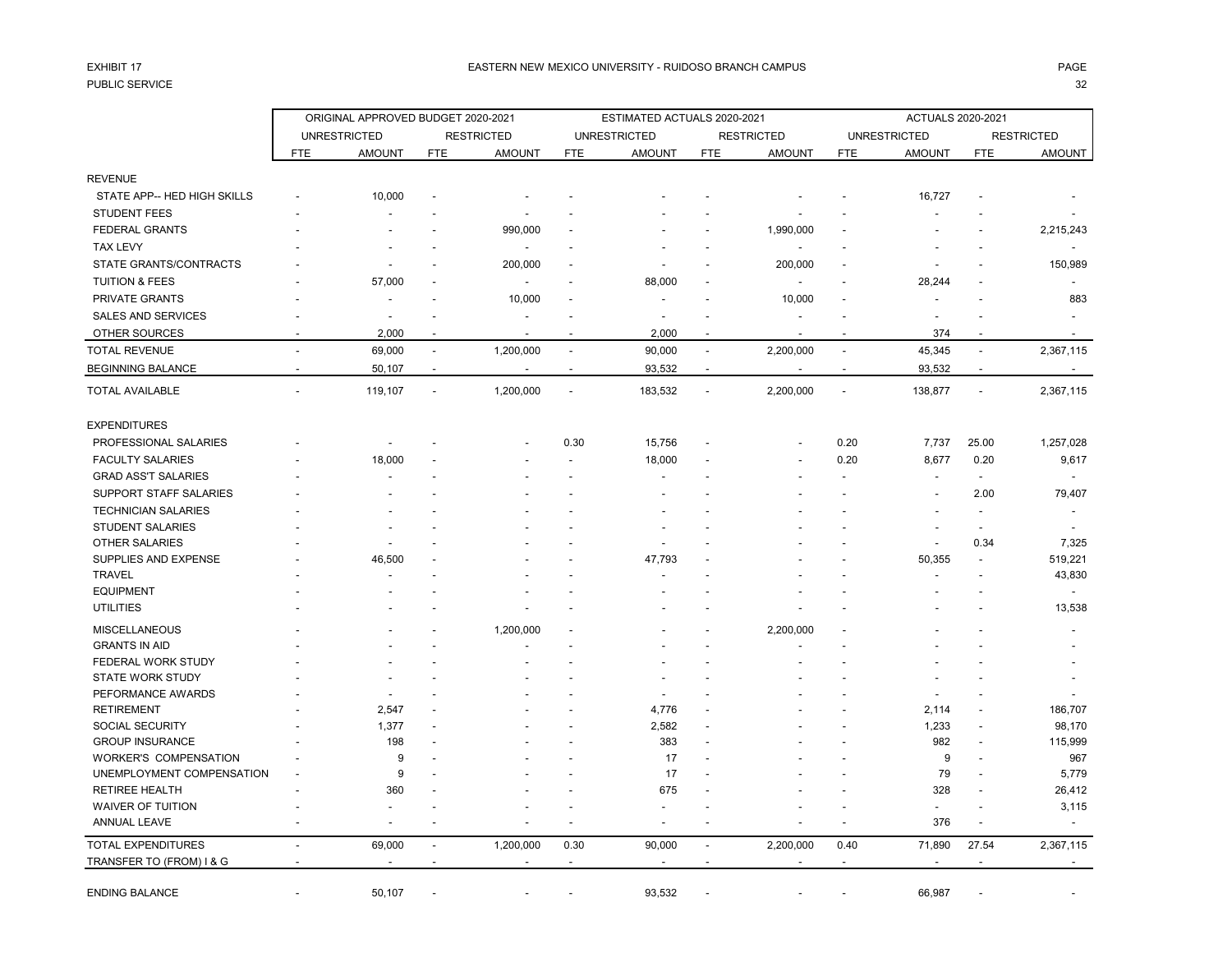# INTERNAL SERVICE 33

### EXHIBIT 18 PAGE PAGE IN THE SEASTERN NEW MEXICO UNIVERSITY - RUIDOSO BRANCH CAMPUS AND THE SEASTERN NEW MEXICO UNIVERSITY - RUIDOSO BRANCH CAMPUS

|                            |                          | ORIGINAL APPROVED BUDGET 2020-2021 |                          |                          | ESTIMATED ACTUALS 2020-2021 |                     |                          |                          |                          | ACTUALS 2020-2021   |                |                          |  |
|----------------------------|--------------------------|------------------------------------|--------------------------|--------------------------|-----------------------------|---------------------|--------------------------|--------------------------|--------------------------|---------------------|----------------|--------------------------|--|
|                            |                          | <b>UNRESTRICTED</b>                |                          | <b>RESTRICTED</b>        |                             | <b>UNRESTRICTED</b> |                          | <b>RESTRICTED</b>        |                          | <b>UNRESTRICTED</b> |                | <b>RESTRICTED</b>        |  |
|                            | <b>FTE</b>               | <b>AMOUNT</b>                      | <b>FTE</b>               | <b>AMOUNT</b>            | <b>FTE</b>                  | <b>AMOUNT</b>       | <b>FTE</b>               | <b>AMOUNT</b>            | <b>FTE</b>               | <b>AMOUNT</b>       | <b>FTE</b>     | <b>AMOUNT</b>            |  |
| <b>REVENUE</b>             |                          |                                    |                          |                          |                             |                     |                          |                          |                          |                     |                |                          |  |
| <b>STUDENT FEES</b>        |                          |                                    |                          |                          |                             |                     |                          |                          |                          |                     |                |                          |  |
| <b>FEDERAL GRANTS</b>      |                          |                                    |                          |                          |                             |                     |                          | 20,000                   |                          |                     |                |                          |  |
| <b>STATE GRANTS</b>        |                          |                                    |                          |                          |                             |                     |                          |                          |                          |                     |                |                          |  |
| PRIVATE GIFTS              |                          |                                    |                          |                          |                             |                     |                          |                          |                          |                     |                |                          |  |
| SALES AND SERVICES         |                          |                                    |                          |                          |                             |                     |                          |                          |                          |                     |                |                          |  |
| OTHER SOURCES              |                          |                                    |                          |                          |                             |                     |                          |                          |                          |                     |                |                          |  |
| <b>TOTAL REVENUE</b>       |                          |                                    |                          |                          |                             |                     | $\overline{a}$           | 20,000                   | $\sim$                   |                     |                |                          |  |
| <b>BEGINNING BALANCE</b>   |                          | 102,502                            |                          |                          | $\overline{a}$              | 138,560             | $\overline{\phantom{a}}$ | $\sim$                   |                          | 138,560             |                |                          |  |
| <b>TOTAL AVAILABLE</b>     | ÷.                       | 102,502                            | $\overline{a}$           |                          |                             | 138,560             | $\overline{a}$           | 20,000                   | $\overline{\phantom{a}}$ | 138,560             | $\overline{a}$ |                          |  |
| <b>EXPENDITURES</b>        |                          |                                    |                          |                          |                             |                     |                          |                          |                          |                     |                |                          |  |
| PROFESSIONAL SALARIES      |                          |                                    |                          |                          |                             |                     |                          |                          |                          |                     |                |                          |  |
| <b>GRAD ASS'T SALARIES</b> |                          |                                    |                          |                          |                             |                     |                          |                          |                          |                     |                |                          |  |
| SUPPORT STAFF SALARIES     |                          |                                    |                          |                          |                             |                     |                          |                          |                          |                     |                |                          |  |
| <b>TECHNICIAN SALARIES</b> |                          |                                    |                          |                          |                             |                     |                          |                          |                          |                     |                |                          |  |
| <b>STUDENT SALARIES</b>    |                          |                                    |                          |                          |                             |                     |                          |                          |                          |                     |                |                          |  |
| OTHER SALARIES             |                          |                                    |                          |                          |                             |                     |                          |                          |                          |                     |                |                          |  |
| SUPPLIES AND EXPENSE       |                          | 58,100                             |                          |                          |                             | 80,000              |                          | 20,000                   |                          | 51,450              |                |                          |  |
| <b>TRAVEL</b>              |                          |                                    |                          |                          |                             |                     |                          |                          |                          |                     |                |                          |  |
| <b>EQUIPMENT</b>           |                          |                                    |                          |                          |                             |                     |                          |                          |                          |                     |                |                          |  |
| PURCHASE OF MERCHANDISE    |                          |                                    |                          |                          |                             |                     |                          |                          |                          |                     |                |                          |  |
| MISCELLANEOUS              |                          |                                    |                          |                          |                             |                     |                          |                          |                          |                     |                |                          |  |
| <b>GRANTS IN AID</b>       |                          |                                    |                          |                          |                             |                     |                          |                          |                          |                     |                |                          |  |
| FEDERAL WORK STUDY         |                          |                                    |                          |                          |                             |                     |                          |                          |                          |                     |                |                          |  |
|                            |                          |                                    |                          |                          |                             |                     |                          |                          |                          |                     |                |                          |  |
| <b>STATE WORK STUDY</b>    |                          |                                    |                          |                          |                             |                     |                          |                          |                          |                     |                |                          |  |
| PERFORMANCE AWARDS         |                          |                                    |                          |                          |                             |                     |                          |                          |                          |                     |                |                          |  |
| <b>RETIREMENT</b>          |                          |                                    |                          |                          |                             |                     |                          |                          |                          |                     |                |                          |  |
| SOCIAL SECURITY            |                          |                                    |                          |                          |                             |                     |                          |                          |                          |                     |                |                          |  |
| <b>GROUP INSURANCE</b>     |                          |                                    |                          |                          |                             |                     |                          |                          |                          |                     |                |                          |  |
| WORKER'S COMPENSATION      |                          |                                    |                          |                          |                             |                     |                          |                          |                          |                     |                |                          |  |
| UNEMPLOYMENT COMPENSATION  |                          |                                    |                          |                          |                             |                     |                          |                          |                          |                     |                |                          |  |
| <b>RETIREE HEALTH</b>      |                          |                                    |                          |                          |                             |                     |                          |                          |                          |                     |                |                          |  |
| WAIVER OF TUITION          |                          |                                    |                          |                          |                             |                     |                          |                          |                          |                     |                |                          |  |
| <b>ANNUAL LEAVE</b>        |                          |                                    |                          |                          |                             |                     |                          |                          |                          |                     |                |                          |  |
| <b>TOTAL EXPENDITURES</b>  | $\overline{a}$           | 58,100                             | $\blacksquare$           | $\overline{\phantom{a}}$ | $\blacksquare$              | 80,000              | $\blacksquare$           | 20,000                   | $\blacksquare$           | 51,450              | $\mathbf{r}$   |                          |  |
| COST DISTRIBUTED TO:       |                          |                                    |                          |                          |                             |                     |                          |                          |                          |                     |                |                          |  |
| 1 & G                      |                          | (55,000)                           |                          |                          |                             | (55,000)            |                          |                          |                          | (55,000)            |                |                          |  |
| <b>COST RECOVERY</b>       |                          | (5,000)                            | $\overline{\phantom{a}}$ |                          |                             | (5,000)             | $\overline{\phantom{a}}$ |                          |                          | (249)               |                |                          |  |
| <b>TOTAL DISTRIBUTED</b>   | $\overline{\phantom{a}}$ | (60,000)                           | $\sim$                   | $\overline{a}$           | $\sim$                      | (60,000)            | $\overline{\phantom{a}}$ | $\overline{\phantom{a}}$ | $\overline{a}$           | (55, 249)           | $\blacksquare$ | $\overline{\phantom{a}}$ |  |
| <b>NET EXPENDITURES</b>    | $\overline{a}$           | (1,900)                            | $\overline{a}$           | Ĭ.                       | $\overline{\phantom{a}}$    | 20,000              | $\overline{\phantom{a}}$ | 20,000                   | $\overline{\phantom{a}}$ | (3,799)             | $\blacksquare$ |                          |  |
| TRANSFER TO (FROM) I & G   |                          |                                    |                          |                          |                             |                     |                          |                          |                          |                     |                |                          |  |
|                            |                          |                                    |                          |                          |                             |                     |                          |                          |                          |                     |                |                          |  |
| <b>ENDING BALANCE</b>      |                          | 104,402                            |                          |                          |                             | 118,560             |                          |                          |                          | 142,359             |                |                          |  |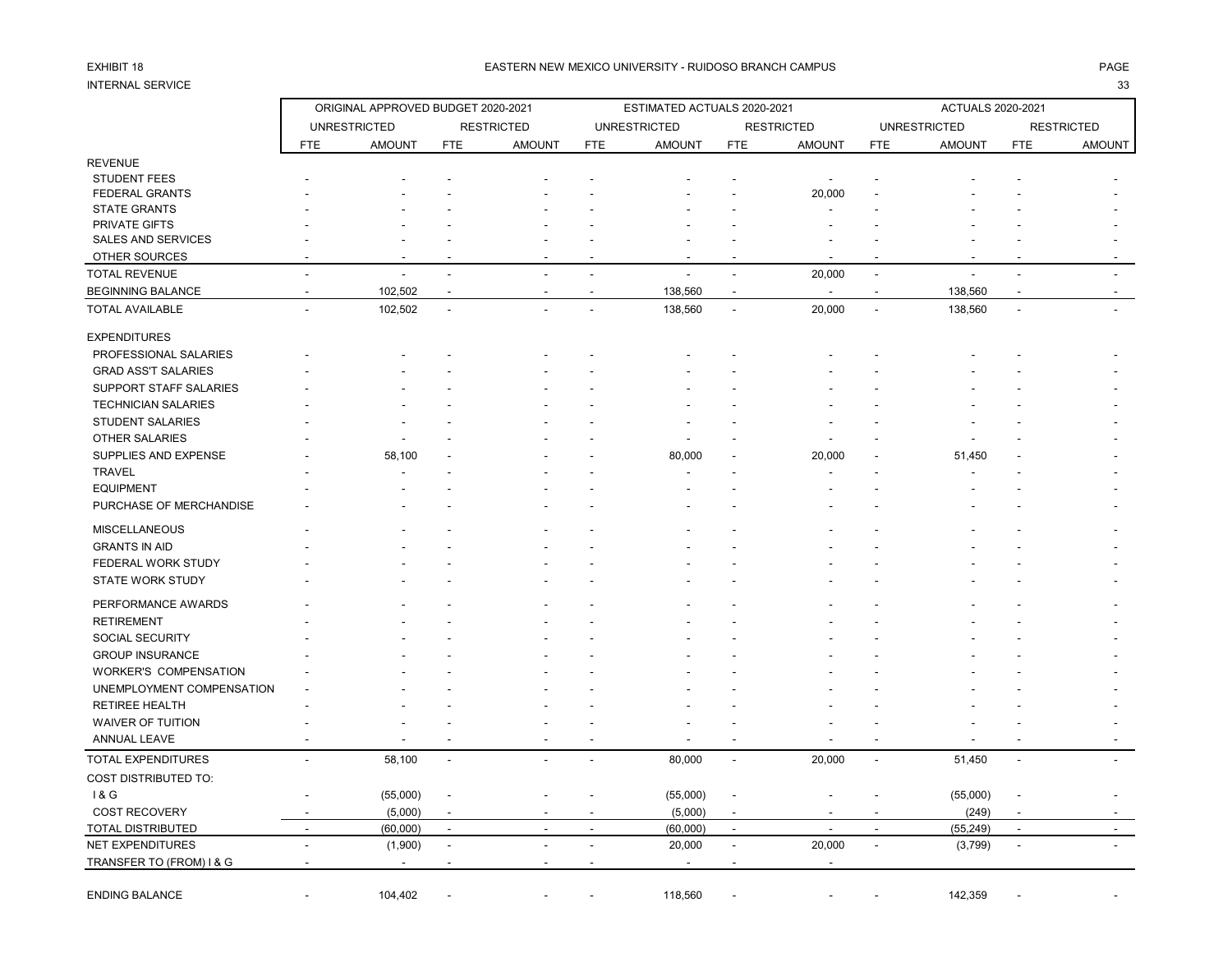STUDENT AID GRANTS & STIPENDS 34

|                            | ORIGINAL APPROVED BUDGET 2020-2021 |                          |                          |                                     |                          | ESTIMATED ACTUALS 2020-2021 |                          |                                    | <b>ACTUALS 2020-2021</b>                             |                     |                          |                    |
|----------------------------|------------------------------------|--------------------------|--------------------------|-------------------------------------|--------------------------|-----------------------------|--------------------------|------------------------------------|------------------------------------------------------|---------------------|--------------------------|--------------------|
|                            |                                    | <b>UNRESTRICTED</b>      |                          | <b>RESTRICTED</b>                   |                          | <b>UNRESTRICTED</b>         |                          | <b>RESTRICTED</b>                  |                                                      | <b>UNRESTRICTED</b> |                          | <b>RESTRICTED</b>  |
|                            | <b>FTE</b>                         | <b>AMOUNT</b>            | <b>FTE</b>               | <b>AMOUNT</b>                       | <b>FTE</b>               | <b>AMOUNT</b>               | <b>FTE</b>               | <b>AMOUNT</b>                      | <b>FTE</b>                                           | <b>AMOUNT</b>       | <b>FTE</b>               | <b>AMOUNT</b>      |
| <b>REVENUE</b>             |                                    |                          |                          |                                     |                          |                             |                          |                                    |                                                      |                     |                          |                    |
| <b>FEDERAL</b>             |                                    |                          |                          |                                     |                          |                             |                          |                                    |                                                      |                     |                          |                    |
| <b>FWS</b>                 |                                    |                          |                          | 7,500                               |                          |                             |                          | 7,500                              |                                                      |                     |                          | 5,531              |
| <b>SEOG</b>                |                                    |                          |                          | 22,400                              |                          |                             |                          | 22,400                             |                                                      |                     |                          | 22,391             |
| DIRECT STUDENT LOAN PRG    |                                    |                          |                          | 175,000                             |                          |                             |                          | 175,000                            |                                                      |                     |                          | 96,996             |
| <b>CARES Act</b><br>PELL   |                                    |                          |                          | $\overline{\phantom{a}}$<br>600,000 |                          |                             |                          | 150,000<br>600,000                 |                                                      |                     |                          | 561,713<br>451,854 |
| <b>TOTAL FEDERAL</b>       |                                    |                          |                          | 804,900                             | $\overline{\phantom{a}}$ |                             |                          | 954,900                            | $\overline{\phantom{a}}$<br>$\overline{\phantom{a}}$ |                     |                          | 1,138,485          |
| <b>STATE</b>               |                                    |                          |                          |                                     |                          |                             |                          |                                    |                                                      |                     |                          |                    |
| <b>LEGISLATIVE ENDOWED</b> |                                    | 1,000                    |                          |                                     |                          | 1,000                       |                          |                                    |                                                      | 918                 |                          |                    |
| <b>SSIG</b>                |                                    |                          |                          | 28,243                              |                          |                             |                          |                                    |                                                      |                     |                          | 3,904              |
| <b>SUCCESS</b>             |                                    | 12,000                   |                          |                                     |                          | 12,000                      |                          | 28,243<br>$\overline{\phantom{a}}$ |                                                      | 19,313              |                          |                    |
| PATHWAY / CAG / MISC       |                                    | 5,000                    |                          | 2,001                               |                          | 5,000                       |                          | 2,001                              |                                                      |                     |                          | 61,715             |
| <b>STATE WORK STUDY</b>    |                                    |                          |                          | 18,894                              |                          |                             |                          | 18,894                             |                                                      |                     |                          |                    |
| <b>TOTAL STATE</b>         |                                    | 18,000                   | $\blacksquare$           | 49,138                              | $\blacksquare$           | 18,000                      | $\blacksquare$           | 49,138                             | $\overline{\phantom{a}}$                             | 20,231              |                          | 65,619             |
| PRIVATE GIFTS              |                                    |                          |                          |                                     |                          |                             |                          |                                    |                                                      |                     |                          |                    |
| <b>SCHOLARSHIPS</b>        |                                    |                          |                          | 25,000                              |                          |                             |                          | 25,000                             |                                                      |                     |                          | 15,950             |
| TOTAL PRIVATE GIFTS        |                                    |                          |                          | 25,000                              |                          |                             |                          | 25,000                             | $\overline{\phantom{a}}$                             |                     |                          | 15,950             |
| <b>OTHER</b>               |                                    |                          |                          | 20,962                              |                          |                             | $\overline{\phantom{a}}$ | 20,962                             | $\overline{\phantom{a}}$                             |                     |                          | 23,384             |
| <b>TOTAL REVENUE</b>       |                                    | 18,000                   | $\overline{\phantom{a}}$ | 900,000                             | $\overline{\phantom{a}}$ | 18,000                      | $\blacksquare$           | 1,050,000                          | $\overline{\phantom{a}}$                             | 20,231              |                          | 1,243,438          |
| <b>BEGINNING BALANCE</b>   |                                    | 159,075                  |                          |                                     |                          | 153,896                     | $\overline{\phantom{a}}$ |                                    |                                                      | 153,896             |                          |                    |
| <b>TOTAL AVAILABLE</b>     |                                    | 177,075                  | $\blacksquare$           | 900,000                             |                          | 171,896                     | $\overline{\phantom{a}}$ | 1,050,000                          | $\overline{\phantom{a}}$                             | 174,127             |                          | 1,243,438          |
|                            |                                    |                          |                          |                                     |                          |                             |                          |                                    |                                                      |                     |                          |                    |
| <b>EXPENDITURES</b>        |                                    |                          |                          |                                     |                          |                             |                          |                                    |                                                      |                     |                          |                    |
| <b>FEDERAL</b>             |                                    |                          |                          |                                     |                          |                             |                          |                                    |                                                      |                     |                          |                    |
| <b>FWS</b>                 |                                    |                          | 0.48                     | 7,500                               |                          |                             | 0.48                     | 7,500                              |                                                      |                     |                          | 5,531              |
| <b>SEOG</b>                |                                    | 8,713                    | $\overline{\phantom{a}}$ | 22,400                              |                          | 8,713                       | $\blacksquare$           | 22,400                             | $\overline{\phantom{a}}$                             | 9,308               |                          | 22,391             |
| DIRECT STUDENT LOAN PRG    |                                    |                          |                          | 175,000                             |                          |                             |                          | 175,000                            |                                                      |                     |                          | 96,996             |
| <b>CARES Act</b>           |                                    | $\blacksquare$           |                          |                                     |                          |                             |                          | 150,000                            | $\overline{\phantom{a}}$                             |                     |                          | 561,713            |
| PELL                       |                                    |                          |                          | 600,000                             |                          |                             |                          | 600,000                            |                                                      |                     |                          | 451,854            |
| <b>TOTAL FEDERAL</b>       |                                    | 8,713                    | 0.48                     | 804,900                             |                          | 8,713                       | 0.48                     | 954,900                            | $\overline{a}$                                       | 9,308               |                          | 1,138,485          |
| <b>STATE</b>               |                                    |                          |                          |                                     |                          |                             |                          |                                    |                                                      |                     |                          |                    |
| <b>LEGISLATIVE ENDOWED</b> |                                    | 1,000                    |                          |                                     |                          | 1,000                       | $\overline{\phantom{a}}$ |                                    |                                                      | 918                 |                          |                    |
| STATE SCHOLARSHIPS--3%     |                                    | 11,232                   |                          |                                     |                          | 11,328                      | $\blacksquare$           |                                    |                                                      | 6,544               |                          |                    |
| <b>SSIG</b>                |                                    | $\overline{\phantom{a}}$ |                          | 28,243                              |                          | $\overline{\phantom{a}}$    |                          | 28,243                             |                                                      |                     |                          | 3,904              |
| <b>SUCCESS</b>             |                                    | 12,000                   |                          |                                     |                          | 12,000                      | $\overline{\phantom{a}}$ | $\overline{\phantom{a}}$           |                                                      | 19,313              |                          |                    |
| PATHWAY/CAG/ MISC          |                                    | 5,000                    |                          | 2,001                               |                          | 5,000                       | $\blacksquare$           | 2,001                              |                                                      |                     |                          | 61,715             |
| <b>STATE WORK STUDY</b>    | 0.20                               | 3,778                    | 1.01                     | 18,894                              | 0.17                     | 3,778                       | 0.87                     | 18,894                             |                                                      |                     |                          |                    |
| <b>TOTAL STATE</b>         | 0.20                               | 33,010                   | 1.01                     | 49,138                              | 0.17                     | 33,106                      | 0.87                     | 49,138                             | $\overline{\phantom{a}}$                             | 26,775              | $\overline{\phantom{a}}$ | 65,619             |
| PRIVATE GIFTS              |                                    |                          |                          |                                     |                          |                             |                          |                                    |                                                      |                     |                          |                    |
| <b>SCHOLARSHIPS</b>        |                                    | $\overline{\phantom{a}}$ |                          | 25,000                              |                          |                             |                          | 25,000                             |                                                      |                     |                          | 15,950             |
| TOTAL PRIVATE GIFTS        |                                    | $\overline{\phantom{a}}$ | $\blacksquare$           | 25,000                              | $\overline{\phantom{a}}$ | L,                          |                          | 25,000                             | $\overline{\phantom{a}}$                             |                     |                          | 15,950             |
| <b>OTHER</b>               |                                    | 12,277                   | $\overline{\phantom{a}}$ | 20,962                              | $\overline{\phantom{a}}$ | 48,181                      |                          | 20,962                             | $\overline{\phantom{a}}$                             | 45,398              |                          | 23,384             |
| TOTAL EXPENDITURES         | $\overline{\phantom{a}}$           | 54,000                   | $\overline{\phantom{a}}$ | 900,000                             | $\overline{\phantom{a}}$ | 90,000                      | $\overline{\phantom{a}}$ | 1,050,000                          | $\overline{\phantom{a}}$                             | 81,481              | $\overline{\phantom{a}}$ | 1,243,438          |
| TRANSFER TO (FROM) I & G   |                                    | (36,000)                 |                          |                                     |                          | (38,000)                    | $\blacksquare$           | $\blacksquare$                     |                                                      | (36,000)            |                          | $\sim$             |
| <b>ENDING BALANCE</b>      | $\overline{\phantom{a}}$           | 159,075                  | $\overline{\phantom{a}}$ | $\overline{\phantom{a}}$            |                          | 119,896                     | $\overline{\phantom{a}}$ |                                    | $\overline{\phantom{a}}$                             | 128,646             | $\overline{\phantom{a}}$ |                    |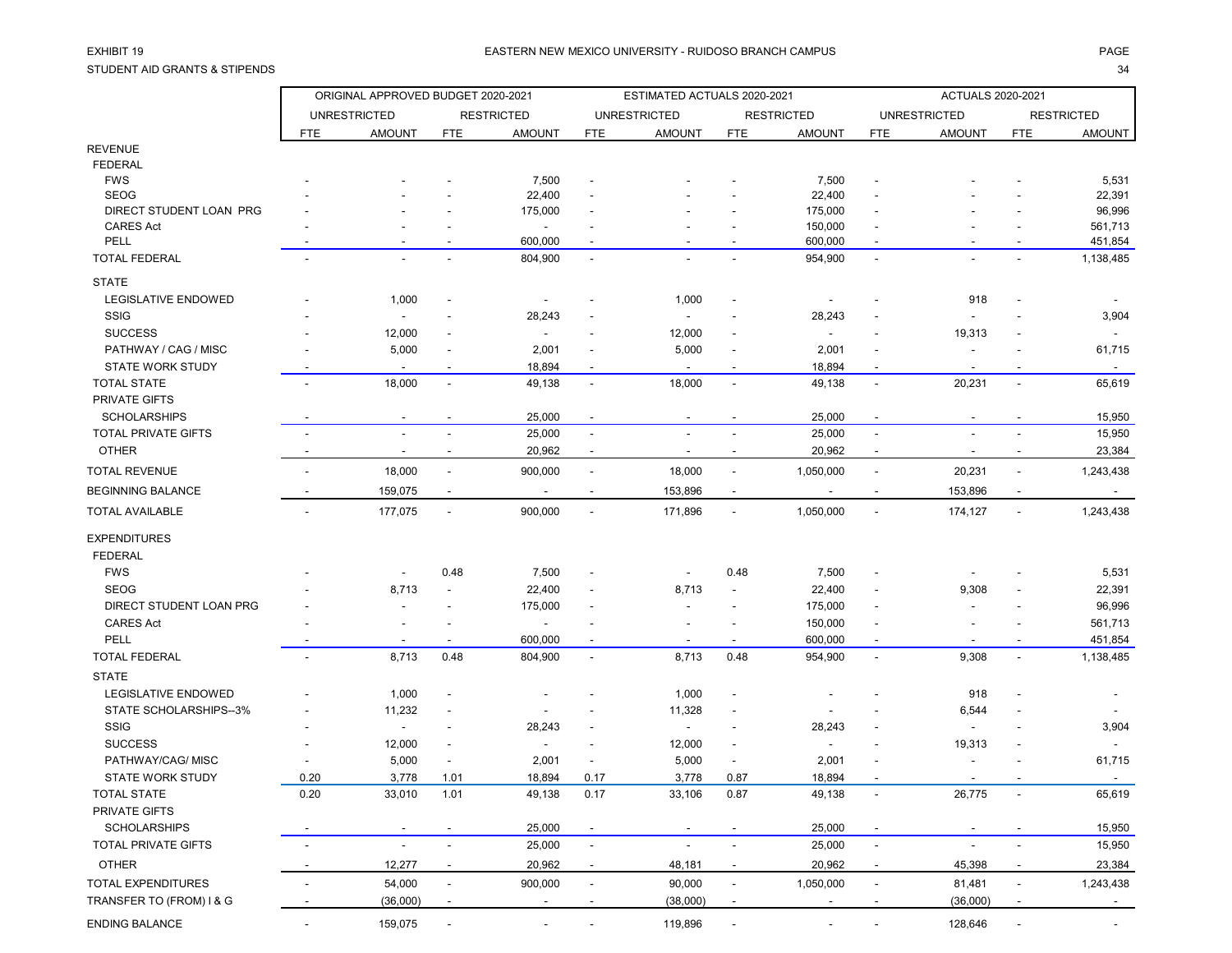# AUXILIARIES 35

### EXHIBIT 20 PAGE PAGE IN THE SERVICE OF THE SERVICE OF THE SERVICE OF THE SERVICE OF THE SERVICE OF THE SERVICE OF THE SERVICE OF THE SERVICE OF THE SERVICE OF THE SERVICE OF THE SERVICE OF THE SERVICE OF THE SERVICE OF THE

|                                                    | ORIGINAL APPROVED BUDGET 2020-2021 |                     |            |                   |            | ESTIMATED ACTUALS 2020-2021 |            | ACTUALS 2020-2021 |            |                     |            |                   |
|----------------------------------------------------|------------------------------------|---------------------|------------|-------------------|------------|-----------------------------|------------|-------------------|------------|---------------------|------------|-------------------|
|                                                    |                                    | <b>UNRESTRICTED</b> |            | <b>RESTRICTED</b> |            | <b>UNRESTRICTED</b>         |            | <b>RESTRICTED</b> |            | <b>UNRESTRICTED</b> |            | <b>RESTRICTED</b> |
|                                                    | <b>FTE</b>                         | <b>AMOUNT</b>       | <b>FTE</b> | <b>AMOUNT</b>     | <b>FTE</b> | <b>AMOUNT</b>               | <b>FTE</b> | <b>AMOUNT</b>     | <b>FTE</b> | <b>AMOUNT</b>       | <b>FTE</b> | AMOUNT            |
| <b>REVENUE</b>                                     |                                    |                     |            |                   |            |                             |            |                   |            |                     |            |                   |
| STATE APPROPRIATION                                |                                    |                     |            |                   |            |                             |            |                   |            |                     |            |                   |
| <b>STUDENT FEES</b>                                |                                    |                     |            |                   |            |                             |            |                   |            |                     |            |                   |
| <b>FEDERAL GRANTS</b>                              |                                    |                     |            |                   |            |                             |            |                   |            |                     |            |                   |
| <b>STATE GRANTS</b>                                |                                    |                     |            |                   |            |                             |            |                   |            |                     |            |                   |
| PRIVATE GIFTS                                      |                                    |                     |            |                   |            |                             |            |                   |            |                     |            |                   |
| SALES AND SERVICES                                 |                                    |                     |            |                   |            |                             |            |                   |            |                     |            |                   |
| OTHER SOURCES                                      |                                    |                     |            |                   |            |                             |            |                   |            |                     |            |                   |
| <b>TOTAL REVENUE</b>                               |                                    |                     |            |                   |            |                             |            |                   |            |                     |            |                   |
| <b>BEGINNING BALANCE</b>                           |                                    |                     |            |                   |            |                             |            |                   |            |                     |            |                   |
| <b>TOTAL AVAILABLE</b>                             |                                    |                     |            |                   |            |                             |            |                   |            |                     |            |                   |
| <b>EXPENDITURES</b>                                |                                    |                     |            |                   |            |                             |            |                   |            |                     |            |                   |
| PROFESSIONAL SALARIES                              |                                    |                     |            |                   |            |                             |            |                   |            |                     |            |                   |
| <b>GRAD ASS'T SALARIES</b>                         |                                    |                     |            |                   |            |                             |            |                   |            |                     |            |                   |
| SUPPORT STAFF SALARIES                             |                                    |                     |            |                   |            |                             |            |                   |            |                     |            |                   |
| <b>TECHNICIAN SALARIES</b>                         |                                    |                     |            |                   |            |                             |            |                   |            |                     |            |                   |
| <b>STUDENT SALARIES</b>                            |                                    |                     |            |                   |            |                             |            |                   |            |                     |            |                   |
| OTHER SALARIES                                     |                                    |                     |            |                   |            |                             |            |                   |            |                     |            |                   |
| SUPPLIES AND EXPENSE                               |                                    |                     |            |                   |            |                             |            |                   |            |                     |            |                   |
| <b>TRAVEL</b>                                      |                                    |                     |            |                   |            |                             |            |                   |            |                     |            |                   |
| <b>EQUIPMENT</b>                                   |                                    |                     |            |                   |            |                             |            |                   |            |                     |            |                   |
| PURCHASE OF MERCHANDISE                            |                                    |                     |            |                   |            |                             |            |                   |            |                     |            |                   |
| <b>MISCELLANEOUS</b>                               |                                    |                     |            |                   |            |                             |            |                   |            |                     |            |                   |
|                                                    |                                    |                     |            |                   |            |                             |            |                   |            |                     |            |                   |
| FEDERAL WORK STUDY<br>STATE WORK STUDY             |                                    |                     |            |                   |            |                             |            |                   |            |                     |            |                   |
|                                                    |                                    |                     |            |                   |            |                             |            |                   |            |                     |            |                   |
| OTHER FRINGES                                      |                                    |                     |            |                   |            |                             |            |                   |            |                     |            |                   |
| <b>RETIREMENT</b>                                  |                                    |                     |            |                   |            |                             |            |                   |            |                     |            |                   |
| SOCIAL SECURITY                                    |                                    |                     |            |                   |            |                             |            |                   |            |                     |            |                   |
| <b>GROUP INSURANCE</b>                             |                                    |                     |            |                   |            |                             |            |                   |            |                     |            |                   |
| WORKER'S COMPENSATION                              |                                    |                     |            |                   |            |                             |            |                   |            |                     |            |                   |
| UNEMPLOYMENT COMPENSATION<br><b>RETIREE HEALTH</b> |                                    |                     |            |                   |            |                             |            |                   |            |                     |            |                   |
| WAIVER OF TUITION                                  |                                    |                     |            |                   |            |                             |            |                   |            |                     |            |                   |
| ANNUAL LEAVE                                       |                                    |                     |            |                   |            |                             |            |                   |            |                     |            |                   |
|                                                    |                                    |                     |            |                   |            |                             |            |                   |            |                     |            |                   |
| <b>FUEL</b>                                        |                                    |                     |            |                   |            |                             |            |                   |            |                     |            |                   |
| <b>ELECTRICITY</b>                                 |                                    |                     |            |                   |            |                             |            |                   |            |                     |            |                   |
| WATER                                              |                                    |                     |            |                   |            |                             |            |                   |            |                     |            |                   |
| CHARGE-INSTITUTIONAL SUPPORT                       |                                    |                     |            |                   |            |                             |            |                   |            |                     |            |                   |
| CHARGE-PHYSICAL PLANT                              |                                    |                     |            |                   |            |                             |            |                   |            |                     |            |                   |
| <b>TOTAL EXPENDITURES</b>                          | $\overline{\phantom{a}}$           |                     |            |                   |            |                             |            |                   |            |                     |            |                   |
| TRANSFER TO (FROM) PUBLIC SVC                      |                                    |                     |            |                   |            |                             |            |                   |            |                     |            |                   |
| <b>ENDING BALANCE</b>                              |                                    |                     |            |                   |            |                             |            |                   |            |                     |            |                   |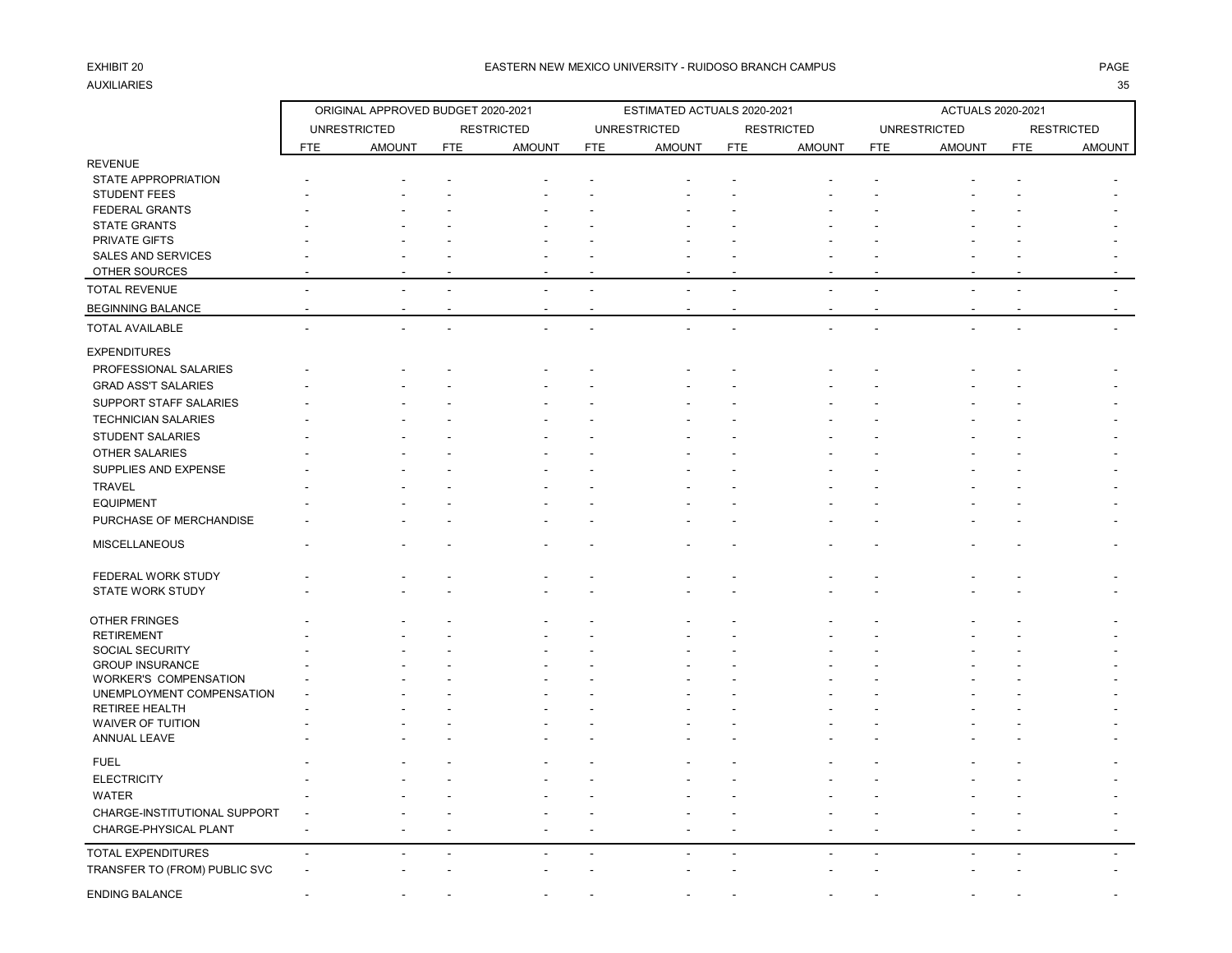## INTERCOLLEGIATE ATHLETICS 36

SUMMARY

REVENUE

ORIGINAL APPROVED BUDGET 2020-2021 ESTIMATED ACTUALS 2020-2021 ACTUALS 2020-2021

UNRESTRICTED RESTRICTED UNRESTRICTED RESTRICTED UNRESTRICTED RESTRICTED FTE AMOUNT FTE AMOUNT FTE AMOUNT FTE AMOUNT FTE AMOUNT FTE AMOUNT

**\*\*NOT APPLICABLE\*\***

# STATE APPROPRIATION **- - - - - - - - - - - -** STUDENT FEES **- - - - - - - - - - - -** FEDERAL GRANTS **- - - - - - - - - - - -** STATE GRANTS **- - - - - - - - - - - -** PRIVATE GIFTS **- - - - - - - - - - - -** SALES AND SERVICES OTHER SOURCES **- - - - - - - - - - - -** TOTAL REVENUE - - - - - - - - - - - - EXPENDITURES PROFESSIONAL/COACHES SALARIE -SUPPORT STAFF SALARIES TECHNICIAN SALARIES FEDERAL WORK STUDY PERFORMANCE AWARDS WORKER'S COMPENSATION UNEMPLOYMENT COMPENSATION -

BEGINNING BALANCE - - - - - - - - - - - - TOTAL AVAILABLE - - - - - - - - - - - - GRAD ASS'T SALARIES - - - - - - - - - - - - STUDENT SALARIES - - - - - - - - - - - - OTHER SALARIES - - - - - - - - - - - - SUPPLIES AND EXPENSE A state of the state of the state of the state of the state of the state of the state of the state of the state of the state of the state of the state of the state of the state of the state of the stat TRAVEL - - - - - - - - - - - equipment the set of the set of the set of the set of the set of the set of the set of the set of the set of the set of the set of the set of the set of the set of the set of the set of the set of the set of the set of the UTILTIES - - - - - - - - - - - - MISCELLANEOUS - - - - - - - - - - - - GRANTS IN AID - - - - - - - - - - - - STATE WORK STUDY - - - - - - - - - - - - RETIREMENT - - - - - - - - - - - - SOCIAL SECURITY And the second contract of the second contract of the second contract of the second contract of GROUP INSURANCE - - - - - - - - - - - - RETIREE HEALTH - - - - - - - - - - - - WAIVER OF TUITION - - - - - - - - - - - - ANNUAL LEAVE - - - - - - - - - - - - CHARGE-INSTUTIONAL SUPPORT - - - - - - - - - - - - CHARGE-PHYSICAL PLANT - - - - - - - - - - - - TOTAL EXPENDITURES - - - - - - - - - - - - TRANSFER TO (FROM) I & G - - - - - - - - - - - - ENDING BALANCE - - - - - - - - - - - -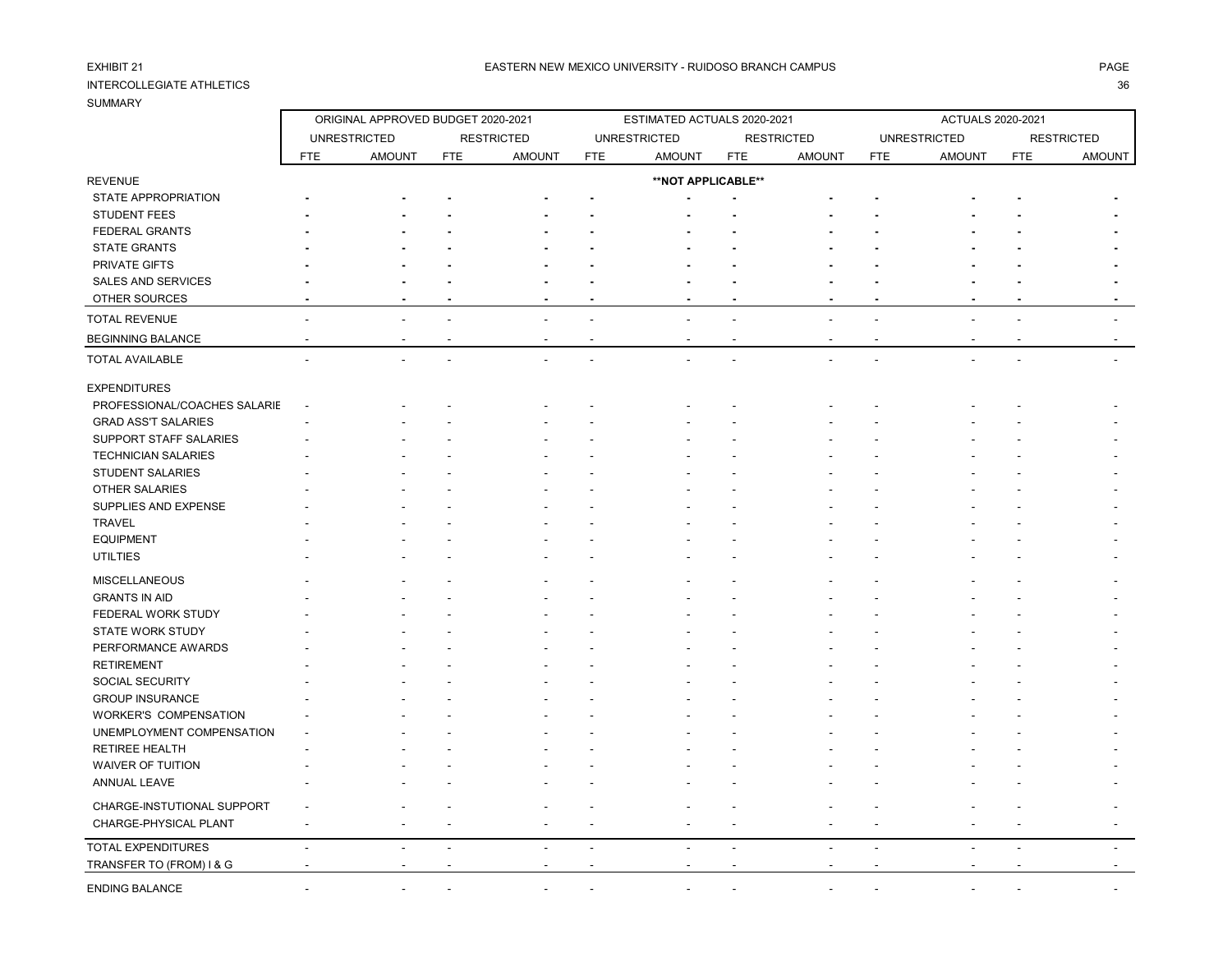## PLANT FUNDS CAPITAL OUTLAY 37

|                                  | ORIGINAL APPROVED BUDGET 2020-2021 |                             | ESTIMATED ACTUALS 2020-2021 |                      | ACTUALS 2020-2021           |                          |  |  |
|----------------------------------|------------------------------------|-----------------------------|-----------------------------|----------------------|-----------------------------|--------------------------|--|--|
|                                  | <b>UNRESTRICTED</b>                | <b>RESTRICTED</b>           | <b>UNRESTRICTED</b>         | <b>RESTRICTED</b>    | <b>UNRESTRICTED</b>         | <b>RESTRICTED</b>        |  |  |
|                                  | <b>AMOUNT</b><br><b>FTE</b>        | <b>AMOUNT</b><br><b>FTE</b> | <b>AMOUNT</b><br><b>FTE</b> | <b>AMOUNT</b><br>FTE | <b>AMOUNT</b><br><b>FTE</b> | <b>FTE</b><br>AMOUNT     |  |  |
| ALLOCATED                        |                                    |                             |                             |                      |                             |                          |  |  |
| <b>REVENUES</b>                  |                                    |                             |                             |                      |                             |                          |  |  |
| <b>FEDERAL</b>                   | $\overline{\phantom{a}}$           |                             | $\overline{\phantom{a}}$    |                      | $\overline{\phantom{a}}$    |                          |  |  |
| <b>STATE</b>                     | 1,675,000                          |                             | 3,500,000                   |                      | 2,987,247                   |                          |  |  |
| INTEREST ON INVESTMENTS          |                                    |                             |                             |                      |                             |                          |  |  |
| <b>OTHER</b>                     |                                    |                             |                             |                      |                             |                          |  |  |
| <b>TOTAL REVENUE</b>             | 1,675,000                          |                             | 3,500,000                   |                      | 2,987,247                   |                          |  |  |
| <b>BEGINNING BALANCE</b>         |                                    |                             |                             |                      | $\overline{\phantom{a}}$    |                          |  |  |
| <b>TOTAL AVAILABLE</b>           | 1,675,000                          |                             | 3,500,000                   |                      | 2,987,247                   |                          |  |  |
| <b>EXPENDITURES</b>              |                                    |                             |                             |                      |                             |                          |  |  |
| <b>MAJOR PROJECTS</b>            | 1,675,000                          |                             | 3,500,000                   |                      | 3,489,199                   |                          |  |  |
| MINOR CAPITAL OUTLAY             |                                    |                             |                             |                      |                             |                          |  |  |
| TOTAL EXPENDITURES               | 1,675,000                          |                             | 3,500,000                   |                      | 3,489,199                   |                          |  |  |
| TRANSFERS (TO) FROM MINOR        |                                    |                             |                             |                      | (501, 952)                  |                          |  |  |
| ENDING BALANCE, ALLOCATED        |                                    |                             |                             |                      |                             |                          |  |  |
|                                  |                                    |                             |                             |                      |                             |                          |  |  |
| UNALLOCATED                      |                                    |                             |                             |                      |                             |                          |  |  |
| <b>REVENUES</b>                  |                                    |                             |                             |                      |                             |                          |  |  |
| INTEREST ON INVESTMENTS          |                                    |                             |                             |                      |                             |                          |  |  |
| <b>OTHER</b>                     |                                    |                             |                             |                      |                             |                          |  |  |
| <b>TOTAL REVENUE</b>             |                                    |                             |                             |                      |                             |                          |  |  |
| <b>BEGINNING BALANCE</b>         | 400,252                            |                             | 996,138                     |                      | 996,138                     |                          |  |  |
| <b>TOTAL AVAILABLE</b>           | 400,252                            |                             | 996,138                     |                      | 996,138                     |                          |  |  |
| <b>EXPENDITURES</b>              |                                    |                             |                             |                      |                             |                          |  |  |
| ERR                              | $\overline{\phantom{a}}$           |                             |                             |                      |                             |                          |  |  |
| MINOR CAPITAL OUTLAY             | 200,000                            |                             | 750,000                     |                      | 121,857                     |                          |  |  |
| TOTAL EXPENDITURES               | 200,000                            |                             | 750,000                     |                      | 121,857                     |                          |  |  |
| TRANSFERS TO (FROM)              |                                    |                             |                             |                      |                             |                          |  |  |
| <b>INSTRUCTION &amp; GENERAL</b> |                                    |                             |                             |                      | (800,000)                   |                          |  |  |
| <b>ENDOWMENT</b>                 |                                    |                             | $\overline{\phantom{a}}$    |                      |                             |                          |  |  |
| <b>MINOR</b>                     |                                    |                             | (800,000)                   |                      |                             |                          |  |  |
| <b>MAJOR</b>                     |                                    |                             | $\mathcal{L}_{\mathcal{A}}$ |                      | 501,952                     |                          |  |  |
| PLANT EQUIPMENT                  | (10,000)                           |                             | (10,000)                    |                      | (10,000)                    | $\overline{\phantom{a}}$ |  |  |
| TOTAL TRANSFERS                  | (10,000)                           |                             | (810,000)                   |                      | (308, 048)                  | $\overline{\phantom{a}}$ |  |  |
| ENDING BALANCE, UNALLOCATED      | 210,252                            |                             | 1,056,138                   |                      | 1,182,329                   |                          |  |  |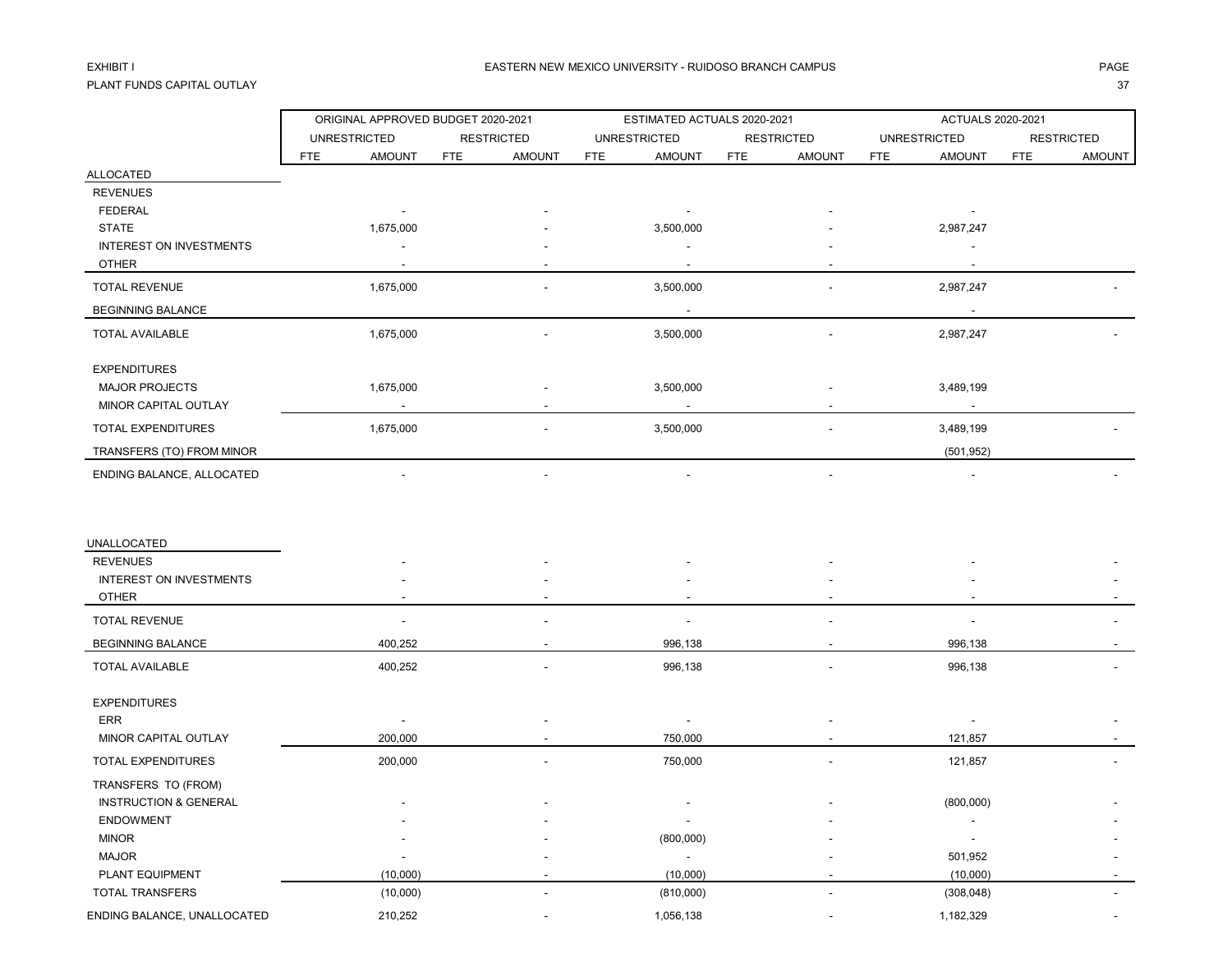## RENEWALS & REPLACEMENTS 38

|                                             |     | ORIGINAL APPROVED BUDGET 2020-2021 |            |                   |     | ESTIMATED ACTUALS 2020-2021 |     |                   | ACTUALS 2020-2021 |                          |            |                   |
|---------------------------------------------|-----|------------------------------------|------------|-------------------|-----|-----------------------------|-----|-------------------|-------------------|--------------------------|------------|-------------------|
|                                             |     | <b>UNRESTRICTED</b>                |            | <b>RESTRICTED</b> |     | <b>UNRESTRICTED</b>         |     | <b>RESTRICTED</b> |                   | <b>UNRESTRICTED</b>      |            | <b>RESTRICTED</b> |
|                                             | FTE | <b>AMOUNT</b>                      | <b>FTE</b> | <b>AMOUNT</b>     | FTE | <b>AMOUNT</b>               | FTE | <b>AMOUNT</b>     | <b>FTE</b>        | <b>AMOUNT</b>            | <b>FTE</b> | <b>AMOUNT</b>     |
|                                             |     |                                    |            |                   |     |                             |     |                   |                   |                          |            |                   |
| <b>REVENUES</b>                             |     |                                    |            |                   |     |                             |     |                   |                   |                          |            |                   |
| <b>INTEREST ON INVESTMENTS</b>              |     |                                    |            |                   |     |                             |     |                   |                   |                          |            |                   |
| <b>BOND ISSUES</b>                          |     |                                    |            |                   |     |                             |     |                   |                   |                          |            |                   |
| FUNDS REQUIRED BY INDENTURES                |     |                                    |            |                   |     |                             |     |                   |                   |                          |            |                   |
| <b>OTHER</b>                                |     |                                    |            |                   |     |                             |     |                   |                   |                          |            |                   |
| <b>TOTAL REVENUE</b>                        |     |                                    |            |                   |     |                             |     |                   |                   |                          |            |                   |
| <b>BEGINNING BALANCE</b>                    |     | 905,461                            |            |                   |     | 955,461                     |     |                   |                   | 955,461                  |            |                   |
| <b>TOTAL AVAILABLE</b>                      |     | 905,461                            |            |                   |     | 955,461                     |     |                   |                   | 955,461                  |            |                   |
| <b>EXPENDITURES</b>                         |     |                                    |            |                   |     |                             |     |                   |                   |                          |            |                   |
| FUNDS FOR BUILDING RENEWAL                  |     | $\sim$                             |            |                   |     | 50,000                      |     |                   |                   | $\overline{\phantom{a}}$ |            |                   |
| TOTAL EXPENDITURES                          |     |                                    |            |                   |     | 50,000                      |     |                   |                   |                          |            |                   |
| <b>TRANSFERS</b>                            |     |                                    |            |                   |     |                             |     |                   |                   |                          |            |                   |
| <b>INTERNAL SERVICE</b>                     |     |                                    |            |                   |     |                             |     |                   |                   |                          |            |                   |
| <b>AUXILIARIES</b>                          |     |                                    |            |                   |     |                             |     |                   |                   |                          |            |                   |
| <b>INSTRUCTIONAL &amp; GENERAL BR&amp;R</b> |     | (35,000)                           |            |                   |     | (35,000)                    |     |                   |                   | (35,000)                 |            |                   |
| UNEXPENDED PLANT                            |     |                                    |            |                   |     |                             |     |                   |                   |                          |            |                   |
| RETIREMENT OF INDEBTEDNESS                  |     |                                    |            |                   |     | $\overline{\phantom{a}}$    |     |                   |                   | $\overline{a}$           |            |                   |
| <b>TOTAL TRANSFERS</b>                      |     | (35,000)                           |            |                   |     | (35,000)                    |     |                   |                   | (35,000)                 |            |                   |
| <b>ENDING BALANCE</b>                       |     | 940,461                            |            |                   |     | 940,461                     |     |                   |                   | 990,461                  |            |                   |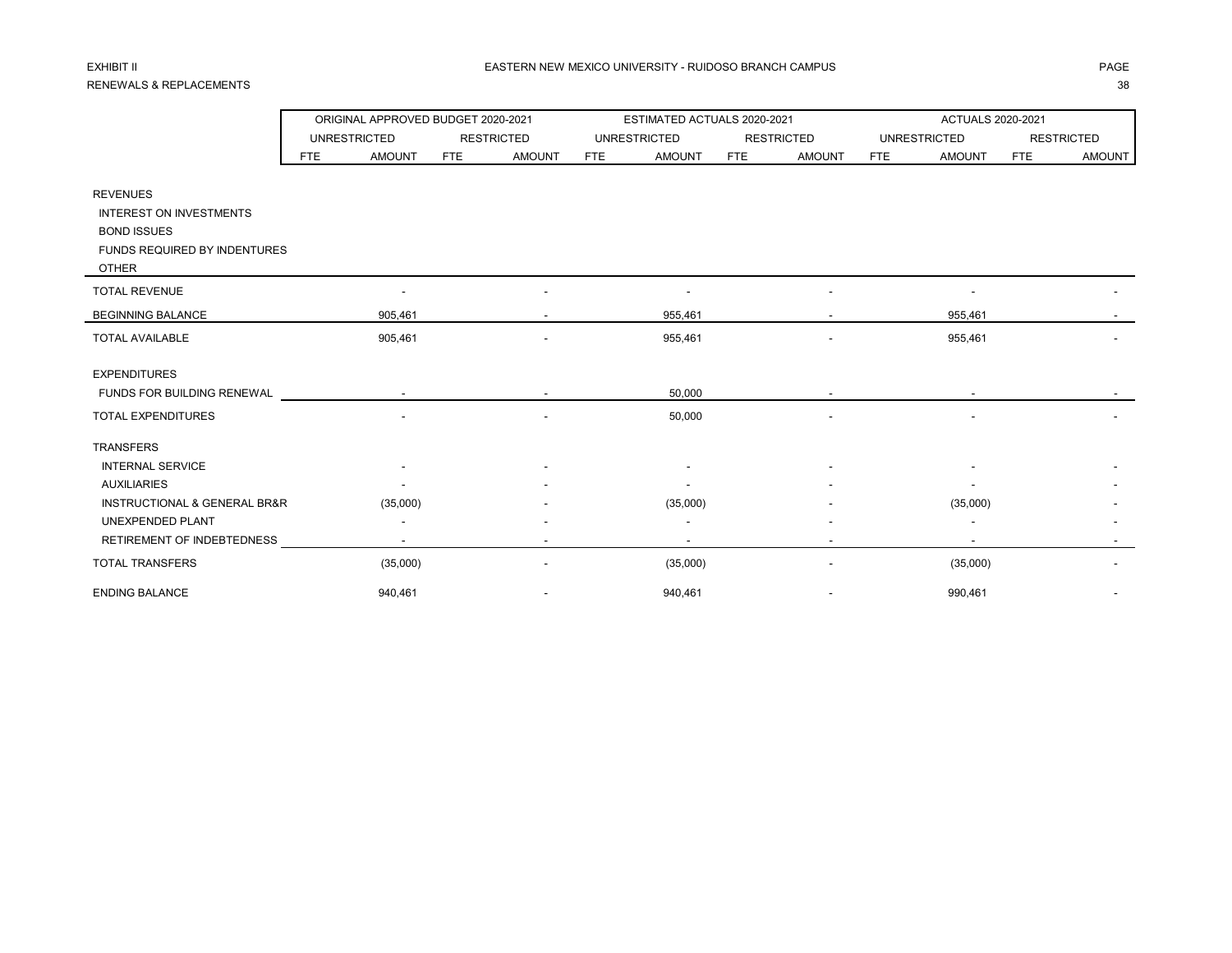## RETIREMENT OF INDEBTEDNESS 39

### EXHIBIT III DHANNIN NEW MEXICO UNIVERSITY - RUIDOSO BRANCH CAMPUS DHANNIN NA GELANNIN DHAGE DHANNIN NA GELANNIN

## ORIGINAL APPROVED BUDGET 2020-2021 ESTIMATED ACTUALS 2020-2021 ACTUALS 2020-2021 UNRESTRICTED RESTRICTED UNRESTRICTED RESTRICTED UNRESTRICTED RESTRICTED FTE AMOUNT FTE AMOUNT FTE AMOUNT FTE AMOUNT FTE AMOUNT FTE AMOUNT REVENUES TAX LEVY 886,000 - 918,239 INTEREST INCOME And the state of the state of the state of the state of the state of the state of the state of the state of the state of the state of the state of the state of the state of the state of the state of the sta OTHER (ITEMIZED BY SOURCE) And the state of the state of the state of the state of the state of the state of the state of the state of the state of the state of the state of the state of the state of the state of the state BOND PROCEEDS - 124,000 - 49,973 TOTAL REVENUE - - 1,010,000 - 968,212 - BEGINNING BALANCE RESERVES FOR PRINIPAL & INTEREST - OTHER BALANCES TOTAL BEGINNING BALANCES ARE A SERVER TOTAL BEGINNING BALANCES AND HELP ASSESSED ASSOCIATES AND HELP ASSESSED ASSOCIATES AND LESS AND LESS AND LESS AND LESS AND LESS AND LESS AND LESS AND LESS AND LESS AND LESS AND LESS AN TOTAL AVAILABLE - - 1,010,000 - 968,212 - EXPENDITURES RETIREMENT OF PRINCIPAL 870,000 870,000 870,000 870,000 870,000 870,000 870,000 870,000 870,000 870,000 870,000 PAYMENT OF INTEREST THE RESOLUTION OF INTEREST ASSAULT AND THE RESOLUTION OF INTEREST ASSAULT AND THE RESOLUTION OF INTEREST AND THE RESOLUTION OF INTEREST AND INTEREST ASSAULT AND THE RESOLUTION OF INTERFERING A SAME RESO SERVICE CHARGES/ISSUING COST 49,973 49,973 TOTAL EXPENDITURES 6 1,009,000 - 1,009,000 - 935,370 - 935,370 TRANSFERS TO (FROM) I & G ENDING BALANCE - - 1,000 - 32,842 - TOTAL PRINCIPAL OUTSTANDING 6/30 2020 GOB 2,130,000 2,130,000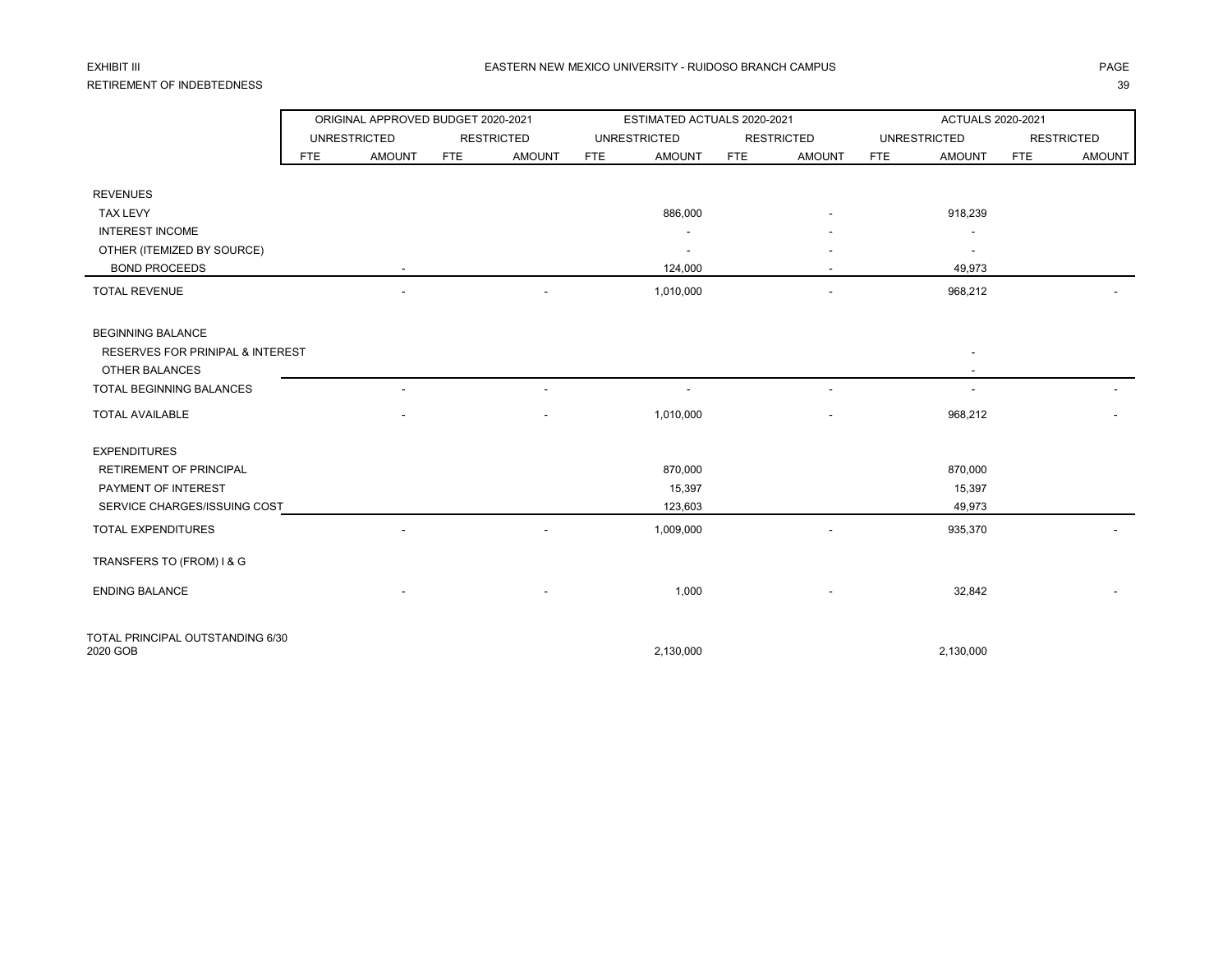TUITION AND FEES

### SUMMARY CURRENT FUNDS REVENUE 40

PAGE 1

ORIGINAL APPROVED BUDGET 2020-2021 ESTIMATED ACTUALS 2020-2021 ACTUALS 2020-2021

| STUDENT SOCIAL & CULTURAL        |                          |                |           |           |                |           |                          |           |           |
|----------------------------------|--------------------------|----------------|-----------|-----------|----------------|-----------|--------------------------|-----------|-----------|
| <b>RESEARCH</b>                  |                          |                |           |           |                |           |                          |           |           |
| PUBLIC SERVICE                   | 57,000                   |                |           | 88,000    |                |           |                          | 28,244    |           |
| <b>INTERNAL SERVICE</b>          |                          |                |           |           |                |           |                          |           |           |
| <b>STUDENT AID</b>               |                          |                |           |           |                |           |                          |           |           |
| <b>AUXILIARIES</b>               |                          |                |           |           |                |           |                          |           |           |
| <b>INTERCOLLEGIATE ATHLETICS</b> |                          |                |           |           |                |           |                          |           |           |
| <b>TOTAL</b>                     | 557,400                  | $\overline{a}$ |           | 588,400   | $\blacksquare$ |           | $\overline{\phantom{a}}$ | 502,947   |           |
| <b>STATE APPROPRIATIONS</b>      |                          |                |           |           |                |           |                          |           |           |
| <b>INSTRUCTION &amp; GENERAL</b> | 2,412,700                |                |           | 2,202,600 |                |           |                          | 2,202,600 |           |
| STUDENT SOCIAL & CULTURAL        |                          |                |           |           |                |           |                          |           |           |
| <b>RESEARCH</b>                  |                          |                |           |           |                |           |                          |           |           |
| PUBLIC SERVICE                   | 10,000                   |                |           |           |                |           |                          | 16,727    |           |
| <b>INTERNAL SERVICE</b>          |                          |                |           |           |                |           |                          |           |           |
| <b>STUDENT AID</b>               |                          |                |           |           |                |           |                          |           |           |
| <b>AUXILIARIES</b>               |                          |                |           |           |                |           |                          |           |           |
| INTERCOLLEGIATE ATHLETICS        |                          |                |           |           |                |           |                          |           |           |
| <b>TOTAL</b>                     | 2,422,700                |                |           | 2,202,600 |                |           |                          | 2,219,327 |           |
| <b>FEDERAL GRANTS</b>            |                          |                |           |           |                |           |                          |           |           |
| <b>INSTRUCTION &amp; GENERAL</b> |                          |                | 900,000   |           |                | 1,250,000 |                          |           | 327,774   |
| STUDENT SOCIAL & CULTURAL        |                          |                |           |           |                |           |                          |           |           |
| <b>RESEARCH</b>                  |                          |                |           |           |                |           |                          |           |           |
| PUBLIC SERVICE                   |                          |                | 990,000   |           |                | 1,990,000 |                          |           | 2,215,243 |
| <b>INTERNAL SERVICE</b>          |                          |                |           |           |                | 20,000    |                          |           |           |
| <b>STUDENT AID</b>               |                          |                | 804,900   |           |                | 954,900   |                          |           | 1,138,485 |
| <b>AUXILIARIES</b>               |                          |                |           |           |                |           |                          |           |           |
| <b>INTERCOLLEGIATE ATHLETICS</b> |                          |                |           |           |                |           |                          |           |           |
| <b>TOTAL</b>                     | $\overline{\phantom{0}}$ | ٠              | 2,694,900 |           |                | 4,214,900 | $\overline{\phantom{a}}$ |           | 3,681,502 |
| STATE GRANTS                     |                          |                |           |           |                |           |                          |           |           |
| INICTDUCTION & CENIEDAL          |                          |                | 120.000   |           |                | 120000    |                          |           | E, 704    |

UNRESTRICTED RESTRICTED UNRESTRICTED RESTRICTED UNRESTRICTED RESTRICTED FTE AMOUNT FTE AMOUNT FTE AMOUNT FTE AMOUNT FTE AMOUNT FTE AMOUNT INSTRUCTION & GENERAL - 500,400 - - - 500,400 - - - 474,703 - -

| . <del>.</del>                   |                          |                          |                          |                          |                          |                          |                          |                          |                          |                          |                          |                          |
|----------------------------------|--------------------------|--------------------------|--------------------------|--------------------------|--------------------------|--------------------------|--------------------------|--------------------------|--------------------------|--------------------------|--------------------------|--------------------------|
| <b>INSTRUCTION &amp; GENERAL</b> |                          | $\overline{\phantom{a}}$ | . .                      | 130,000                  | $\overline{\phantom{a}}$ | $\overline{\phantom{a}}$ | $\overline{\phantom{0}}$ | 130,000                  | $\overline{\phantom{0}}$ | $\overline{\phantom{0}}$ |                          | 5,724                    |
| STUDENT SOCIAL & CULTURAL        | $\overline{\phantom{a}}$ | $\overline{\phantom{a}}$ |                          | -                        | -                        | $\sim$                   |                          | -                        |                          |                          |                          | $\overline{\phantom{0}}$ |
| <b>RESEARCH</b>                  | -                        | . .                      |                          |                          | -                        | $\sim$                   |                          | $\overline{\phantom{a}}$ |                          |                          |                          | $\overline{\phantom{0}}$ |
| PUBLIC SERVICE                   |                          | . .                      |                          | 200,000                  | $\overline{\phantom{a}}$ | $\overline{\phantom{0}}$ |                          | 200,000                  | $\overline{\phantom{0}}$ | $\overline{\phantom{0}}$ |                          | 150,989                  |
| <b>INTERNAL SERVICE</b>          |                          | $\overline{\phantom{a}}$ |                          | $\overline{\phantom{0}}$ | -                        | $\overline{\phantom{0}}$ |                          | $\overline{\phantom{0}}$ |                          |                          |                          | $\overline{\phantom{0}}$ |
| STUDENT AID                      | $\overline{\phantom{a}}$ | 18,000                   | $\overline{\phantom{0}}$ | 49,138                   | $\overline{\phantom{a}}$ | 18,000                   | $\overline{\phantom{0}}$ | 49,138                   | $\overline{\phantom{0}}$ | 20,231                   | $\overline{\phantom{0}}$ | 65,619                   |
| <b>AUXILIARIES</b>               | -                        | . .                      |                          | $\overline{\phantom{a}}$ | -                        | $\sim$                   |                          | $\overline{\phantom{0}}$ |                          | -                        |                          |                          |
| INTERCOLLEGIATE ATHLETICS        |                          | $\overline{\phantom{a}}$ |                          | $\overline{\phantom{a}}$ |                          | $\overline{\phantom{0}}$ |                          | $\overline{\phantom{0}}$ | $\overline{\phantom{a}}$ |                          |                          |                          |
| <b>TOTAL</b>                     | $\overline{\phantom{a}}$ | 18,000                   | $\overline{\phantom{a}}$ | 379,138                  | $\overline{\phantom{a}}$ | 18,000                   | $\overline{\phantom{a}}$ | 379,138                  | $\overline{\phantom{a}}$ | 20,231                   | $\overline{\phantom{0}}$ | 222,332                  |
|                                  |                          |                          |                          |                          |                          |                          |                          |                          |                          |                          |                          |                          |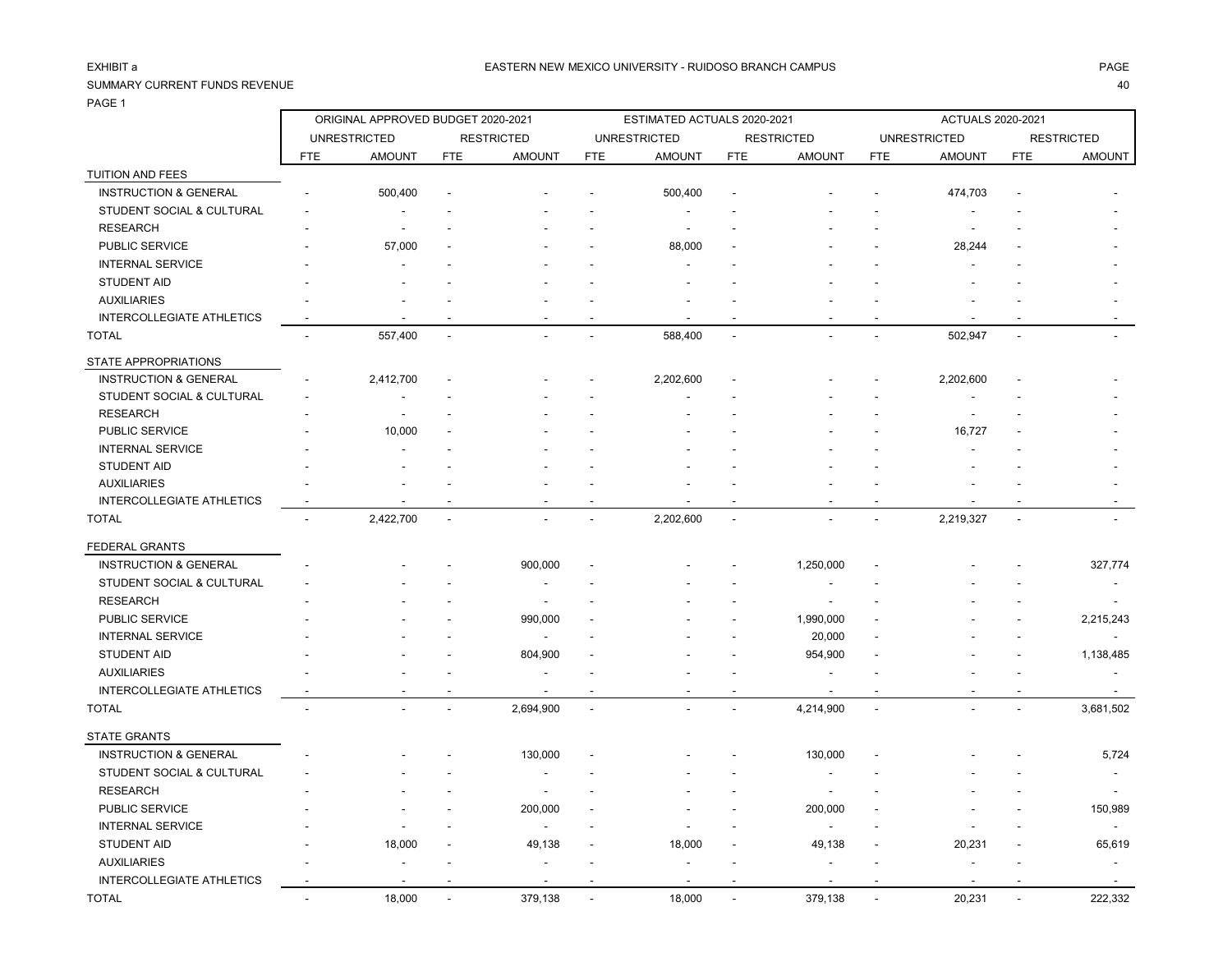PRIVATE GIFTS

### SUMMARY CURRENT FUNDS REVENUE 41

INTERCOLLEGIATE ATHLETICS -

PAGE 2

ORIGINAL APPROVED BUDGET 2020-2021 ESTIMATED ACTUALS 2020-2021 ACTUALS 2020-2021

UNRESTRICTED RESTRICTED UNRESTRICTED RESTRICTED UNRESTRICTED RESTRICTED FTE AMOUNT FTE AMOUNT FTE AMOUNT FTE AMOUNT FTE AMOUNT FTE AMOUNT

| <b>INSTRUCTION &amp; GENERAL</b> |                          |                |                          | 100,000                  |                          |           |                          | 100,000                  |                          |                             | 278                      |
|----------------------------------|--------------------------|----------------|--------------------------|--------------------------|--------------------------|-----------|--------------------------|--------------------------|--------------------------|-----------------------------|--------------------------|
| STUDENT SOCIAL & CULTURAL        |                          |                |                          |                          |                          |           |                          |                          |                          |                             |                          |
| <b>RESEARCH</b>                  |                          |                |                          | $\overline{\phantom{a}}$ |                          |           |                          | $\overline{\phantom{a}}$ |                          |                             | $\overline{\phantom{a}}$ |
| PUBLIC SERVICE                   |                          |                |                          | 10,000                   |                          |           |                          | 10,000                   |                          |                             | 883                      |
| <b>INTERNAL SERVICE</b>          |                          |                |                          | $\overline{\phantom{a}}$ |                          |           |                          |                          |                          |                             |                          |
| <b>STUDENT AID</b>               |                          |                |                          | 25,000                   |                          |           |                          | 25,000                   |                          |                             | 15,950                   |
| <b>AUXILIARIES</b>               |                          |                |                          |                          |                          |           |                          |                          |                          |                             | $\overline{\phantom{a}}$ |
| <b>INTERCOLLEGIATE ATHLETICS</b> |                          |                |                          | $\overline{\phantom{a}}$ |                          |           |                          |                          |                          |                             |                          |
| <b>TOTAL</b>                     | $\overline{\phantom{a}}$ | $\blacksquare$ |                          | 135,000                  | $\overline{\phantom{a}}$ |           | $\overline{\phantom{a}}$ | 135,000                  | $\overline{\phantom{a}}$ | $\blacksquare$<br>ä,        | 17,111                   |
| LAND AND PERMANENT FUND          |                          |                |                          |                          |                          |           |                          |                          |                          |                             |                          |
| <b>INSTRUCTION &amp; GENERAL</b> |                          |                |                          |                          |                          |           |                          |                          |                          |                             |                          |
| STUDENT SOCIAL & CULTURAL        |                          |                |                          |                          |                          |           |                          |                          |                          |                             |                          |
| <b>RESEARCH</b>                  |                          |                |                          |                          |                          |           |                          |                          |                          |                             |                          |
| PUBLIC SERVICE                   |                          |                |                          |                          |                          |           |                          |                          |                          |                             |                          |
| <b>INTERNAL SERVICE</b>          |                          |                |                          |                          |                          |           |                          |                          |                          |                             |                          |
| <b>STUDENT AID</b>               |                          |                |                          |                          |                          |           |                          |                          |                          |                             |                          |
| <b>AUXILIARIES</b>               |                          |                |                          |                          |                          |           |                          |                          |                          |                             |                          |
| <b>INTERCOLLEGIATE ATHLETICS</b> |                          |                |                          |                          |                          |           |                          |                          |                          |                             |                          |
| <b>TOTAL</b>                     |                          |                |                          |                          |                          |           |                          |                          |                          |                             |                          |
| <b>TAX LEVY</b>                  |                          |                |                          |                          |                          |           |                          |                          |                          |                             |                          |
| <b>INSTRUCTION &amp; GENERAL</b> |                          | 1,370,000      | $\overline{\phantom{a}}$ |                          |                          | 1,370,000 |                          |                          |                          | 1,436,351                   |                          |
| STUDENT SOCIAL & CULTURAL        |                          |                |                          |                          |                          |           |                          |                          |                          |                             |                          |
| <b>RESEARCH</b>                  |                          |                |                          |                          |                          |           |                          |                          |                          |                             |                          |
| PUBLIC SERVICE                   |                          |                |                          |                          |                          |           |                          |                          |                          |                             |                          |
| <b>INTERNAL SERVICE</b>          |                          |                |                          |                          |                          |           |                          |                          |                          |                             |                          |
| <b>STUDENT AID</b>               |                          |                |                          |                          |                          |           |                          |                          |                          |                             |                          |
| <b>AUXILIARIES</b>               |                          |                |                          |                          |                          |           |                          |                          |                          |                             |                          |
| INTERCOLLEGIATE ATHLETICS        |                          |                |                          | $\overline{\phantom{a}}$ |                          |           |                          | $\overline{\phantom{a}}$ |                          |                             | $\blacksquare$           |
| <b>TOTAL</b>                     | $\blacksquare$           | 1,370,000      | $\overline{\phantom{a}}$ |                          |                          | 1,370,000 | $\overline{\phantom{a}}$ |                          |                          | 1,436,351<br>$\blacksquare$ | $\blacksquare$           |
| <b>SALES AND SERVICES</b>        |                          |                |                          |                          |                          |           |                          |                          |                          |                             |                          |
| <b>INSTRUCTION &amp; GENERAL</b> |                          |                |                          |                          |                          |           |                          |                          |                          |                             |                          |
| STUDENT SOCIAL & CULTURAL        |                          |                |                          |                          |                          |           |                          |                          |                          |                             |                          |
| <b>RESEARCH</b>                  |                          |                |                          |                          |                          |           |                          |                          |                          |                             |                          |

PUBLIC SERVICE - - - - - - - - - - - -

 STUDENT AID - - - - - - - - - - - - AUXILIARIES - - - - - - - - - - - -

TOTAL - - - - - - - - - - - -

INTERNAL SERVICE A SUB-SERVICE A SUB-SERVICE A SUB-SERVICE A SUB-SERVICE AND THE SUB-SERVICE AND THE SUB-SERVICE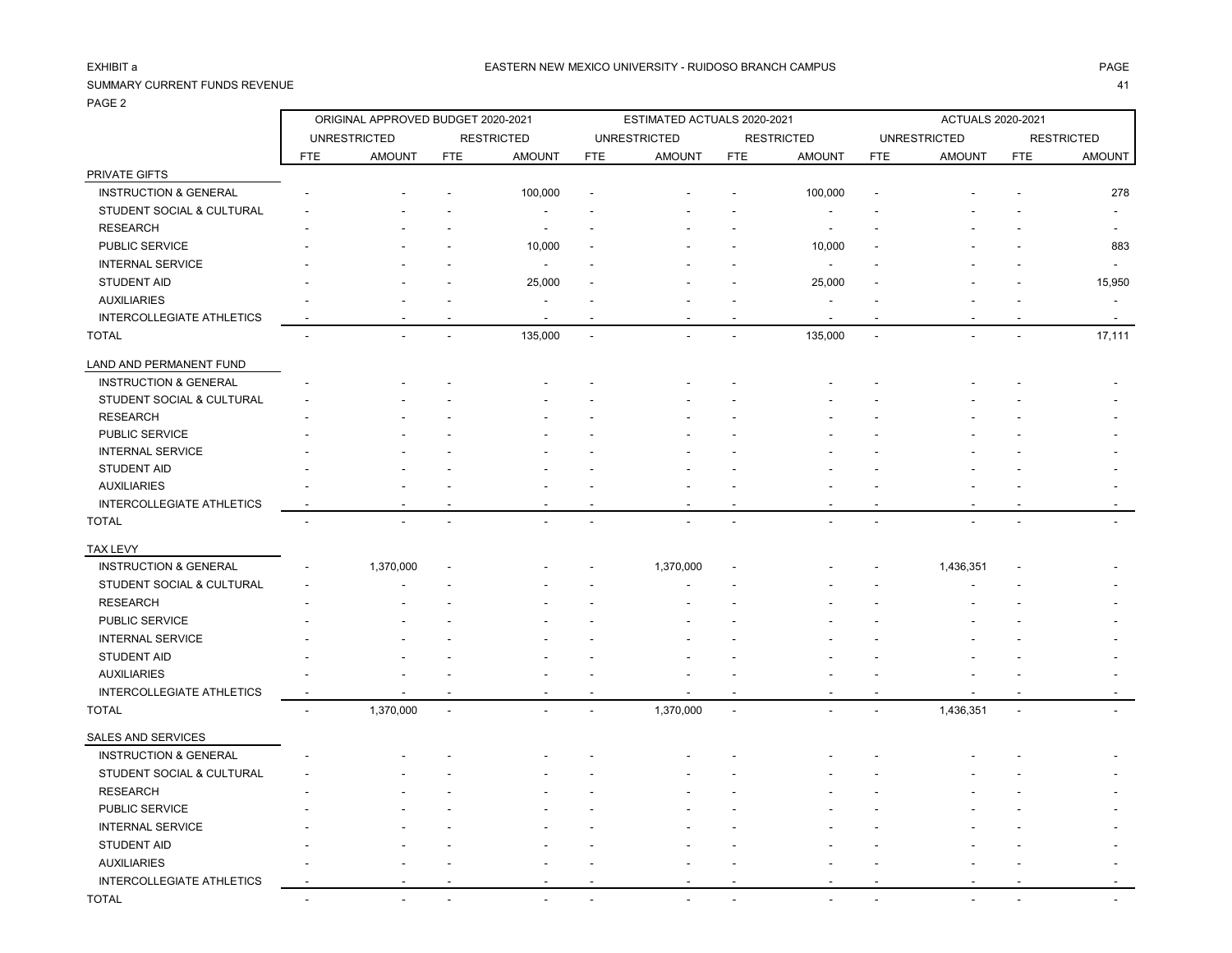## SUMMARY CURRENT FUNDS REVENUE 42

|                                      | ORIGINAL APPROVED BUDGET 2020-2021 |                     |                          |                   |                          | ESTIMATED ACTUALS 2020-2021 |                          |                          | <b>ACTUALS 2020-2021</b> |                     |                          |                   |
|--------------------------------------|------------------------------------|---------------------|--------------------------|-------------------|--------------------------|-----------------------------|--------------------------|--------------------------|--------------------------|---------------------|--------------------------|-------------------|
|                                      |                                    | <b>UNRESTRICTED</b> |                          | <b>RESTRICTED</b> |                          | <b>UNRESTRICTED</b>         |                          | <b>RESTRICTED</b>        |                          | <b>UNRESTRICTED</b> |                          | <b>RESTRICTED</b> |
|                                      | <b>FTE</b>                         | <b>AMOUNT</b>       | <b>FTE</b>               | <b>AMOUNT</b>     | <b>FTE</b>               | <b>AMOUNT</b>               | <b>FTE</b>               | <b>AMOUNT</b>            | <b>FTE</b>               | <b>AMOUNT</b>       | <b>FTE</b>               | <b>AMOUNT</b>     |
| OTHER SOURCES                        |                                    |                     |                          |                   |                          |                             |                          |                          |                          |                     |                          |                   |
| <b>INSTRUCTION &amp; GENERAL</b>     |                                    | 69,900              |                          |                   |                          | 97,000                      |                          |                          |                          | 170,009             |                          |                   |
| <b>STUDENT SOCIAL &amp; CULTURAL</b> |                                    |                     |                          |                   |                          |                             |                          |                          |                          |                     |                          |                   |
| <b>RESEARCH</b>                      |                                    |                     |                          |                   |                          |                             |                          |                          |                          |                     |                          |                   |
| PUBLIC SERVICE                       |                                    | 2,000               |                          |                   |                          | 2,000                       |                          |                          |                          | 374                 |                          |                   |
| <b>INTERNAL SERVICE</b>              |                                    |                     |                          |                   |                          |                             |                          |                          |                          |                     |                          |                   |
| <b>STUDENT AID</b>                   |                                    |                     |                          | 20,962            | $\overline{\phantom{a}}$ |                             |                          | 20,962                   |                          |                     |                          | 23,384            |
| <b>AUXILIARIES</b>                   |                                    |                     |                          |                   |                          |                             |                          |                          |                          |                     |                          |                   |
| <b>INTERCOLLEGIATE ATHLETICS</b>     |                                    |                     |                          |                   |                          |                             |                          | $\overline{\phantom{a}}$ |                          |                     |                          | $\sim$            |
| <b>TOTAL</b>                         |                                    | 71,900              | $\overline{\phantom{a}}$ | 20,962            | $\overline{\phantom{a}}$ | 99,000                      | $\overline{\phantom{a}}$ | 20,962                   |                          | 170,383             | $\overline{\phantom{a}}$ | 23,384            |
| TOTAL CURRENT FUNDS REVENUE          |                                    |                     |                          |                   |                          |                             |                          |                          |                          |                     |                          |                   |
| <b>TUITION AND FEES</b>              |                                    | 557,400             |                          |                   |                          | 588,400                     | $\overline{\phantom{a}}$ |                          |                          | 502,947             |                          |                   |
| <b>STATE APPROPRIATION</b>           |                                    | 2,422,700           |                          |                   |                          | 2,202,600                   | $\overline{\phantom{a}}$ |                          |                          | 2,219,327           |                          |                   |
| <b>FEDERAL GRANTS</b>                |                                    |                     | $\overline{\phantom{a}}$ | 2,694,900         | $\overline{\phantom{a}}$ |                             | $\overline{\phantom{a}}$ | 4,214,900                | $\overline{\phantom{a}}$ |                     |                          | 3,681,502         |
| <b>STATE GRANTS</b>                  |                                    | 18,000              |                          | 379,138           | $\overline{\phantom{a}}$ | 18,000                      | $\blacksquare$           | 379,138                  | $\overline{\phantom{a}}$ | 20,231              |                          | 222,332           |
| <b>PRIVATE GIFTS</b>                 |                                    |                     |                          | 135,000           | $\overline{\phantom{a}}$ |                             |                          | 135,000                  | $\overline{\phantom{a}}$ |                     |                          | 17,111            |
| <b>LAND AND PERMANENT FUND</b>       |                                    |                     |                          |                   |                          |                             |                          |                          |                          |                     |                          |                   |
| <b>TAX LEVY</b>                      |                                    | 1,370,000           |                          |                   |                          | 1,370,000                   |                          |                          |                          | 1,436,351           |                          |                   |
| <b>SALES AND SERVICES</b>            |                                    |                     |                          |                   |                          |                             |                          |                          |                          |                     |                          |                   |
| <b>OTHER SOURCES</b>                 |                                    | 71,900              |                          | 20,962            |                          | 99,000                      |                          | 20,962                   |                          | 170,383             |                          | 23,384            |
| <b>TOTAL</b>                         |                                    | 4,440,000           |                          | 3,230,000         |                          | 4,278,000                   |                          | 4,750,000                |                          | 4,349,239           |                          | 3,944,329         |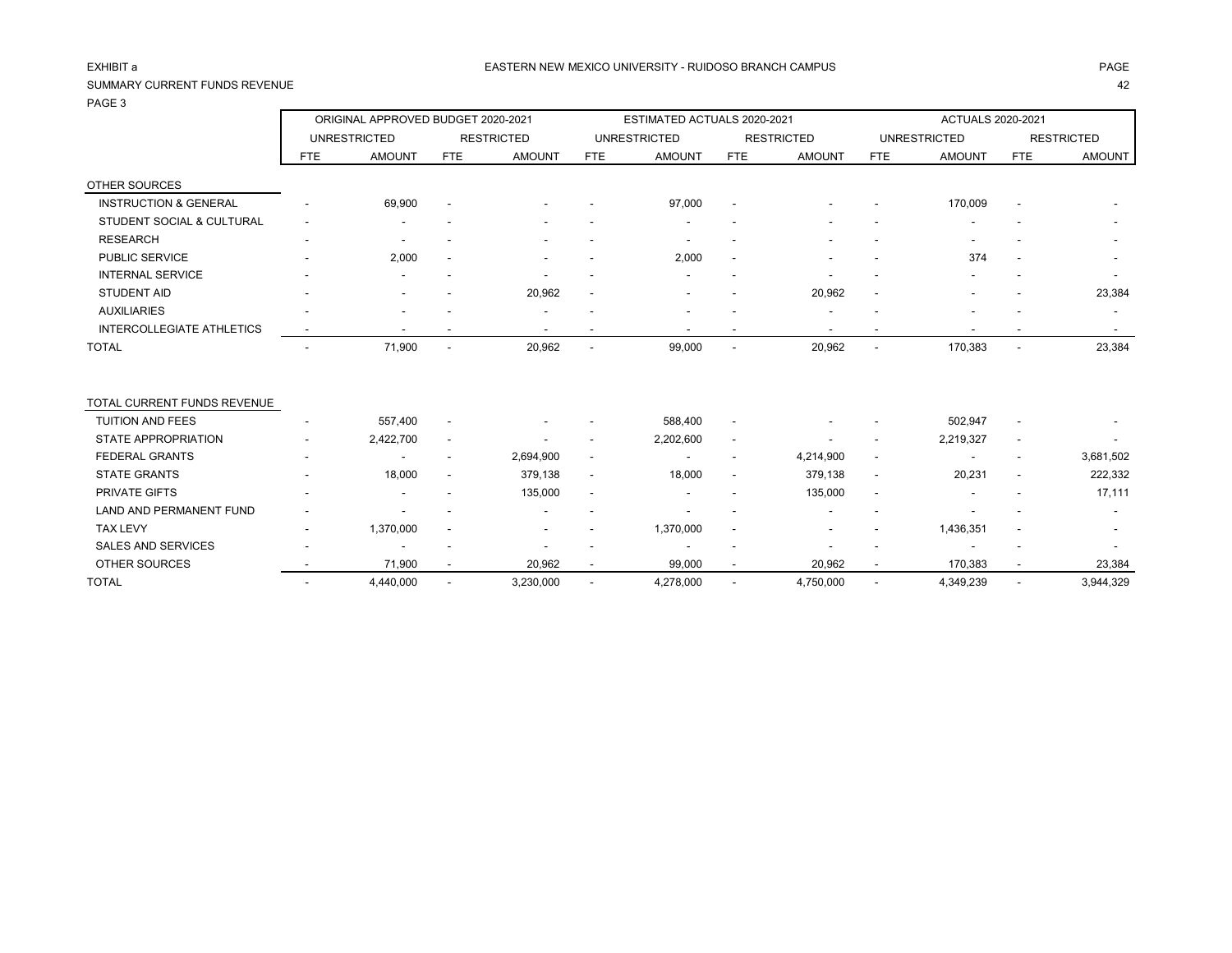|                                      |                          | ORIGINAL APPROVED BUDGET 2020-2021 |                          |                          |                          | ESTIMATED ACTUALS 2020-2021 |                          |                          |                          | ACTUALS 2020-2021        |                          |                          |
|--------------------------------------|--------------------------|------------------------------------|--------------------------|--------------------------|--------------------------|-----------------------------|--------------------------|--------------------------|--------------------------|--------------------------|--------------------------|--------------------------|
|                                      |                          | <b>UNRESTRICTED</b>                |                          | <b>RESTRICTED</b>        |                          | <b>UNRESTRICTED</b>         |                          | <b>RESTRICTED</b>        |                          | <b>UNRESTRICTED</b>      |                          | <b>RESTRICTED</b>        |
|                                      | <b>FTE</b>               | <b>AMOUNT</b>                      | <b>FTE</b>               | <b>AMOUNT</b>            | <b>FTE</b>               | <b>AMOUNT</b>               | <b>FTE</b>               | <b>AMOUNT</b>            | <b>FTE</b>               | <b>AMOUNT</b>            | <b>FTE</b>               | AMOUNT                   |
| PROFESSIONAL SALARIES                |                          |                                    |                          |                          |                          |                             |                          |                          |                          |                          |                          |                          |
| <b>INSTRUCTION</b>                   | 2.50                     | 184,595                            | $\overline{\phantom{a}}$ | $\blacksquare$           | 2.25                     | 163,039                     | $\overline{\phantom{a}}$ | $\blacksquare$           | 1.60                     | 86,533                   | $\overline{\phantom{a}}$ |                          |
| <b>ACADEMIC SUPPORT</b>              | 1.00                     | 158,800                            | $\overline{\phantom{a}}$ | $\blacksquare$           | 1.31                     | 89,034                      | $\overline{\phantom{a}}$ | $\blacksquare$           | 2.00                     | 99,584                   |                          |                          |
| <b>STUDENT SERVICES</b>              | 3.50                     | 210,192                            | $\overline{\phantom{a}}$ | $\overline{\phantom{a}}$ | 3.43                     | 148,023                     | $\overline{\phantom{a}}$ | $\blacksquare$           | 3.43                     | 139,936                  | $\overline{\phantom{a}}$ |                          |
| <b>INSTITUTIONAL SUPPORT</b>         | 9.00                     | 607,578                            | $\overline{\phantom{a}}$ | $\overline{\phantom{a}}$ | 8.70                     | 555,599                     | $\overline{\phantom{a}}$ | $\overline{\phantom{a}}$ | 8.70                     | 512,990                  | $\overline{\phantom{a}}$ |                          |
| PHYSICAL PLANT                       | 1.00                     | 41,592                             | $\overline{\phantom{a}}$ | $\overline{\phantom{a}}$ | 1.00                     | 41,154                      | $\overline{\phantom{a}}$ | $\blacksquare$           | 1.00                     | 40,852                   | $\overline{\phantom{a}}$ |                          |
| <b>STUDENT SOCIAL &amp; CULTURAL</b> | $\overline{\phantom{a}}$ | $\overline{\phantom{a}}$           |                          |                          |                          |                             |                          | $\blacksquare$           |                          |                          |                          | $\overline{\phantom{a}}$ |
| <b>RESEARCH</b>                      | $\overline{\phantom{a}}$ | $\overline{\phantom{a}}$           |                          | $\blacksquare$           | $\overline{\phantom{a}}$ |                             |                          | $\overline{\phantom{a}}$ | $\overline{\phantom{a}}$ |                          |                          | $\overline{\phantom{a}}$ |
| PUBLIC SERVICE                       |                          | $\overline{\phantom{a}}$           |                          | $\overline{\phantom{a}}$ | 0.30                     | 15,756                      | $\overline{\phantom{a}}$ | $\overline{\phantom{a}}$ | 0.20                     | 7,737                    | 25.00                    | 1,257,028                |
| <b>INTERNAL SERVICE</b>              |                          |                                    |                          |                          |                          |                             |                          |                          |                          |                          |                          | $\overline{\phantom{a}}$ |
| <b>AUXILIARIES</b>                   | $\overline{\phantom{a}}$ |                                    |                          |                          |                          |                             |                          | $\blacksquare$           |                          |                          |                          |                          |
| <b>INTERCOLLEGIATE ATHLETICS</b>     | $\overline{\phantom{a}}$ | $\blacksquare$                     | $\overline{\phantom{a}}$ | $\overline{\phantom{a}}$ | $\overline{\phantom{a}}$ |                             |                          | $\overline{\phantom{a}}$ |                          | $\overline{\phantom{a}}$ | $\overline{\phantom{a}}$ | $\overline{\phantom{a}}$ |
| <b>TOTAL</b>                         | 17.00                    | 1,202,757                          | $\overline{\phantom{a}}$ | $\overline{\phantom{a}}$ | 16.99                    | 1,012,605                   | $\overline{\phantom{a}}$ | $\blacksquare$           | 16.93                    | 887,632                  | 25.00                    | 1,257,028                |
| <b>FACULTY SALARIES</b>              |                          |                                    |                          |                          |                          |                             |                          |                          |                          |                          |                          |                          |
| <b>INSTRUCTION</b>                   | 26.81                    | 906,185                            | $\overline{\phantom{a}}$ | $\overline{\phantom{a}}$ | 29.26                    | 684,597                     | $\overline{\phantom{a}}$ | $\overline{\phantom{a}}$ | 29.70                    | 759,350                  | $\overline{\phantom{a}}$ |                          |
| <b>ACADEMIC SUPPORT</b>              | $\overline{\phantom{a}}$ | $\overline{\phantom{a}}$           | $\overline{\phantom{a}}$ | $\blacksquare$           | $\overline{\phantom{a}}$ | $\overline{\phantom{a}}$    |                          | $\overline{\phantom{a}}$ | $\overline{\phantom{a}}$ | 2,000                    | $\overline{\phantom{a}}$ | $\overline{\phantom{a}}$ |
| <b>STUDENT SERVICES</b>              |                          |                                    |                          | $\blacksquare$           |                          |                             |                          | $\overline{\phantom{a}}$ |                          |                          |                          | $\overline{\phantom{a}}$ |
| <b>INSTITUTIONAL SUPPORT</b>         | $\overline{\phantom{a}}$ | $\overline{\phantom{a}}$           | $\overline{\phantom{a}}$ | $\overline{\phantom{a}}$ | $\overline{\phantom{a}}$ | ٠                           | $\overline{\phantom{a}}$ | $\overline{\phantom{a}}$ | $\overline{\phantom{a}}$ | $\overline{\phantom{a}}$ | $\overline{\phantom{a}}$ | $\overline{\phantom{a}}$ |

| PHYSICAL PLANT                     |                          |                          |                          |                          |                          |                          |        |                          |                          |                          |                          | $\overline{\phantom{0}}$ |
|------------------------------------|--------------------------|--------------------------|--------------------------|--------------------------|--------------------------|--------------------------|--------|--------------------------|--------------------------|--------------------------|--------------------------|--------------------------|
| STUDENT SOCIAL & CULTURAL          | $\overline{\phantom{a}}$ |                          |                          | $\overline{\phantom{a}}$ |                          | $\overline{\phantom{a}}$ |        | $\overline{\phantom{a}}$ |                          | $\overline{\phantom{a}}$ |                          |                          |
| <b>RESEARCH</b>                    |                          |                          |                          |                          |                          |                          |        |                          |                          | $\overline{\phantom{a}}$ |                          |                          |
| PUBLIC SERVICE                     |                          | 18,000                   | $\overline{\phantom{a}}$ |                          |                          | 18,000                   |        | $\sim$                   | 0.20                     | 8,677                    | 0.20                     | 9,617                    |
| <b>INTERNAL SERVICE</b>            |                          | $\overline{\phantom{a}}$ |                          | -                        | $\overline{\phantom{a}}$ | $\overline{\phantom{a}}$ |        | $\overline{\phantom{a}}$ | $\overline{\phantom{a}}$ | $\overline{\phantom{a}}$ | $\overline{\phantom{a}}$ | $\sim$                   |
| <b>AUXILIARIES</b>                 | $\overline{\phantom{a}}$ | $\overline{\phantom{0}}$ |                          | $\overline{\phantom{a}}$ | $\overline{\phantom{a}}$ | $\overline{\phantom{a}}$ |        | $\overline{\phantom{a}}$ | $\overline{\phantom{a}}$ | $\overline{\phantom{a}}$ |                          | $\sim$                   |
| INTERCOLLEGIATE ATHLETICS          |                          |                          |                          |                          | $\overline{\phantom{a}}$ | $\overline{\phantom{a}}$ |        | $\overline{\phantom{a}}$ | $\overline{\phantom{a}}$ | $\overline{\phantom{a}}$ |                          | $\sim$                   |
| TOTAL                              | 26.81                    | 924,185                  |                          | $\overline{\phantom{a}}$ | 29.26                    | 702,597                  |        | $\overline{\phantom{a}}$ | 29.90                    | 770,027                  | 0.20                     | 9,617                    |
| <b>GRADUATE ASSISTANT SALARIES</b> |                          |                          |                          |                          |                          |                          |        |                          |                          |                          |                          |                          |
| <b>INSTRUCTION</b>                 |                          |                          |                          |                          |                          |                          |        |                          |                          |                          |                          |                          |
| <b>ACADEMIC SUPPORT</b>            |                          |                          |                          |                          |                          |                          |        | $\overline{\phantom{a}}$ |                          |                          |                          |                          |
| <b>STUDENT SERVICES</b>            |                          |                          |                          |                          |                          |                          |        |                          |                          |                          |                          |                          |
| <b>INSTITUTIONAL SUPPORT</b>       |                          |                          |                          |                          |                          | $\overline{\phantom{a}}$ |        | $\overline{\phantom{a}}$ |                          | $\overline{\phantom{a}}$ |                          | $\overline{\phantom{a}}$ |
| PHYSICAL PLANT                     | $\overline{\phantom{a}}$ |                          |                          |                          |                          | $\overline{\phantom{a}}$ |        | $\overline{\phantom{a}}$ |                          | $\overline{\phantom{a}}$ |                          | $\overline{\phantom{a}}$ |
| STUDENT SOCIAL & CULTURAL          | $\sim$                   |                          |                          |                          |                          | $\overline{\phantom{a}}$ |        | $\overline{\phantom{a}}$ |                          | $\overline{\phantom{a}}$ |                          |                          |
| <b>RESEARCH</b>                    |                          |                          |                          |                          |                          |                          |        |                          |                          | $\overline{\phantom{a}}$ |                          |                          |
| PUBLIC SERVICE                     |                          |                          |                          |                          |                          |                          |        |                          |                          |                          |                          |                          |
| <b>INTERNAL SERVICE</b>            |                          |                          |                          |                          |                          | $\overline{\phantom{a}}$ |        | $\overline{\phantom{a}}$ |                          | $\overline{\phantom{a}}$ |                          | $\overline{\phantom{0}}$ |
| <b>AUXILIARIES</b>                 | $\overline{\phantom{a}}$ | $\overline{\phantom{0}}$ | ٠                        | $\overline{\phantom{a}}$ | $\overline{\phantom{a}}$ | $\overline{\phantom{a}}$ |        | $\overline{\phantom{a}}$ | ٠                        | $\overline{\phantom{a}}$ |                          | $\overline{\phantom{0}}$ |
| INTERCOLLEGIATE ATHLETICS          |                          | $\sim$                   | $\overline{\phantom{a}}$ | $\sim$                   | $\overline{\phantom{a}}$ | $\sim$                   | $\sim$ | $\sim$                   | $\overline{\phantom{a}}$ | $\sim$                   | $\sim$                   |                          |
| TOTAL                              |                          |                          |                          |                          |                          |                          |        |                          |                          |                          |                          |                          |
|                                    |                          |                          |                          |                          |                          |                          |        |                          |                          |                          |                          |                          |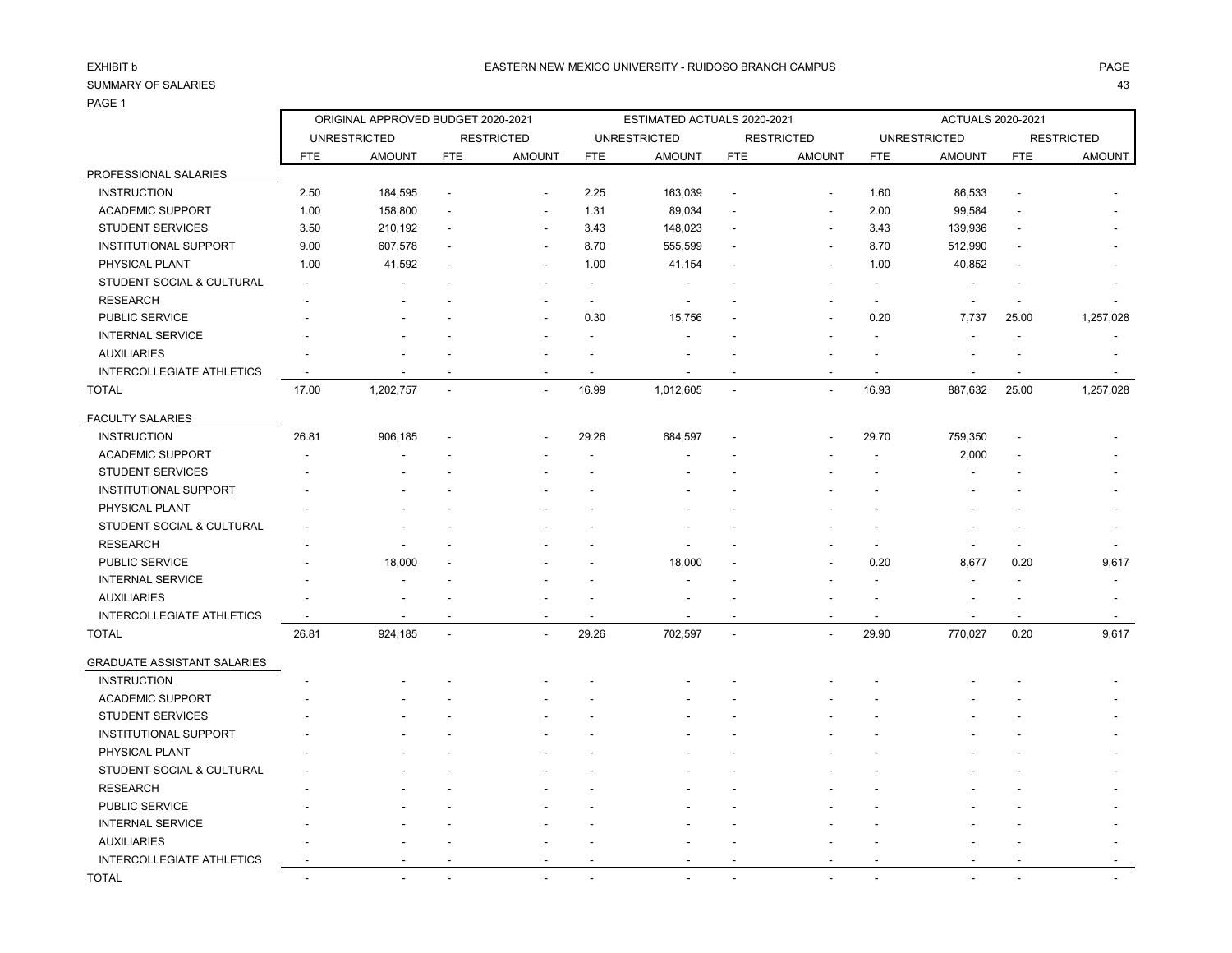r

| 021               |  |  |
|-------------------|--|--|
| <b>RESTRICTED</b> |  |  |

|                                  |                          | ORIGINAL APPROVED BUDGET 2020-2021 |                          |                   |                          | ESTIMATED ACTUALS 2020-2021 |                          |                   |            | ACTUALS 2020-2021   |                |                   |
|----------------------------------|--------------------------|------------------------------------|--------------------------|-------------------|--------------------------|-----------------------------|--------------------------|-------------------|------------|---------------------|----------------|-------------------|
|                                  |                          | <b>UNRESTRICTED</b>                |                          | <b>RESTRICTED</b> |                          | <b>UNRESTRICTED</b>         |                          | <b>RESTRICTED</b> |            | <b>UNRESTRICTED</b> |                | <b>RESTRICTED</b> |
|                                  | <b>FTE</b>               | <b>AMOUNT</b>                      | <b>FTE</b>               | <b>AMOUNT</b>     | <b>FTE</b>               | <b>AMOUNT</b>               | <b>FTE</b>               | <b>AMOUNT</b>     | <b>FTE</b> | <b>AMOUNT</b>       | <b>FTE</b>     | AMOUNT            |
| SUPPORT STAFF SALARIES           |                          |                                    |                          |                   |                          |                             |                          |                   |            |                     |                |                   |
| <b>INSTRUCTION</b>               |                          |                                    |                          |                   | 1.00                     | 33,946                      | $\overline{a}$           |                   | 0.50       | 15,108              | 0.20           | 4,345             |
| <b>ACADEMIC SUPPORT</b>          |                          |                                    |                          |                   |                          |                             |                          |                   |            | 800                 |                |                   |
| <b>STUDENT SERVICES</b>          | 1.00                     | 27,617                             |                          |                   | 3.25                     | 101,778                     |                          |                   | 3.25       | 97,114              |                |                   |
| <b>INSTITUTIONAL SUPPORT</b>     | 5.50                     | 195,702                            |                          |                   | 2.00                     | 57,324                      |                          |                   | 2.00       | 61,107              |                |                   |
| PHYSICAL PLANT                   |                          |                                    |                          |                   |                          |                             |                          |                   |            |                     |                |                   |
| STUDENT SOCIAL & CULTURAL        |                          |                                    |                          |                   |                          |                             |                          |                   |            |                     |                |                   |
| <b>RESEARCH</b>                  |                          |                                    |                          |                   |                          |                             |                          |                   |            |                     |                |                   |
| PUBLIC SERVICE                   |                          |                                    |                          |                   |                          |                             |                          |                   |            |                     | 2.00           | 79,407            |
| <b>INTERNAL SERVICE</b>          |                          |                                    |                          |                   |                          |                             |                          |                   |            |                     |                |                   |
| <b>AUXILIARIES</b>               |                          |                                    |                          |                   |                          |                             |                          |                   |            |                     |                |                   |
| <b>INTERCOLLEGIATE ATHLETICS</b> |                          |                                    |                          |                   |                          |                             |                          |                   |            |                     |                |                   |
| <b>TOTAL</b>                     | 6.50                     | 223,319                            | $\overline{a}$           | $\overline{a}$    | 6.25                     | 193,048                     | $\overline{a}$           |                   | 5.75       | 174,129             | 2.20           | 83,752            |
| <b>TECHNICIAN SALARIES</b>       |                          |                                    |                          |                   |                          |                             |                          |                   |            |                     |                |                   |
| <b>INSTRUCTION</b>               |                          |                                    |                          |                   |                          |                             |                          |                   |            | 157                 |                |                   |
| <b>ACADEMIC SUPPORT</b>          |                          |                                    |                          |                   |                          |                             |                          |                   |            |                     |                |                   |
| <b>STUDENT SERVICES</b>          |                          |                                    |                          |                   | $\overline{\phantom{a}}$ |                             |                          |                   |            |                     |                |                   |
| <b>INSTITUTIONAL SUPPORT</b>     | 1.00                     | 32,000                             |                          |                   | 1.50                     | 46,826                      |                          |                   | 1.00       | 31,410              |                |                   |
| PHYSICAL PLANT                   | 2.75                     | 72,493                             |                          |                   | 3.25                     | 82,458                      |                          |                   | 2.25       | 54,842              |                |                   |
| STUDENT SOCIAL & CULTURAL        |                          |                                    |                          |                   |                          |                             |                          |                   |            |                     |                |                   |
| <b>RESEARCH</b>                  |                          |                                    |                          |                   |                          |                             |                          |                   |            |                     |                |                   |
| PUBLIC SERVICE                   |                          |                                    |                          |                   |                          |                             |                          |                   |            |                     |                |                   |
| <b>INTERNAL SERVICE</b>          |                          |                                    |                          |                   |                          |                             |                          |                   |            |                     |                |                   |
| <b>AUXILIARIES</b>               |                          |                                    |                          |                   |                          |                             |                          |                   |            |                     |                |                   |
| <b>INTERCOLLEGIATE ATHLETICS</b> |                          |                                    |                          |                   |                          |                             |                          |                   |            |                     |                |                   |
| <b>TOTAL</b>                     | 3.75                     | 104,493                            | $\overline{\phantom{a}}$ | $\overline{a}$    | 4.75                     | 129,284                     | $\overline{\phantom{a}}$ |                   | 3.25       | 86,409              | $\overline{a}$ |                   |
| PERFORMANCE AWARDS               |                          |                                    |                          |                   |                          |                             |                          |                   |            |                     |                |                   |
| <b>INSTRUCTION</b>               |                          |                                    |                          |                   |                          |                             |                          |                   |            |                     |                |                   |
| <b>ACADEMIC SUPPORT</b>          |                          |                                    |                          |                   |                          |                             |                          |                   |            |                     |                |                   |
| <b>STUDENT SERVICES</b>          |                          |                                    |                          |                   |                          |                             |                          |                   |            |                     |                |                   |
| <b>INSTITUTIONAL SUPPORT</b>     |                          |                                    |                          |                   |                          |                             |                          |                   |            |                     |                |                   |
| PHYSICAL PLANT                   |                          |                                    |                          |                   |                          |                             |                          |                   |            |                     |                |                   |
| STUDENT SOCIAL & CULTURAL        |                          |                                    |                          |                   |                          |                             |                          |                   |            |                     |                |                   |
| <b>RESEARCH</b>                  |                          |                                    |                          |                   |                          |                             |                          |                   |            |                     |                |                   |
| PUBLIC SERVICE                   |                          |                                    |                          |                   |                          |                             |                          |                   |            |                     |                |                   |
| <b>INTERNAL SERVICE</b>          |                          |                                    |                          |                   |                          |                             |                          |                   |            |                     |                |                   |
| <b>AUXILIARIES</b>               |                          |                                    |                          |                   |                          |                             |                          |                   |            |                     |                |                   |
| <b>INTERCOLLEGIATE ATHLETICS</b> |                          |                                    |                          |                   |                          |                             |                          |                   |            |                     |                |                   |
| <b>TOTAL</b>                     | $\overline{\phantom{a}}$ | $\overline{\phantom{a}}$           |                          |                   |                          | $\overline{\phantom{a}}$    | $\overline{a}$           |                   |            |                     |                |                   |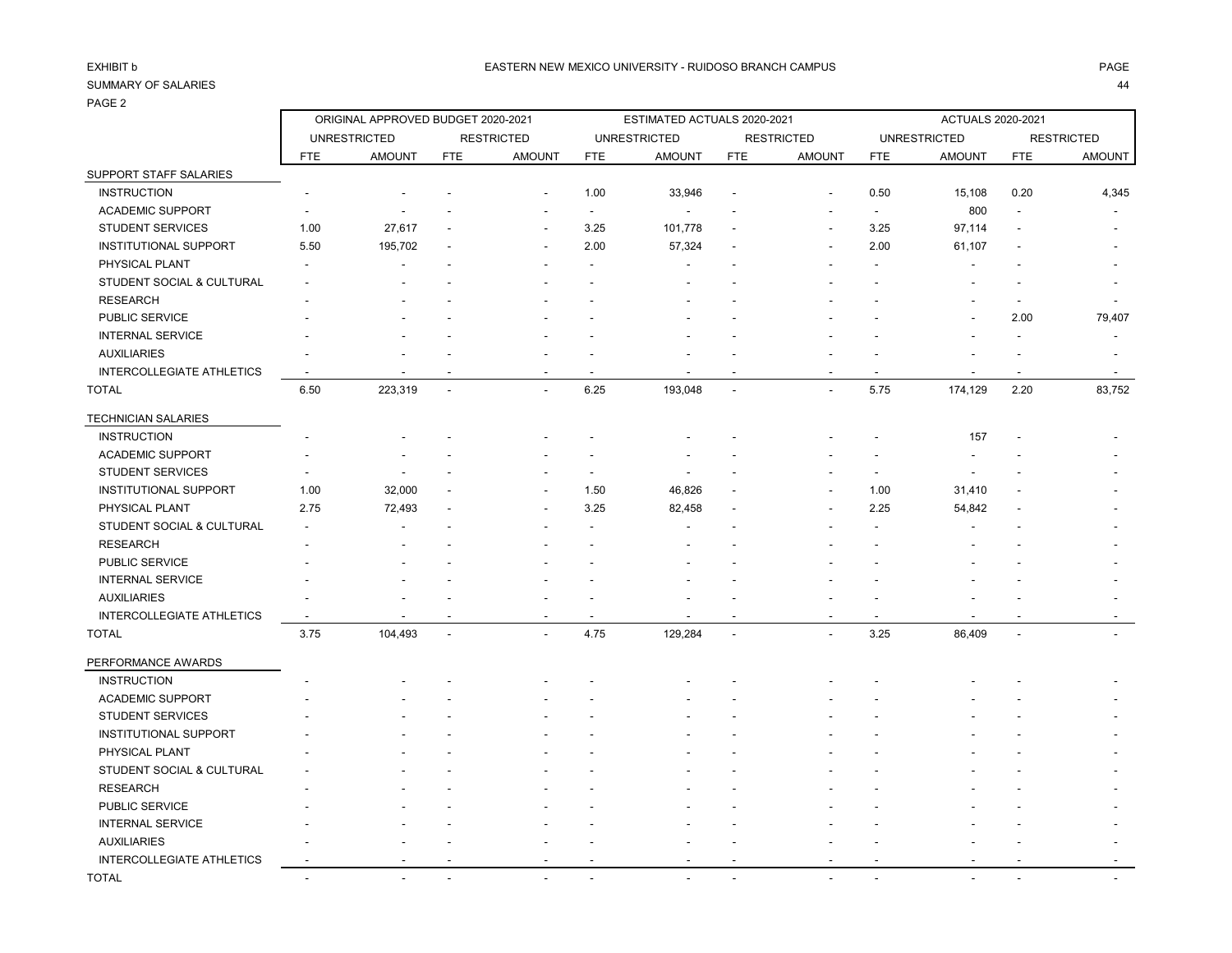| ×<br>۰. |
|---------|
|         |

| . <i>.</i>                       |                                    |                     |            |                   |                             |                     |                          |                   |                          |                          |                |                   |
|----------------------------------|------------------------------------|---------------------|------------|-------------------|-----------------------------|---------------------|--------------------------|-------------------|--------------------------|--------------------------|----------------|-------------------|
|                                  | ORIGINAL APPROVED BUDGET 2020-2021 |                     |            |                   | ESTIMATED ACTUALS 2020-2021 |                     |                          |                   | <b>ACTUALS 2020-2021</b> |                          |                |                   |
|                                  |                                    | <b>UNRESTRICTED</b> |            | <b>RESTRICTED</b> |                             | <b>UNRESTRICTED</b> |                          | <b>RESTRICTED</b> |                          | <b>UNRESTRICTED</b>      |                | <b>RESTRICTED</b> |
|                                  | <b>FTE</b>                         | <b>AMOUNT</b>       | <b>FTE</b> | <b>AMOUNT</b>     | <b>FTE</b>                  | <b>AMOUNT</b>       | <b>FTE</b>               | <b>AMOUNT</b>     | <b>FTE</b>               | <b>AMOUNT</b>            | <b>FTE</b>     | <b>AMOUNT</b>     |
| <b>STUDENT SALARIES</b>          |                                    |                     |            |                   |                             |                     |                          |                   |                          |                          |                |                   |
| <b>INSTRUCTION</b>               | 0.06                               | 1,200               |            |                   | 0.05                        | 1,200               |                          |                   |                          |                          |                |                   |
| <b>ACADEMIC SUPPORT</b>          |                                    |                     |            |                   |                             |                     |                          |                   | 0.33                     | 7,206                    |                |                   |
| <b>STUDENT SERVICES</b>          | $\overline{\phantom{a}}$           | $\overline{a}$      |            |                   | $\overline{\phantom{a}}$    | $\overline{a}$      |                          |                   | 0.07                     | 1,566                    |                |                   |
| <b>INSTITUTIONAL SUPPORT</b>     | 0.82                               | 15,360              |            |                   | 0.70                        | 15,360              |                          |                   | 0.03                     | 667                      |                |                   |
| PHYSICAL PLANT                   |                                    |                     |            |                   |                             |                     |                          |                   |                          |                          |                |                   |
| STUDENT SOCIAL & CULTURAL        |                                    |                     |            |                   |                             |                     |                          |                   |                          |                          |                |                   |
| <b>RESEARCH</b>                  |                                    |                     |            |                   |                             |                     |                          |                   |                          |                          |                |                   |
| PUBLIC SERVICE                   |                                    |                     |            |                   |                             |                     |                          |                   |                          |                          |                |                   |
| <b>INTERNAL SERVICE</b>          |                                    |                     |            |                   |                             |                     |                          |                   |                          |                          |                |                   |
| <b>AUXILIARIES</b>               |                                    |                     |            |                   |                             |                     |                          |                   |                          |                          |                |                   |
| <b>INTERCOLLEGIATE ATHLETICS</b> | $\overline{\phantom{a}}$           |                     |            |                   |                             |                     |                          |                   |                          |                          |                |                   |
| <b>TOTAL</b>                     | 0.88                               | 16,560              | L.         |                   | 0.76                        | 16,560              | $\ddot{\phantom{a}}$     |                   | 0.43                     | 9,439                    | $\overline{a}$ |                   |
| OTHER SALARIES                   |                                    |                     |            |                   |                             |                     |                          |                   |                          |                          |                |                   |
| <b>INSTRUCTION</b>               |                                    |                     |            |                   |                             |                     |                          |                   |                          | $\overline{\phantom{a}}$ | 0.18           | 3,897             |
| <b>ACADEMIC SUPPORT</b>          |                                    |                     |            |                   |                             |                     |                          |                   | 0.35                     | 7,722                    |                |                   |
| <b>STUDENT SERVICES</b>          |                                    |                     |            |                   |                             | 5,000               |                          |                   | 0.24                     | 5,231                    |                |                   |
| <b>INSTITUTIONAL SUPPORT</b>     |                                    | 1,300               |            |                   |                             | 1,300               |                          |                   | 0.05                     | 1,083                    |                |                   |
| PHYSICAL PLANT                   |                                    |                     |            |                   |                             |                     |                          |                   |                          |                          |                |                   |
| STUDENT SOCIAL & CULTURAL        |                                    |                     |            |                   |                             |                     |                          |                   |                          |                          |                |                   |
| <b>RESEARCH</b>                  |                                    |                     |            |                   |                             |                     |                          |                   |                          |                          |                |                   |
| PUBLIC SERVICE                   |                                    |                     |            |                   |                             |                     |                          |                   |                          |                          | 0.34           | 7,325             |
| <b>INTERNAL SERVICE</b>          |                                    |                     |            |                   |                             |                     |                          |                   |                          |                          |                |                   |
| <b>AUXILIARIES</b>               |                                    |                     |            |                   |                             |                     |                          |                   |                          |                          |                |                   |
| INTERCOLLEGIATE ATHLETICS        |                                    |                     |            |                   |                             |                     | $\overline{\phantom{a}}$ |                   |                          |                          |                |                   |
| <b>TOTAL</b>                     | $\overline{a}$                     | 1,300               | ÷,         | $\overline{a}$    | $\overline{a}$              | 6,300               | $\overline{a}$           | $\overline{a}$    | 0.64                     | 14,036                   | 0.51           | 11,222            |
| FEDERAL WORK STUDY SALARIES      |                                    |                     |            |                   |                             |                     |                          |                   |                          |                          |                |                   |
| <b>INSTRUCTION</b>               | 0.05                               | 960                 | 0.15       | 2,880             | 0.04                        | 960                 | 0.13                     | 2,880             |                          |                          |                |                   |
| <b>ACADEMIC SUPPORT</b>          | 0.10                               | 1,920               | 0.31       | 5,760             | 0.09                        | 1,920               | 0.26                     | 5,760             |                          |                          |                |                   |
| <b>STUDENT SERVICES</b>          | 0.05                               | 960                 | 0.15       | 2,880             | 0.32                        | 6,960               | 0.96                     | 20,880            |                          |                          |                |                   |
| <b>INSTITUTIONAL SUPPORT</b>     | 1.05                               | 6,960               | 1.11       | 20,880            | 0.04                        | 960                 | 0.13                     | 2,880             |                          |                          |                |                   |
| PHYSICAL PLANT                   |                                    |                     |            |                   |                             |                     |                          |                   |                          |                          |                |                   |
| STUDENT SOCIAL & CULTURAL        |                                    |                     |            |                   |                             |                     |                          |                   |                          |                          |                |                   |
| <b>RESEARCH</b>                  |                                    |                     |            |                   |                             |                     |                          |                   |                          |                          |                |                   |
| PUBLIC SERVICE                   |                                    |                     |            |                   |                             |                     |                          |                   |                          |                          |                |                   |
| <b>INTERNAL SERVICE</b>          |                                    |                     |            |                   |                             |                     | $\overline{\phantom{a}}$ |                   |                          |                          |                |                   |
| <b>STUDENT AID</b>               |                                    |                     | 0.48       | 7,500             |                             |                     | 0.48                     | 7,500             |                          |                          |                | 5,531             |
| <b>AUXILIARIES</b>               |                                    |                     |            |                   |                             |                     |                          |                   |                          |                          |                |                   |
| <b>INTERCOLLEGIATE ATHLETICS</b> |                                    |                     |            |                   |                             |                     |                          |                   |                          |                          |                |                   |
| <b>TOTAL</b>                     | 1.25                               | 10,800              | 2.20       | 39,900            | 0.49                        | 10,800              | 1.96                     | 39,900            |                          |                          |                | 5,531             |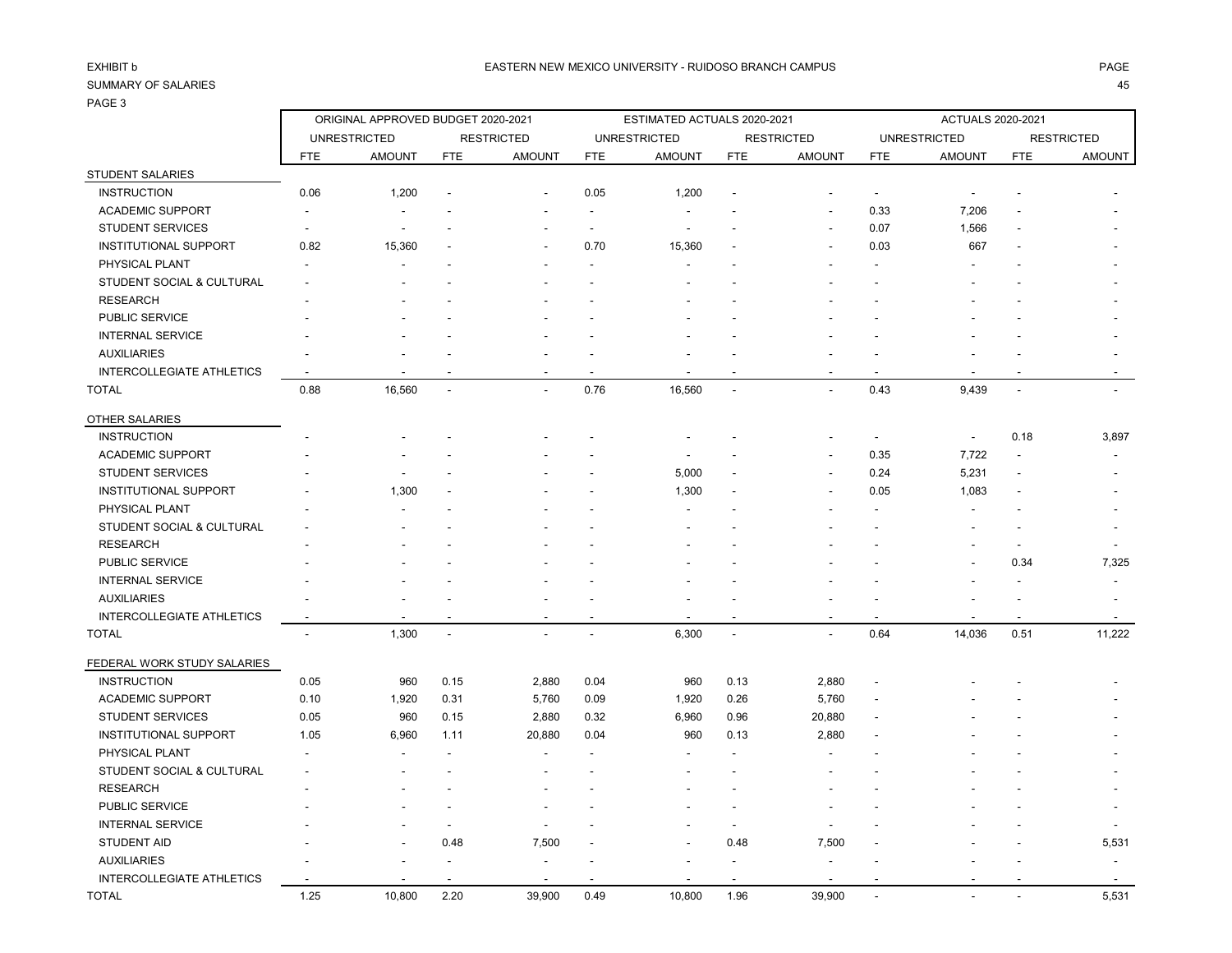|                                      | ORIGINAL APPROVED BUDGET 2020-2021 |                     |            |                          | ESTIMATED ACTUALS 2020-2021 |                          |                          |                          | <b>ACTUALS 2020-2021</b> |                          |                          |                          |
|--------------------------------------|------------------------------------|---------------------|------------|--------------------------|-----------------------------|--------------------------|--------------------------|--------------------------|--------------------------|--------------------------|--------------------------|--------------------------|
|                                      |                                    | <b>UNRESTRICTED</b> |            | <b>RESTRICTED</b>        |                             | <b>UNRESTRICTED</b>      |                          | <b>RESTRICTED</b>        |                          | <b>UNRESTRICTED</b>      |                          | <b>RESTRICTED</b>        |
|                                      | FTE.                               | <b>AMOUNT</b>       | <b>FTE</b> | <b>AMOUNT</b>            | FTE                         | <b>AMOUNT</b>            | FTE                      | <b>AMOUNT</b>            | <b>FTE</b>               | <b>AMOUNT</b>            | <b>FTE</b>               | <b>AMOUNT</b>            |
| STATE WORK STUDY SALARIES            |                                    |                     |            |                          |                             |                          |                          |                          |                          |                          |                          |                          |
| <b>INSTRUCTION</b>                   |                                    |                     |            |                          |                             |                          |                          | $\overline{\phantom{a}}$ | 0.01                     | 114                      | 0.02                     | 456                      |
| <b>ACADEMIC SUPPORT</b>              | -                                  |                     |            | $\overline{\phantom{a}}$ |                             | -                        | -                        | $\overline{\phantom{0}}$ | 0.02                     | 387                      | 0.07                     | 1,547                    |
| <b>STUDENT SERVICES</b>              | $\overline{\phantom{a}}$           |                     |            |                          |                             | ۰.                       | -                        | $\overline{\phantom{0}}$ | 0.04                     | 930                      | 0.17                     | 3,721                    |
| <b>INSTITUTIONAL SUPPORT</b>         |                                    |                     |            |                          |                             |                          |                          |                          |                          | $\overline{\phantom{0}}$ | $\overline{\phantom{a}}$ | $\overline{\phantom{a}}$ |
| PHYSICAL PLANT                       | $\overline{\phantom{a}}$           |                     |            |                          |                             |                          | $\overline{\phantom{a}}$ |                          | $\overline{\phantom{a}}$ | $\overline{\phantom{0}}$ | -                        | $\overline{\phantom{a}}$ |
| <b>STUDENT SOCIAL &amp; CULTURAL</b> | $\overline{\phantom{a}}$           |                     |            | $\overline{\phantom{a}}$ | $\overline{\phantom{a}}$    | ۰                        | $\overline{\phantom{a}}$ |                          | $\overline{\phantom{a}}$ | $\overline{\phantom{a}}$ | $\overline{\phantom{a}}$ | $\overline{\phantom{a}}$ |
| <b>RESEARCH</b>                      | -                                  |                     |            |                          |                             |                          | -                        | $\overline{\phantom{0}}$ |                          | $\overline{\phantom{0}}$ | -                        | $\overline{\phantom{a}}$ |
| PUBLIC SERVICE                       | $\overline{\phantom{a}}$           |                     |            | $\overline{\phantom{a}}$ |                             | -                        | -                        |                          |                          | $\overline{\phantom{0}}$ | -                        | $\overline{\phantom{a}}$ |
| <b>INTERNAL SERVICE</b>              |                                    |                     |            |                          |                             |                          |                          |                          |                          | $\overline{\phantom{0}}$ |                          |                          |
| <b>STUDENT AID</b>                   | 0.20                               | 3,778               | 1.01       | 18,894                   | 0.17                        | 3,778                    | 0.87                     | 18,894                   | $\overline{\phantom{a}}$ |                          |                          |                          |
| <b>AUXILIARIES</b>                   | $\overline{\phantom{a}}$           | . .                 |            | $\overline{\phantom{a}}$ | $\overline{\phantom{a}}$    | -                        | $\overline{\phantom{a}}$ | $\overline{\phantom{a}}$ | $\overline{\phantom{a}}$ | $\overline{\phantom{0}}$ | $\overline{\phantom{a}}$ | $\overline{\phantom{a}}$ |
| <b>INTERCOLLEGIATE ATHLETICS</b>     |                                    |                     |            |                          | $\overline{\phantom{a}}$    | $\overline{\phantom{a}}$ | $\overline{\phantom{a}}$ |                          | $\overline{\phantom{a}}$ | $\overline{\phantom{a}}$ | $\overline{\phantom{a}}$ | $\overline{\phantom{0}}$ |
| <b>TOTAL</b>                         | 0.20                               | 3,778               | 1.01       | 18,894                   | 0.17                        | 3,778                    | 0.87                     | 18,894                   | 0.07                     | 1,431                    | 0.26                     | 5,724                    |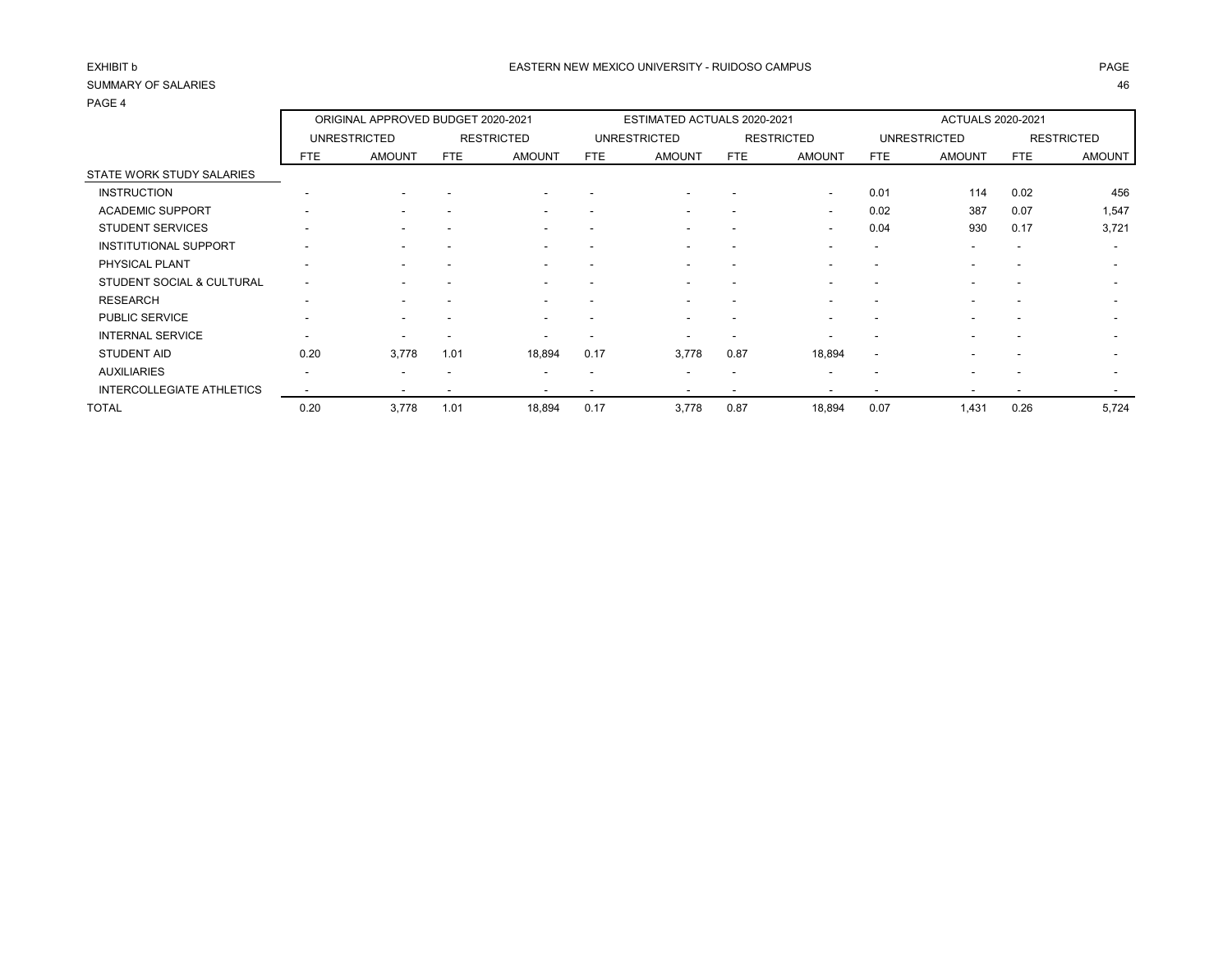## PAGE 5

|                           |                          | ORIGINAL APPROVED BUDGET 2020-2021 |                          |                   |            | ESTIMATED ACTUALS 2020-2021 |                          |                          |                          | ACTUALS 2020-2021        |                          |                   |
|---------------------------|--------------------------|------------------------------------|--------------------------|-------------------|------------|-----------------------------|--------------------------|--------------------------|--------------------------|--------------------------|--------------------------|-------------------|
|                           |                          | <b>UNRESTRICTED</b>                |                          | <b>RESTRICTED</b> |            | <b>UNRESTRICTED</b>         |                          | <b>RESTRICTED</b>        |                          | <b>UNRESTRICTED</b>      |                          | <b>RESTRICTED</b> |
|                           | <b>FTE</b>               | <b>AMOUNT</b>                      | <b>FTE</b>               | <b>AMOUNT</b>     | <b>FTE</b> | <b>AMOUNT</b>               | <b>FTE</b>               | <b>AMOUNT</b>            | <b>FTE</b>               | <b>AMOUNT</b>            | <b>FTE</b>               | AMOUNT            |
| <b>TOTAL SALARIES</b>     |                          |                                    |                          |                   |            |                             |                          |                          |                          |                          |                          |                   |
| PROFESSIONAL              | 17.00                    | 1,202,757                          | $\overline{\phantom{a}}$ | $\sim$            | 16.99      | 1,012,605                   | $\overline{\phantom{a}}$ | $\overline{\phantom{a}}$ | 16.93                    | 887,632                  | 25.00                    | 1,257,028         |
| <b>FACULTY</b>            | 26.81                    | 924,185                            | $\overline{\phantom{a}}$ | $\sim$            | 29.26      | 702,597                     |                          |                          | 29.90                    | 770,027                  | 0.20                     | 9,617             |
| <b>GRADUATE ASSISTANT</b> | $\overline{\phantom{a}}$ |                                    |                          |                   |            | $\overline{\phantom{a}}$    |                          |                          |                          |                          |                          | $\sim$            |
| SUPPORT STAFF             | 6.50                     | 223,319                            | $\overline{\phantom{a}}$ | $\sim$            | 6.25       | 193,048                     |                          | $\overline{\phantom{a}}$ | 5.75                     | 174,129                  | 2.20                     | 83,752            |
| <b>TECHNICIAN</b>         | 3.75                     | 104,493                            | $\overline{\phantom{a}}$ | $\sim$            | 4.75       | 129,284                     | $\overline{\phantom{a}}$ | $\overline{\phantom{a}}$ | 3.25                     | 86,409                   | $\overline{\phantom{a}}$ | $\sim$            |
| <b>MERIT POOL</b>         | $\blacksquare$           |                                    |                          |                   |            |                             |                          |                          |                          |                          |                          |                   |
| <b>STUDENT</b>            | 0.88                     | 16,560                             |                          | $\sim$            | 0.76       | 16,560                      |                          | $\sim$                   | 0.43                     | 9,439                    | $\overline{\phantom{a}}$ |                   |
| <b>OTHER</b>              | $\blacksquare$           | 1,300                              | $\overline{\phantom{a}}$ |                   |            | 6,300                       | $\overline{\phantom{a}}$ | $\overline{\phantom{a}}$ | 0.64                     | 14,036                   | 0.51                     | 11,222            |
| FEDERAL WORK STUDY        | 1.25                     | 10,800                             | 2.20                     | 39,900            | 0.49       | 10,800                      | 1.96                     | 39,900                   | $\overline{\phantom{a}}$ | $\overline{\phantom{a}}$ |                          | 5,531             |
| <b>STATE WORK STUDY</b>   | 0.20                     | 3,778                              | 1.01                     | 18,894            | 0.17       | 3,778                       | 0.87                     | 18,894                   | 0.07                     | 1,431                    | 0.26                     | 5,724             |

GRAND TOTAL SALARIES 56.39 2,487,192 3.21 58,794 58.68 2,074,971 2.83 58,794 56.97 1,943,103 28.17 1,372,874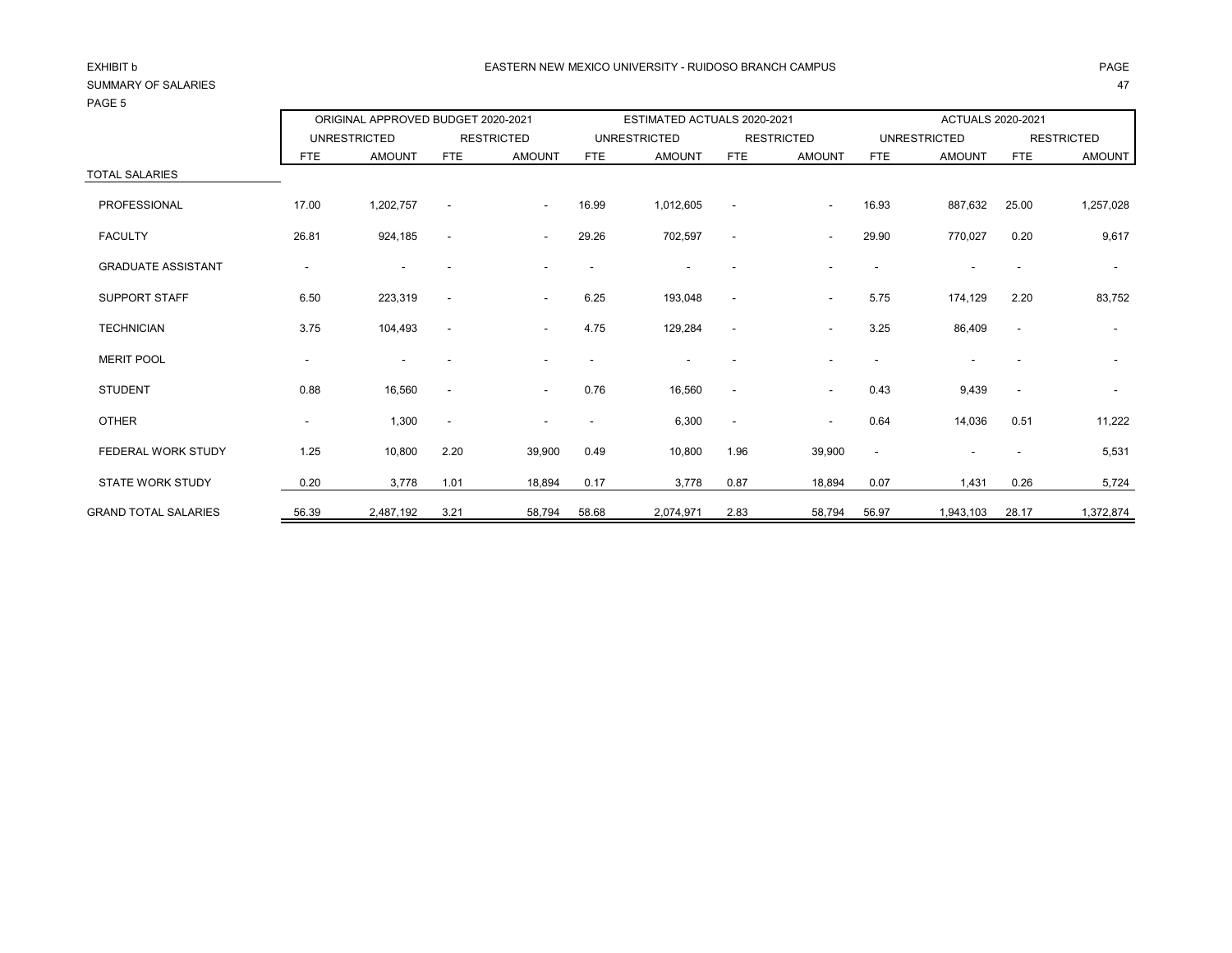|                                              | <b>ACTUAL PERCENTAGE</b><br><b>SALARY INCREASE</b> |  |
|----------------------------------------------|----------------------------------------------------|--|
| RETURNING FACULTY                            | $0.00\%$                                           |  |
| ADJUNCT FACULTY                              | $0.00\%$                                           |  |
| <b>AT-WILL EMPLOYEES</b>                     | $0.00\%$                                           |  |
| RETURNING PROFESSIONAL STAFF (FLSA EXEMPT)   | $0.00\%$                                           |  |
| RETURNING SUPPORT STAFF (FLSA NON-EXEMPT)    | $0.00\%$                                           |  |
| <b>GRADUATE ASSISTANT/TEACHING ASSISTANT</b> | \$                                                 |  |
| <b>STUDENTS</b>                              | \$<br>1.00 as of 01/01/2021                        |  |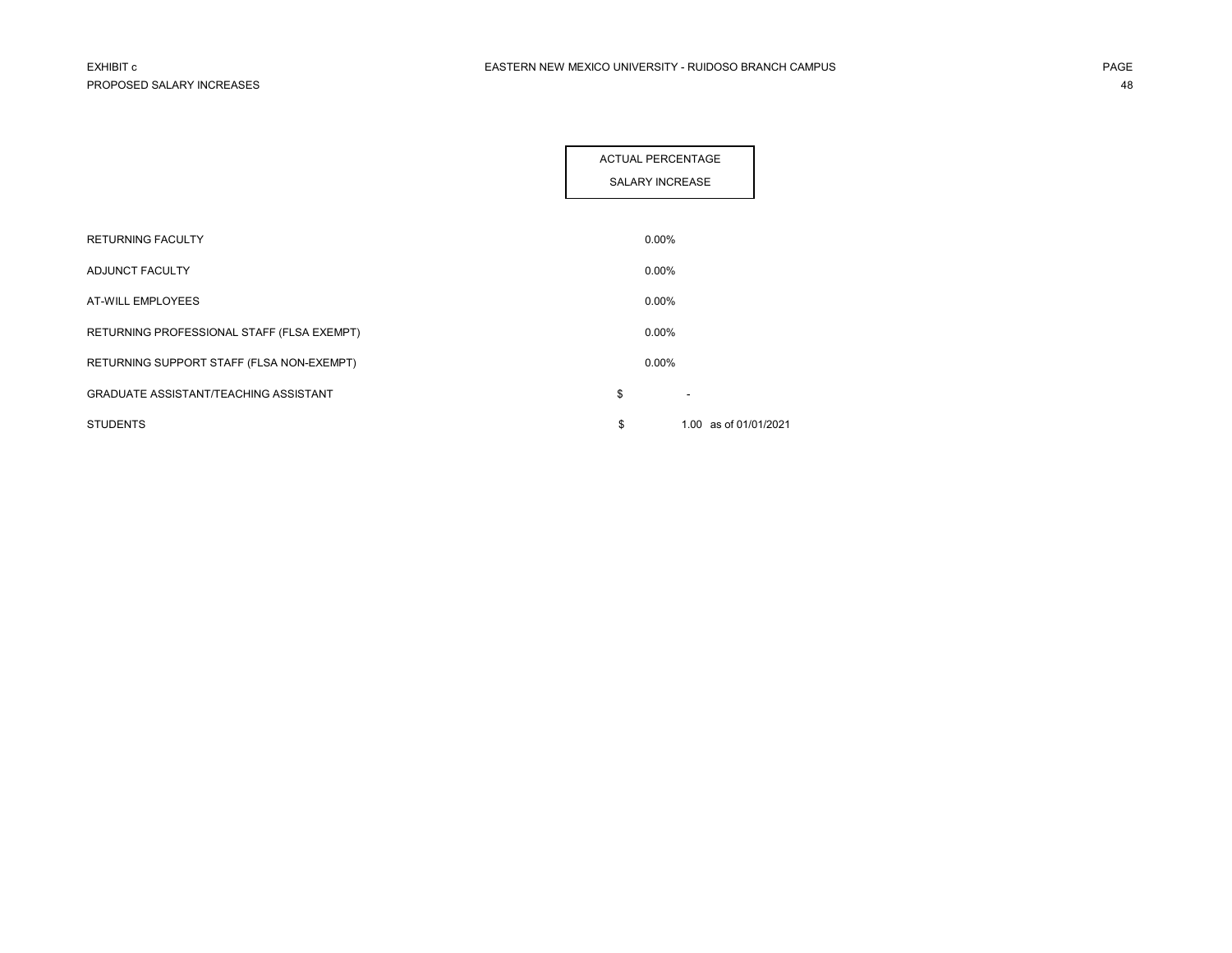### EXHIBIT d PAGE EASTERN NEW MEXICO UNIVERSITY - RUIDOSO BRANCH CAMPUS

TUITION, SUMMER SESSION REQUIRED FEES, REVENUE FROM FEES AND BOARD RATES 49

PAGE 1

|                                              | ORIGINAL APPROVED BUDGET 2020-2021 | ESTIMATED ACTUALS 2020-2021 | <b>ACTUALS 2020-2021</b> |
|----------------------------------------------|------------------------------------|-----------------------------|--------------------------|
|                                              |                                    |                             |                          |
|                                              |                                    |                             |                          |
| <b>REGULAR SEMESTER</b>                      |                                    |                             |                          |
| UNDERGRADUATE TUITION                        |                                    |                             |                          |
| PART-TIME STUDENTS (HOURLY RATE)             |                                    |                             |                          |
| <b>RESIDENT IN-DISTRICT</b>                  | 53.00                              | 53.00                       | 53.00                    |
| <b>RESIDENT OUT-OF-DISTRICT</b>              | 71.00                              | 71.00                       | 71.00                    |
| <b>NON RESIDENT</b>                          | 106.00                             | 106.00                      | 106.00                   |
| FULL-TIME STUDENTS (PER SEMESTER)            |                                    |                             |                          |
| <b>RESIDENT IN-DISTRICT</b>                  | 636.00                             | 636.00                      | 636.00                   |
| RESIDENT OUT-OF-DISTRICT                     | 852.00                             | 852.00                      | 852.00                   |
| <b>NON RESIDENT</b>                          | 1,272.00                           | 1,272.00                    | 1,272.00                 |
| REQUIRED FEES (ITEMIZED USED ON EX d PAGE 2) |                                    |                             |                          |
| <b>RESIDENT IN-DISTRICT</b>                  | 50.00                              | 50.00                       | 50.00                    |
| RESIDENT OUT-OF-DISTRICT                     | 50.00                              | 50.00                       | 50.00                    |
| <b>NON RESIDENT</b>                          | 50.00                              | 50.00                       | 50.00                    |
| TOTAL TUITION & REQUIRED FEES                |                                    |                             |                          |
| FULL-TIME UNDERGRADUATE                      |                                    |                             |                          |
| <b>RESIDENT IN-DISTRICT</b>                  | 686.00                             | 686.00                      | 686.00                   |
| <b>RESIDENT OUT-OF-DISTRICT</b>              | 902.00                             | 902.00                      | 902.00                   |
| <b>NON RESIDENT</b>                          | 1.322.00                           | 1.322.00                    | 1,322.00                 |

| ROOM RATES         | **NOT APPLICABLE** |
|--------------------|--------------------|
| MAXIMUM RATE       |                    |
| MINIMUM RATE       |                    |
| <b>BOARD RATES</b> | **NOT APPLICABLE** |

RATE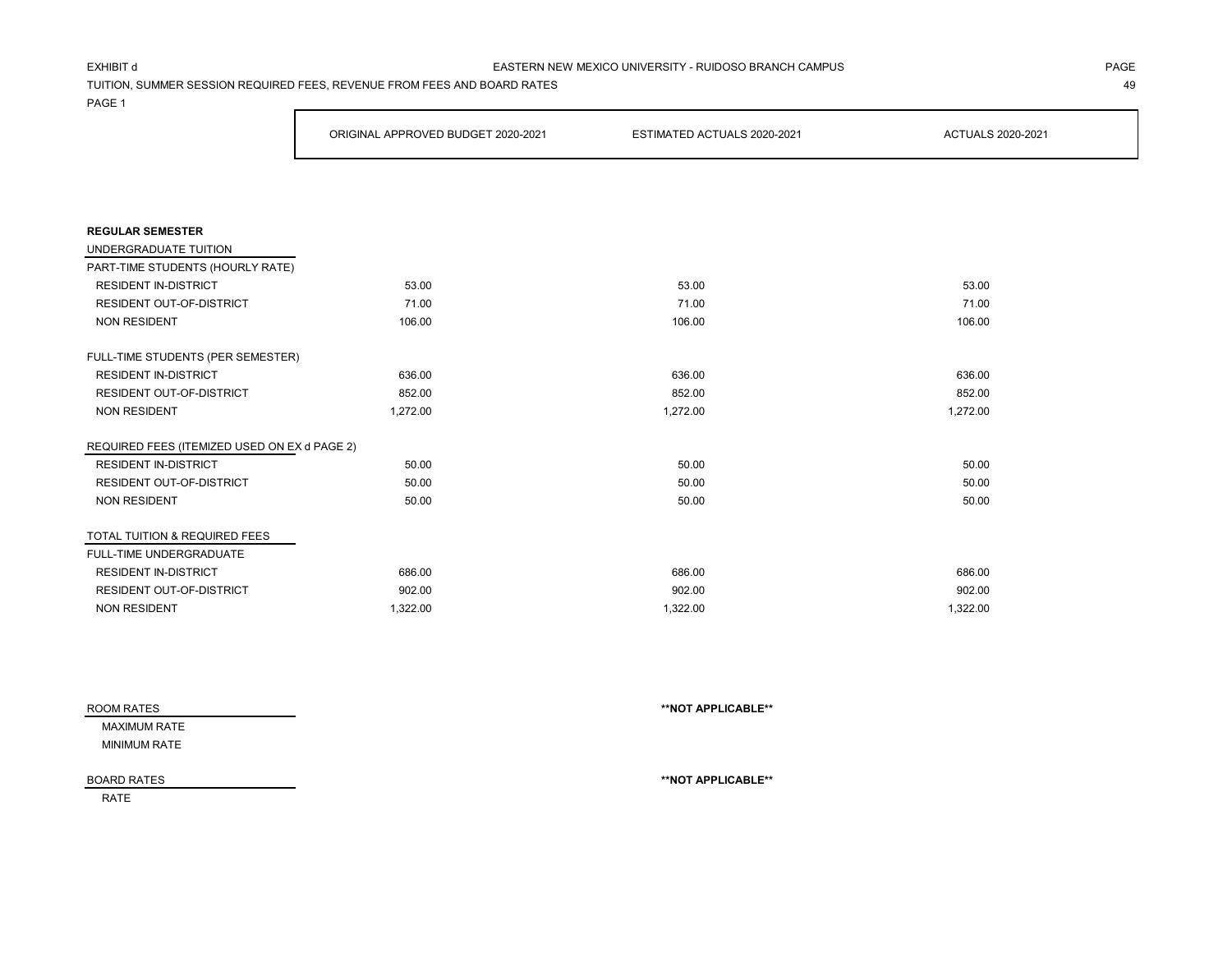| REQUIRED FEES--ITEMIZED USES<br>PAGE 2 |                                    |                             | 50                |
|----------------------------------------|------------------------------------|-----------------------------|-------------------|
|                                        | ORIGINAL APPROVED BUDGET 2020-2021 | ESTIMATED ACTUALS 2020-2021 | ACTUALS 2020-2021 |
|                                        |                                    |                             |                   |
|                                        |                                    |                             |                   |
|                                        |                                    |                             |                   |
| DISTRIBUTION OF REQUIRED FEES          |                                    |                             |                   |
| INSTUTIONAL TECHNOLOGY FEE             | 50                                 | $50\,$                      | 50                |
| <b>TOTAL</b>                           | 50                                 | 50                          | 50                |
|                                        |                                    |                             |                   |
|                                        |                                    |                             |                   |
|                                        |                                    |                             |                   |
| ON-LINE COURSE FEES                    |                                    |                             |                   |
| COST PER CREDIT HOUR                   | 10                                 | $10\,$                      | 10                |
| <b>TOTAL</b>                           | 10                                 | 10                          | 10                |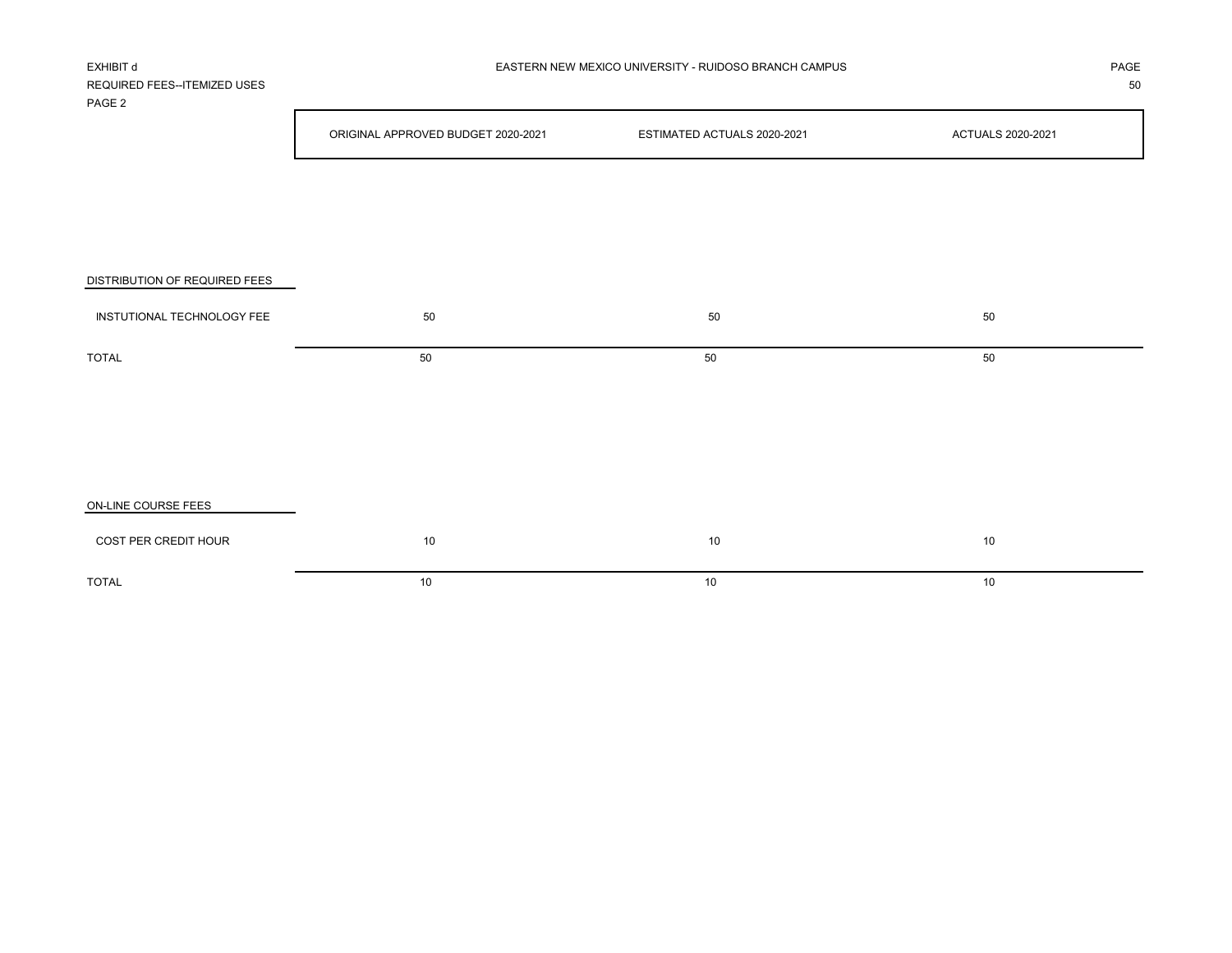## SALARIES OF PRINCIPAL OFFICERS **51**

### EXHIBIT e PAGE EASTERN NEW MEXICO UNIVERSITY - RUIDOSO BRANCH CAMPUS

|                                                          |                | ESTIMATED ACTUALS 2020-2021 | ACTUALS 2020-2021 |
|----------------------------------------------------------|----------------|-----------------------------|-------------------|
| <b>POSITION</b>                                          | <b>NAME</b>    |                             |                   |
| EXHIBIT 10<br>DIRECTOR OF CAREER AND TECHNICAL EDUCATION | UNFILLED       | 70,000                      | 54,000            |
| <b>EXHIBIT 11</b><br>VP OF STUDENT LEARNING, RUIDOSO     | <b>OMNESS</b>  | 90,000                      | 90,000            |
| EXHIBIT 12<br>SUCCESS EMPORIUM DIRECTOR                  | UNFILLED       | 55,000                      | 55,000            |
| EXHIBIT 13<br>PRESIDENT, RUIDOSO                         | <b>TROSPER</b> | 115,000                     | 115,000           |
| CHIEF BUSINESS OFFICER, RUIDOSO                          | <b>MASSEY</b>  | 85,000                      | 85,000            |
| CHIEF EXTERNAL AFFAIRS OFFICER, RUIDOSO                  | LESTARJETTE    | 80,000                      | 80,000            |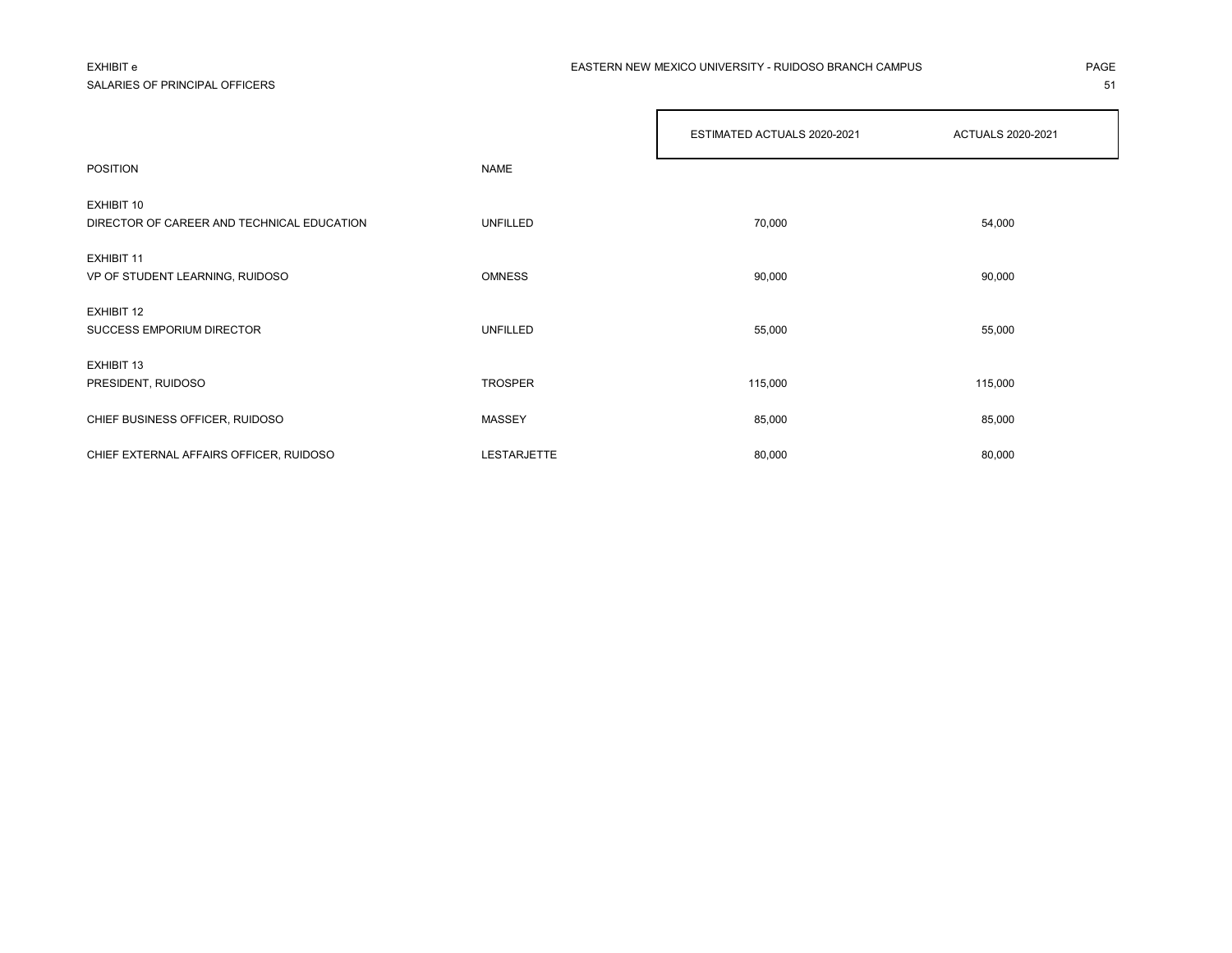PERKINS STUDENT LOAN FUNDS 52 (NDSL)

ORIGINAL APPROVED BUDGET 2020-2021 ESTIMATED ACTUALS 2020-2021 ACTUALS 2020-2021

**\*\*NOT APPLICABLE\*\***

FEDERAL GRANT

TRANSFER FROM I & G